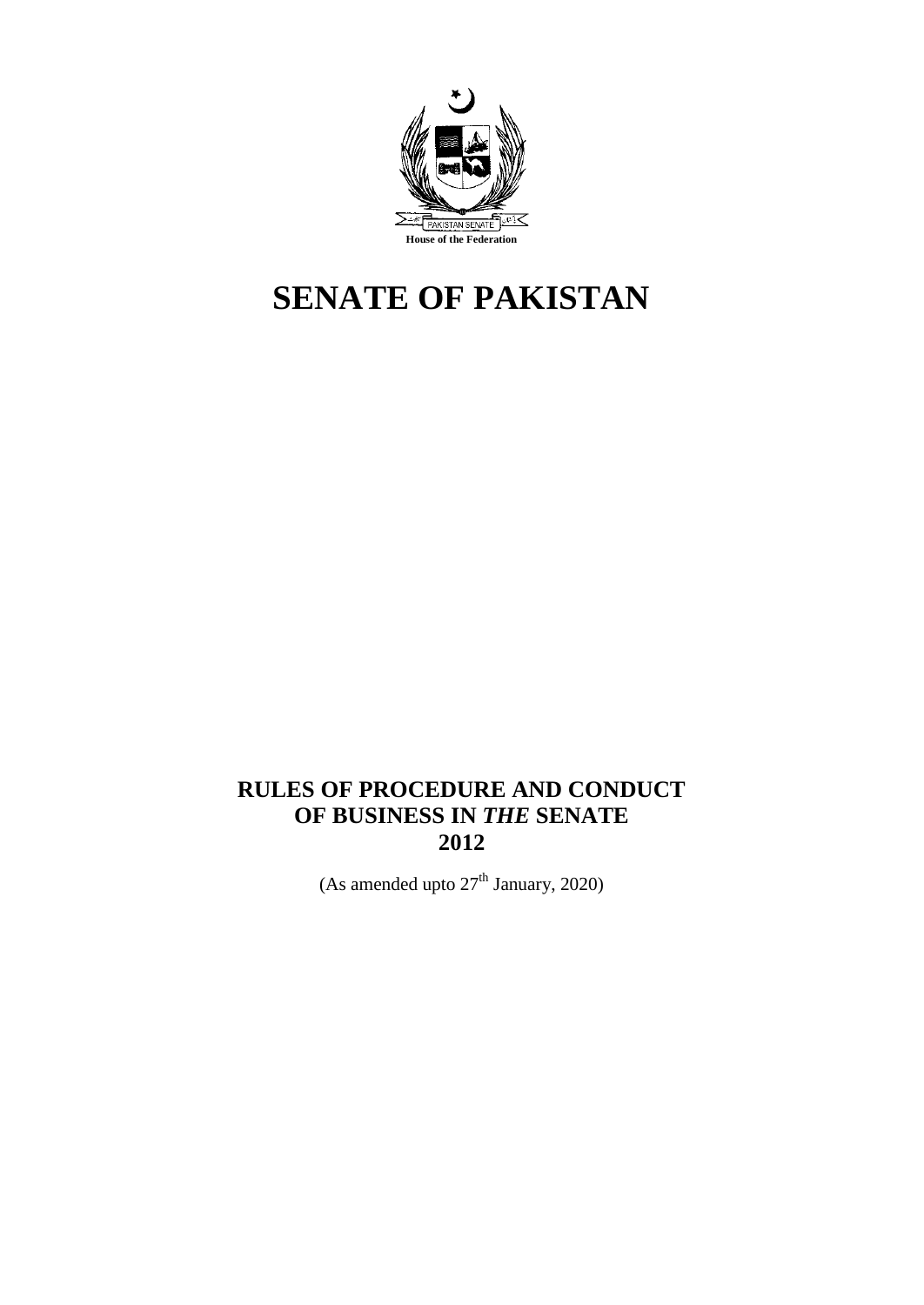#### **P R E F A C E**

Article 67 of the Constitution of the Islamic Republic of Pakistan 1973 provides that "Subject to the Constitution……", a House may make rules for regulating its procedure and the conduct of its business. Adhering to this requirement and being conscious of the fact that these Rules, bearing the constitutional sanctity, are at a higher pedestal than other delegated legislation, the Rules of Procedure and Conduct of Business in the Senate were framed by the House, for the first time, in the year 1988 as previously the Senate was being regulated by the Rules which were framed by the President on  $12<sup>th</sup>$  April 1973 in pursuance of clause 2 of Article 67 of the Constitution. The 1988 Rules were repealed by the new Rules which were adopted on  $8<sup>th</sup>$  March, 2012, and are in effect till date.

With the passage of time the Rules of Procedure and Conduct of Business in the Senate, 2012, have undergone tremendous changes. Gradually these Rules have addressed and regulated the evolving role of the Senate and a look back at the road to journey towards a more vigilant vibrant Upper House of Parliament gives a sense of satisfaction that structured mechanisms have been introduced for legislation, effective oversight and addressing the issues being faced by common man. Senate of Pakistan has witnessed unprecedented reforms since March 2015, under the dynamic leadership of Chairman Senate Senator Mian Raza Rabbani fully backed by the other elected leadership of the House Business Advisory Committee which has been assigned much wider and bigger role in all areas of business and functioning of the House, Committees and the Secretariat. The driving spirit behind the amendments was to bring more transparency by the Senate and its Committees, connect the Senate with the people and to introduce the concept of self-accountability. Some of the amendments include, conversion of House into a Committee of Whole for consideration of issues of larger national interest, Constitution of Committees on Devolution and Delegated Legislation, provision of holding public hearings by the Committees, biannual examination of budgetary allocation and its utilization of various departments of Government by the Committees, post budget review of PSDP, establishment of Public Petition Table, Periodical Report by Ministers on matters referred by the House, punishment for divulging information by the Members and constitution of Committee on Ethics to review the Code of Conduct of the Members of Senate.

The present edition incorporates all the amendments made therein till now including mention of Standing Orders containing detailed SoPs to discharge functions related to House, Committees and Secretariat in a more clear and Consistent manner.

> Amjed Pervez Secretary Senate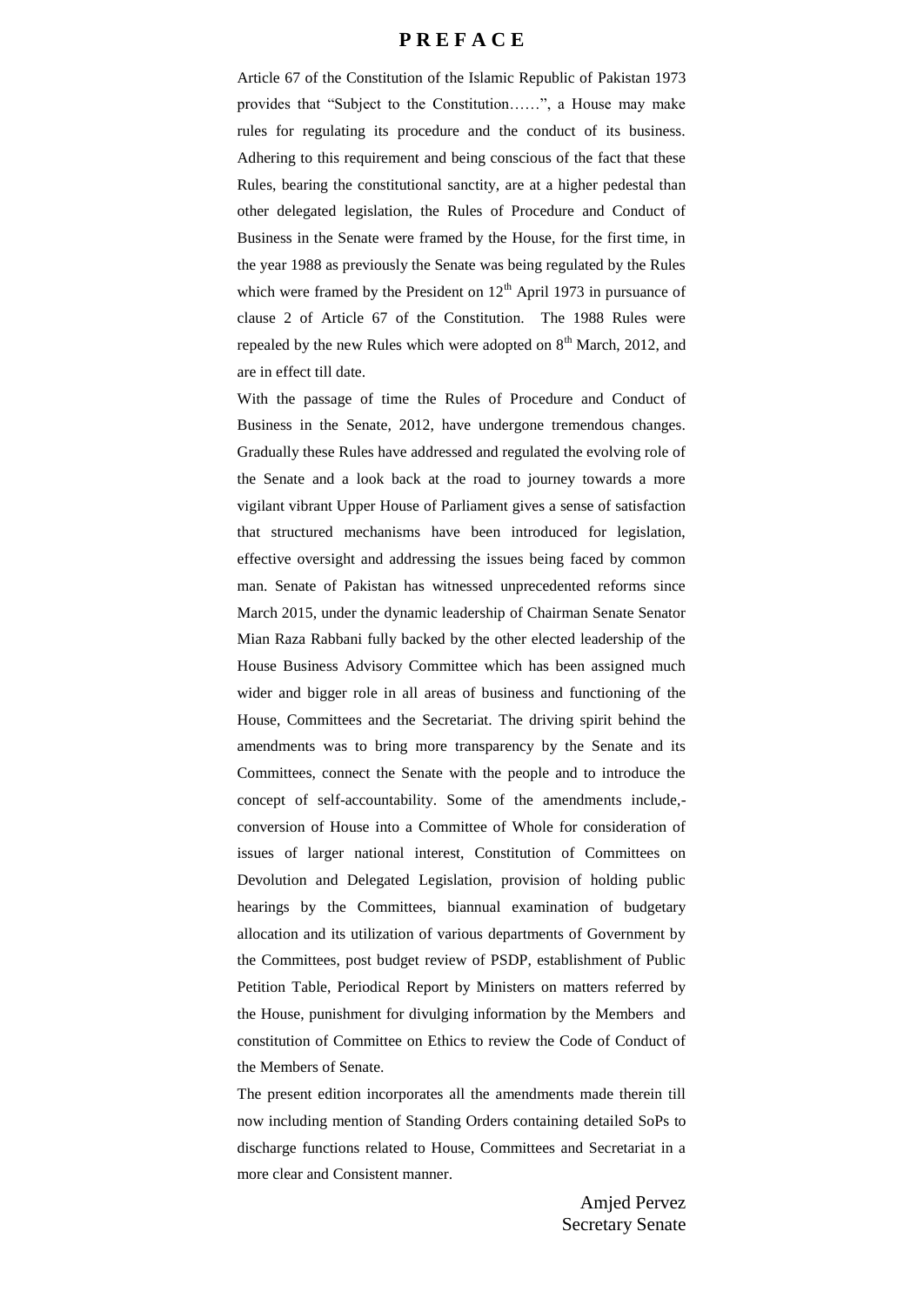#### **RULES OF PROCEDURE AND CONDUCT OF BUSINESS IN THE SENATE, 2012**

#### **CHAPTER I**

#### **SHORT TITLE AND DEFINITIONS**

1. **Short Title and commencement.—** (1) These Rules may be called the Rules of Procedure and Conduct of Business in the Senate, 2012.

(2) They shall come into force at once.

2. **Definitions.—** (1) In these rules, unless there is anything repugnant in the subject or context**:-**

> **"Adviser"** means a person appointed as Adviser under Article 93 of the Constitution;

> **"Amendment"** means a motion to amend an earlier motion before that earlier motion is put to the Senate for its decision;

"**Assembly**" means the National Assembly;

"**Bill**" means a motion for making a law;

**"Chairman"** means the Chairman of the Senate and includes the Deputy Chairman or in relation to a particular sitting, any other member when acting or performing the function of the Chairman;

"**Chamber**" means the place where the Senate meets to transact its business;

**"Committee"** means a committee constituted under these rules;

"**Constitution**" means the Constitution of the Islamic Republic of Pakistan;

"**Gazette**" means the Gazette of Pakistan;

"**Government**" means the Federal Government;

"**House**" means the Senate;

**"Leader of the House"** means the Prime Minister or a member appointed by him to represent Government and regulate Government business in the Senate when the Prime Minister is not sitting in the House**;**

**"Leader of the Opposition"** means a member of the House, who enjoys the support of the majority of the members in opposition to the Government in the House, and is declared as such by the Chairman of the Senate;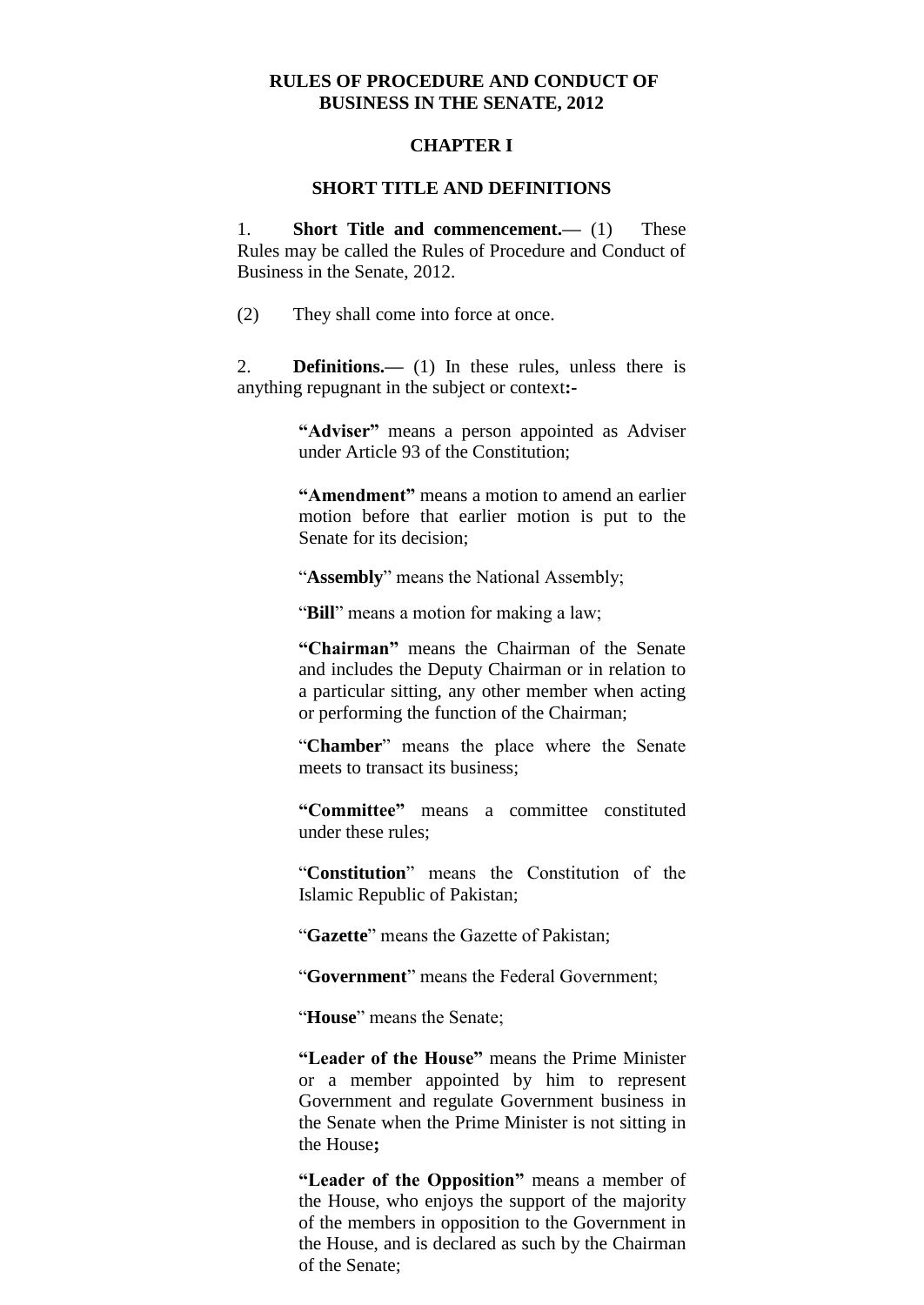"**Lobby**" means the rooms and covered corridors immediately adjoining the Chamber and designated as Division Lobbies;

**"Member"** means a member of the Senate;

**"Member-In-Charge"** means, in the case of a Government Bill, a Minister or an Adviser and, in any other case, the member who has introduced the Bill or a member authorised by him in writing to assume charge of the Bill;

"**Minister**" means the Prime Minister, a Federal Minister or a Minister of State;

**"Motion"** means a proposal made by a member or a Minister or an Adviser relating to any matter which may be discussed by the Senate and includes an amendment;

**"Orders of the Day"** means the list of business to be brought before the Senate on any day;

**"Precincts of the Senate"** means and includes the Chamber, Lobbies, the Galleries and such other places as the Chairman may from time to time specify;

**"Presiding Officer"** means, in relation to a sitting, any person who is presiding over that sitting;

**"Private member"** means a member other than a Minister or an Adviser;

**"Resolution"** means a motion for the purpose of discussing and expressing an opinion on a matter of general public interest and includes a resolution specified in the Constitution;

"**Schedule**" means a schedule appended to these rules;

"**Secretary**" means the Secretary of the Senate and includes any person for the time being performing the functions of the Secretary;

**"Session"** means the period commencing on the day of the first sitting of the Senate after having been summoned and ending on the day it is prorogued;

**"Sitting"** means the meeting of the Senate or a Committee from the commencement of its business to the termination of the business for the day;

**\*["Standing Orders"** means the written Orders of the Chairman notified by the Senate Secretariat;]

\_\_\_\_\_\_\_\_\_\_\_\_\_\_\_\_\_\_\_\_\_\_\_\_\_\_\_\_\_\_\_\_\_\_\_\_\_\_\_\_\_\_\_\_\_\_\_\_\_\_\_\_\_\_\_\_\_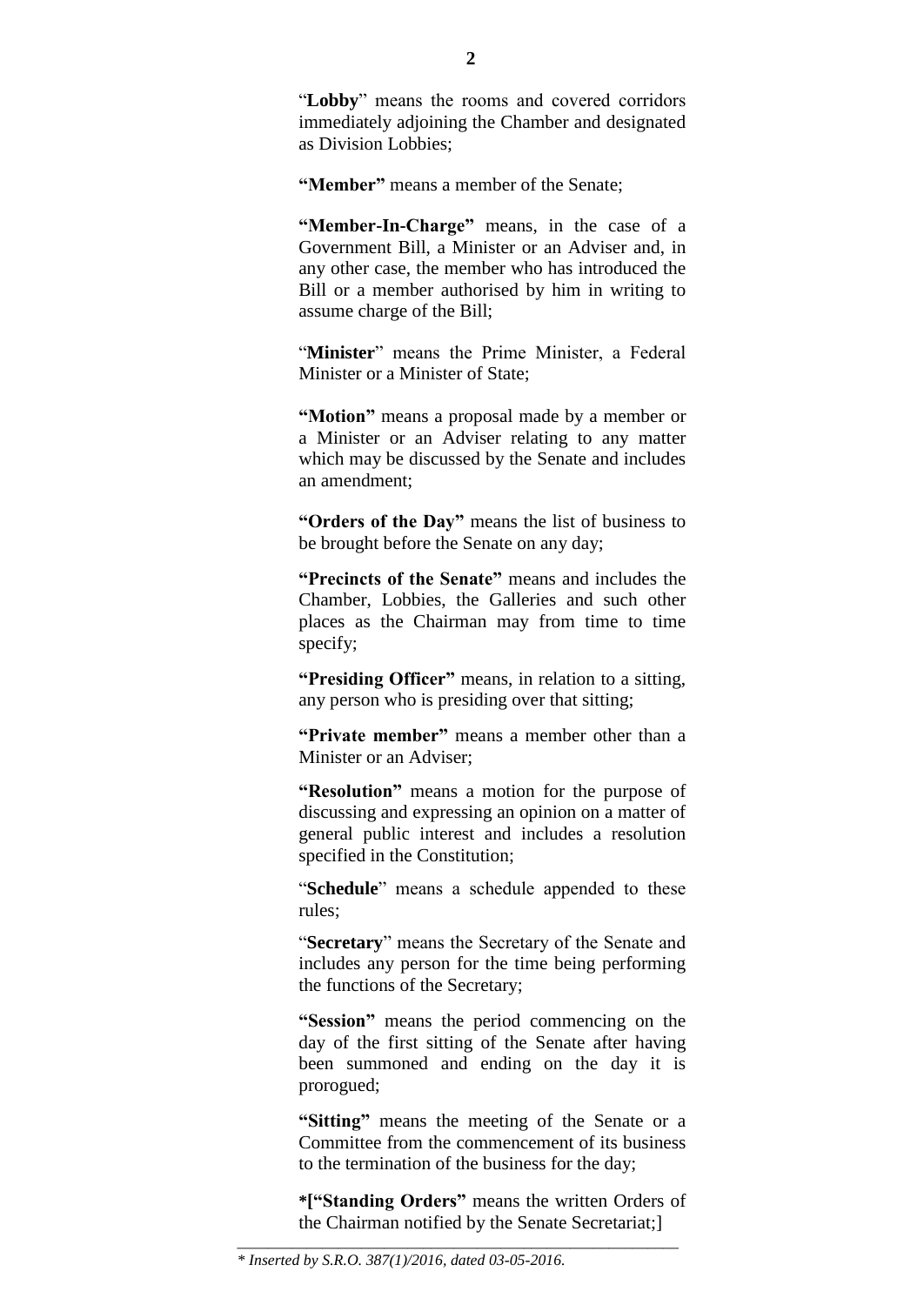**"Starred Question"** means a question for an oral answer;

"**Table**" means the Table of the Senate and includes its Library; and

"**Unstarred Question**" means a question for a written answer.

(2) Words and expressions used in the Constitution and also in these rules shall, unless the context otherwise requires, have the meanings assigned to them in the Constitution.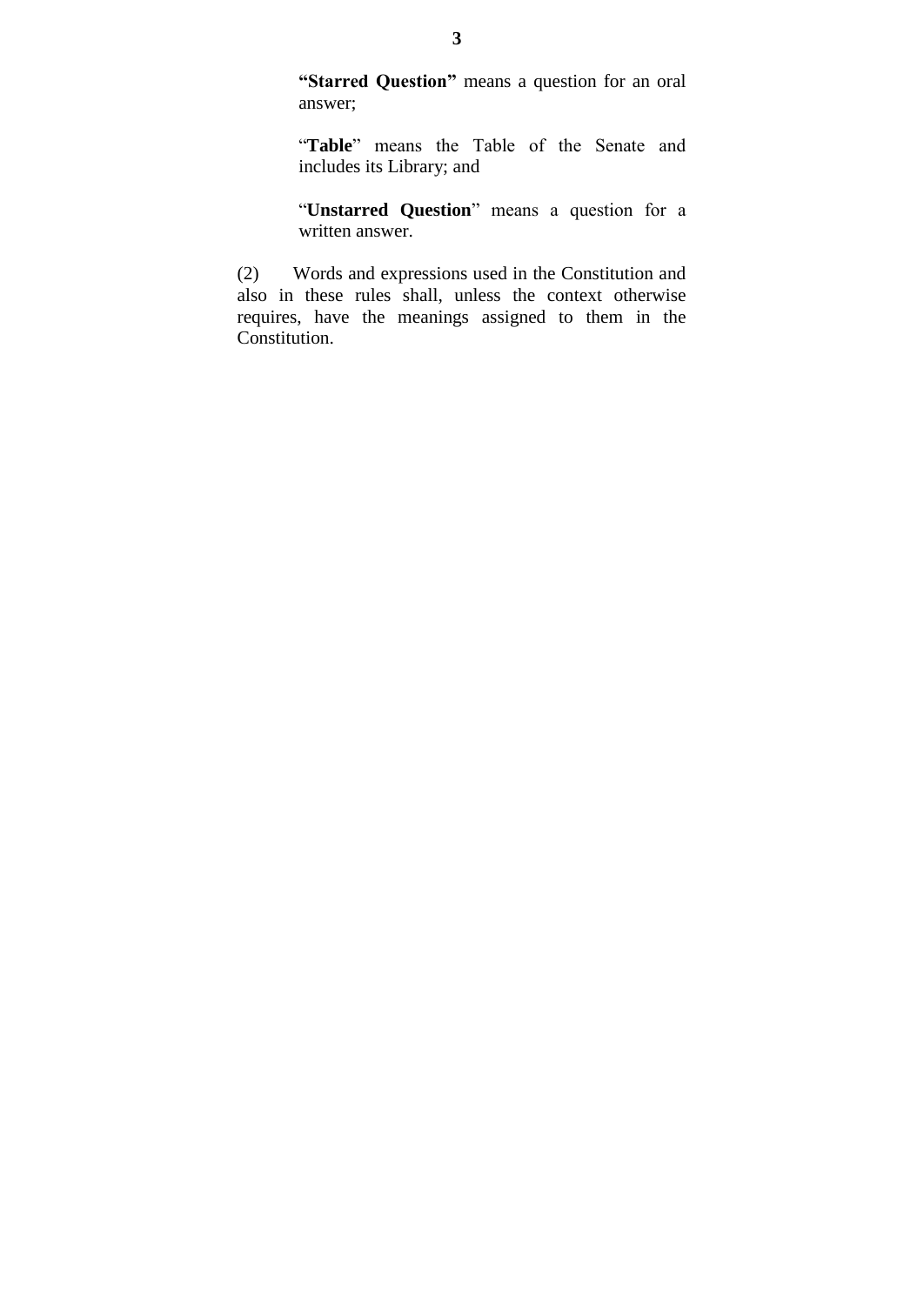#### **CHAPTER-II**

### **SUMMONING, PROROGATION AND QUORUM OF THE SENATE, SEATING, OATH AND ROLL OF MEMBERS**

3. **Summoning of the Senate.-** When the Senate is summoned by the President under Article 54(1), or by the Chairman under Article 54(3) on a requisition signed by not less than one-fourth of the total membership of the Senate, the Secretary shall cause a notification to be published in the Gazette stating the date, time and place of the meeting, and shall, as far as practicable, also cause it to be issued to each member:

Provided that when a session is called at short notice or emergently, publication of the notification in the Gazette and its announcement over the radio/T.V. and in the press shall be deemed to be sufficient notice of the meeting to the members who shall also be informed by Courier Service.

4. **Prorogation of the Senate.—** When the Senate is prorogued, the Secretary shall cause a notification to that effect to be published in the Gazette.

5. **Quorum.—** If, at any time during a sitting of the Senate, the attention of the Presiding Officer is drawn to the fact that less than one-fourth of the total membership of the Senate is present, he shall cause the bells to be rung for five minutes, but if no quorum is available even when the bells stop ringing, he shall adjourn the sitting for thirty minutes and if again there is no quorum he shall adjourn the sitting for the next working day:

Provided that a member pointing out quorum shall remain present in the Chamber until a decision is made by the Chairman on the pointation of quorum.

6. **Oath of members.—** A person elected as member shall, before taking seat in the Senate, make before the Senate oath in the form set out in the Third Schedule to the Constitution.

7. **Roll of members.—** There shall be a Roll of Members which shall be signed by every member after making the oath before the Senate.

8. **Seating of members.—** The members shall sit in such order as the Chairman, or before the Chairman is elected, the Secretary may determine.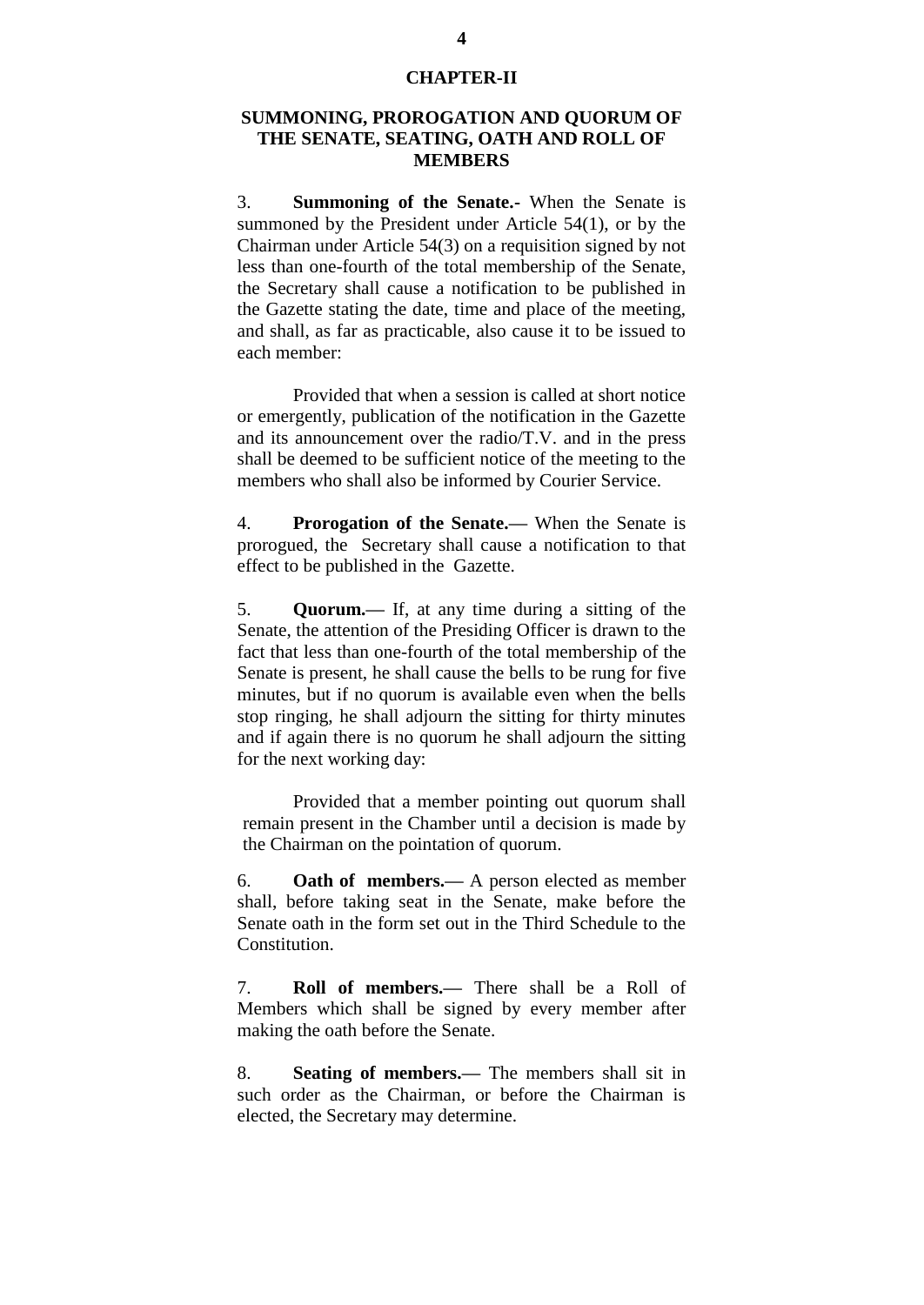#### **CHAPTER III**

#### **THE CHAIRMAN, DEPUTY CHAIRMAN, PANEL OF PRESIDING OFFICERS AND THE LEADER OF THE OPPOSITION**

9. **Election of Chairman.—** (1) At the first meeting of the Senate, after the members have taken oath and to the exclusion of any other business including privilege and adjournment motions, the Senate shall proceed to elect from amongst its members a Chairman, and so often as the Office of the Chairman becomes vacant the Senate shall elect another member as its Chairman, in accordance with the rules.

 $*(2)$  The first meeting of the Senate for election of the Chairman shall be presided over by the outgoing Chairman or, in his absence, by a person nominated by the President, for the purpose, hereinafter in this rule and in rule 10 referred to as the Presiding Officer:

Provided that no person shall preside over the meeting for the election in which he himself is a candidate.

(2A) Subsequent meeting for the election of the Chairman shall be presided over by the outgoing Chairman or, in his absence, by the Deputy Chairman or when the office of Deputy Chairman is also vacant or he is otherwise unable to preside over such meeting, by a person nominated by the President, for the purpose, hereinafter in this rule and in rule 10 referred to as the Presiding Officer:

Provided that no person shall preside over the meeting for the election in which he himself is a candidate.]

(3) At any time before 12:00 noon on the day fixed for election, any member may propose another member for election as Chairman by delivering to the Secretary a nomination paper signed by him and accompanied by a statement by the member whose name is proposed that he is willing to serve as Chairman, if elected.

\_\_\_\_\_\_\_\_\_\_\_\_\_\_\_\_\_\_\_\_\_\_\_\_\_\_\_\_\_\_\_\_\_\_\_\_\_\_\_\_\_\_\_\_\_\_\_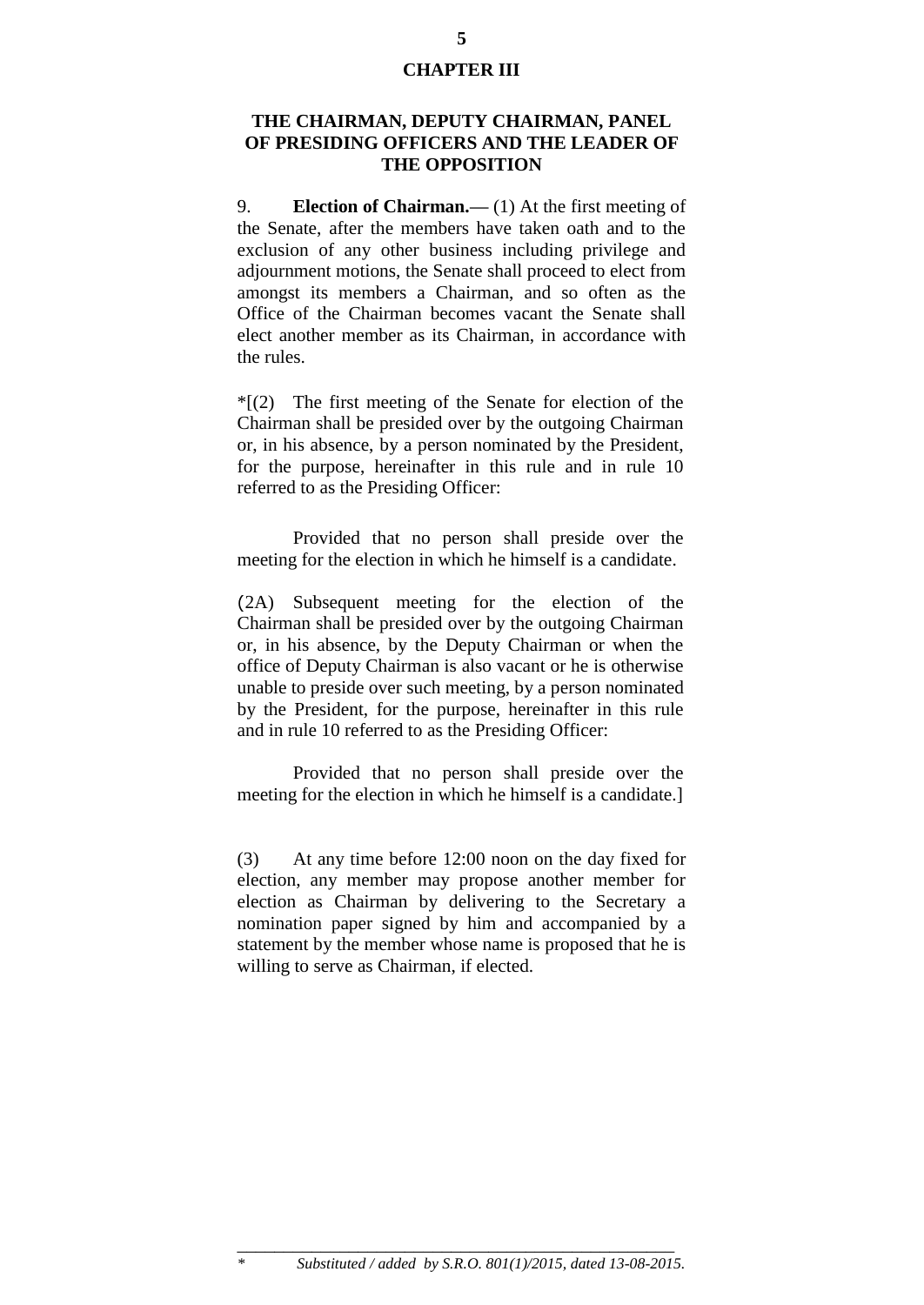(4) A member who has been nominated may, in writing, withdraw his candidature at any time before the Senate proceeds to elect a Chairman.

(5) On the day of election, the Presiding Officer shall read out to the Senate the names of the members who have been duly nominated and have not withdrawn their candidature, as also the names of their proposers, and, if there is only one such member, shall declare that member to have been elected.

(6) Where, after withdrawals, if any, there remain only two candidates for election, a ballot shall be held between them and the candidate who secures more votes than the other shall be declared to have been elected. If both the candidates secure an equal number of votes, a fresh ballot shall, be held between them until one of them secures more votes than the other, and the candidate securing more votes shall be declared to have been elected.

(7) Where, after withdrawals, if any, there remain more than two candidates for election, the candidate securing more votes than the aggregate of votes secured by the other candidates shall be declared to have been elected. If no candidate secures more votes than the aggregate of votes secured by the other candidates, there shall be a fresh ballot at which the candidate who secured the lowest number of votes at the last ballot shall be excluded from the election, and the balloting shall in like manner proceed until one candidate secures more votes than the remaining candidate or, as the case may be, the remaining candidates in the aggregate, and such candidate shall be declared to have been elected.

(8) Where at any ballot any three or more candidates secure an equal number of votes and one of them has to be excluded from election under sub-rule (7), the question as to which one of such candidates is to be excluded shall be determined by drawing of lots.

(9) The member elected as Chairman shall, before entering upon office, make before the Senate oath in the form set out in the Third Schedule to the Constitution.

10. **Election of Deputy Chairman.—** (1) Immediately after the election of Chairman, the Senate shall proceed to elect a Deputy Chairman and the procedure prescribed in rule 9 for the election of Chairman shall apply to the election of Deputy Chairman as if references therein to Chairman were references to Deputy Chairman and references to the Presiding Officer were references to the Chairman.

(2) A member elected as Deputy Chairman shall, before entering upon office, make before the Senate oath in the form set out in the Third Schedule to the Constitution.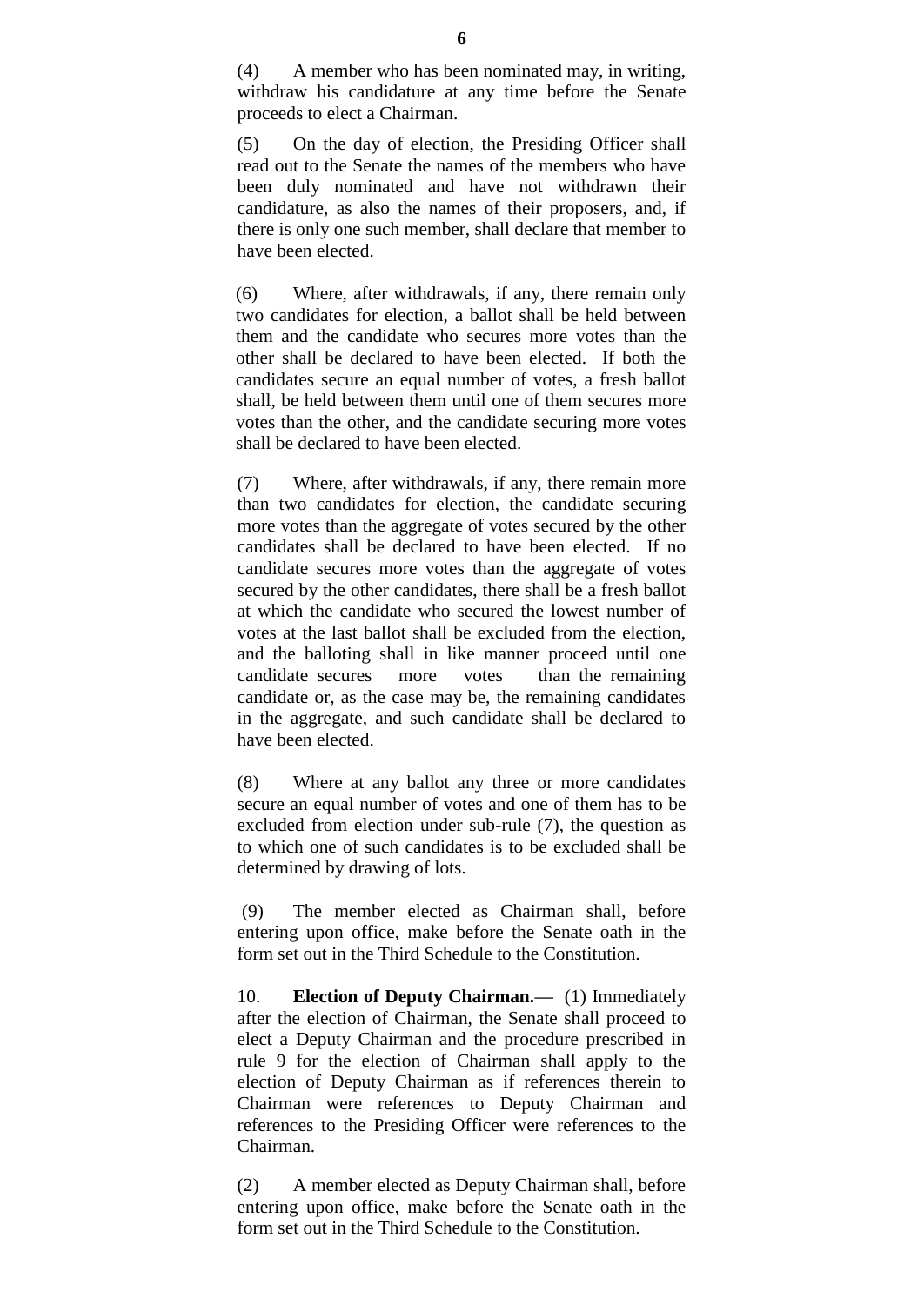11. **Vacancy in the office of Chairman or Deputy Chairman**.- Whenever the office of Chairman or Deputy Chairman becomes vacant, an election to fill that office shall be held,-

- (a) if the Senate is in session, as soon as possible but not later than seven days, during that session; and
- (b) if the Senate is not in session, within seven days from the commencement of its next session.

12. **Removal of Chairman or Deputy Chairman.—** (1) Not less than one-fourth of the total membership of the House may give to the Secretary notice in writing of a motion for leave to move a resolution under Article 61 read with paragraph (c) of clause (7) of Article 53 of the Constitution for the removal from office of the Chairman or the Deputy Chairman and the Secretary shall forthwith circulate the notice to the members.

(2) After the notice has been received, the Senate shall not be adjourned to a date later than seven clear days excluding closed holidays.

(3) The motion for leave to move the resolution shall be entered in the names of the members concerned in the Orders of the Day for the first working day after the expiry of seven days from the date of the receipt of the notice under sub-rule (1).

(4) No other item shall be included in the Orders of the Day for the day fixed for a motion for leave to move a resolution under sub-rule (3).

(5) The Chairman or, as the case may be, the Deputy Chairman shall not preside over a sitting of the Senate in which a resolution for his removal from office is fixed for consideration.

(6) The Presiding Officer shall call upon the first available member on the list of movers to move the motion, on his behalf and on behalf of such other members, referred to in sub-rule (3).

(7) Immediately after the motion referred to in sub-rule (3) has been moved, the Presiding Officer shall call such of the members as may be in favour of the leave being granted to rise in their seats and, if at least one-fourth of the total membership of the Senate does not so rise, he shall declare that the member has not the leave of the Senate or, if such membership so rises, call upon the member concerned to move the resolution.

(8) Except with the permission of the Presiding Officer, a member shall not speak on the resolution for more than fifteen minutes: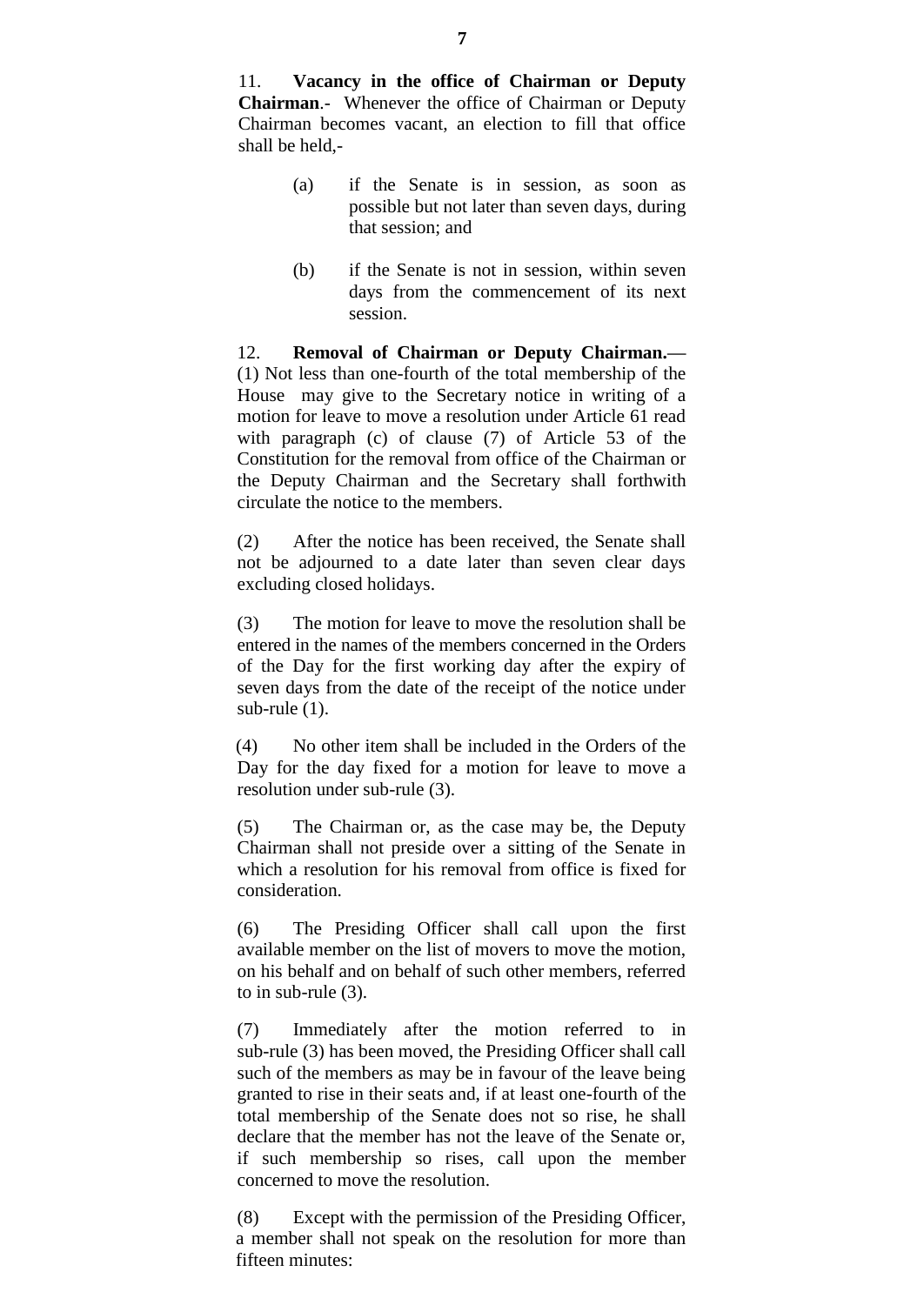Provided that the mover of the resolution and the Chairman or, as the case may be, the Deputy Chairman, against whom the \*[resolution] has been moved, may speak for thirty minutes or such longer time as the Presiding Officer may permit.

(9) The Senate shall not be adjourned until the motion for leave is disposed of or, if leave is granted, the resolution has been voted upon.

(10) Voting on the resolution shall be by secret ballot which shall be held in such manner as the Presiding Officer may direct.

(11) If the session during which notice has been given under sub-rule (1) has been convened by the Chairman in pursuance of Article 61 read with clause (3) of Article 54 of the Constitution, the Senate shall not be prorogued until the motion has been disposed of or, if leave is granted, the resolution has been voted upon.

(12) The Chairman or, as the case may be, Deputy Chairman shall stand removed from his office on the resolution being passed by a majority of the total membership of the Senate.

13. **Powers and functions of the Chairman.—** (1) In addition to the specific functions and powers provided by these rules and subject to sub-rule (5) of rule 12, the Chairman shall take the Chair at every sitting of the Senate.

(2) The Chairman shall preserve order and decorum in the House and, in case of disturbance or disorder in the galleries, may cause them to be cleared.

(3) The Chairman shall decide all points of order.

(4) The Chairman may initiate, when necessary, such action against those responsible for violating prestige and / or privilege of the House by act of commission or omission including action that may obstruct the working / proceedings of the House.

(5) Subject to sub-rule (5) of rule 12, in the absence of the Chairman, the Deputy Chairman shall take the Chair at a sitting.

(6) The Chairman may, by order in writing, delegate to the Deputy Chairman all or any of his powers under these rules.

14. **Panel of Presiding Officers.-** (1) At the commencement of each session, the Chairman shall nominate, in order of precedence, from amongst the members a panel of not more than three Presiding Officers and, in the absence of the Chairman and the Deputy Chairman, the member having precedence amongst those present shall preside at the sitting.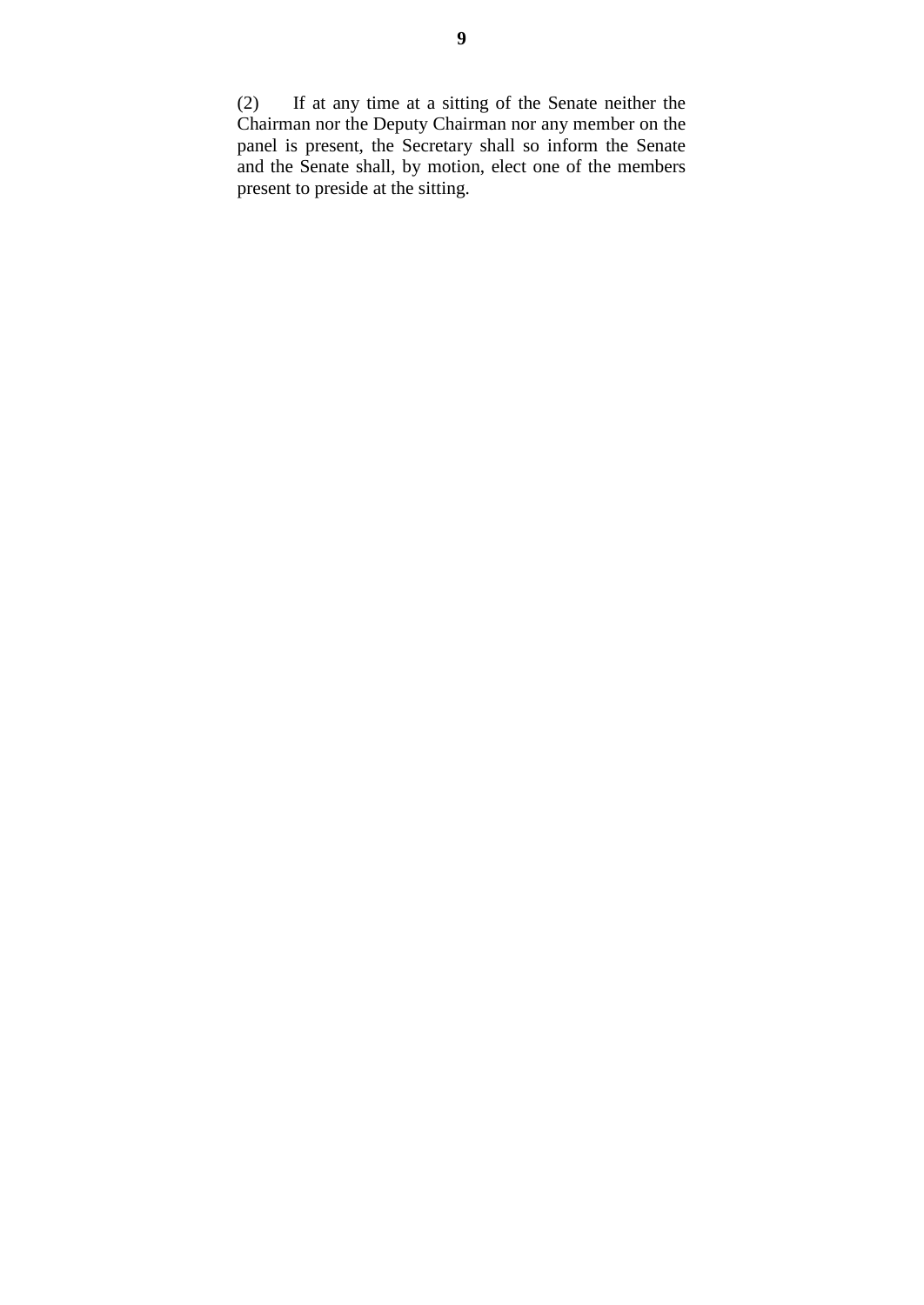#### **INDEPENDENT MEMBERS AND GROUPS AND DECLARATION OF THE LEADER OF THE OPPOSITION**

15. **Independent members and groups.-** (1) An independent member including a member from FATA, elected to the Senate, may exercise his option to join the treasury or, as the case may be, the opposition benches within seven days of making oath before the Senate and shall inform the Secretary in writing, who shall immediately notify the option so exercised by the member.

(2) An independent member who withdraws support to the treasury or the opposition benches, an intimation to that effect shall be given to the Secretary in writing, who shall immediately notify the same.

(3) Independent members including members from FATA may form a group of not less than five members who shall nominate one of the members of the group to be their leader in the Senate and inform the Secretary in writing who shall immediately notify the same.

16. **Declaration of Leader of the Opposition**.— (1) After the election of Chairman and Deputy Chairman under Article 60 of the Constitution and at any time thereafter the Chairman shall declare Leader of the Opposition within fifteen days.

(2) The Chairman shall inform the members about the date, time and place for submission of a name for the Leader of the Opposition under their signatures:

Provided that an independent member including a member from FATA, elected to the Senate, who has not given his option to join the opposition benches, shall not be eligible to support any member for the office of Leader of the Opposition.

(3) The Chairman shall declare a member as Leader of the Opposition having the support of majority of the members in opposition:

Provided that if two or more members have equal support for the office of Leader of the Opposition, the member belonging to the party having largest numerical strength in the Opposition to the Government, shall be declared by the Chairman, as Leader of the Opposition in the Senate.

(4) A Leader of the Opposition so declared shall lose the office of the Leader of the Opposition as and when the majority of the members in Opposition withdraw their support.

(5) As a result of loss of support under sub-rule (4) the Chairman may declare another member as Leader of the Opposition, under this rule.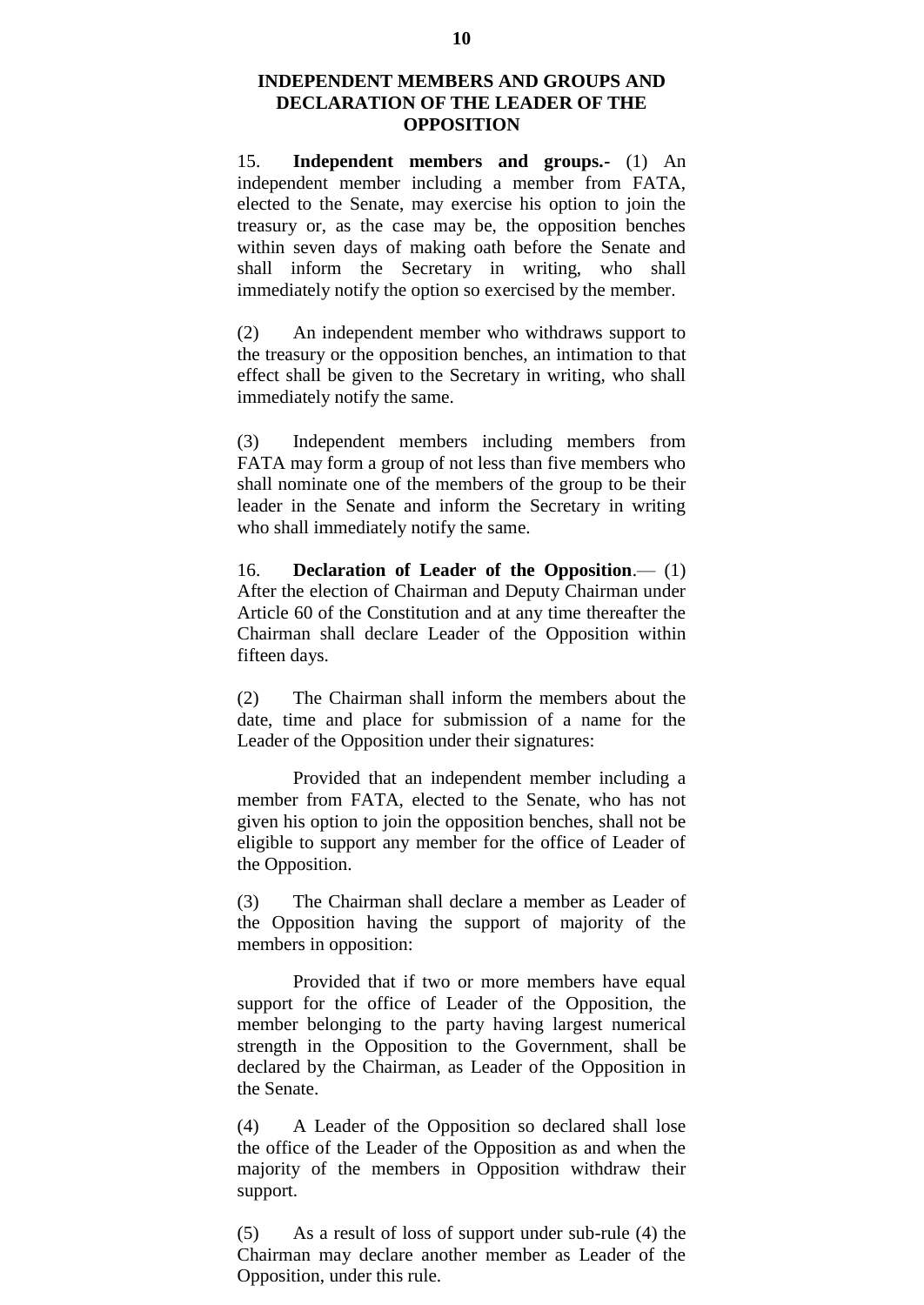#### **CHAPTER IV**

#### **ATTENDANCE AND RESIGNATION OF THE MEMBERS OF THE SENATE**

17. **Leave of absence from the Senate.—** (1) A member desirous of obtaining leave for his absence from any sitting or session of the Senate shall make an application in writing under his hand addressed to the Chairman stating reasons for his absence.

(2) On receipt of an application under sub-rule (1), the Chairman shall, immediately after the questions, if any, put the question, without debate, that leave be granted.

(3) Where a member is prevented or incapacitated from making such an application, leave of the Senate may be granted on a motion moved by an other member, or on the basis of an application made *ex-post-facto*.

(4) The Secretary shall, as soon as possible, communicate the decision of the Senate to the member concerned.

18. **Resignation of Seat.—** (1) A member may resign his seat under clause (1) of Article 64 of the Constitution, by writing under his hand addressed to the Chairman where-upon resignation shall become effective after verification by the Chairman from the member.

(2) The Chairman shall record date and time of resignation and Secretary shall cause the Gazette Notification of the resignation issued and shall send a copy thereof to the Chief Election Commissioner for taking steps to fill the vacancy thus caused.

19. **Seat becoming vacant.—** (1) If a member is absent, without leave of the Senate, for forty consecutive days of its sittings the Chairman shall bring the fact to the notice of the Senate and thereupon any member may move that the seat of the member who has been so absent be declared vacant under clause (2) of Article 64 of the Constitution**.**

(2) If the seat of the member is declared vacant, the Secretary shall communicate the fact to the Chief Election Commissioner and to the member concerned.

20. **Attendance register.—** The Secretary shall cause a register to be kept showing the attendance of each member at each sitting and shall make the register available for inspection of the members.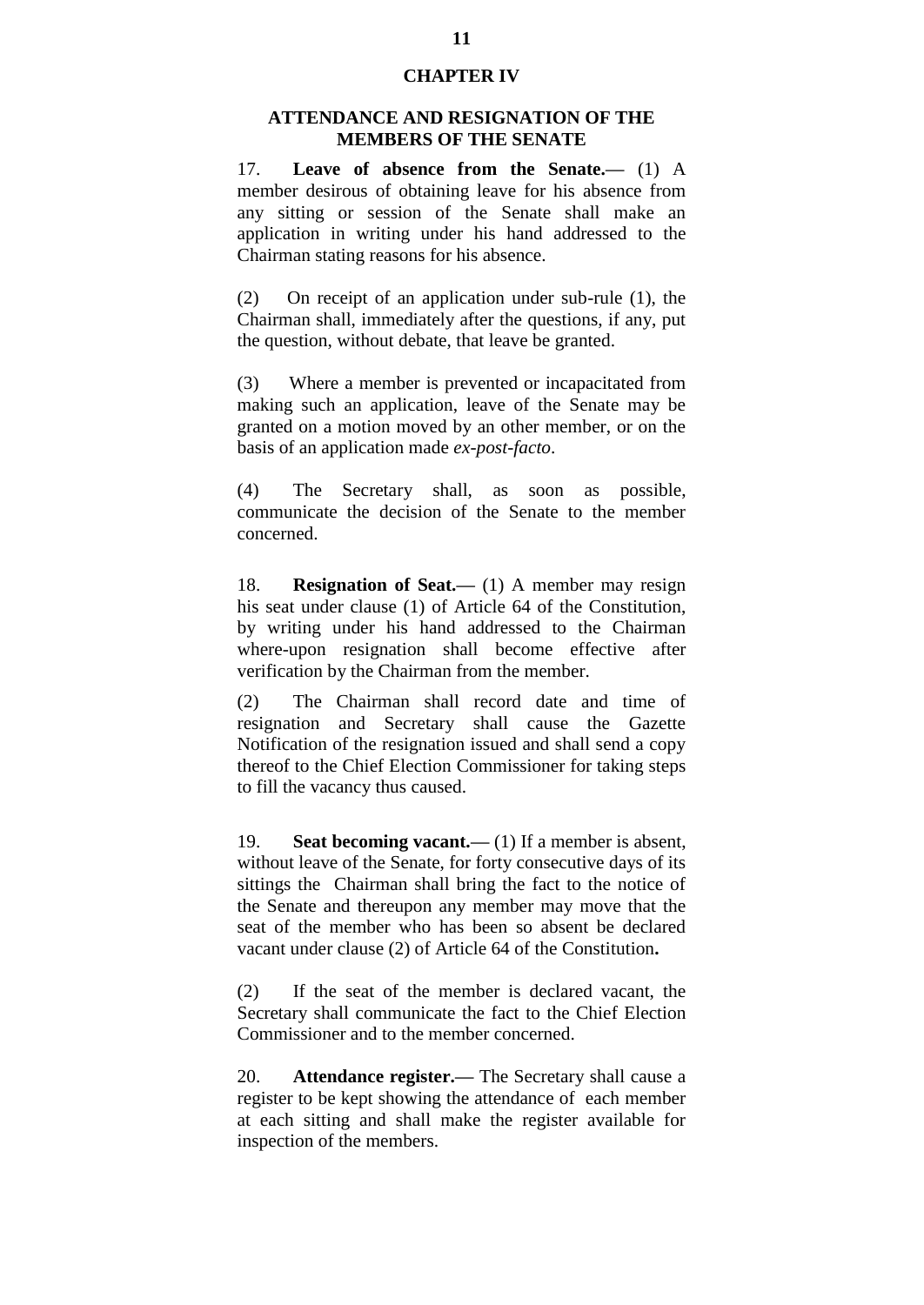#### **CHAPTER V**

#### **SITTINGS OF SENATE AND CLASSIFICATION AND ARRANGEMENT OF BUSINESS**

21. **Calendar of sessions for the year.-**(1) At the commencement of the first session of each year, the Government shall in consultation with the Chairman provide a provisional calendar of sessions for the parliamentary year.

(2) The Chairman shall cause the provisional calendar to be circulated amongst the members forthwith.

(3) The President on the advice of the Prime Minister shall summon the Senate to meet, as far as practicable, on dates mentioned in the provisional calendar:

Provided that the President may, if so advised by the Prime Minister, summon the Senate to meet on a date different from that mentioned in the provisional calendar and intimation thereof shall be given to the Chairman who shall inform the members.

(4) Nothing contained in this rule shall limit the power of the Chairman to summon a Session of the Senate in terms of clause (3) of Article 54 of the Constitution.

22**. Days of sitting.-** (1) The Senate shall sit on such days as the Chairman, having regard to the state of business of the Senate, may, from time to time, direct.

(2) Every sitting shall commence with recitation from the Holy Quran followed by its Urdu translation.

23. **Hours of sitting and adjournment.-**(1) Every sitting of the Senate shall commence at such hour as the Chairman may direct.

(2) Subject to the other provisions of these rules, the Chairman may-

- (a) adjourn a sitting of the Senate *sine die* or to a particular day or to some other time on the same day; and
- (b) if he thinks fit, call sitting of the Senate at a time or date different from that to which it was earlier adjourned.

24. **Classes of Business**.— (1) Business of the Senate shall be classified as—

- (i) Government business;
- (ii) Private members" business; and
- (iii) Senate Business.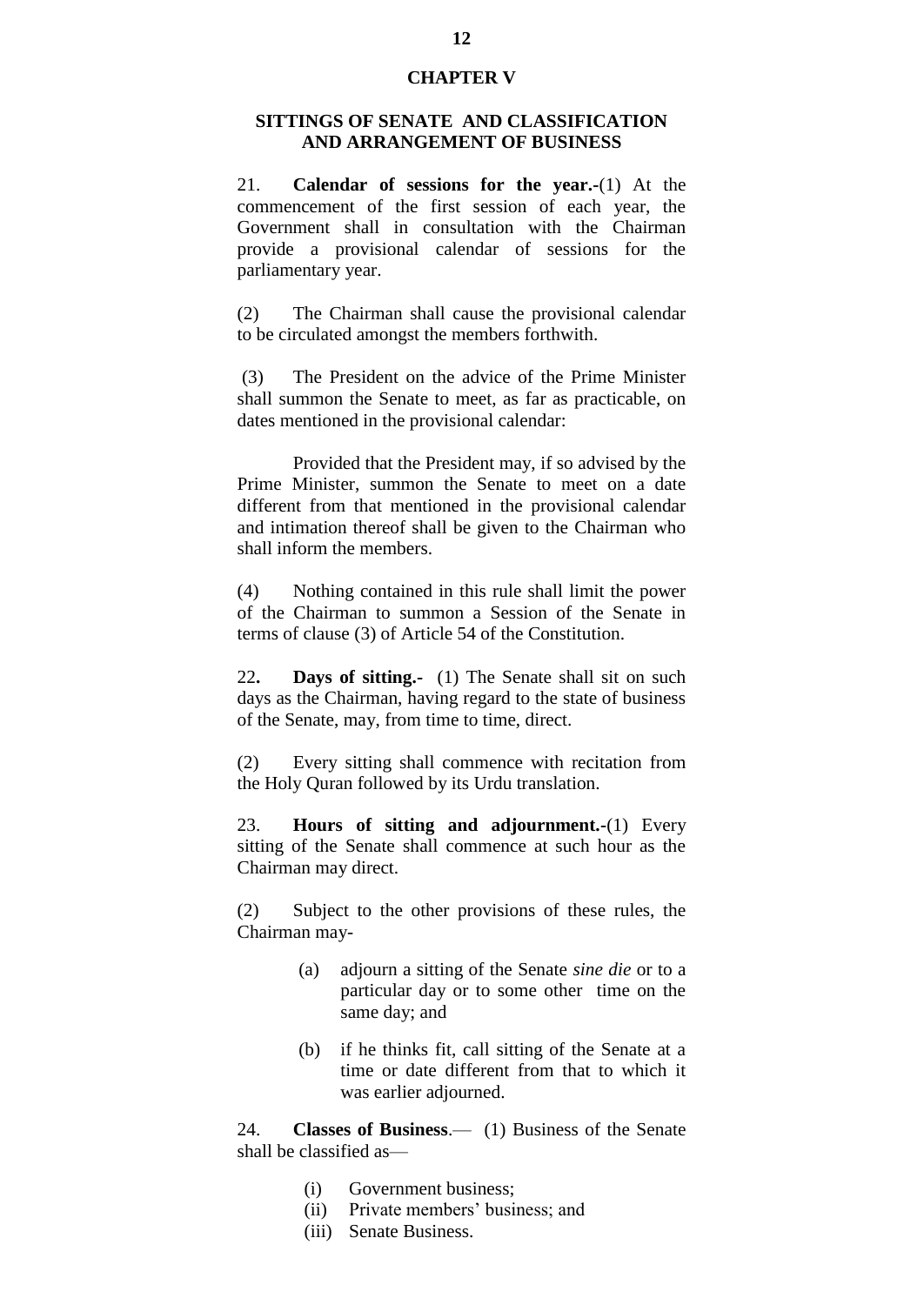(2) The Secretary shall place the formal Senate business on the Orders of the Day as soon as practicable after the same has been received.

(3) Formal Senate business shall take precedence over other business on the day on which it is set down for consideration.

(4) The Chairman shall, after consultation with the Leader of the House or the Minister for Parliamentary Affairs, or any other Minister so authorized and the Leader of the Opposition or a member authorized by him in this behalf, fix the time and date for discussion of the Senate business.

(5) The Government Business shall include Bills, resolutions, amendments and other motions introduced**,**  initiated or moved by a Minister.

(6) Private members" Business shall include Bills, resolutions, amendments and other motions introduced**,**  initiated or moved by the private members.

(7) Senate business shall include business relating to Committees and such other business as the Chairman may designate as Senate Business.

25. **Allotment of time for transaction of business.—** On Mondays private members" business shall have precedence, and on all other days no business other than Government business shall be transacted except with the consent of the Leader of the House:

Provided that urgent Government business may be transacted on private members" day as a last item of the business of the day**:**

Provided further that if any Monday is a holiday and no sitting is held on that day private member"s business shall have precedence on the next working day.

*Explanation,-* The Ministers, Ministers of State or Advisers in whose name the business stands or to whom it has been addressed in the Orders of the Day shall subject to the provisions of clause (6) of Article 91 of the Constitution remain present in the Senate till disposal of the business concerning their Ministry or Division.

26. **Arrangement of Government Business.-** The Secretary shall arrange the Government business in such order as the Leader of the House or the Minister for Parliamentary Affairs or any other Minister authorized by the Leader of the House may intimate:

Provided that such order shall be intimated to the Secretary a day before the commencement of the sitting to which the order relates.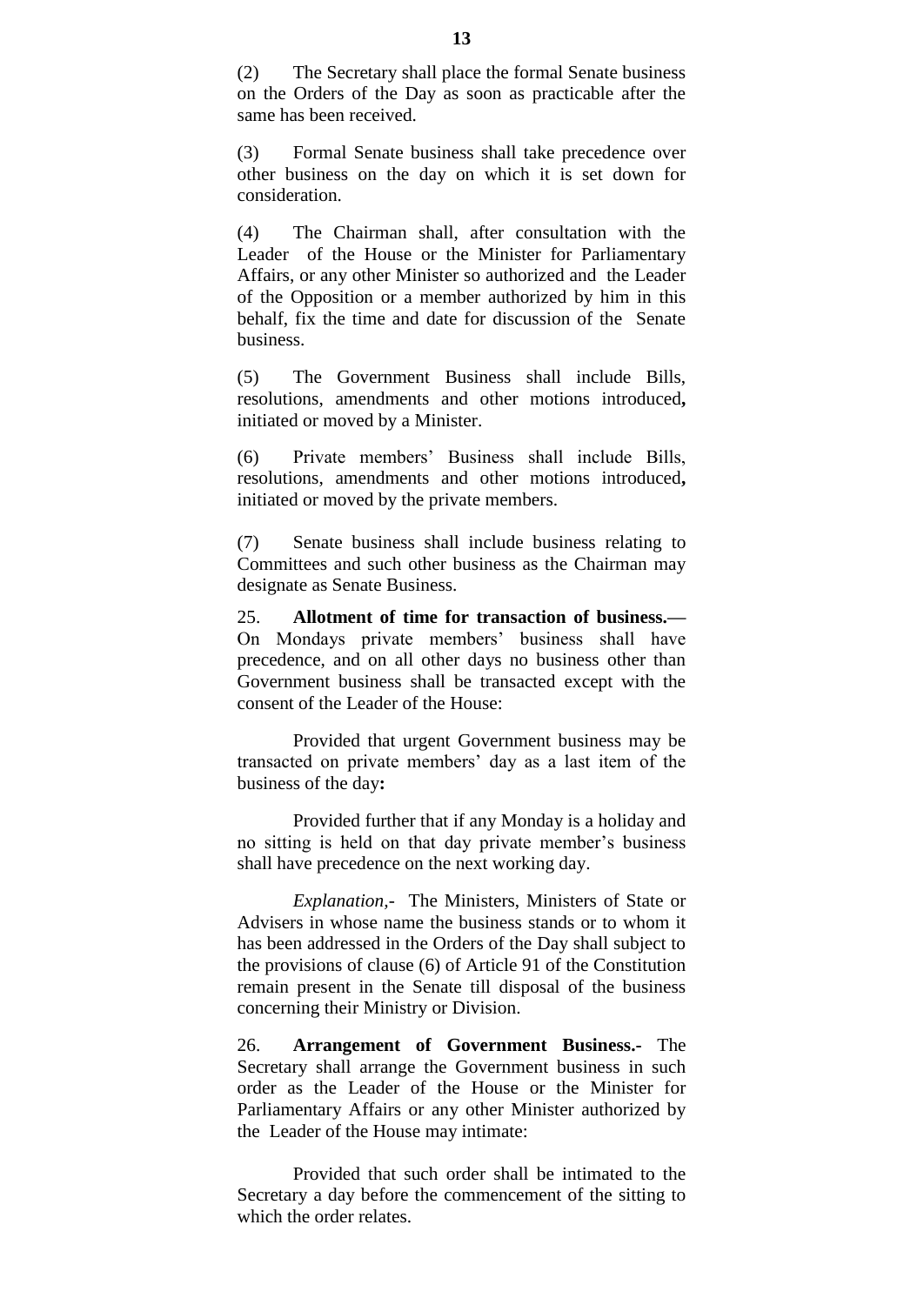27. **Precedence of private members' Bills.—** (1) The relative precedence of private members" Bills shall be determined by ballot to be held in accordance with the procedure set out in the First Schedule:

Provided that the Chairman may, from time to time, make such variations in the procedure as he thinks fit.

(2) The ballot shall be held on a day, not being a day less than five days before the day with reference to which the ballot is held, as the Chairman may direct, and the members shall be informed accordingly.

(3) Unless the House decides otherwise, on a day on which private members' business has precedence, private members' Bills shall be taken up in the following order:-

- (i) Bills to be introduced;
- (ii) Bills passed by the Assembly and transmitted to the Senate;
- (iii) Bills passed with amendments by the Assembly and sent back to the Senate;
- (iv) Bills reported upon, or not reported upon within the time allowed, by a Standing Committee;
- (v) Bills in respect of which the report of a Select Committee has been presented;
- (vi) Bills in respect of which a motion has been carried that the Bill be taken into consideration;
- (vii) Bills which have been circulated for the purpose of eliciting public opinion thereon; and
- (viii) Other Bills.

(4) The relative precedence of Bills falling under the same paragraph of sub-rule (3) shall be determined by ballot to be held in accordance with the procedure set out in the First Schedule:

Provided that the Chairman, may, from time to time, make such variations in the procedure as he thinks fit.

28. **Ballot in respect of identical Bills.—** If notices of two or more identical Bills are received, the Bill securing first place in the ballot shall be proceeded with and, in case a motion for leave to introduce the Bill securing first place in the ballot is moved, the remaining Bills shall not be proceeded with.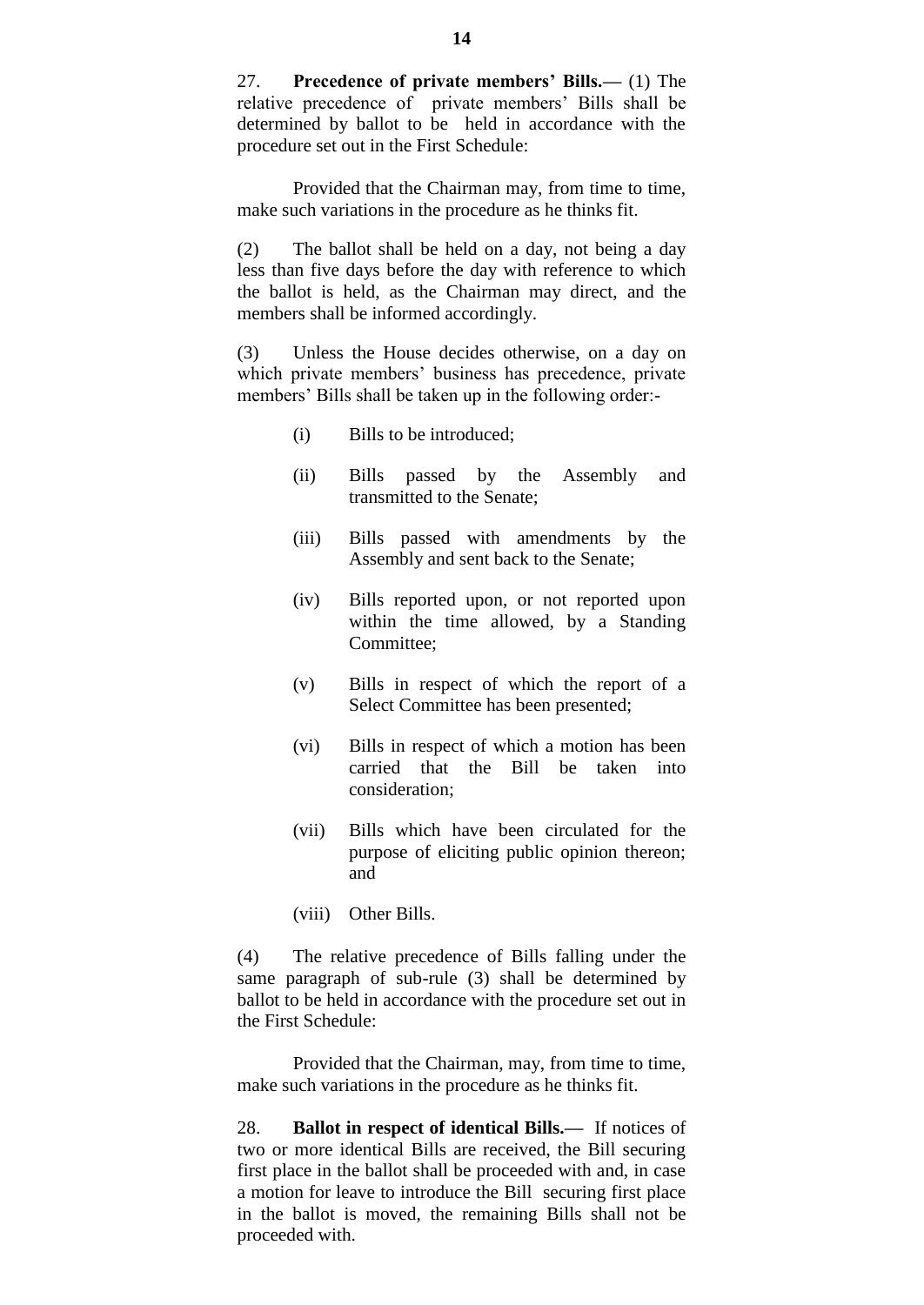29. **Precedence of resolutions not mentioned in the Constitution.—** (1) The relative precedence of resolutions, notices of which have been given by private members and which have been admitted shall be determined by ballot to be held in accordance with the procedure set out in the First Schedule, on a day, not being a day less than five days before the day with reference to which the ballot is held:

Provided that the Chairman may, from time to time, make such variations in the procedure as he thinks fit:

Provided further that not more than three resolutions, notices of which have given by any one member, shall be included in the ballot to be held for any one day and, unless the member has indicated his preference for any three of such resolutions, his first three resolutions in the order of their receipt shall be included in the ballot.

(2) A resolution which does not find place in the ballot shall not lapse but shall be included in the subsequent ballot in the same session.

30. **Orders of the Day.—** (1) The Secretary shall prepare the Orders of the Day and make a copy thereof available for the use of every member and any other person entitled under the Constitution to speak or otherwise take part in the proceedings of the Senate.

- (2) Save as otherwise provided by these Rules,—
	- (i) the business for the day shall be transacted in the order in which it appears in the Orders of the Day;
	- (ii) no business not included in the Orders of the Day shall be transacted at any sitting without the leave of the House; and
	- (iii) no business requiring notice shall be set down for a day earlier than the day following the day on which the period of the notice necessary for that class of business expires.

(3) Unless the Chairman otherwise directs, not more than five resolutions (excluding any resolution moved on, and outstanding from, a previous day) shall be set down in the Orders of the Day for any day on which private members" business has precedence.

31. **Business outstanding at the end of the day.—** (1) Notwithstanding anything contained in rule 27 or rule 29, any private members' business which has been commenced shall be set down for the next day allotted to business of that class and shall have precedence over all other business set down for that day.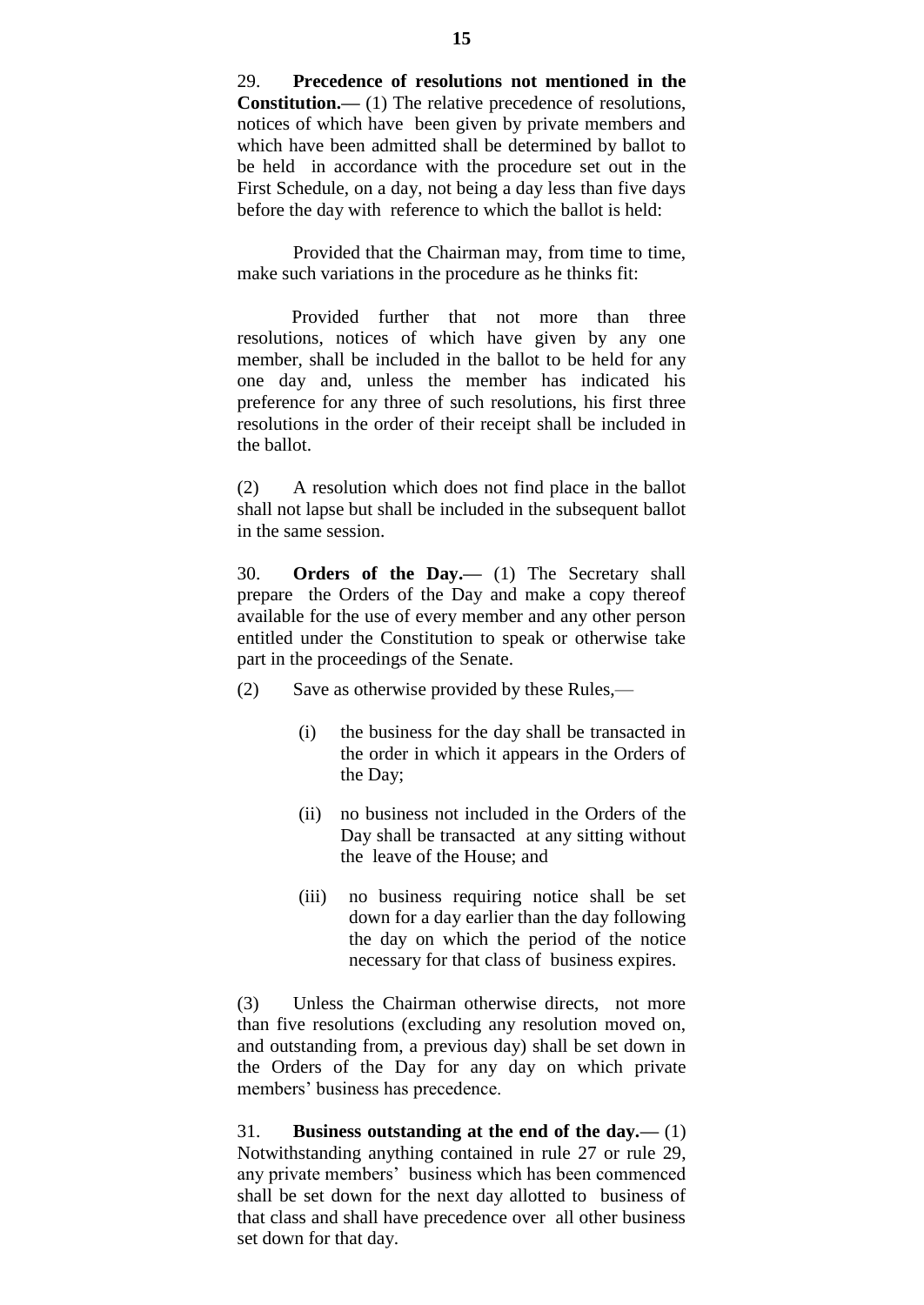(2) Private members" business set down for any day and not moved on that day shall not be set down for any subsequent day, unless it has gained precedence at the ballot held with reference to that day.

\*[**31A. Allocation of time for points of public importance.-**The Chairman shall, after the disposal of Business on the Orders of the Day, allocate time for raising points of public importance by the Members.]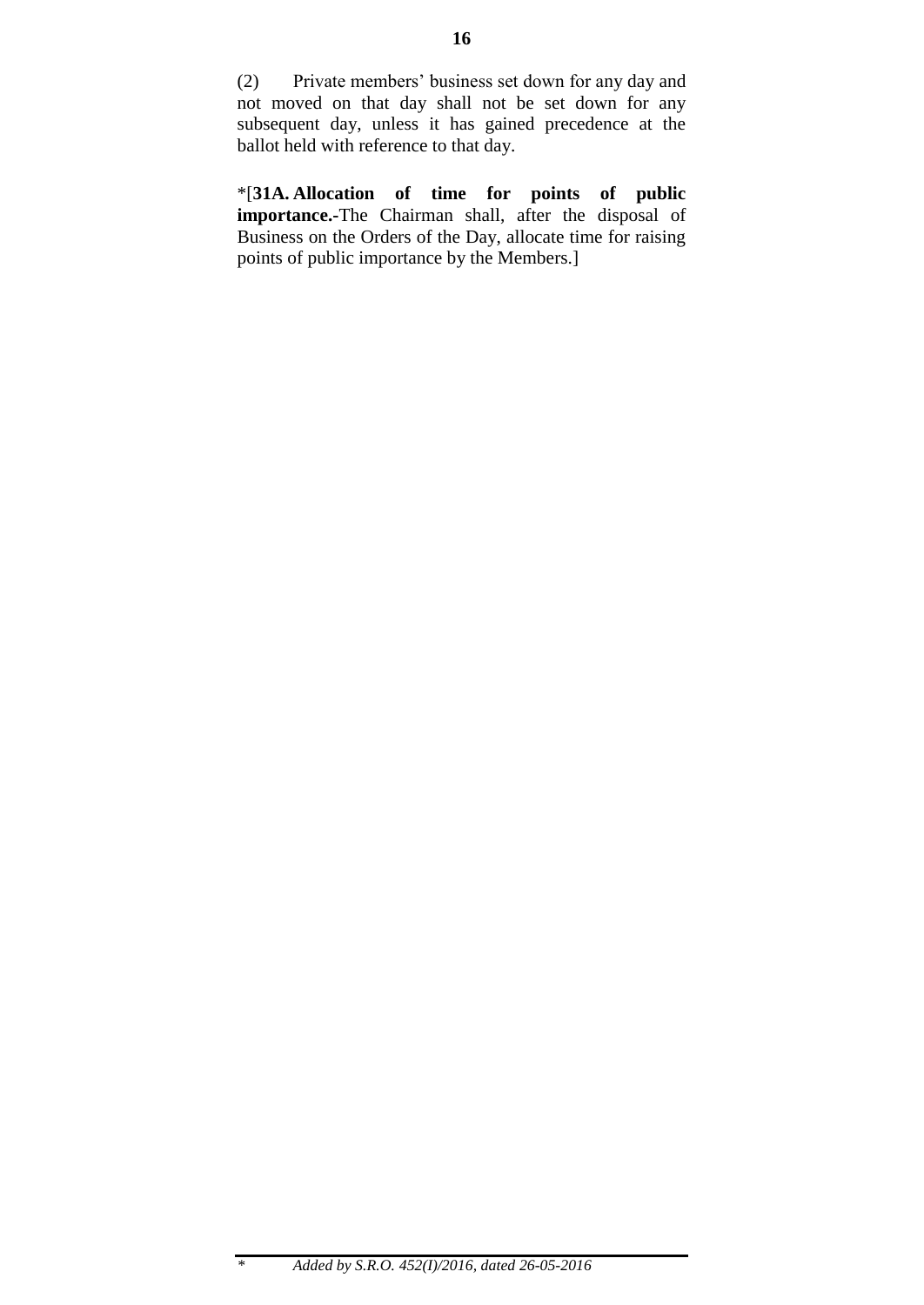#### **CHAPTER VI**

#### **PRESIDENT'S ADDRESS**

32. **President's Address.—**(1) An address by the President under clauses (1) and (3) of Article 56 of the Constitution shall be discussed by means of a motion of thanks.

(2) As soon as may be, after the Address of the President, a Minister shall lay a copy of the Address on the Table.

33. **Allotment of time for discussion of President's Address.—** The Chairman shall allot one or more days for discussion of the matters referred to in the President's Address and for this purpose the Chairman may suspend or vary the rules to the extent necessary.

34. **Scope of discussion.—** On the day allotted under rule 33, the Senate may discuss the matters referred to in such Address on a motion of thanks moved by a Minister or member.

35. **Amendments.—** Amendments may be moved to a motion of thanks in such form as may be considered appropriate by the Chairman.

36. **Transaction of other business on a day appointed for discussion of President's Address.—** (1) Notwithstanding that a day has been allotted for discussion on the President"s Address,-

- (i) a motion for leave to introduce a Bill may be made and a Bill may be introduced on such day; and
- (ii) other business of a formal character like laying of reports or documents excluding adjournment motions may be transacted on such day before the Senate commences or continues the discussion on the Address.

(2) The discussion on the President"s Address may be postponed in favour of a Government Bill or other Government business on a motion being made that the discussion on the Address be adjourned to a subsequent day to be appointed by the Chairman. The Chairman shall forthwith put the question, no amendment or debate being allowed.

37. **Time limit for speeches.-**The Chairman may, if he thinks fit, prescribe a time-limit for speeches, after taking the sense of the Senate.

38. **Government's right of reply.-**A Minister, whether he has previously taken part in the discussion or not, shall, on behalf of the Government, have a general right of explaining the position of the Government at the end of the discussion.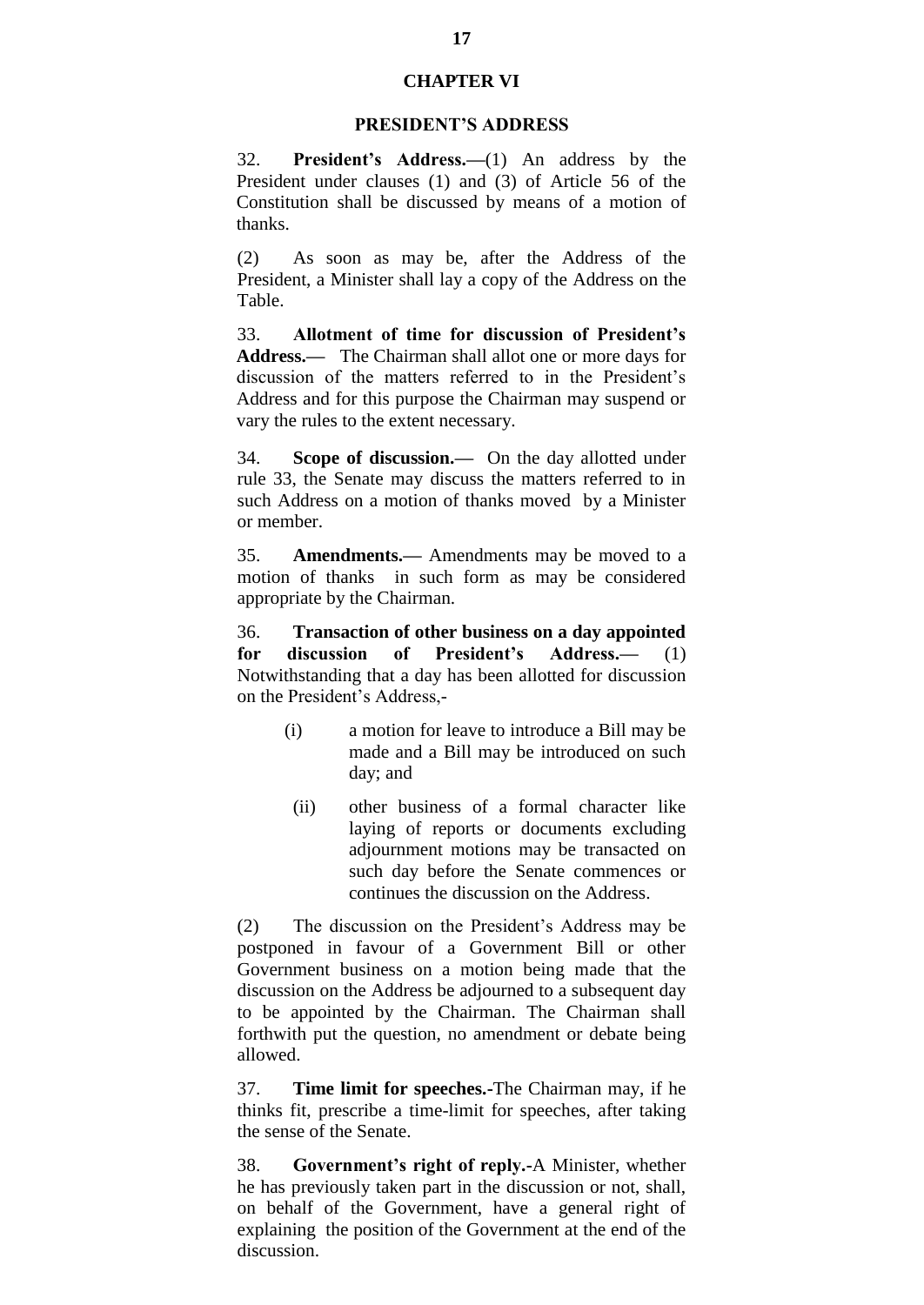39. **Message from the President.—** (1) Where a message from the President for the House is received by the Chairman, under Article 56(2) of the Constitution he shall read the message to the House.

(2) The Chairman may, if he considers it necessary or on a motion moved by a Minister or member, allot time for discussion of matters raised in the message and for this purpose the Chairman may suspend or vary the rules to the extent necessary.

(3) If the message is received when the Senate is not in session, the Chairman may advise the Government to summon the Senate for discussion of the matters raised in the message.

40. **Communications to the President.—** Communications from the Senate to the President after a motion thereof has been made and carried in the Senate shall be made through the Chairman.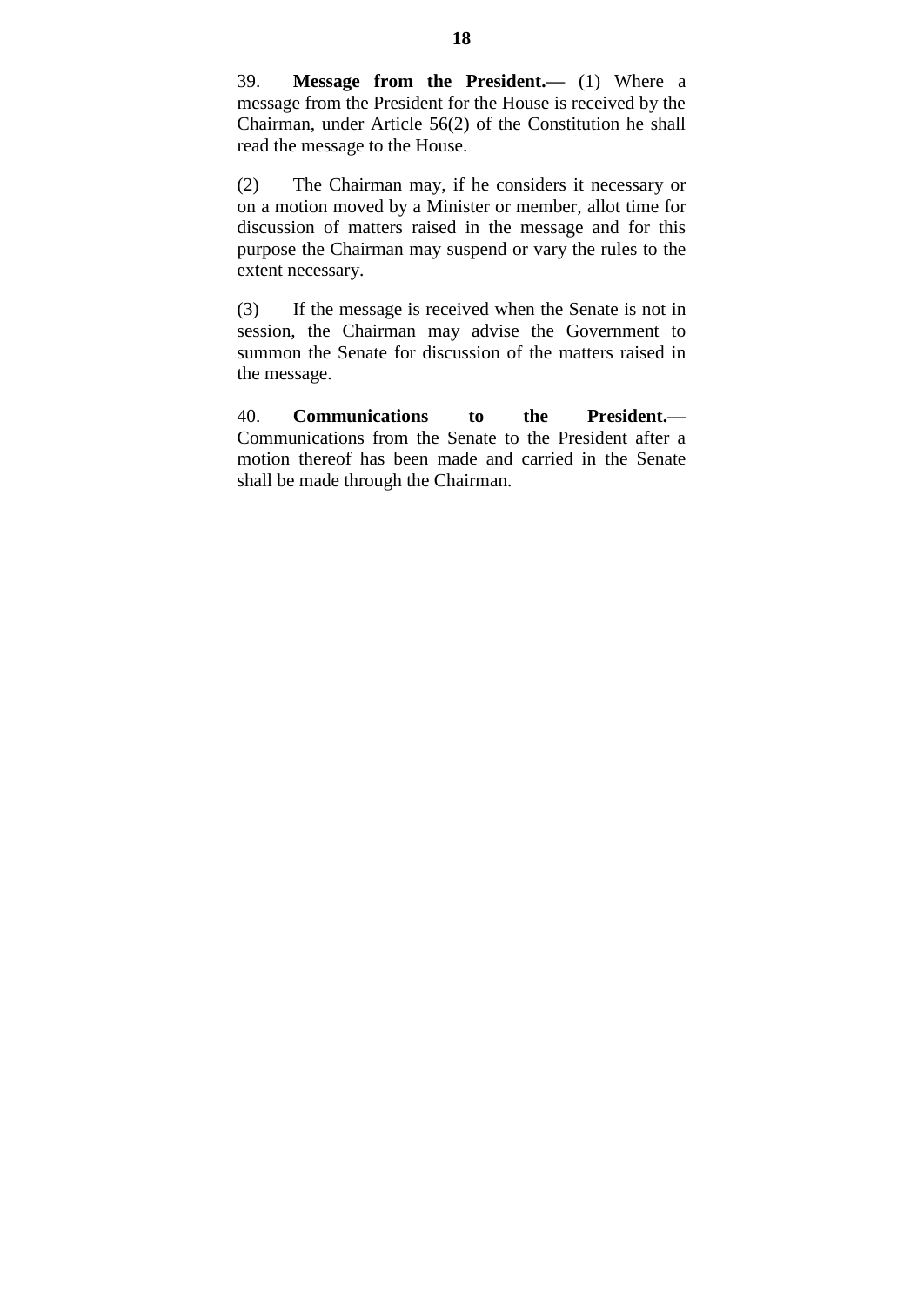#### **CHAPTER VII**

#### **QUESTIONS**

41. **Time of questions.—** Except as otherwise provided in these rules, the first hour of every sitting, after the recitation from the Holy Quran, and the making of oath by members, if any, shall be available for asking and answering of questions:

Provided that there shall be no question hour on a day designated as private members' day.

42. **Notice of questions.—** Not less than thirteen \*[clear] days" notice of a question shall be given unless the Chairman, with the consent of the Minister concerned, allows a question to be asked at a shorter notice.

43. **Form of notice of questions.—** (1) A separate notice of each question shall be given in writing to the Secretary and shall specify the official designation of the Minister to whom it is addressed, or, if the question is addressed to a private member, the name of that member:

\*\*[Provided that a notice received from an authenticated e-mail address of the Member to the prescribed e-mail address of the Senate Secretariat shall be deemed to be a proper notice in terms of sub-rule (1).

Explanation.- For the purposes of this rule, 'authenticated' means an e-mail address duly verified by a Member and "prescribed" means notified by the Senate Secretariat.]

(2) A member who desires to ask a Starred Question shall distinguish it with an asterisk:

Provided that if, in the opinion of the Chairman, any Starred Question is of such a nature that a written reply would be more appropriate, he may direct that such question be placed on the list of Unstarred Questions.

44. **Notice of admission of questions.—** No question shall be placed on the list of questions for answer until eight working days have expired from the day when notice of admission of the question by the Chairman was given by the Secretary to the Minister or the member to whom it is addressed.

45. **Number and order of questions to be put on a**  day.— (1) Not more than three Starred Questions including short notice questions and five Unstarred Questions from the same member shall be placed on the list of questions for a day:

*<sup>\*</sup> Substituted by S.R.O.452(I)/2016, dated 26-05-2016 \*\* Added by S.R.O. 1323, dated 31-12-2015*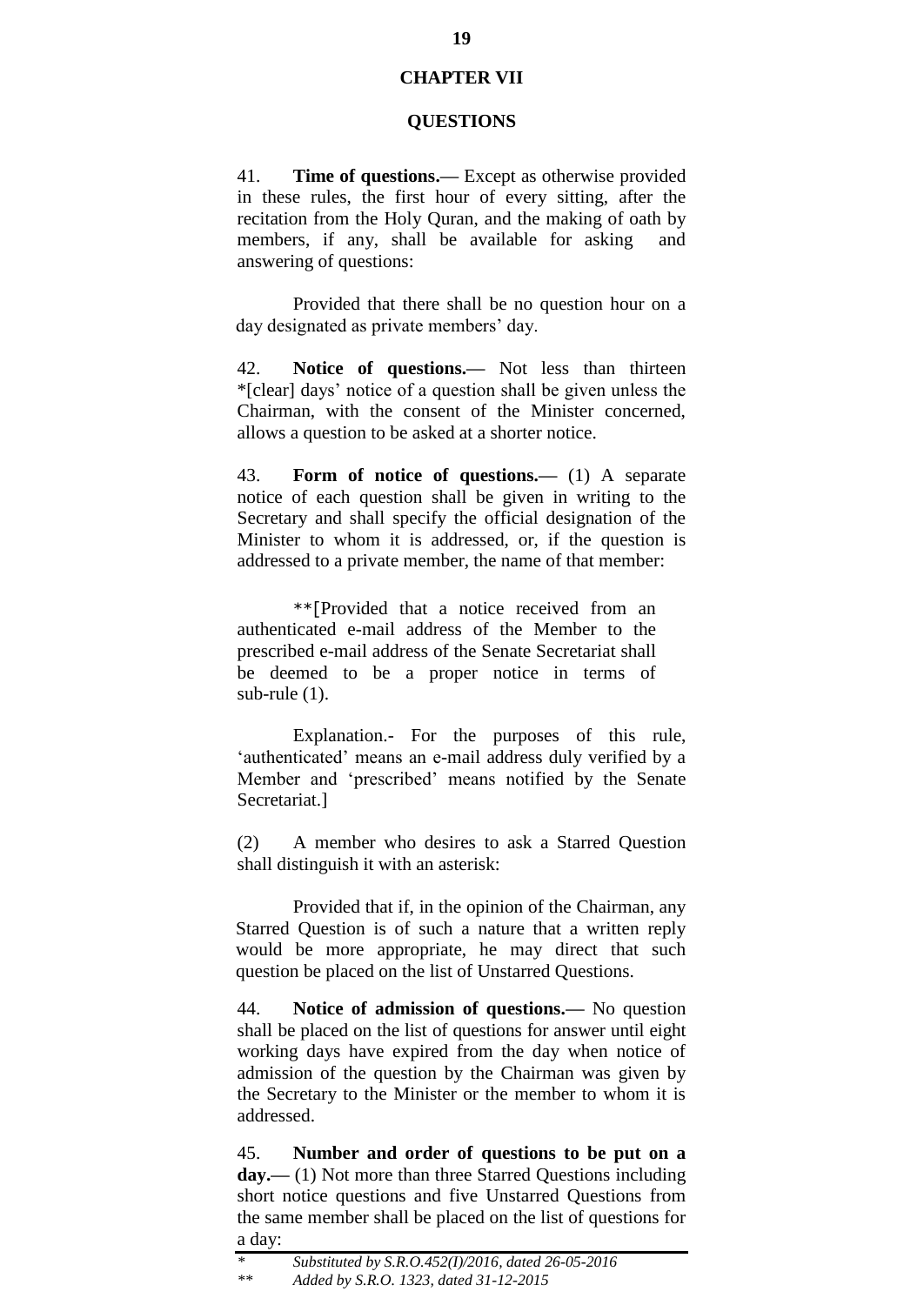Provided that nothing in this sub-rule shall apply to a question deferred from an earlier date or transferred from one Division to another.

(2) The questions shall be arranged in the list of questions in the order in which their notices are received.

(3) A member may by notice in writing given at any time before the sitting for which his question has been placed on the list withdraw his question or with the consent of the Chairman request for the postponement of a question to a later date as specified in the notice. The question once postponed will not be postponed for the second time. The postponed question shall not be placed on the list until two clear days have expired from the time when the notice of postponement was received by the Secretary.

46. **Allotment of days for questions.—** The time available for answering questions shall be allotted on different days in rotation for the answering of questions relating to such Division or Divisions of the Government as the Chairman may, from time to time, specify and, on such day, unless the Chairman with the consent of the Minister concerned otherwise directs, only questions relating to the Division or Divisions for which time on that day has been allotted shall be placed on the list of questions for answers.

Explanation,- The Ministers and Ministers of State or Advisers whose questions have been set down for answering on a day allotted to their Ministries shall, subject to provisions of clause (6) of Article 91 of the Constitution, remain present in the House during question hour and will not leave the Senate till the business concerning their Ministries is disposed of.

47. **Written answers to questions not replied orally.-** If any question placed on the list of questions for answer on any day is not called for answer within the time available for answering questions on that day, the answer already supplied by the Minister concerned, or the member to whom the question is addressed, shall be laid on the Table and no oral reply shall be required for such question nor shall any supplementary question be asked in respect thereof:

Provided that if the Minister concerned is not ready with the answer to the question, the question shall be put for answer on the next following day allotted for the Division in the charge of that Minister or on a day to be specified by the Chairman in consultation with the Minister.

48. **Subject matter of questions.—** (1) Subject to the provisions of these rules, a question may be asked for the purpose of obtaining information on a matter of public concern within the special cognizance of the Minister to whom it is addressed.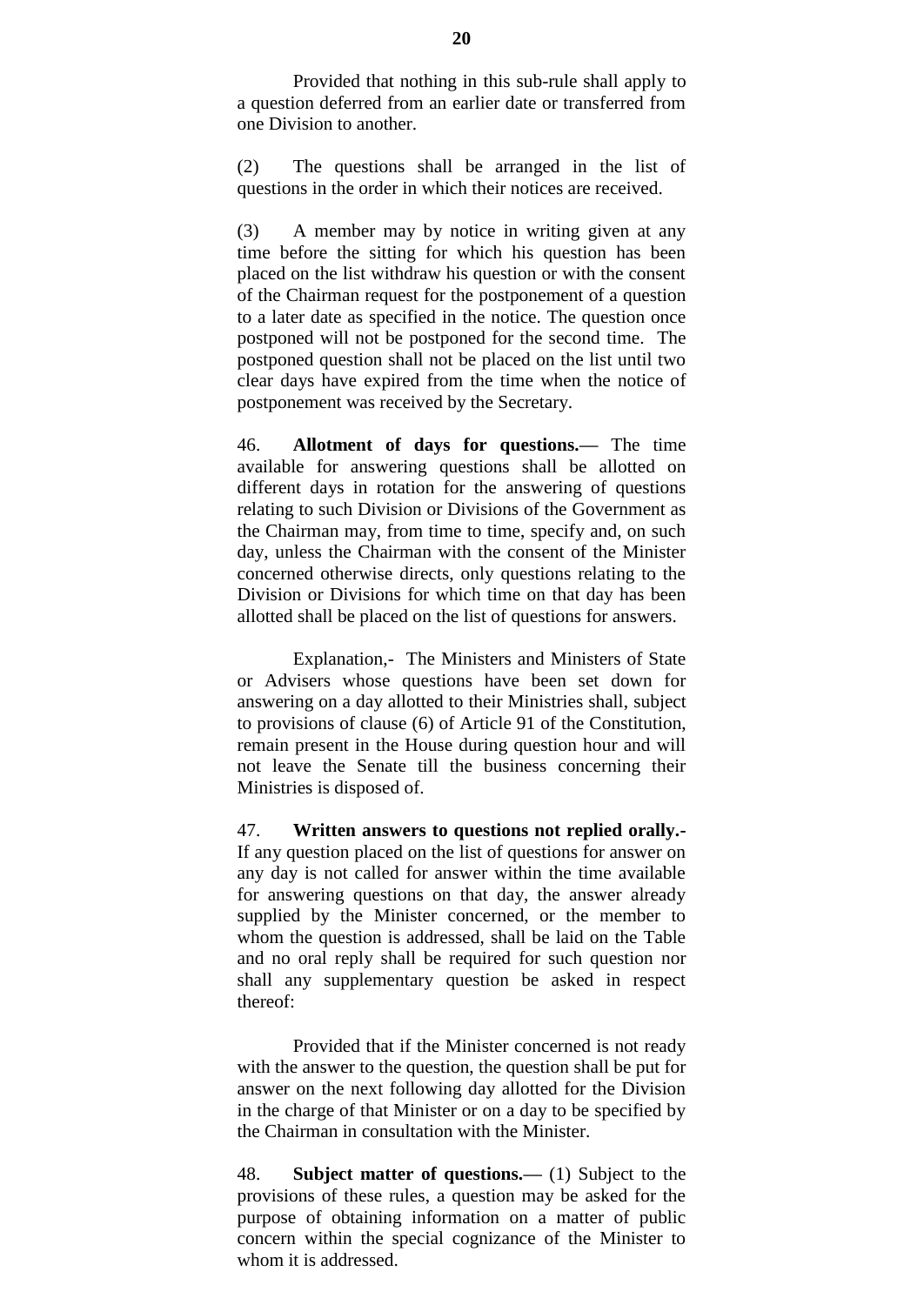(2) A question addressed to a Minister must relate to the public affairs with which he is officially connected or to a matter of administration for which he is responsible.

49. **Questions to private members.—** A question may be addressed to a private member provided the subject matter of the question relates to some Bill, resolution or other matter connected with the business of the House for which that member is responsible; and the procedure in regard to such questions shall, as far as may be, be the same as that followed in the case of questions addressed to a Minister with such variations as the Chairman may consider necessary or convenient.

50. **Admissibility of questions.—** In order that a question may be admissible, it must satisfy the following conditions, namely:—

- (i) it shall not bring in any name or statement not strictly necessary to make the question intelligible;
- (ii) if it contains a statement, the member shall make himself responsible for the accuracy of the statement;
- (iii) it shall not contain arguments, inferences, ironical expressions, imputations, epithets or defamatory statements;
- (iv) it shall not ask for an expression of opinion or the solution of an abstract legal question or a hypothetical proposition;
- (v) it shall not refer to the character or conduct of any person except in his official or public capacity nor to the character or conduct which can be challenged only on a substantive motion;
- (vi) it shall not ordinarily exceed one hundred and fifty words;
- (vii) it shall not relate to a matter which is not primarily the concern of the Government;
- (viii) it shall not make or imply a charge of a personal character;
- (ix) it shall not raise questions of policy too large to be dealt with within the limits of an answer to a question;
- (x) it shall not repeat in substance questions already answered in the Senate or disallowed by the Chairman during the last four months;
- (xi) it shall not be trivial, vexatious, or vague;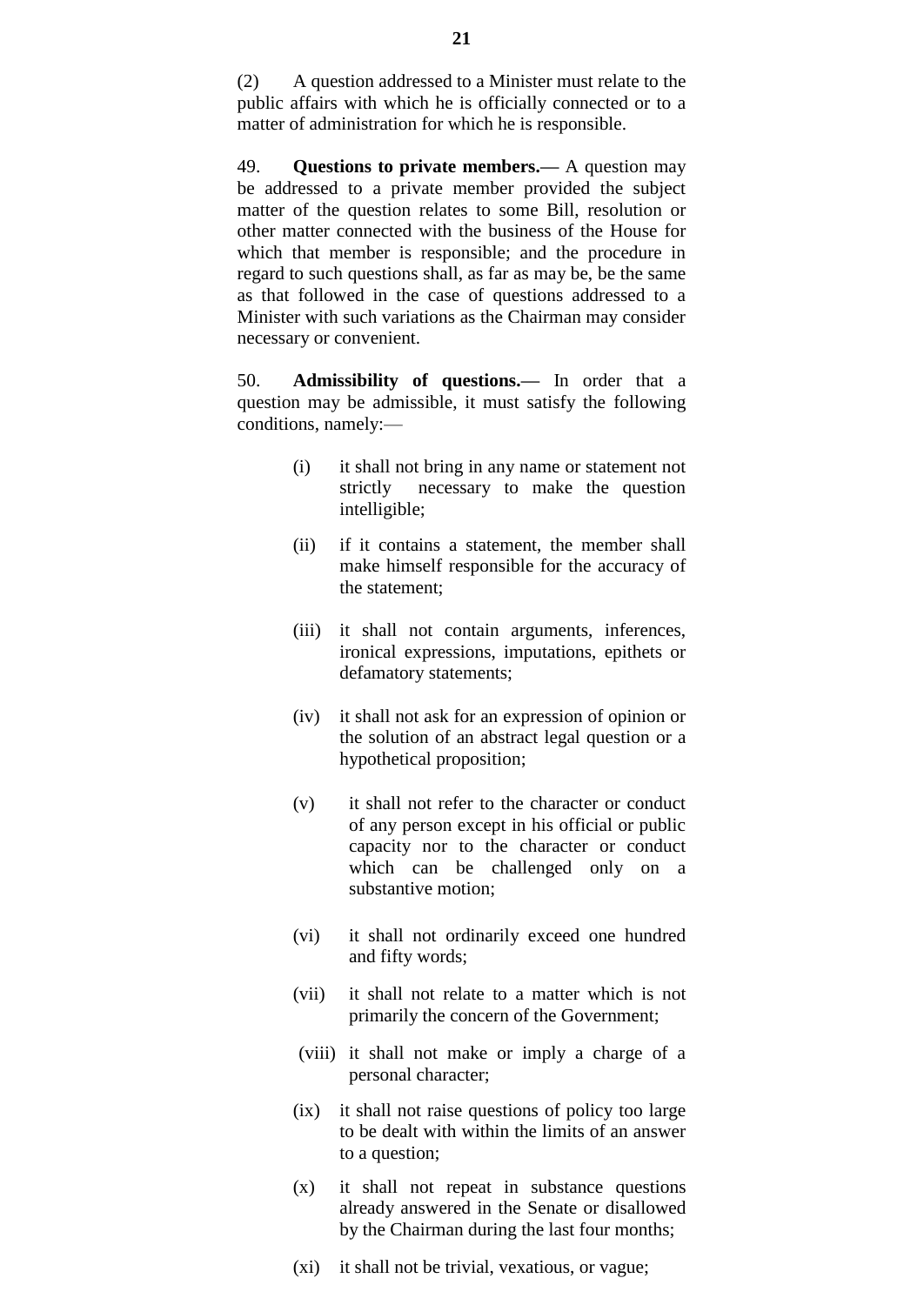- (xii) it shall not ask for information contained in documents ordinarily accessible to the public or ordinary works of reference;
- (xiii) it shall not ask for information on matters under the control of bodies or persons not primarily responsible to the Government, or in which the Government has no financial interest;
- (xiv) it shall not contain references to newspapers by name and shall not ask whether statements in the press or by private individuals or by non-official bodies are accurate;
- (xv) it shall not ask for information regarding Cabinet discussions, or any advice given to the President, or in relation to any matter in respect of which there is a constitutional or statutory obligation not to disclose information;
- (xvi) it shall not ask for information on matters which are under consideration before a Committee of the Senate nor shall it ask for information about the proceedings of any such Committee unless such proceedings have been placed before the Senate by a report of the Committee;
- (xvii) it shall not—
	- (a) contain any reflection on the conduct of the President including foreign Heads of State or Government or a Judge of the Supreme Court or of a High Court; or
	- (b) ask for information on matters which have already been discussed by means of an adjournment motion or otherwise during the same session; or
	- (c) contain any criticism of the decisions of the Senate or the Assembly; or
	- (d) seek information about matters which are in their nature secret or sensitive; or
	- (e) make derogatory or discourteous references to foreign Heads of State, or Government or to a foreign country;
- (xviii) it shall not contain any reflection on a decision of a court of law or a statutory tribunal established in Pakistan or such remarks as are likely to prejudice a matter which is *subjudice;*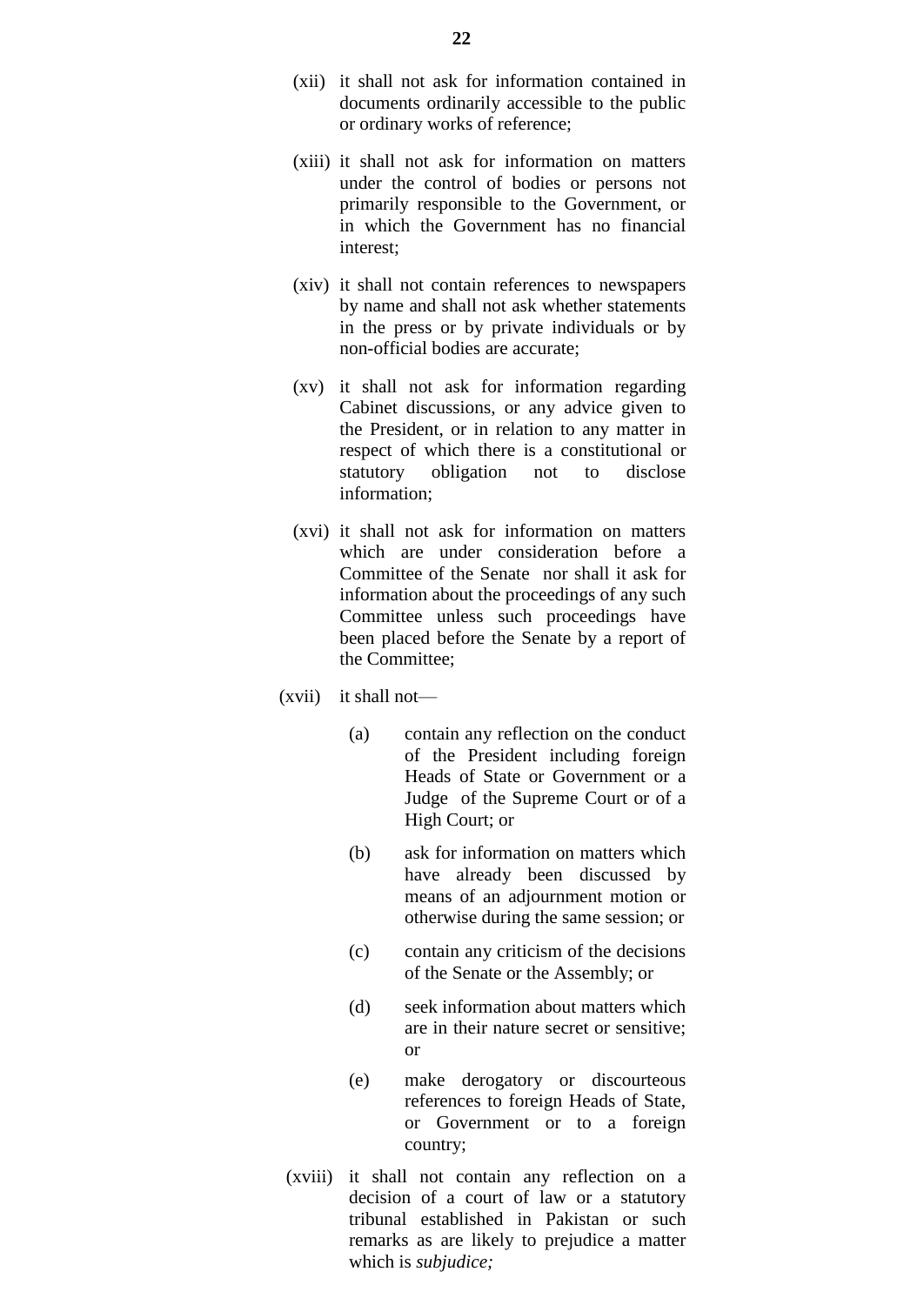- (xix) it shall not ordinarily ask for information on matters of past history which entails collection of data, information, or research of an order or degree not commensurate with effort, time or expenses involved;
- (xx) it shall not ordinarily ask about matters pending before any statutory tribunal or statutory authority performing any judicial or quasi-judicial functions or any commission or court of inquiry appointed to enquire into or investigate any matter but may refer to matters concerned with procedure or subject or stage of enquiry if it is not likely to prejudice the consideration of the matter by the tribunal or commission or court of inquiry; and
- (xxi) it shall not ask for information on matters prejudicial to the integrity and security of the country.

51. **Short notice questions**.— (1) The question relating to a matter of public importance may be asked with notice shorter than thirteen clear days and if the Chairman is of the opinion that the question is urgent and admissible he may, after ascertaining from the Minister concerned, fix a date for reply of the question:

Provided that-

- (i) a member may not ask more than one short notice question on any one day; and
- (ii) a short notice question may not be asked to anticipate reply to a question of which notice has already been given.

(2) If the Minister concerned agrees to reply, such question shall be answered on a day indicated by him and shall be called immediately after the questions appearing on the list of questions for oral answer have been disposed of.

(3) If the Minister is unable to answer the question at short notice and the Chairman is of opinion that the question is of sufficient public importance to be orally answered in the Senate, he may direct that the question be placed as the first question on the list of questions for the day on which it would be due for answer under rule 42:

Provided that not more than one such question shall be accorded first priority on the list of questions for any one day.

(4) Where a member desires an oral answer to a question at a short notice, he shall briefly state the reasons for asking the question with short notice. Where no reasons have been assigned in the notice of the question, the question shall be returned to the member.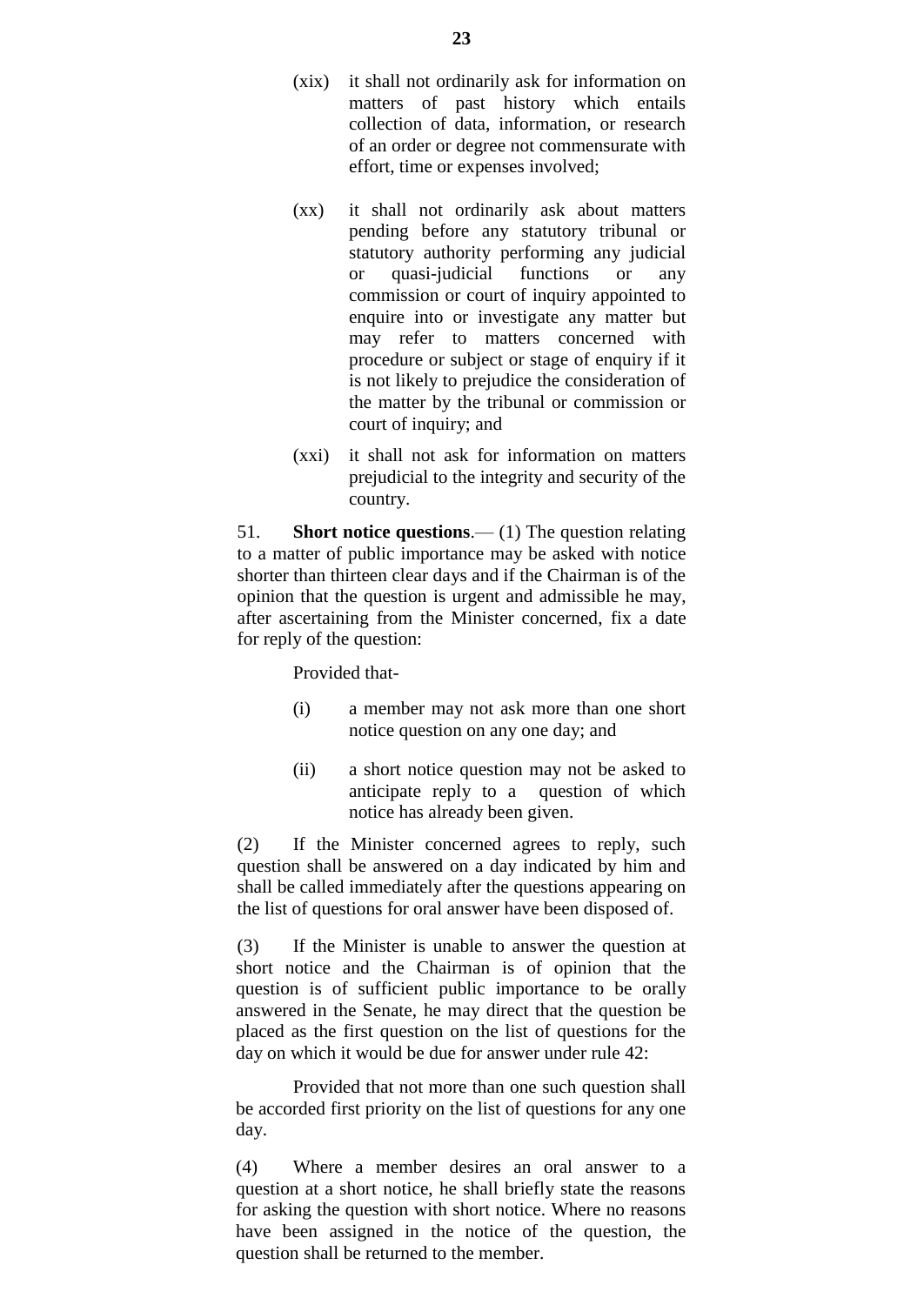(5) The member who has given notice of the question shall be in his seat to read the question when called by the Chairman and the Minister concerned shall give a reply immediately.

(6) In other respects, the procedure for short notice questions shall be the same as for ordinary questions for oral answer, with such modifications as the Chairman may consider necessary or convenient.

52. **Questions relating to the Secretariat of the Senate.**— Ouestions relating to the Secretariat of the Senate may be asked of the Chairman by means of a private communication and not otherwise or in the House.

53. **Questions regarding correspondence between authorities.—** A question shall not be asked (except as to a matter of fact) in respect of matters which are or have been the subject of correspondence between the Federal Government and a Provincial Government.

54. **Chairman to decide admissibility of questions.—** Within five days from the date of receipt of the notice, the Chairman shall decide on the admissibility of a question and shall disallow any question or a part thereof which, in his opinion, is in contravention of these rules, or he may, in his discretion, amend it in form.

55**. List of questions.—** (1) Questions, \*[which have been admitted], shall be entered in the list of questions for the day alongwith the answers, if received from the Minister concerned not later than forty-eight hours before the commencement of the question hour on the day on which the questions are put down for answer:

Provided that the Minister concerned shall give reason(s) for not providing the answers within time:

Provided further that if the Secretary of the Ministry or Division concerned responsible to submit a reply to the Senate Secretariat within time fails to do so the Chairman after taking sense of the House may refer the matter to the Committee on Rules of Procedure and Privileges for consideration.

(2) Questions shall be called in the order in which they stand in the list, unless the Chairman changes the order of questions with the leave of the Senate.

56. **Mode of asking questions.-** (1) At the time of asking questions, the Chairman shall call successively each member in whose name a Starred Question appears in the list of questions.

(2) The member so called shall rise in his place and, unless he states that it is not his intention to ask the question standing in his name, he shall ask the question by reference to its serial number on the list of questions.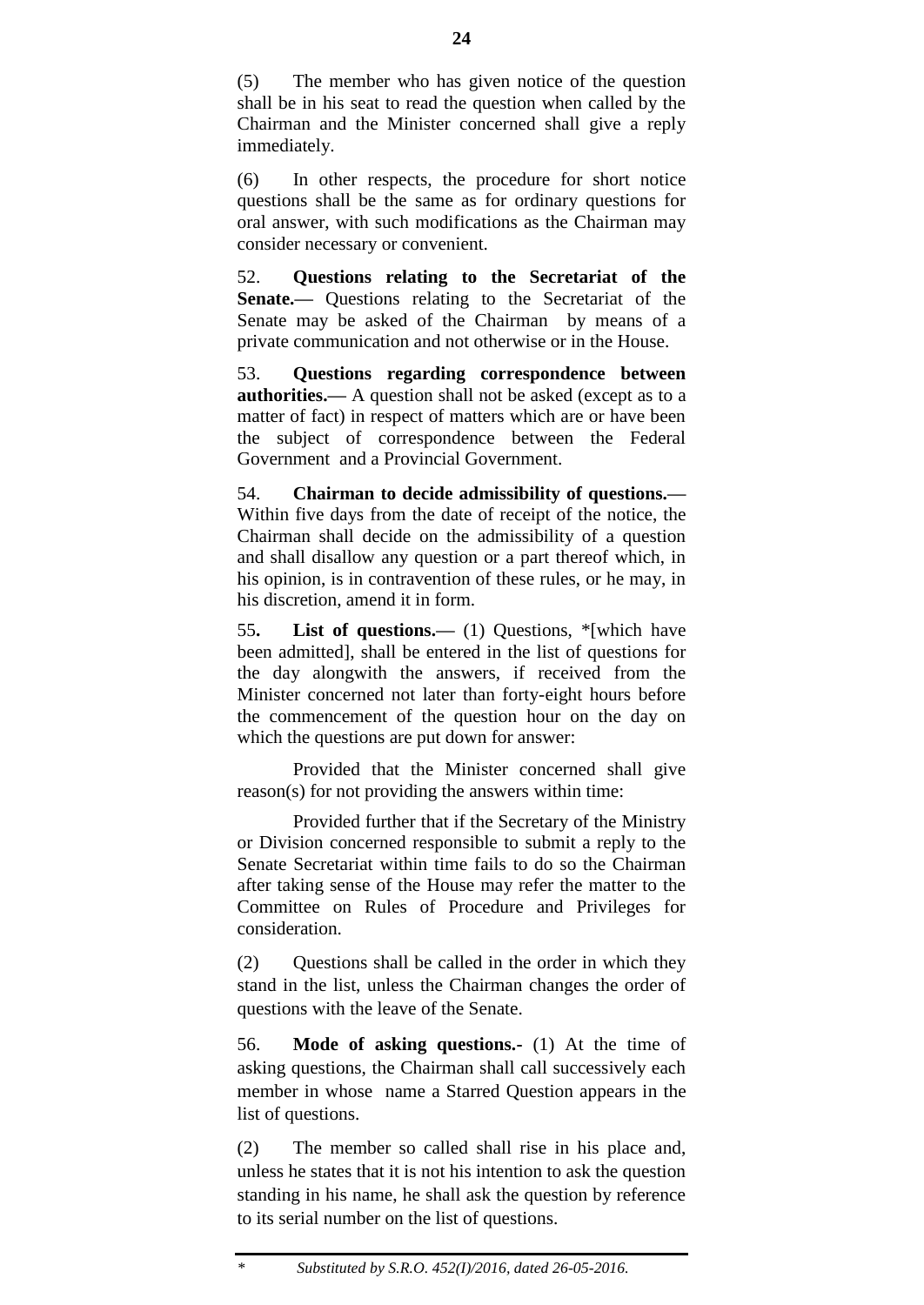(3) If, on a question being called, it is not put or the member in whose name it stands is absent, the answer already supplied by the Minister concerned or the member to whom the question is addressed shall be treated as laid on the table and no oral reply shall be required for such question nor shall any supplementary question be asked in respect thereof.

57. **Supplementary questions.-** When a question has been answered, any member may ask such supplementary questions as may be necessary for the elucidation of the answer, but the Chairman shall disallow any supplementary question which, in his opinion, either infringes any provision of these rules relating to the subject matter and admissibility of questions or is irrelevant or is beyond the scope of question or does not arise out of the answer given:

Provided that not more than three supplementary questions shall be asked in respect of any question:

Provided further that the member who has given notice for asking the question shall have the right to ask the first supplementary question:

Provided further that a supplementary question shall be short and precise and shall not be in the form of a speech.

**\*[**58. **No publicity of answers to questions in advance.—** Answers to questions which Ministers propose to give in the Senate shall be placed on the members' desk \*[as well as shall be electronically sent to the members two hours] before the commencement of question hour and shall not be released for publication until the answers have actually been given on the floor of the Senate or laid on the Table.]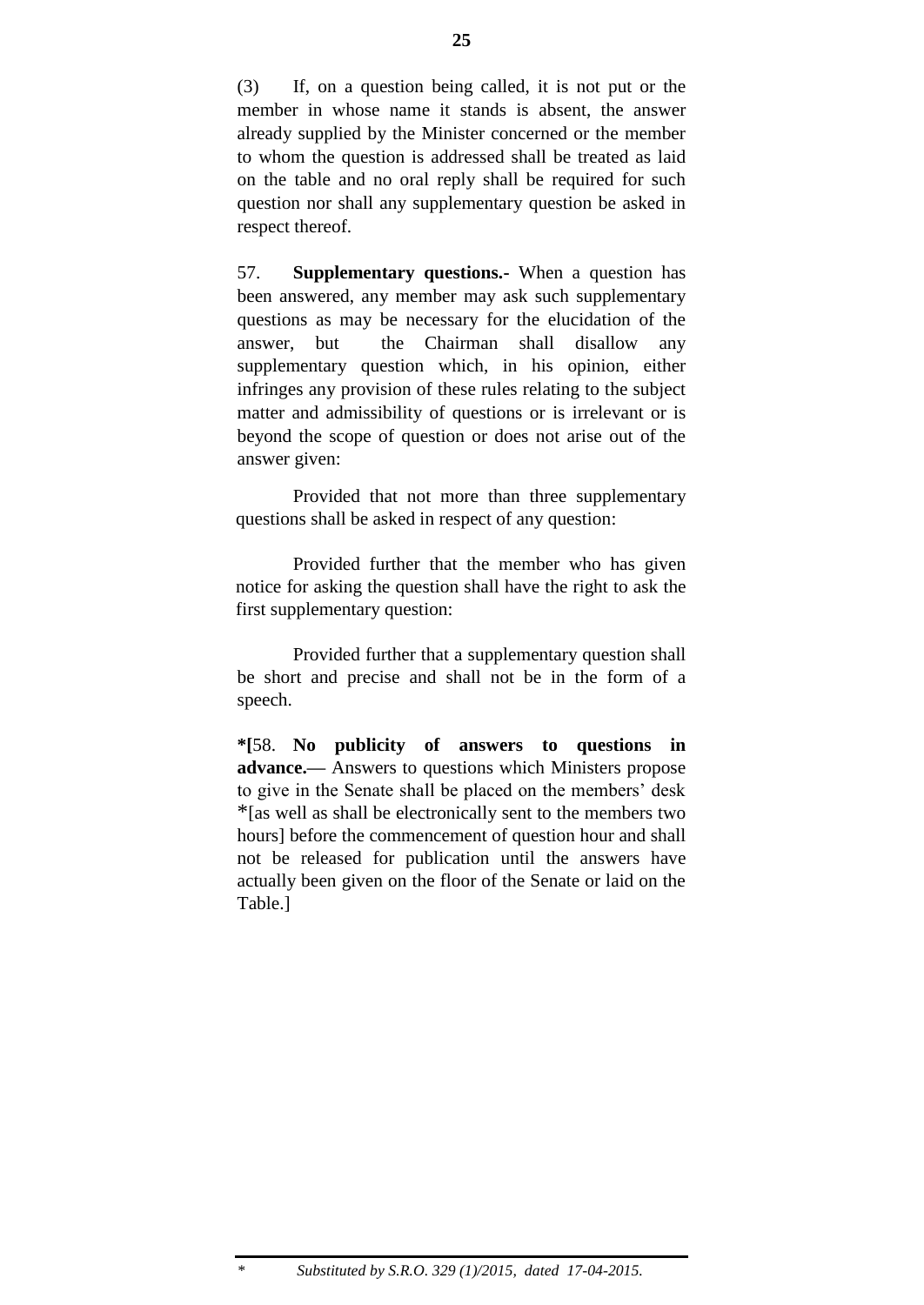59. **Prohibition of discussions on questions or answers.—** There shall be no discussion on any question or answer except as provided by rule 60.

60. **Discussion on a matter of public importance arising out of answer to a question.—** (1) Once in a period of seven consecutive working days, the Chairman may, on three clear days' notice being given by a member, allot half an hour for discussion on a matter which in his opinion is of sufficient public importance and has recently been the subject of a question, Starred or Unstarred:

Provided that the Chairman may not admit a notice which, in his opinion, seeks to revise the policy of the Government.

(2) The notices received under sub-rule (1) during a week ending Saturday, shall be considered by the Chairman for determination of their admissibility in the order in which they are received and when one such notice is admitted all other notices shall lapse.

(3) There shall be no voting nor any formal motion in the course of or at the conclusion of such discussion.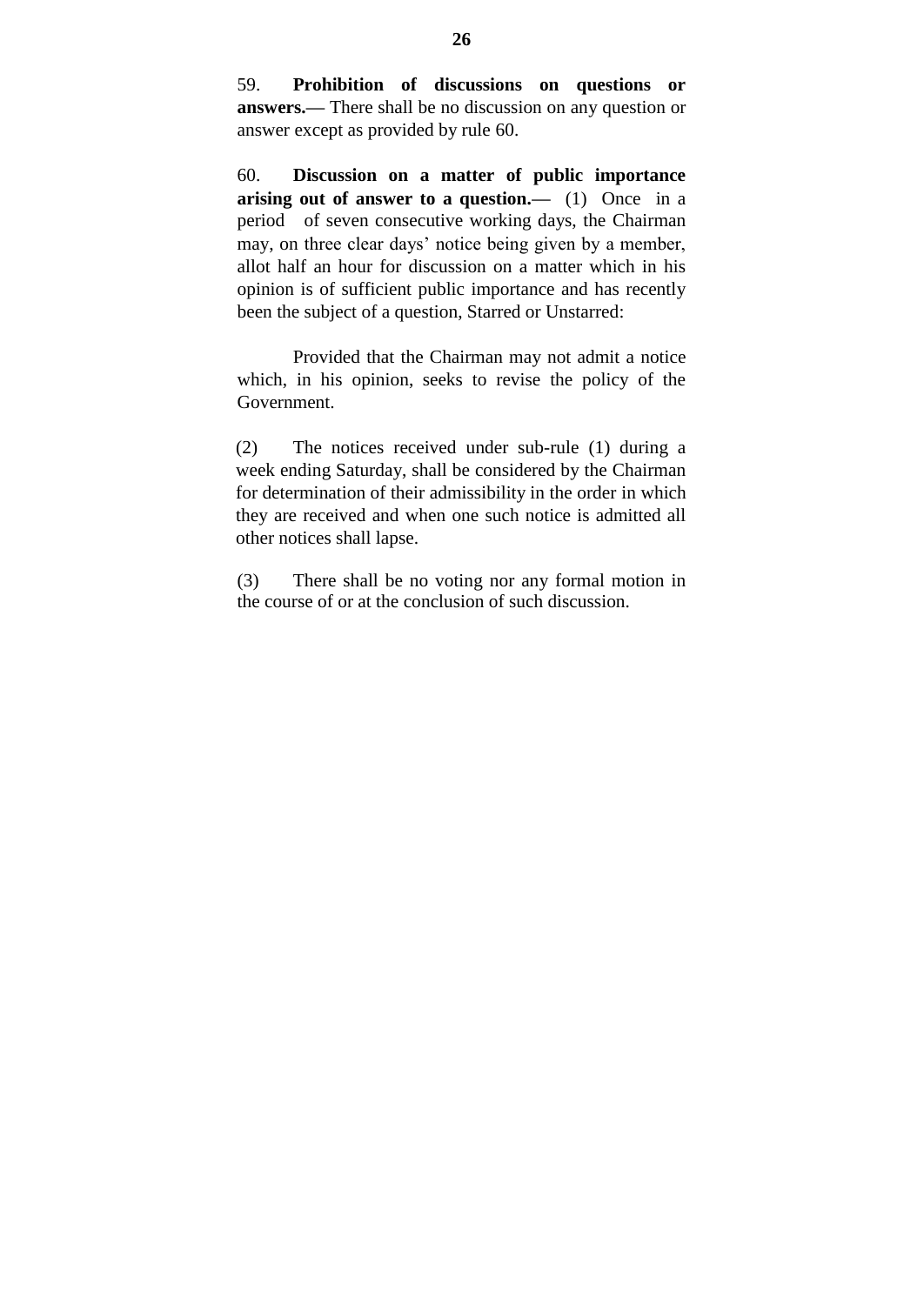#### **CHAPTER VIII**

#### **RAISING OF MATTERS OF PUBLIC IMPORTANCE UNDER \*[PRIME MINISTER'S] ZERO HOUR**

61. **\*[Prime Minister's Zero Hour]**.— (1) Last \*\* $[****]$  hour of a sitting shall be utilized as \*[Prime Minister's Zero Hourl to take up matters of urgent public importance.

(2) A member may raise a matter after giving a notice, in writing, to the Secretary, one hour before the commencement of sitting of the Senate to be taken up in \*[Prime Minister"s Zero Hour]:

Provided that not more than one such notice shall be given by a member for the same sitting.

\*\*\*[(2A) The Prime Minister shall whenever possible personally respond to points raised by members whenever he is present in the House. However, the Prime Minister shall attend the Prime Minister's Zero Hour at least once in each week when the Senate is in session:

Provided that it shall be the joint responsibility of the Leader of the House and the Chief Whip to request/invite the Prime Minister to attend the Prime Minister"s Zero Hour and to inform all members of the Prime Minister's attendance one day in advance.

(3) The matter shall relate to the Government, requiring intervention of the Senate.

(4) The member shall not speak for more than two minutes while raising the matter.

\*\*\*[(5) If the Prime Minister is not present, the Minister concerned shall respond to the matter raised under sub-rule (1).

(6) If both the Prime Minister and the Minister concerned are not present, the Chairman, if deemed necessary, may require the Minister concerned to respond to the point raised by the member on a date to be fixed by the Chairman.]

———————————————————————

<sup>\*</sup>Substituted *vide* S.R.O. 309(I)/2014 dated. 16-04-2014.

<sup>\*\*</sup>Omitted *vide* S.R.O. 309(I)/2014 dated. 16-04-2014.

<sup>\*\*\*</sup>Inserted *vide* S.R.O. 309(I)/2014 dated. 16-04-2014.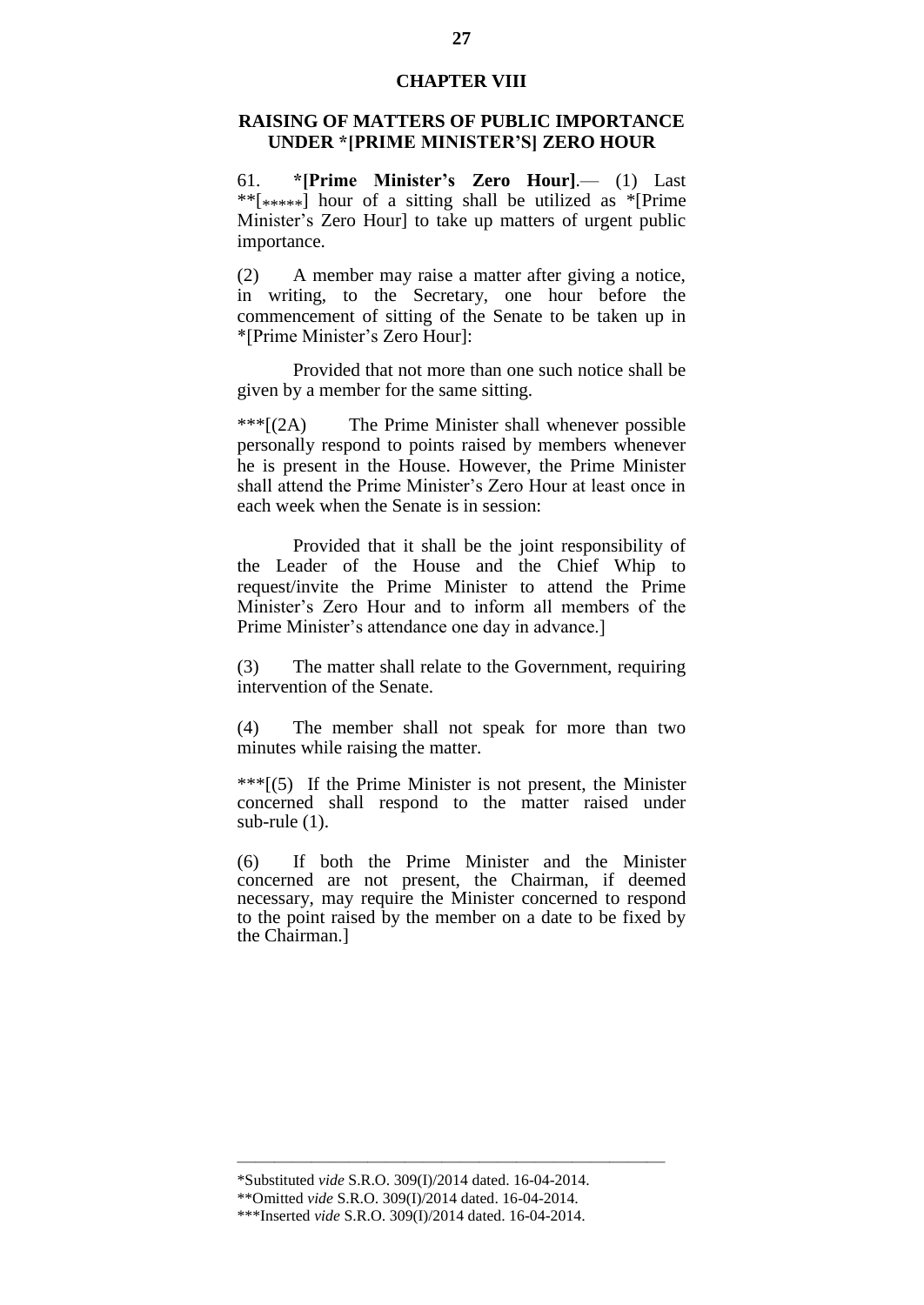- (i) it shall not exceed fifty words;
- (ii) it shall not relate to a matter which has been discussed in the same session or which is substantially identical to the matter already raised by a member under this rule during the session;
- (iii) it shall not raise more than one issue and the issue shall not pertain to trivial matters;
- (iv) it shall not contain arguments, inferences, ironical expressions, imputations, epithets or defamatory statements;
- (v) it shall not relate to any matter which is *subjudice* before a court of law;
- (vi) it shall be restricted to a matter of recent occurrence;
- (vii) it shall not refer to proceedings of a parliamentary Committee;
- (viii) it shall not refer to the conduct or character of persons except in their public capacity; and
- (ix) it shall not refer discourteously to a friendly foreign country.

63. **Time for tabling notices and their validity.-** (1) Notices shall be arranged in the order in which they are received.

(2) Notices received during a week shall be valid for that week only.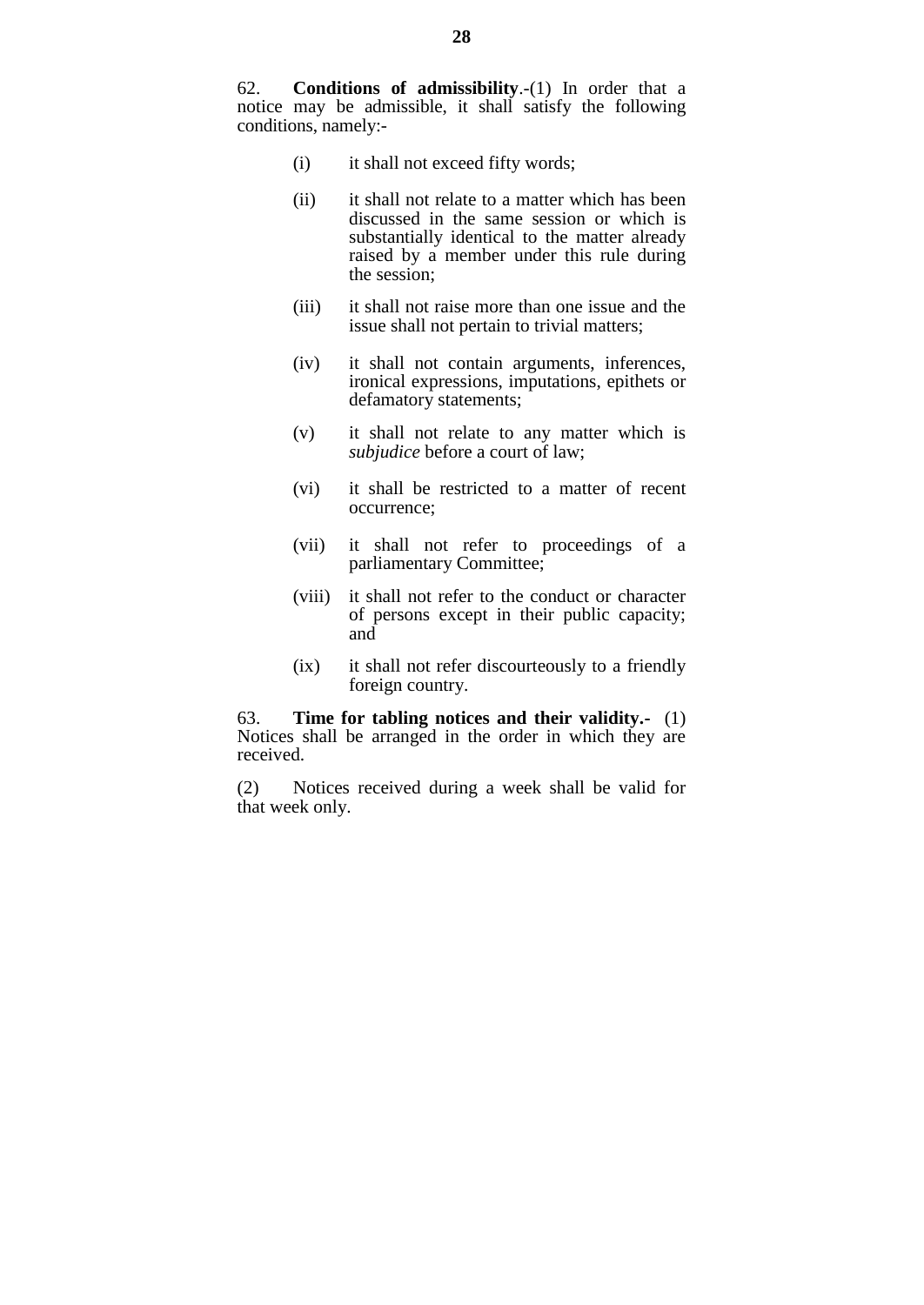#### **CHAPTER IX**

#### **CALLING ATTENTION NOTICES**

64. **Procedure regarding calling attention.—** (1) A member may call the attention of a Minister to any matter of urgent public importance and the Minister may make a brief statement or ask for time to make a statement at a later hour or date.

 $*(2)$  There shall be no debate or voting on such a statement. The member in whose name the item stands shall make a brief statement and the Minister concerned shall make a statement on the subject. The statement by the member shall not exceed ten minutes and the statement by the Minister shall not normally exceed fifteen minutes].

65. **Notice of calling attention.—** Notice of a calling attention shall be given one day before the day on which the notice is to be considered and it shall be entered in the Orders of the Day:

Provided that if the notice is signed by more than \*\*[five] member then names of first five members who have signed the notice shall be shown in the Orders of the Day:

\*\*\*[Provided further that a notice received from an authenticated e-mail address of the Member to the prescribed e-mail address of the Senate Secretariat shall be deemed to be a proper notice in terms of this rule.

Explanation.- For the purposes of this rule, 'authenticated' means an e-mail address duly verified by a Member and "prescribed" means notified by the Senate Secretariat.]

66. **Conditions of admissibility**.- In order that a notice may be admissible, it shall satisfy the following conditions, namely:-

> (i) it shall not refer to a matter which is not the concern of the Government;

 $\frac{1}{\sqrt{2}}$  , and the contract of the contract of the contract of the contract of the contract of the contract of the contract of the contract of the contract of the contract of the contract of the contract of the contra

<sup>\*</sup> *substituted by S.R.O. 309(I)/2014, dated 16-04-2014.*

*<sup>\*\*</sup> substituted by S.R.O.452(I)/2016, dated 26-05-2016.*

*<sup>\*\*\*</sup> Added by S.R.O. 1323, dated 31-12-2015.*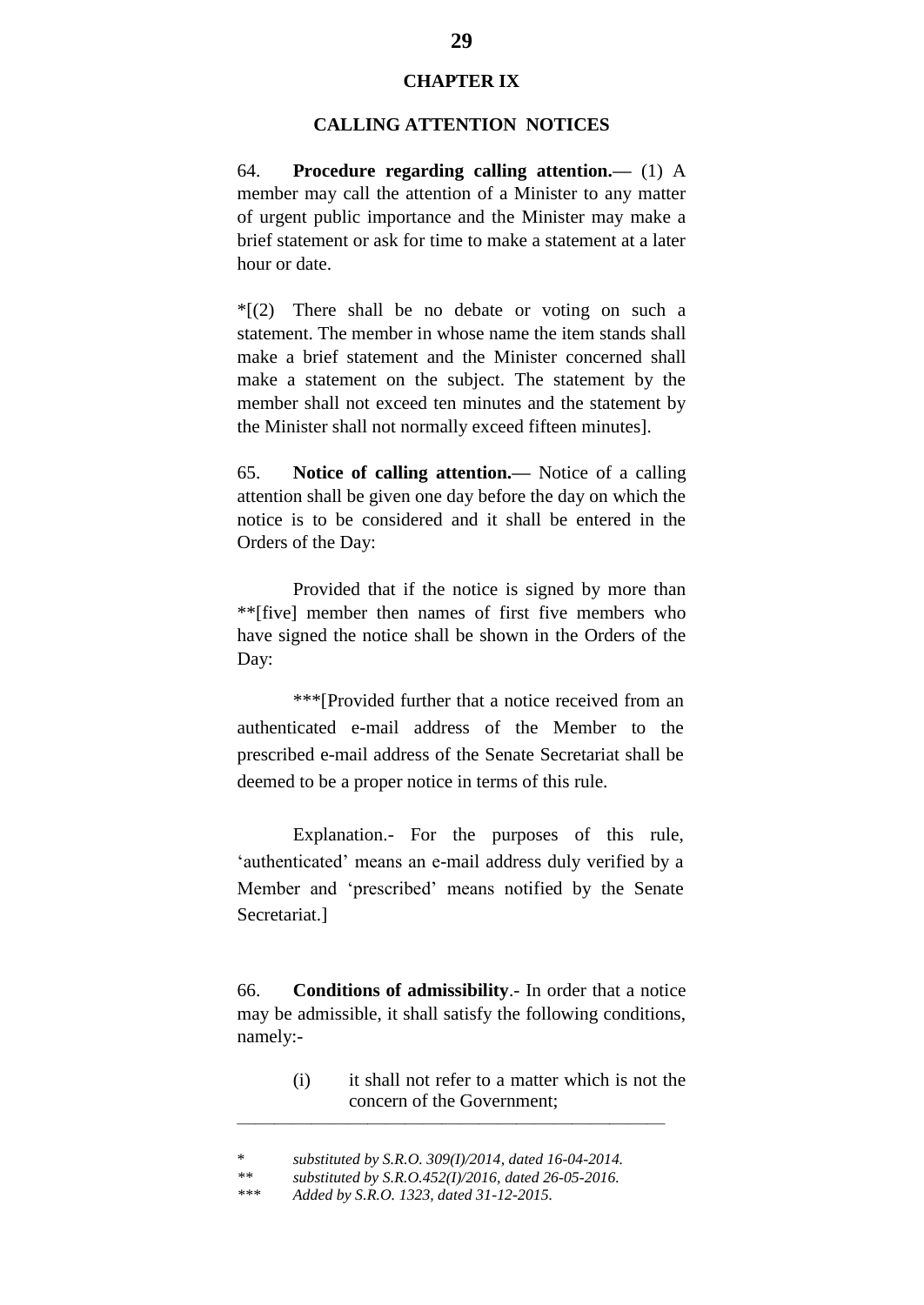- (ii) it shall not refer to a matter which has been discussed in the same session or which is substantially identical to the matter already raised by a member under this rule during the session;
- (iii) it shall not raise more than one issue and the issue shall not pertain to trivial matters;
- (iv) it shall not contain arguments, inferences, ironical expressions, imputations, epithets or defamatory statements;
- (v) it shall not relate to any matter which is *subjudice* before a court of law;
- (vi) it shall be restricted to a matter of recent occurrence;
- (vii) it shall not refer to proceedings of a parliamentary Committee;
- (viii) it shall not refer to the conduct or character of persons except in their public capacity; and
- (ix) it shall not refer discourteously to a friendly foreign country.

67. **Restriction on raising matters.—** Not more than \*[two] such matters shall be raised at the same sitting:

\*\*[Provided that the second matter shall not be raised by the same member who has raised the first matter.]

68. **Priority of the matter**.— In the event of more than one matter being presented for the same day, priority shall be given to the matter which is, in the opinion of the Chairman, more urgent and important.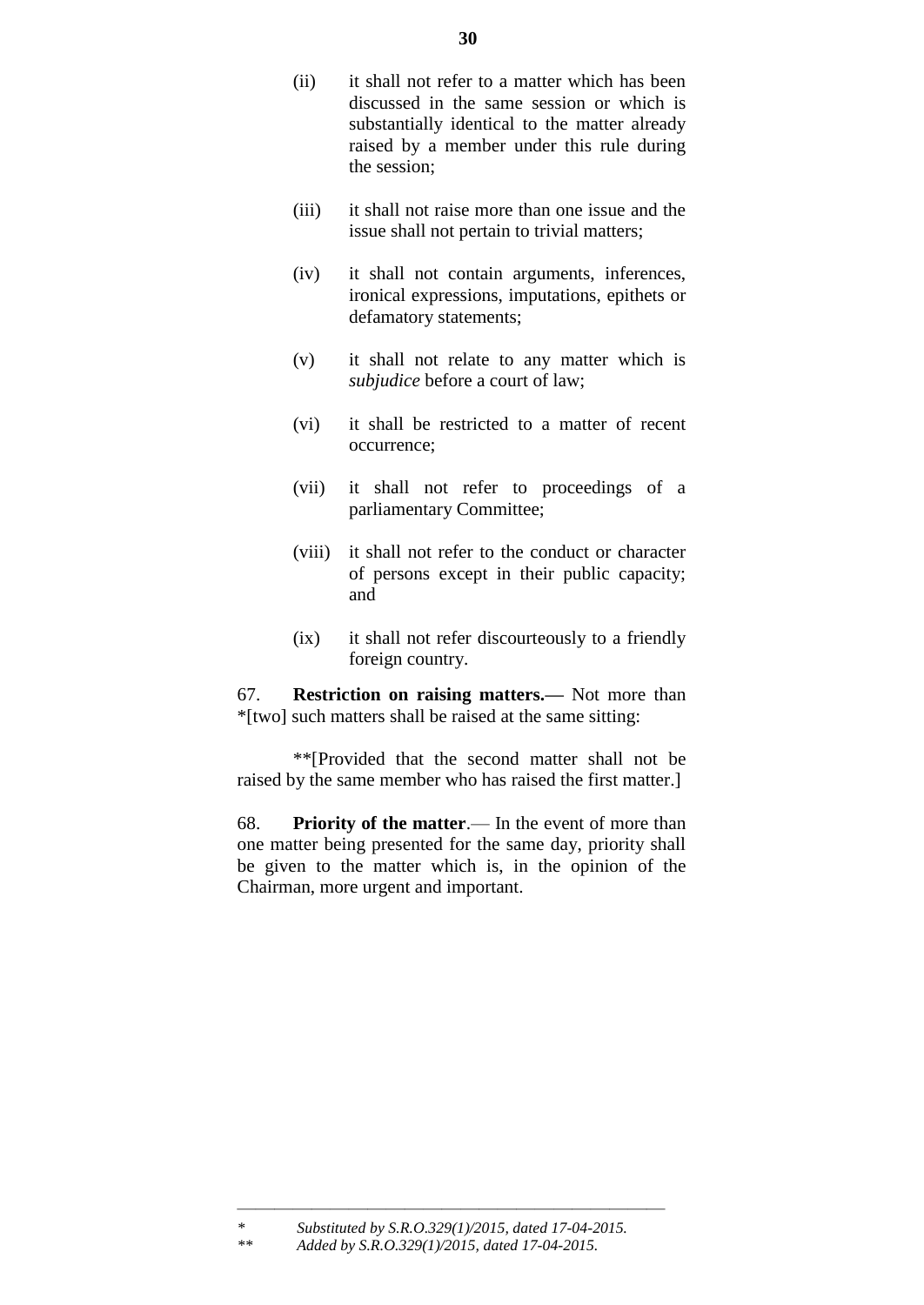69. **Notices to lapse**.—(1) Notices on subjects that have not been selected for a particular day shall be carried forward for consideration of the Chairman for the next sitting of the Senate.

(2) Notices not selected during the week for which they have been given, shall lapse at the end of the week.

(3) Members concerned may revive their notice(s) for the following week, if they so desire, by giving a fresh notice.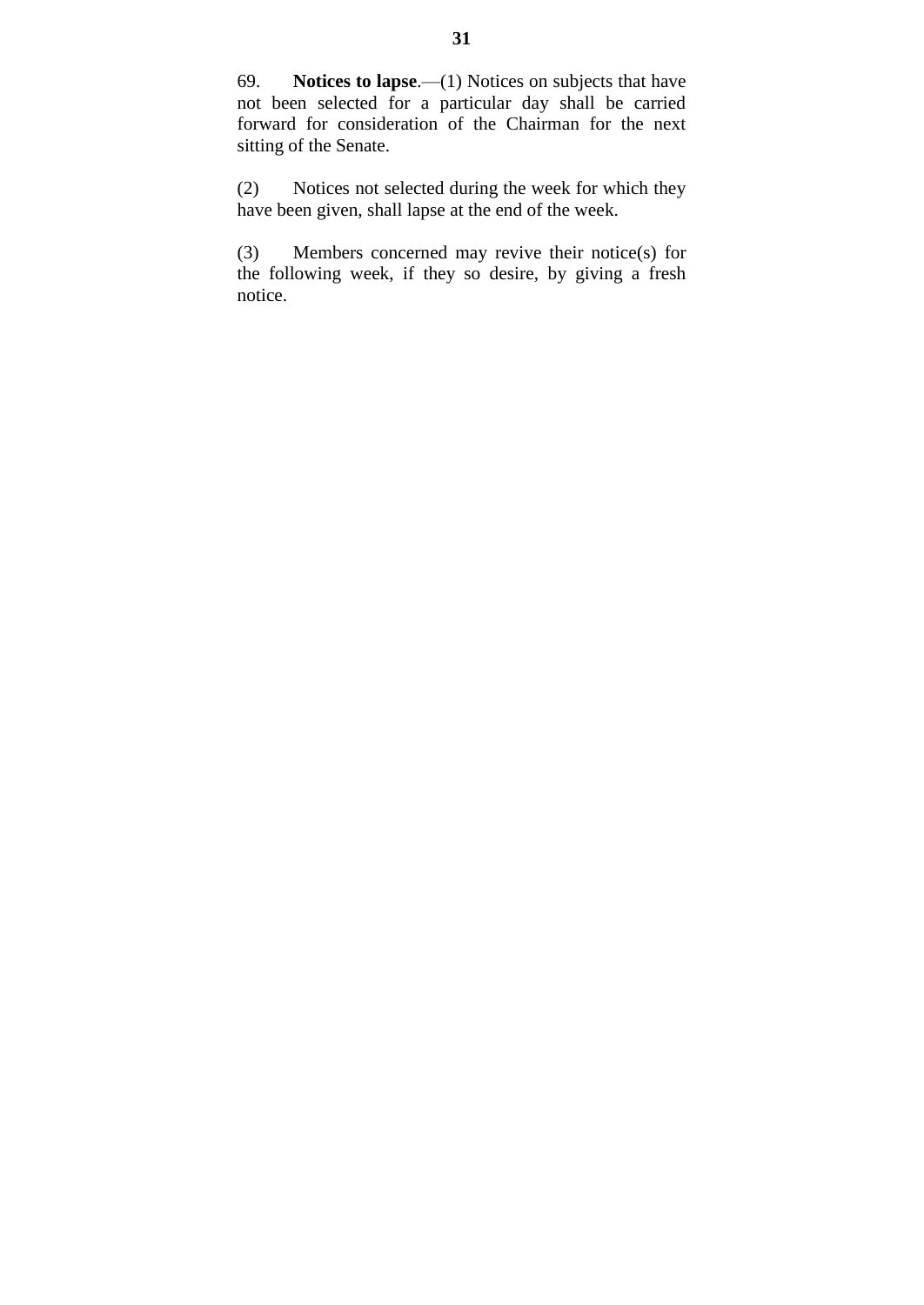#### **CHAPTER X**

#### **PRIVILEGE**

70. **Question of privilege.—** A member may, with the consent of the Chairman, raise a question involving a breach of privilege either of a member or of the Senate or of a Committee thereof, if based on,-

- (i) misconduct in the presence of House or the Committees thereof;
- (ii) disobedience of order of the House or its Committees:
- (iii) presenting false, forged or fabricated documents to the House or its Committees;
- (iv) tampering with documents presented to the House or its Committees;
- (v) speeches or writings reflecting on the House, its Committees or members;
- (vi) publication of false or distorted reports of debates;
- (vii) publication of Expunged Proceedings;
- (viii) publication of proceedings of secret sessions;
- (ix) premature publication of proceedings, evidence or report of a Parliamentary Committee;
- (x) derogatory reflection on the report of a Parliamentary Committee;
- (xi) circulation of petitions before presentation;
- (xii) premature publication of various other matters connected with the business of the House \*[or Committees thereof];
- (xiii) obstructing members in the discharge of their duties;
- (xiv) attempts by improper means to influence members in their parliamentary conduct;
- (xv) intimidation of members; obstructing officers of the House;
- (xvi) refusal of Government functionaries to assist officers of the House when called upon to do so in pursuance of the orders of the House or a Committee thereof as the case may be;
- (xvii) obstructing of witnesses;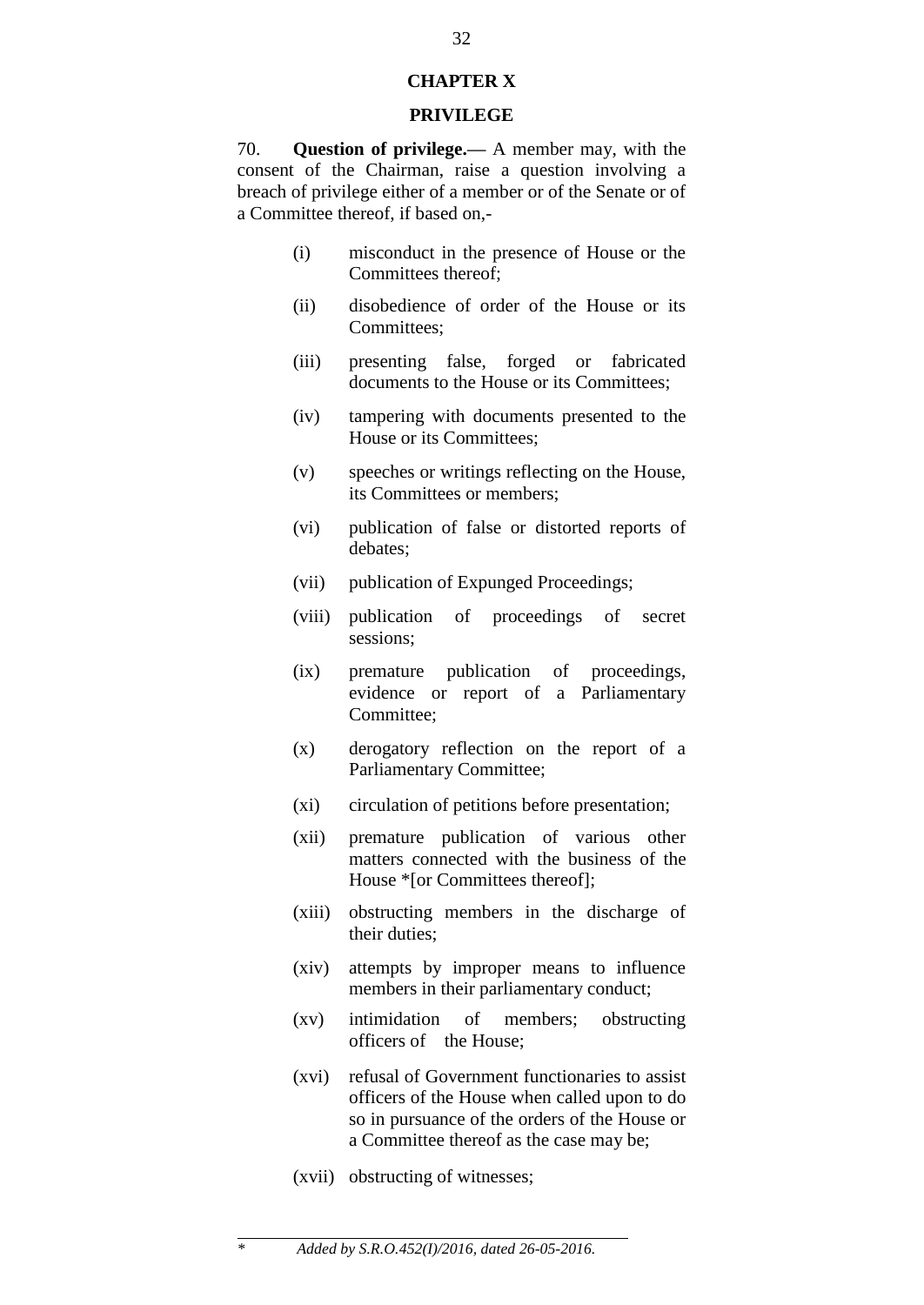- (xviii) failure of the Government to lay before the House any report or a document required to be laid before the House in pursuance of the provisions of the Constitution or the law; and
- (xix) failure to provide information required by the House or its Committees.

71. **Notice of question of privilege.—** A member wishing to raise a question of privilege shall give notice in writing to the Secretary before the commencement of the sitting on the day the question is proposed to be raised. If the question raised is based on a document, the notice shall be accompanied by the document or its copy indicating the specific breach of privilege of the member or the House or its Committee:

Provided that the Chairman may, if he is satisfied about the urgency of the matter, allow a question of privilege to be raised at any time during the course of a sitting after the disposal of questions.

72. **Conditions of admissibility of question of privilege.—** The right to raise a question of privilege shall be governed by the following conditions, namely:-

- (i) not more than one question shall be raised by the same member at the same sitting;
- (ii) the question shall relate to a specific matter and shall be raised at the earliest opportunity;
- (iii) the matter shall be such as requires the intervention of the Senate; and
- (iv) the question shall not reflect on the personal conduct of the President.

73. **Mode of raising a question of privilege.—** Where a question of privilege has been allowed to be raised, the Chairman shall, after the disposal of questions and before other business on the Orders of the Day is entered upon, call upon the member who gave the notice and thereupon the member shall raise the question of privilege and make a short statement relevant thereto:

Provided that where a member is allowed under the proviso to rule 71 to raise a question of privilege during the course of a sitting he shall raise that question immediately after his being allowed to do so or at such other time as the Chairman may direct.

74. **Precedence of question of privilege.—** A question of privilege shall have precedence over adjournment motions.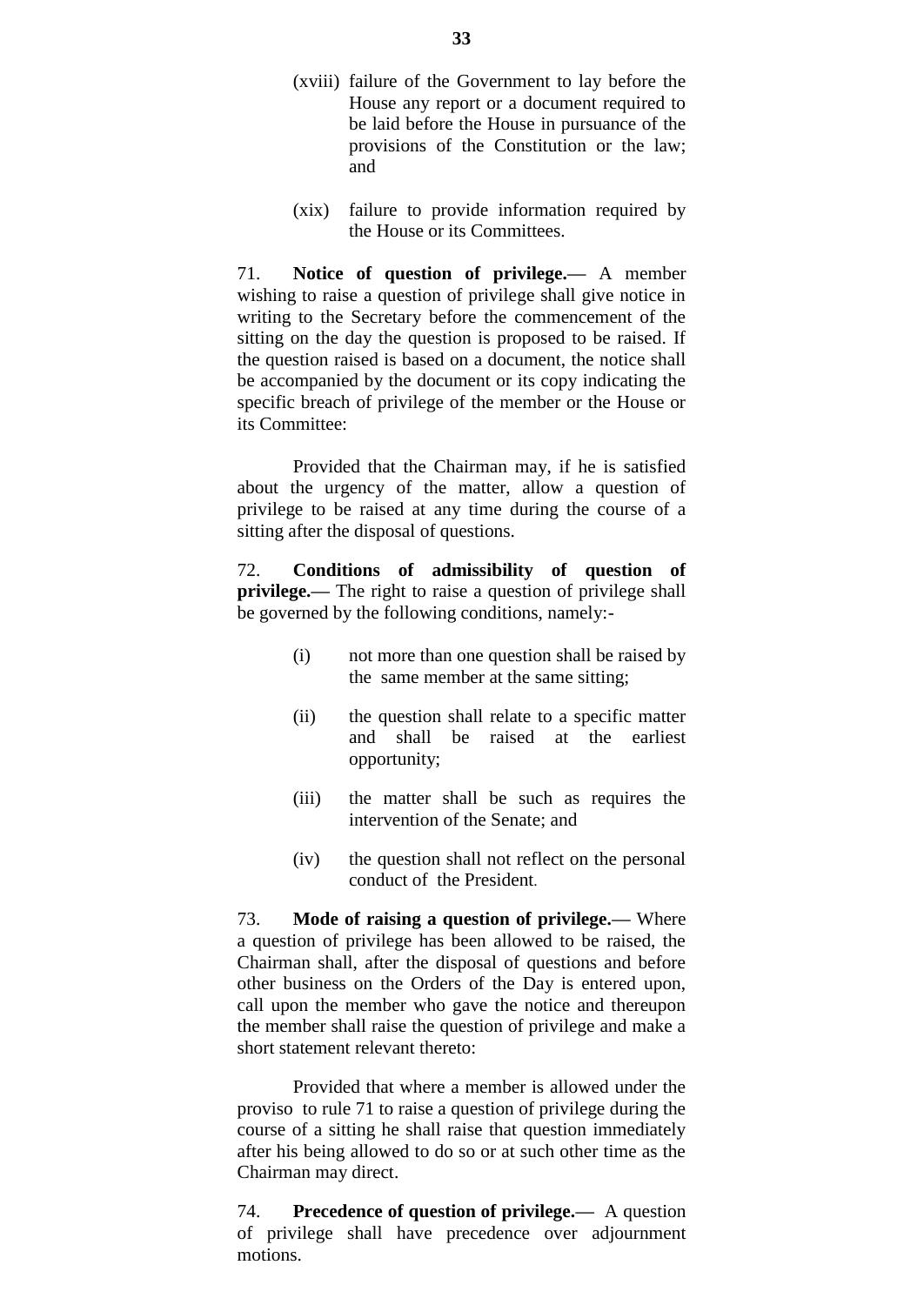75. **Questions of privilege to be considered by the Senate or Committee.-** If the Chairman holds the question of privilege to be in order, it shall stand referred to the Committee on Rules of Procedure and Privileges, unless the Senate decides to consider the question itself.

76. **Reference of question of privilege by the Chairman to the Committee**.— Notwithstanding anything contained in these rules, if the Senate is not in session, the Chairman in his Chamber, may refer any question of privilege to the Committee on Rules of Procedure and Privileges for examination, investigation and report.

77**. Priority for consideration of report of the Committee.—** A motion that the report of the Committee on Rules of Procedure and Privileges be taken into consideration shall be accorded the priority assigned to a matter of privilege and when a day has already been fixed for the consideration of the report, it shall be given priority as a matter of privilege on the day so appointed.

78. **Punishment for breach of privilege.—** (1) If the House finds any person to be guilty of the breach of privilege of the House or its Committee or any member it may award punishment to such person in accordance with Constitution and the law.

(2) The House may also direct the Ministry concerned or the relevant authority to take an appropriate action against the person committing the breach of the privilege of the House, its Committee or a member.

(3) The Division concerned shall report to the Senate about the action taken on the directions or recommendations made by the Committee within a period of two months from the date of communication.

(4) A report received from the Division concerned shall be circulated amongst the members.

79. **Intimation to Chairman by magistrate, etc. of arrest, detention, etc, of a member.— (1) When**  $*$ **[a case** is registered or] a member is arrested on a criminal charge or for a criminal offence or is sentenced to imprisonment by a court or is detained under an executive order, the committing judge, magistrate or, as the case may be, executive authority, shall immediately intimate such fact to the Chairman indicating the reasons for the arrest, detention or imprisonment of the member in the appropriate form set out in the Second Schedule.

 $**$ [(2) When a member is summoned by or required to appear before any commission, tribunal, authority, organization, agency or other, for any investigation or inquiry, as the case may be, the Chairman shall be informed of the same. The concerned authority shall intimate the brief facts/reasons.

\_\_\_\_\_\_\_\_\_\_\_\_\_\_\_\_\_\_\_\_\_\_\_\_\_\_\_\_\_\_\_\_\_\_\_\_\_\_\_\_\_\_\_\_\_\_

*<sup>\*</sup> Inserted by S.R.O.141(I)/2018/, dated 08-02-2018.*

*<sup>\*\*</sup> Substituted by S.R.O. 801(1)/2015, dated 13-08-2015.*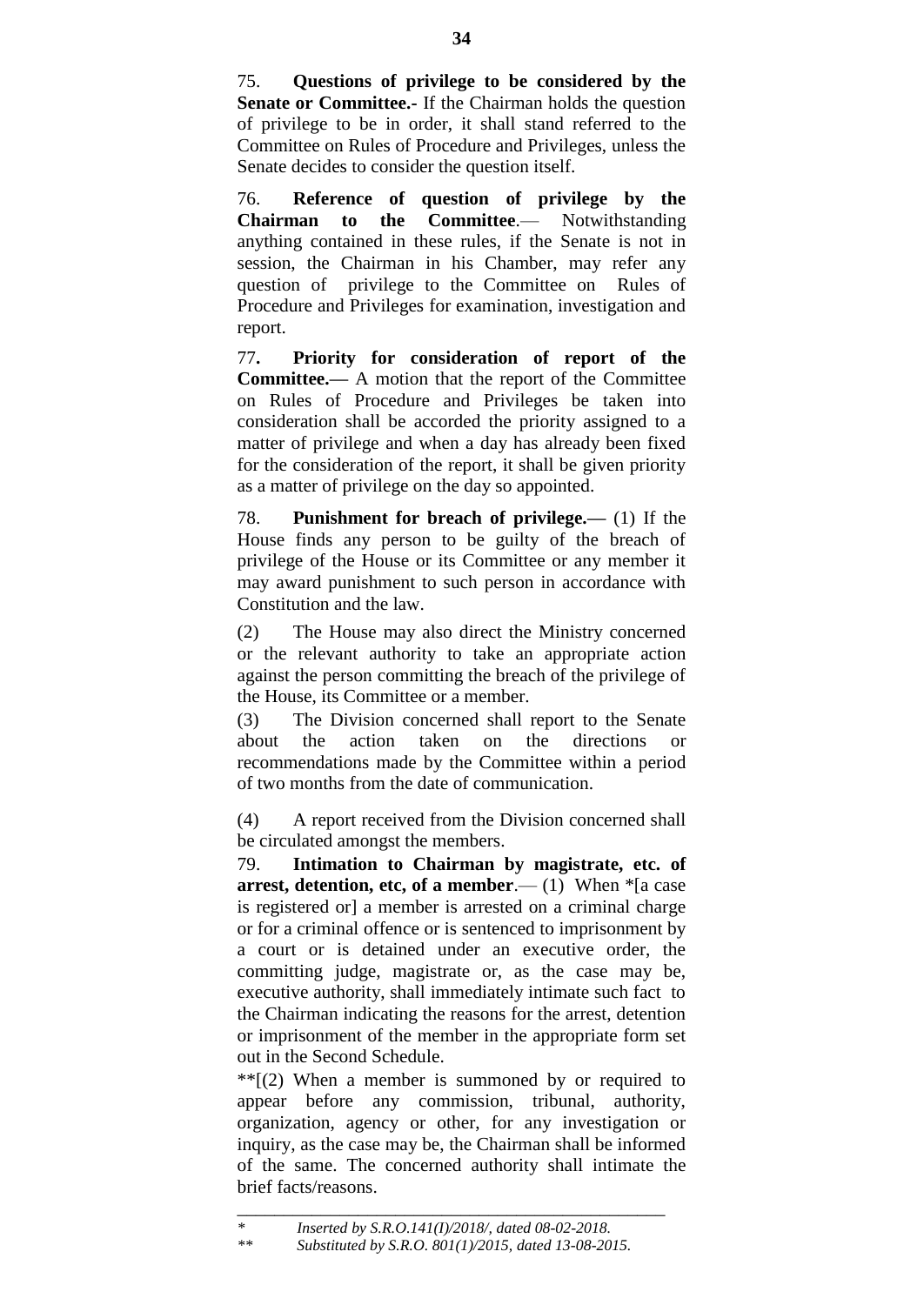80. **Intimation to Chairman on release of a member.—** When a member after his arrest or detention is released on bail or otherwise or is acquitted of a criminal charge, such fact shall be intimated to the Chairman by the authority concerned in the appropriate form set out in the Second Schedule.

81. **Treatment of communications received from magistrate etc.—** As soon as may be after the Chairman has received a communication referred to in \*[sub-rule (1) of] rule 79 or rule 80, he shall read it out in the Senate if in session or, if the Senate is not in session, direct that it may be circulated for the information of the members.

82. **Arrest within the precincts of Senate.—** No member shall be arrested within the precincts of the Senate without the permission of the Chairman.

83. **Service of legal process.—** A legal process issued by any court, tribunal or other authority shall not be served on a member within the precincts of the Senate.

84. **Production of a member in custody for a sitting of the Senate or meeting of a Committee.—** (1) The Chairman or Chairman of a Committee may summon a member in custody on the charge of any offence or under any law relating to preventive detention to attend a sitting or sittings of the Senate or meeting of a Committee of which he is a member if he considers his presence necessary.

(2) On a Production Order, signed by the Secretary or by any other officer authorized by the Chairman in this behalf, addressed to the Federal Government or, as the case may be, the Provincial Government where the member is held in custody, or to the authority having or holding custody of the member, the Federal Government or the Provincial Government or such other authority shall cause the member in custody to be produced before the Sergeantat-Arms who shall, after the conclusion of the sitting or the meeting, deliver the member into the custody of the Federal Government or the Provincial Government or other authority, as the case may be.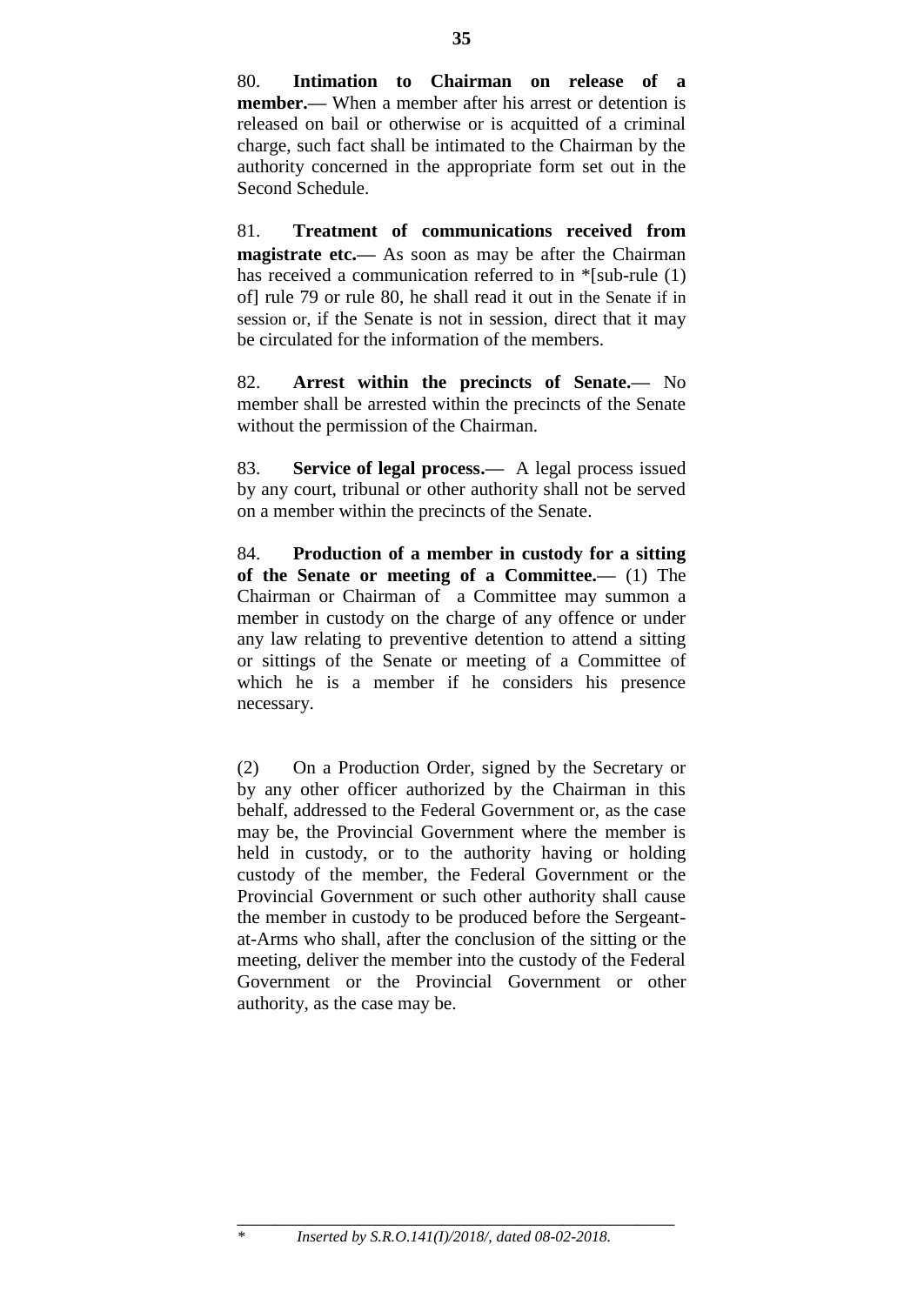## **CHAPTER XI**

#### **ADJOURNMENT MOTIONS**

85. **Adjournment motions.—** Subject to the provisions of these rules a motion for an adjournment of the business of the House for the purpose of discussing a definite matter of recent occurrence and of urgent public importance may be moved with the consent of the Chairman.

86. **Notice of a motion.—** Notice of a motion under rule 85, explaining the matter proposed to be discussed, shall be delivered to the Secretary not less than two hours before the commencement of the sitting in which the motion is proposed to be moved, and the Secretary shall thereupon bring the notice to the knowledge of the Chairman, the Leader of the House, the Minster concerned and the Minster for Parliamentary Affairs:

\*[Provided that a notice received from an authenticated e-mail address of the Member to the prescribed e-mail address of the Senate Secretariat shall be deemed to be a proper notice in terms of this rule.

Explanation.- For the purposes of this rule, 'authenticated' means an e-mail address duly verified by a Member and "prescribed" means notified by the Senate Secretariat.

87. **Conditions of admissibility of a motion.—** A motion shall not be admissible unless it satisfies the following conditions, namely:-

- **(a)** it shall raise an issue of urgent public importance;
- (b) it shall relate substantially to one definite issue;
- (c) it shall be restricted to a matter of recent occurrence of which a notice has been given at the earliest opportunity;
- (d) it shall not revive discussion on a matter, including the discussion on the admissibility of an adjournment motion which has been discussed in the Senate within last four months;
- (e) it shall not anticipate a matter for the consideration of which a date has been previously appointed;

 $\frac{1}{\sqrt{2}}$  , and the contract of the contract of the contract of the contract of the contract of the contract of the contract of the contract of the contract of the contract of the contract of the contract of the contra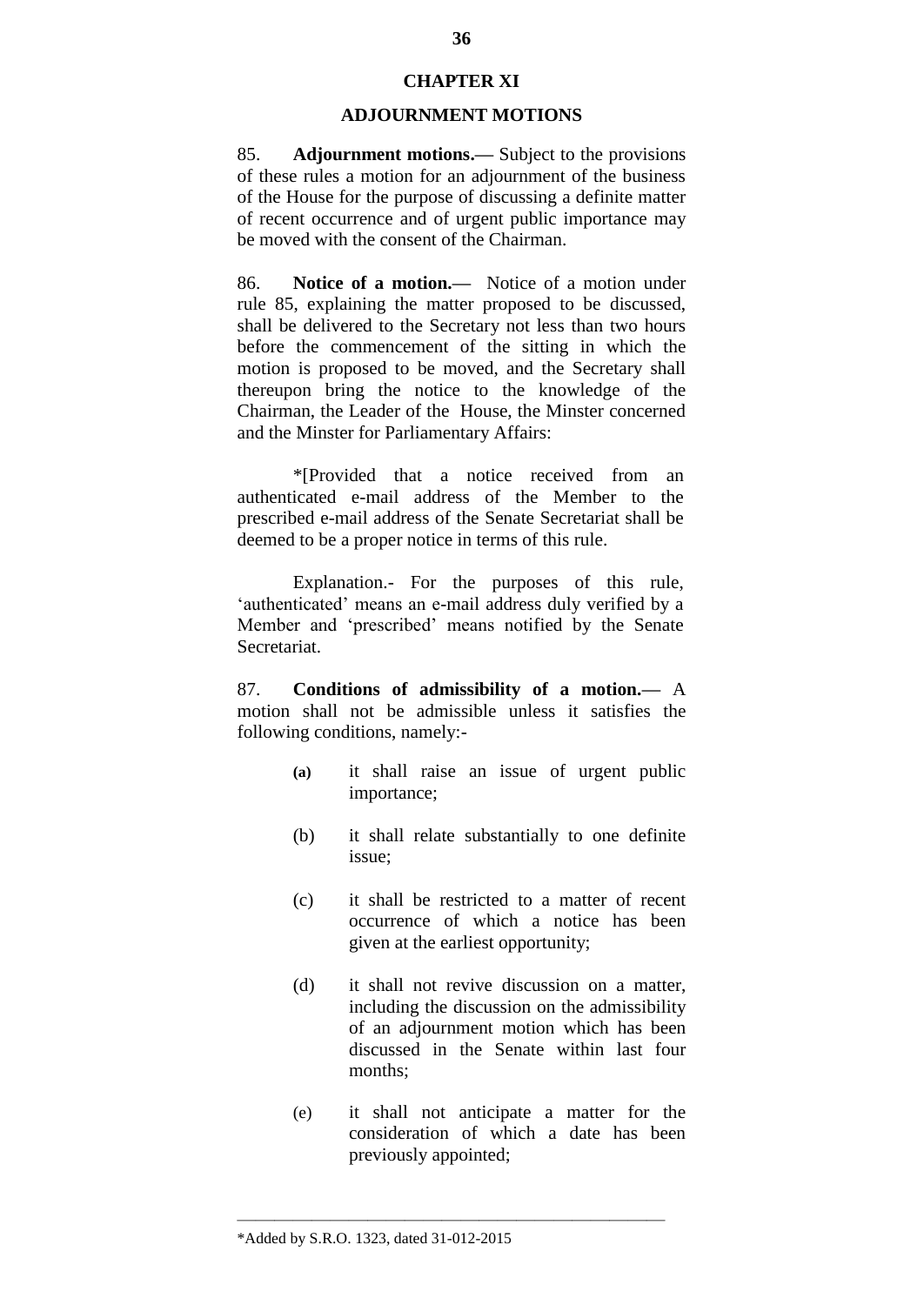- (f) it shall relate to a matter which is primarily the concern of the Government or to a matter in which the Government has substantial financial interest;
- (g) it shall not contain arguments, inferences, ironical expressions or defamatory statements;
- (h) it shall not refer to the conduct or character of a person except in his official or public capacity;
- (i) it shall not relate to a matter of privilege;
- (j) it shall not deal with a hypothetical case;
- (k) it shall not relate to a matter which can only be remedied by legislation;
- (l) it shall not relate to a matter pending before any court or other authority performing judicial or quasi-judicial functions:

Provided that the Chairman may, in his discretion, allow such matter being raised in the Senate as is concerned with the procedure or subject or stage of inquiry and if he is satisfied that it is not likely to prejudice the consideration of the matter by such court or authority; or

(m) it shall not raise discussion on a matter which is secret or sensitive.

88. **Asking leave for motion.—** (1) Leave to make a motion shall be asked for after questions and privilege motions, if any, and before other business entered in the Orders of the Day is taken up:

Provided that on the day fixed for the private members" business such leave shall be asked for immediately after recitation from the Holy Quran and the disposal of question of privilege motions, if any.

(2) Leave to make a motion shall be asked for only by the member who has given notice thereof. If the member who has given such notice is absent at the time the matter is taken up it shall be treated as dropped and disposed of.

(3) At this stage the member may read out his motion.

(4) If the motion is opposed the Minister may make a brief statement thereon to which the member may reply confining himself to the question of admissibility of the motion.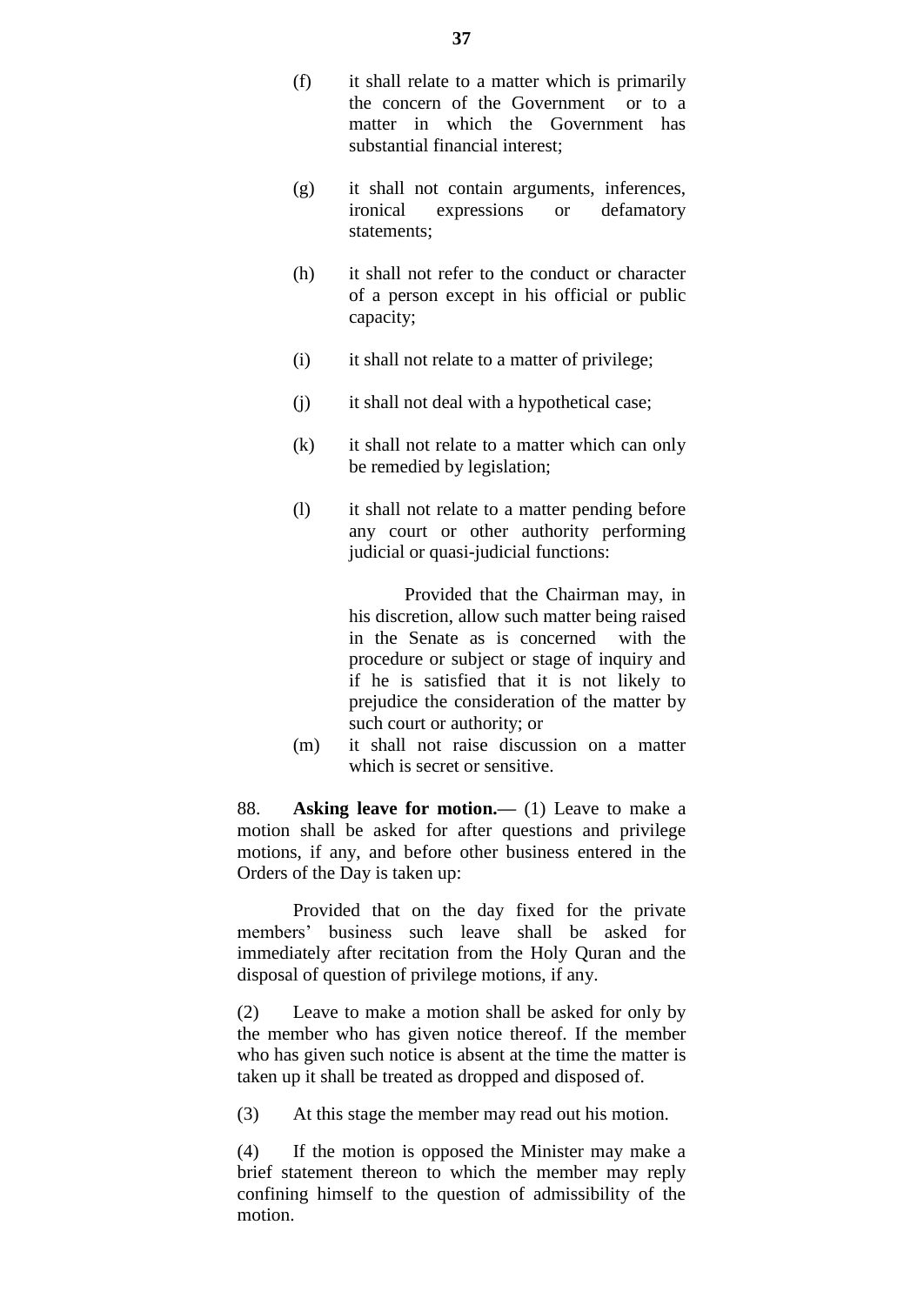89**. Grant or withholding of leave.—** (1) If the Chairman is of opinion that the matter proposed to be discussed is in order, he shall ask whether the member has the leave of the Senate to move the motion and, if objection is taken, he shall ask such of the members as may be in favour of leave being granted to rise in their seats \*[or ask them to cast their votes by operating the automatic vote recorder].

(2) If less than one-fourth of the total membership of the Senate rises \*[or cast their vote by operating the automatic vote recorder in favor of the leave], the Chairman shall inform the member that he has not the leave of the Senate but if such membership rises \*[or cast their vote by operating the automatic vote recorder in favor of the leave], the Chairman shall announce that leave is granted and that the motion shall be taken up as the last item for discussion for not more than two hours on such day, as soon as possible, as the Chairman may fix preferably during the same session.

90. **Time-limit for determination of admissibility.—** On any one day, the aggregate time taken for asking for leave under rule 88 or, as the case may be, the grant or withholding of leave under rule 89, shall not exceed half an hour.

91. **Restriction on number of motions.—** Notwithstanding anything contained in this Chapter, not more than one motion shall be admitted on any one day; but motions, if any, remaining unconsidered as regards their admissibility shall be held over for the next day and shall be taken up in the same order in which they were received.

92. **Question to be put.—** On a motion under rule 85, the only question that may be put shall be "that the Senate do now adjourn", but no such question shall be put after the time for the discussion of the motion has expired.

93. **Time-limit for speeches.—** A speech during the debate on a motion for adjournment shall not exceed ten minutes in duration:

Provided that the mover or Minister concerned or the Prime Minister may speak for thirty minutes

\_\_\_\_\_\_\_\_\_\_\_\_\_\_\_\_\_\_\_\_\_\_\_\_\_\_\_\_\_\_\_\_\_\_\_\_\_\_\_\_\_\_\_\_\_\_\_\_\_\_\_\_\_\_\_\_\_

*<sup>\*</sup> Inserted by S.R.O.387(1)/2016, dated. 03-05-2016.*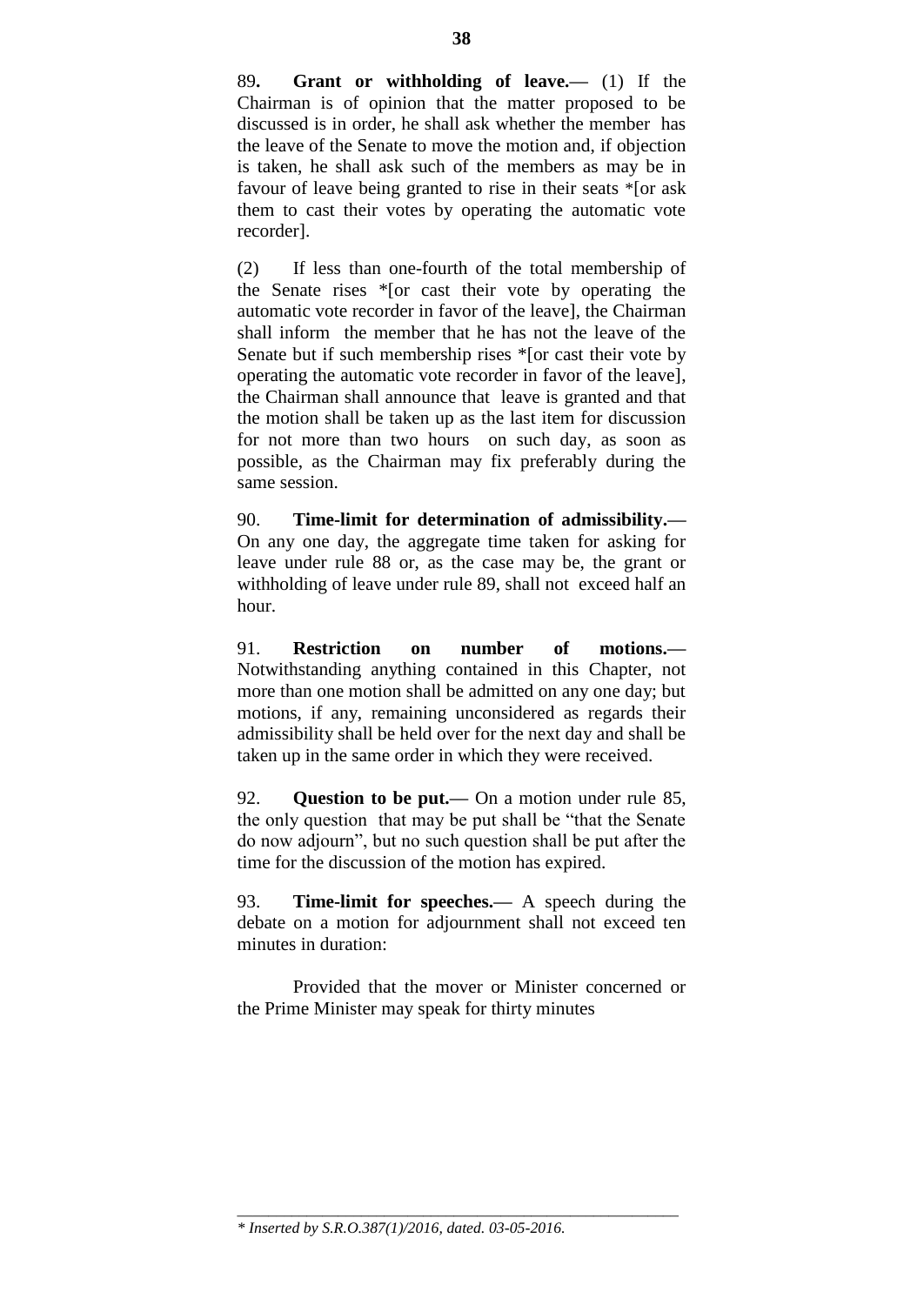## **CHAPTER XII**

#### **LEGISLATION**

#### **BILLS ORIGINATING IN THE SENATE**

#### **INTRODUCTION OF BILLS** *Private Members' Bills*

94. **Notice of private members' Bills.—** (1) A private member may move for leave to introduce a Bill after giving to the Secretary ten working days" written notice of his intention to do so.

(2) Three copies of the Bill together with the Statement of Objects and Reasons signed by the member shall accompany the notice.

(3) The Chairman shall decide the question whether the Bill does or does not require the consent of the Government or previous sanction of the President.

### \*[omitted]

(5) The Senate Secretariat shall render possible assistance to the member so that Bill is not rejected on technical grounds.

95. **Introduction of private members' Bills.—** (1) Motion for leave to introduce private members' Bill shall be set down in the Orders of the Day for a day meant for private members" business and copies of the Bill shall be circulated alongwith the Orders of the Day.

(2) When the item is called, the member-in-charge may move for leave to introduce the Bill.

(3) If the motion for leave to introduce the Bill is not opposed, the Bill shall stand introduced and referred to the Standing Committee concerned with the subject matter of the Bill.

(4) If leave to introduce the Bill is opposed, the Chairman shall allow the mover and the Minister or the member who raised the objection to make a brief statement and thereafter shall put the motion to the vote of the House. If the majority of the members present vote in favour of the leave, the Chairman shall announce that the leave is granted.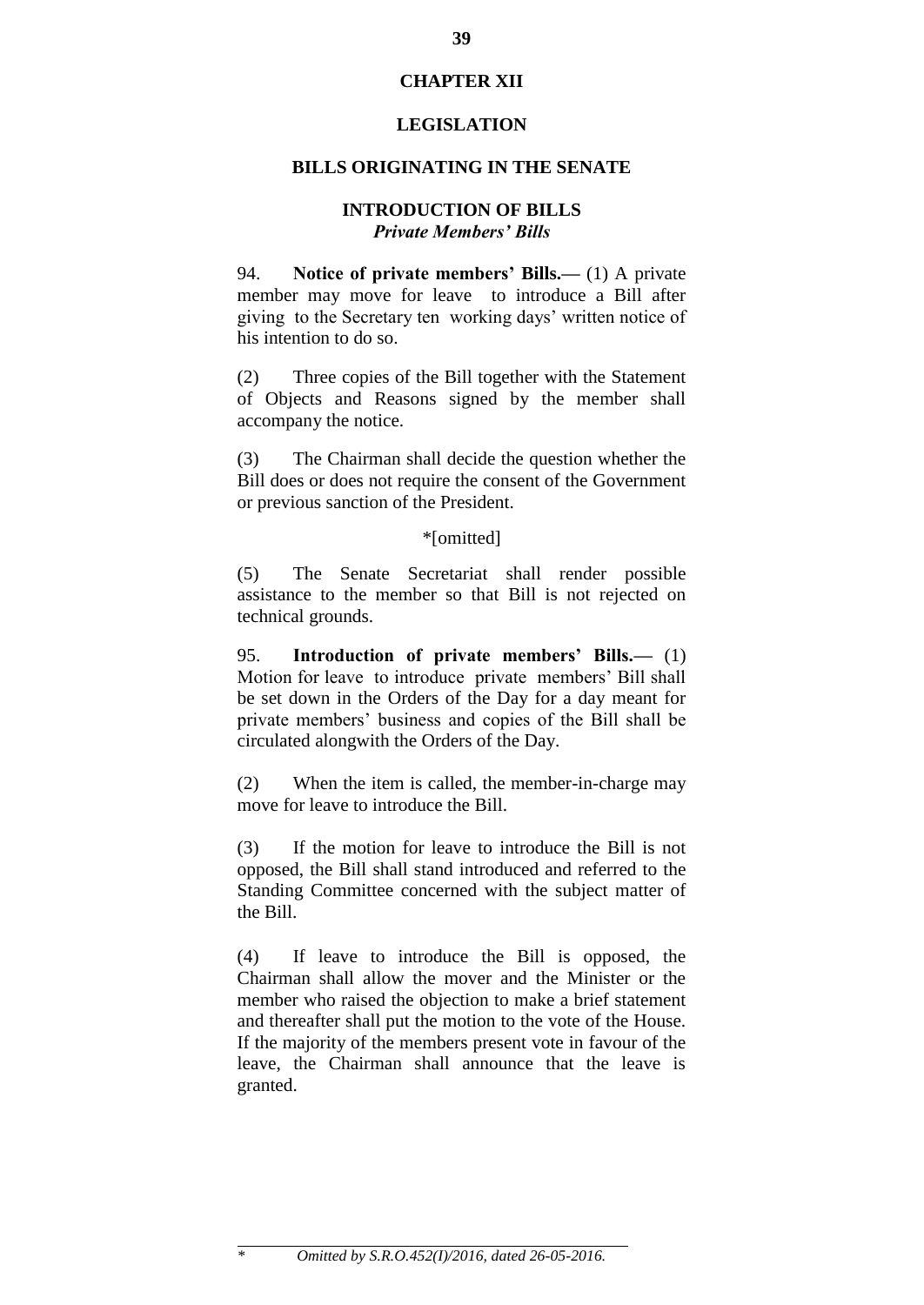(5) After leave is granted, the member-in-charge shall introduce the Bill which after introduction shall stand referred to the Standing Committee concerned. If the leave is refused, the Bill shall stand rejected:

Provided that when the item is called and the member-in-charge is absent, the Bill shall be treated as dropped.

## *Government Bills*

96. **Notice of Government Bills.—** (1) A Minister shall give notice in writing to introduce a Bill.

(2) The notice shall be accompanied by a copy of the Bill, together with a Statement of Objects and Reasons signed by the Minister  $*$ [ $***$ ]. A certificate whether it is Money Bill or not shall be also attached with the notice. Copy of the Bill shall be supplied to the members on its introduction.

(3) If a question arises whether a Bill does or does not require previous sanction of the President or the Government, the question shall be decided by the Chairman.

(4) The introduction of the Bill shall ordinarily be included in the Orders of the Day for a day meant for Government business and copies of the Bill shall be circulated along-with the Orders of the Day. If the Bill involves amendment to an existing law, the Secretary shall also supply a relevant extract of the section or sections of the original Act which the Bill seeks to amend.

(5) When the item is called, the Minister shall introduce the Bill.

(6) For the purpose of this rule, an Ordinance first laid before the Senate under paragraph (b) of clause (3) of Article 89 of the Constitution, read with sub-rule (1) of rule 145, shall be deemed to be a Bill introduced in the Senate on the day it is so laid and it shall also contain Statement of Objects and Reasons.

# **PUBLICATION OF BILLS**

97. **Publication of Bills.—** (1) The Secretary shall cause every Bill that has been introduced to be published in the Gazette as early as possible.

(2) The President may order the publication of any Bill, together with the Statement of Objects and Reasons accompanying it, before its introduction and if it is so published it shall not be necessary to publish it again after its introduction.

*\* Omitted by S.R.O.452(I)/2016, dated 26-05-2016.*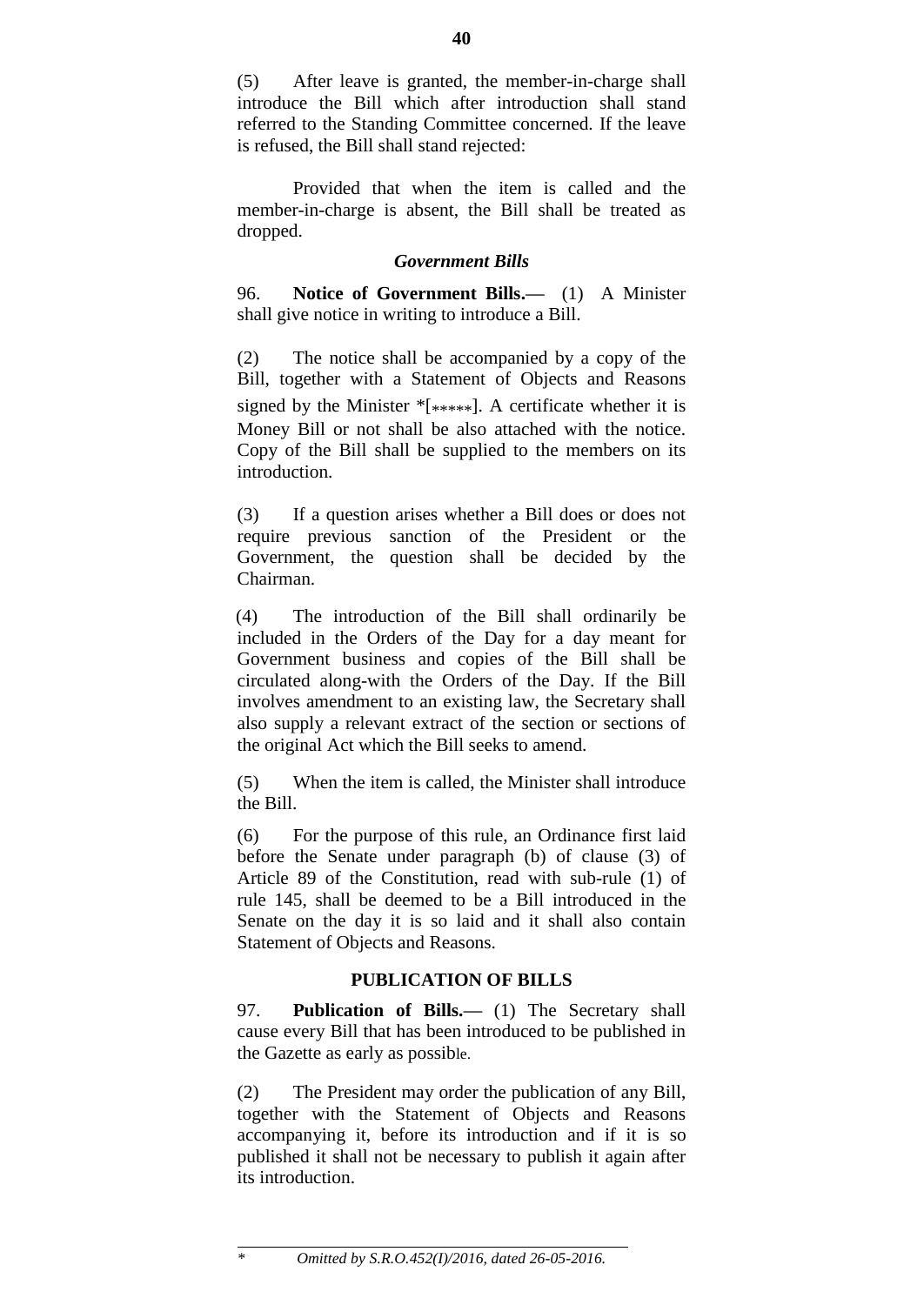## **CONSIDERATION OF BILLS**

98. **Reference of Bills to Standing Committees.—** Upon introduction, a Bill shall stand referred to the Standing Committee concerned with the subject matter of the Bill:

Provided that the member-in-charge may move that the requirement of this rule be dispensed with and, if the motion is carried, the provisions of rule 99 shall apply to the Bill as if it were received back from the Standing Committee on the day on which the motion is carried:

\*[Provided further that the Member-in-Charge or any other Member may move that the Standing Committee concerned may circulate the Bill for eliciting public opinion:

Provided further that if the Motion that the Bill be circulated for eliciting public opinion is carried, the Standing Committee concerned shall adopt the procedure as provided in sub-rule (3) of rule 187.]

99**. Time for consideration of Bills.—** (1) When a Bill has been received back from the Standing Committee, or when the time fixed for the Standing Committee to send it back has expired, the Secretary shall cause copies of the Bill, as introduced, together with modifications, if any, recommended by the Standing Committee, to be supplied to each member within seven days after the receipt back or, as the case may be, expiry of time and shall set down the Bill on the Orders of the Day. If it is a private members" Bill for a day fixed for private members" business and if it is a Government Bill then for a day meant for Government business for a motion under rule 100.

(2) At least two clear days shall intervene between the day of supply of copies of the Bill to members and the day for setting down of the Bill for a motion under rule 100:

Provided that it shall not be necessary to supply copies of the Bill, where the requirement of rule 98 has been dispensed with or where the Standing Committee has not recommended any modification in the Bill or where the Standing Committee has failed to send back the Bill before the expiry of the time for it to send it back.

(3) In case of urgency, if the Chairman permits, the member-in-charge may move that the requirement of sub-rule (2) be dispensed with and, if the motion is carried, the provisions of that sub-rule shall stand suspended in regard to that Bill and the member-in-charge may forthwith make any of the motions in rule 100**.**

\_\_\_\_\_\_\_\_\_\_\_\_\_\_\_\_\_\_\_\_\_\_\_\_\_\_\_\_\_\_\_\_\_\_\_\_\_\_\_\_\_\_\_\_\_\_\_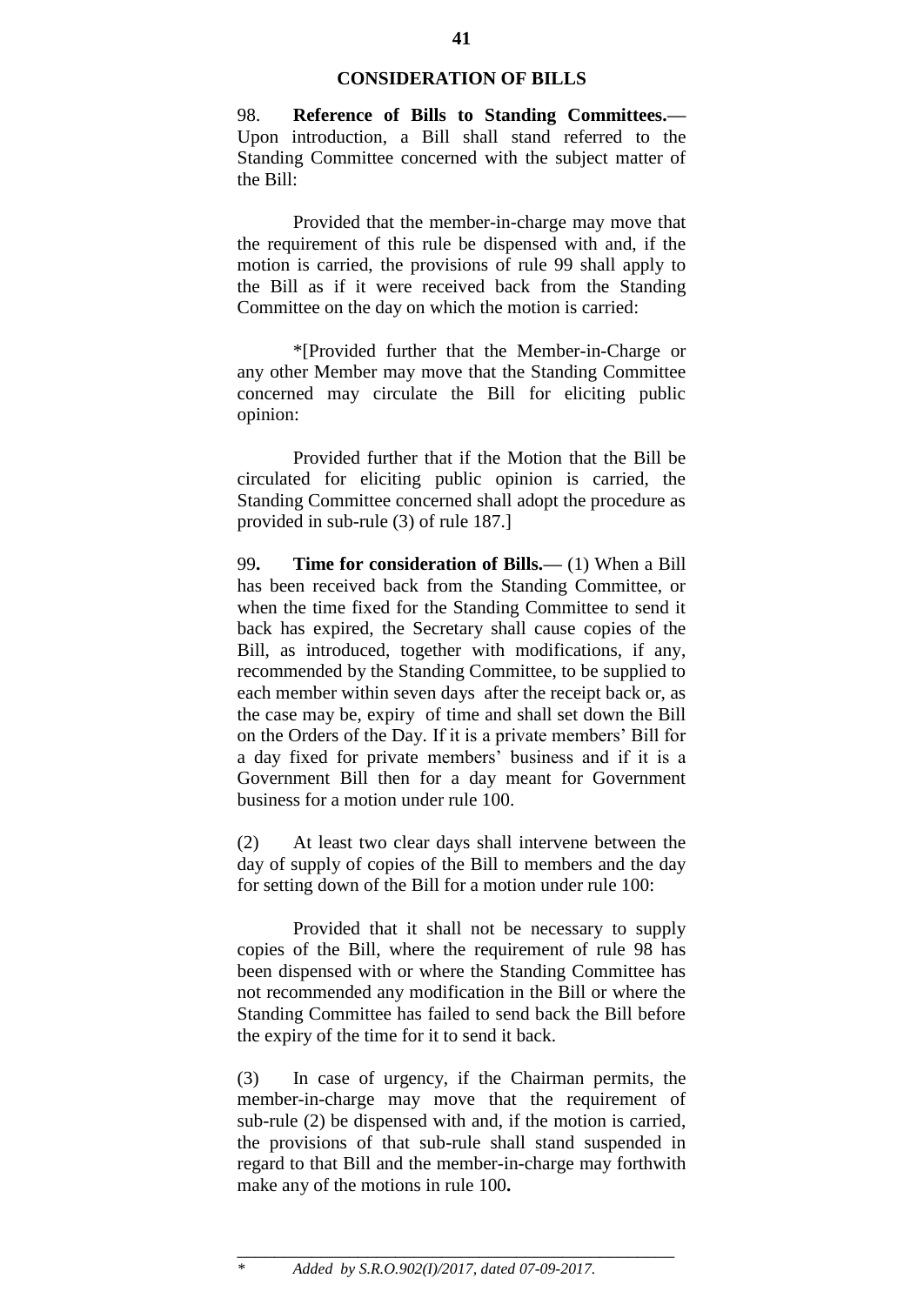- (a) that it be taken into consideration at once; or
- (b) that it be taken into consideration on a date to be fixed forthwith; or
- (c) that it be referred to a Select Committee:

\*[Provided that if the Committee has recommended that a particular Bill may not be passed by the Senate then the Member-in-Charge may only move the motion mentioned in paragraph (c).]

\*\*[paragraph (d) omitted.]

(2) Any member may move an amendment to a motion moved under sub-rule (1) by the member-in-charge.

(3) The member-in-charge shall explain the purpose of his moving the motion mentioned in sub-rule (1) and thereafter the member shall move his amendment to the said motion and shall speak in support of his amendment and thereafter the Chairman shall put it to the vote of the House and the House shall decide either in favour of the motion moved by the member-in-charge or in favour of the amendment moved by a member.

(4) If the motion moved by the member-in-charge is carried and the amendment of the member is rejected the Bill shall be considered by the House under rule 104.

(5) If the amendment moved by a member is carried then the Bill shall be dealt with as decided by the House.

(6) Where a motion that a Bill be referred to the Select Committee is carried the Bill shall be referred to the said Committee to report within a specified period and after the receipt of the report the House may consider it under rule 104.

\_\_\_\_\_\_\_\_\_\_\_\_\_\_\_\_\_\_\_\_\_\_\_\_\_\_\_\_\_\_\_\_\_\_\_\_\_\_\_\_\_\_\_\_\_\_\_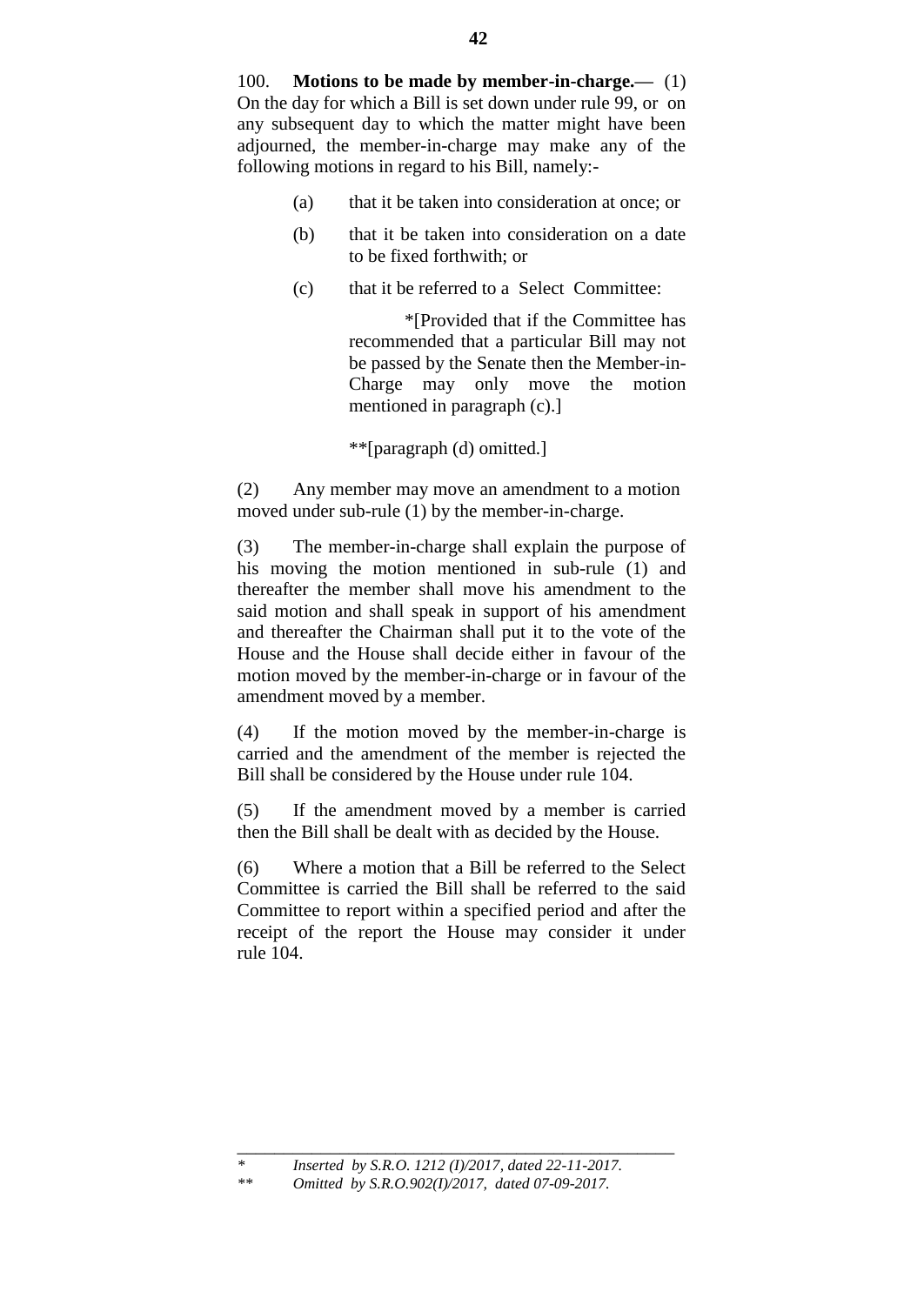(7) Where a motion or amendment that a Bill be circulated for the purpose of eliciting public opinion thereon is carried and the Bill is circulated in accordance with that direction and opinions are received thereon the member-in-charge if wishes to proceed with his Bill thereafter may move a motion that the Bill be referred to the Standing Committee concerned or Select Committee or that it be taken into consideration.

101. **Procedure after presentation of report.—** (1) Where a Bill has been referred to a Select Committee, the member-in-charge may, after the presentation of the final report by the Select Committee, move,-

- (a) that the Bill as reported by the Select Committee be taken into consideration; or
- (b) that the Bill as reported by the Select Committee be referred to the same Committee again either-
	- (i) as a whole, or
	- (ii) with respect to particular clauses or amendments only, or
	- (iii) with instructions to make some particular or additional provision in the Bill, or
- (c) that the Bill as reported by the Select Committee be circulated or re-circulated for the purpose of eliciting opinion or further opinion thereon.

(2) If the member-in-charge moves that the Bill as reported by the Select Committee be taken into consideration, any member may object to its being so taken into consideration, if a copy of the report of the Select Committee has not been made available for use of the members at least two days before the motion is made, and the objection shall prevail unless the Chairman allows the report to be taken into consideration. If it is allowed the procedure laid down in rules 103 to 115 shall be applicable.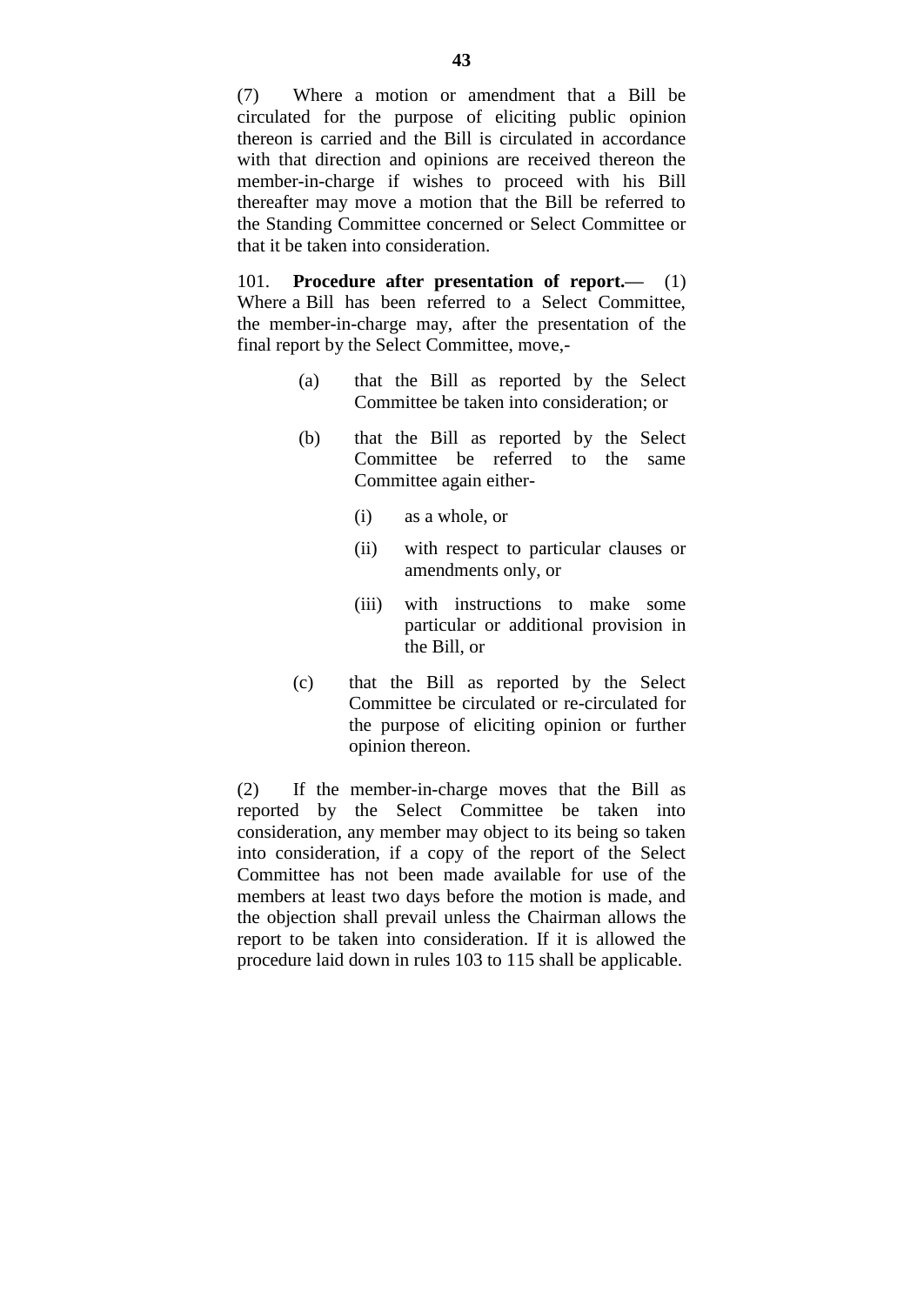102. **Bills repugnant to the Injunctions of Islam.—** (1) If a member raises the objection that a Bill is repugnant to the Injunctions of Islam, he may move a motion and if it is supported by not less than two-fifths of the total membership of the Senate the question shall be referred to the Council of Islamic Ideology for advice as to whether the Bill is or is not repugnant to the Injunctions of Islam. Such a motion can not be raised after the commencement of the motion for consideration of the Bill.

(2) Notwithstanding a reference under sub-rule (1), the Senate may at any time proceed with the Bill, if it considers that in the public interest the passage of the Bill should not be postponed until the advice is furnished.

(3) The advice of the Council of Islamic Ideology on a question referred to it under sub-rule (1) shall on receipt be circulated amongst the members and shall also be laid on the Table of the House.

(4) If the advice of the Council of Islamic Ideology is furnished after the Bill referred to in sub-rule (2) has been enacted and is to the effect that the law is repugnant to the Injunctions of Islam, the Minister concerned shall, within seven days of the laying of the advice on the Table, move that the law be reconsidered and further action thereon shall be taken in accordance with the provisions of this chapter as if the law were a Bill referred to the Standing Committee under rule 98**.**

# **FIRST READING OF THE BILL**

103. **Discussion on principles of Bills.—** (1) On the day on which any of the motions referred to in rule 100 is made or on any subsequent day to which discussion thereof is postponed the principles of the Bill and its general provisions may be discussed, at this stage amendments to the Bill may not be moved but any member may give notice of any amendment.

(2) Notwithstanding anything contained in this rule, a Minister or a member at any stage of the Bill may move that it be circulated for the purpose of eliciting opinion thereon. Where this motion is carried and the Bill is circulated in accordance with that direction and opinions are received thereon, the Minister may, if he wishes to proceed with the Bill thereafter, move that the Bill be referred to the Standing Committee concerned or that it be taken into consideration at once.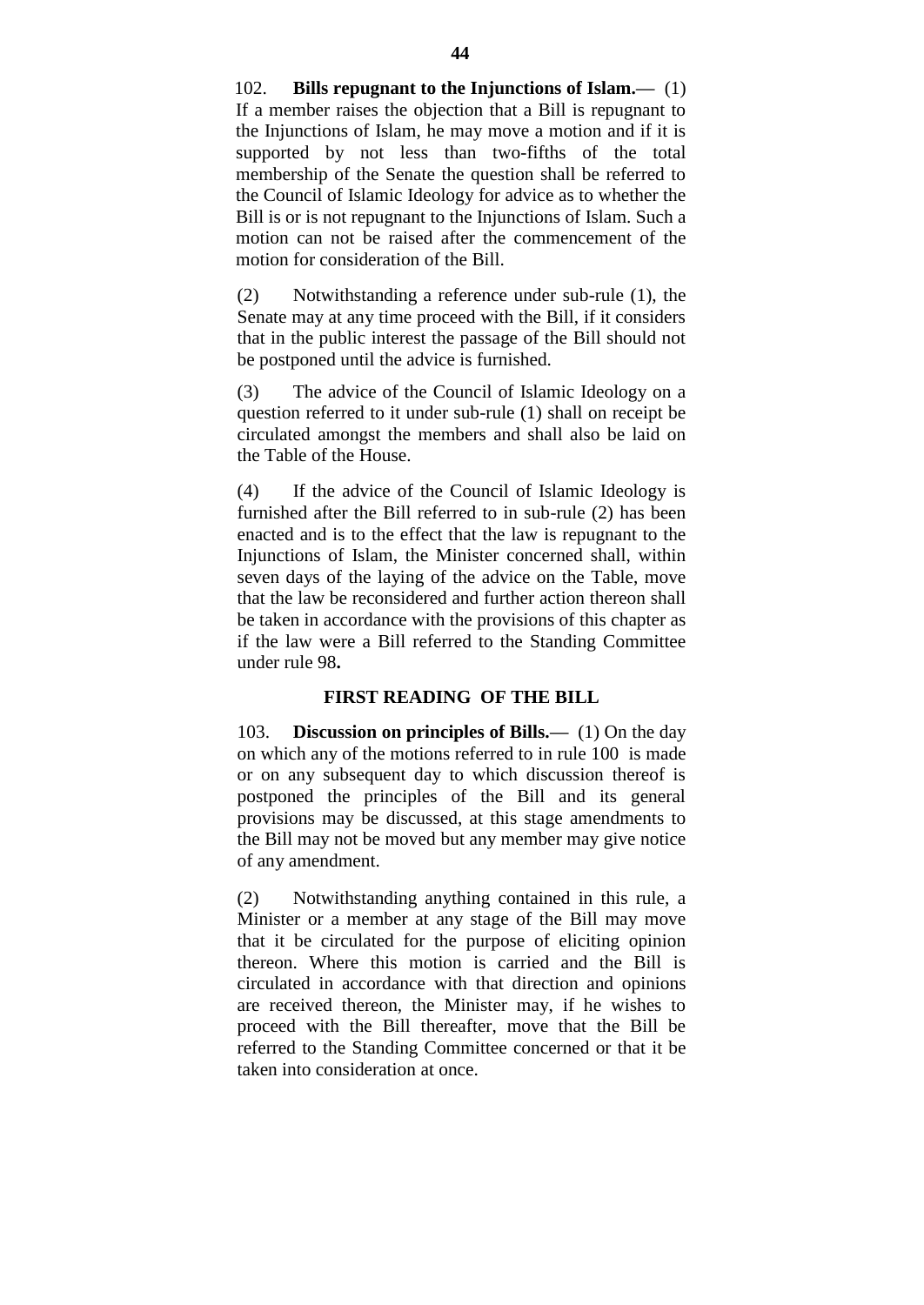## **SECOND READING OF THE BILL**

104. **Consideration of the Bill clause by clause.—** (1) On conclusion of general discussion on the principles of the Bill and its general provisions the motion for consideration of the Bill shall be put to the House. If the motion is carried the Bill shall be taken up clause by clause.

(2) At this stage any member may move an amendment to the Bill subject to the provisions of these rules.

105. **Notice of amendments.—** (1) When a motion that a Bill be taken into consideration is carried, any member may propose an amendment to the Bill. If notice of an amendment has not been given two working days before the day on which the relevant clause of or schedule to the Bill is to be considered, any member may object to the moving of the amendment and such objection shall prevail unless the Chairman allows the amendment to be moved.

(2) The Secretary shall cause a list of admitted amendments of which notices have been received to be made available for the use of every member.

106. **Conditions of admissibility of amendments.—** The following conditions shall govern the admissibility of amendments:-

- (i) An amendment shall be within the scope of the Bill and relevant to the subject matter of the clause to which it relates;
- (ii) An amendment shall not be inconsistent with any previous decision of the Senate on the same question;
- (iii) An amendment shall not be such as to make the clause which it proposes to amend unintelligible or ungrammatical;
- (iv) If an amendment refers to, or is not intelligible without, a subsequent amendment or schedule, notice of the subsequent amendment or schedule shall be given before the first amendment is moved, so as to make the series of amendments intelligible as a whole:

Provided that in order to save time and repetition of arguments a single discussion may be allowed to cover a series of interdependent or identical amendments;

(v) The Chairman shall determine the place at which an amendment shall be moved;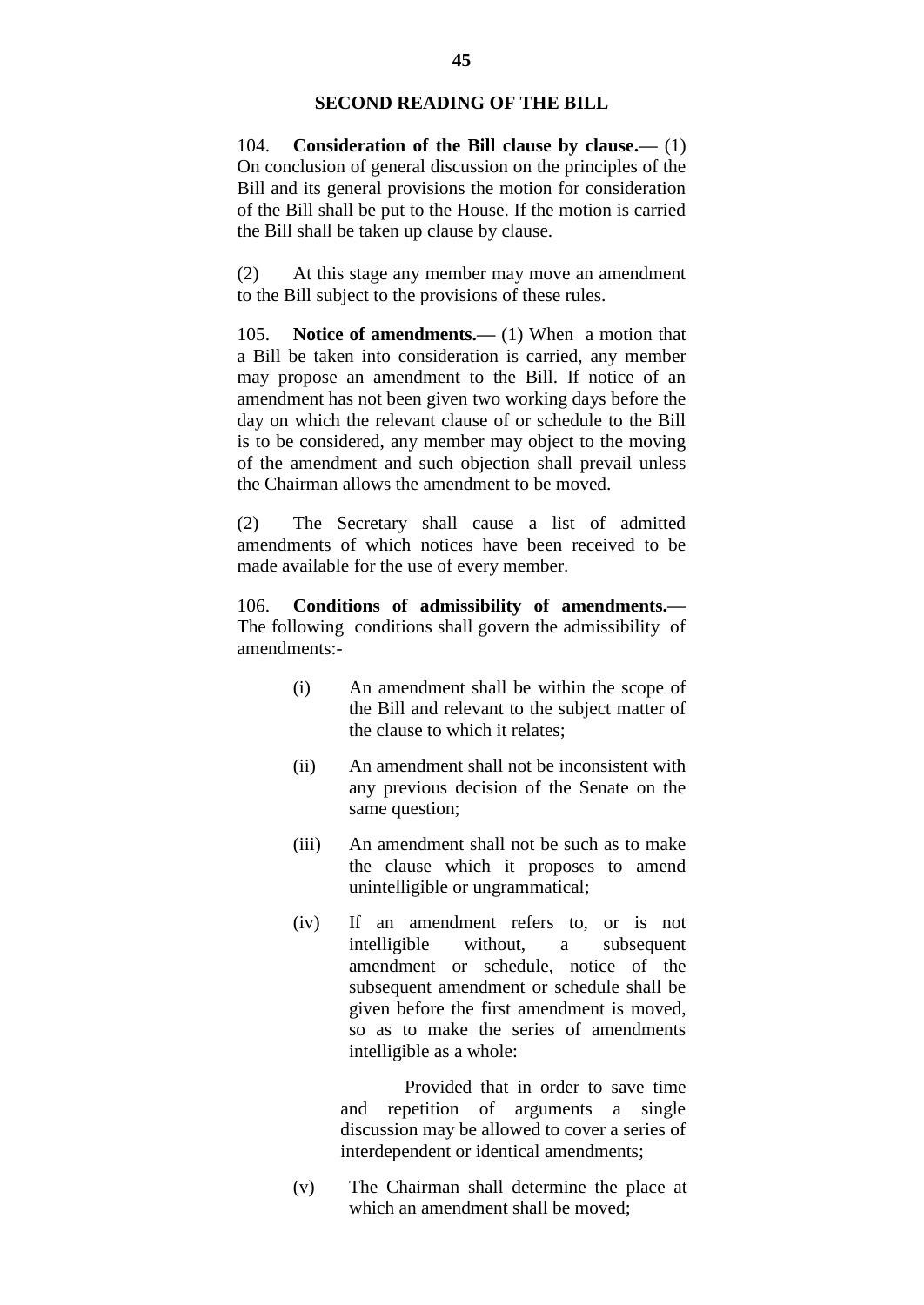- (vi) The Chairman may refuse to propose an amendment, which is, in his opinion, frivolous or meaningless;
- (vii) An amendment may be moved to an amendment, which has been already proposed by the Chairman;
- (viii) An amendment shall not be moved which has merely the effect of a negative vote; and
- (ix) In respect of any amendment of the Bill under consideration of the Senate, the Chairman shall have the power to select one of the several identical or substantially identical amendments to be proposed or may club together the identical amendments.

107. **Order of amendments.—** (1) Amendments shall be arranged in the order in which notices thereof were received and shall be considered in the order of the clauses of the Bill to which they respectively relate and in respect of any such clause a motion shall be deemed to have been made: "That this clause stands part of the Bill".

(2) Amendments shall be moved by the member only who has given notice thereof.

(3) A member may give notice of at least one working day to move an amendment to amendment and after the original amendment is moved the member giving notice of an amendment to amendment shall move his amendment and it shall be considered and decided first and in case the amendment to an amendment is carried the original amendment shall become out of order and in case the amendment to amendment is rejected then the original amendment shall be discussed and put to the vote of the House.

108. **Withdrawal of amendments.—** An amendment moved may, by leave of the Senate, but not otherwise, be withdrawn, at the request of the Minister or the member moving it. If an amendment has been proposed to an amendment, the original amendment shall not be withdrawn until the amendment proposed to it has been disposed of.

109. **The disposal of amendments.—** The Chairman may call each clause separately and, when the amendments relating to it have been dealt with, shall put the question : "That this clause or that this clause as amended stands part of the Bill".

110. **Postponement of clause.—** The Chairman may, if he thinks fit, postpone the consideration of a clause.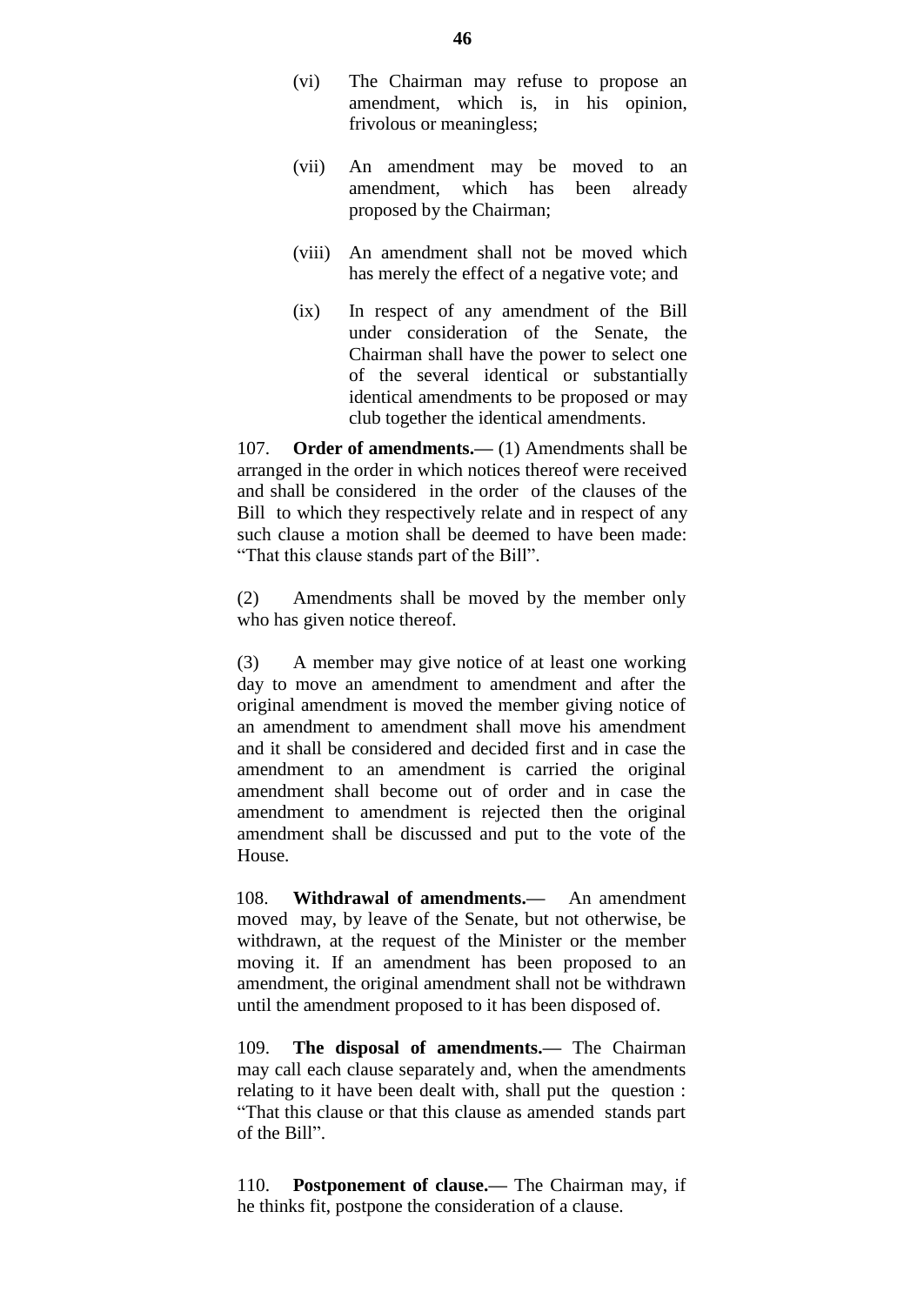111. **Schedule.—** The consideration of the schedule or schedules, if any, shall follow the consideration of clauses. Schedules shall be put from the Chair, and may be amended, in the same manner as clauses, and the consideration of new schedules shall follow the consideration of the original schedules. The question shall then be put: "That this schedule or that this schedule as amended do stand part of the Bill".

112**. Clause one, preamble and title of the Bill.—** Clause one, the preamble, if any, and the title of a Bill shall stand postponed until the other clauses and schedules including new clauses and new schedules have been disposed of and the Chairman shall then put the question: "That clause one, or the preamble or the title or that clause one or the preamble or the title as amended do stand part of the Bill".

### **THIRD READING PASSING OF BILLS**

113. **Passing of Bills**.- (1) When clause by clause consideration of the Bill has taken place and no amendment to the Bill is made, the member-in-charge may at once move that the Bill be passed.

(2) If any amendment of the Bill is made, any member may object to a motion being made that the Bill be passed at once, and such objection shall prevail, unless the Chairman allows the motion to be made.

(3) Where such objection as aforesaid prevails, a motion that the Bill be passed may be made on a subsequent day.

(4) At this stage no amendment to the Bill may be moved, except verbal amendments which are of a formal or consequential nature.

114. **Scope of debate.—**The discussion on a motion that the Bill, or the Bill as amended, be passed shall be confined to the submission of arguments either in support of the Bill or for the rejection of the Bill. In making his speech a member shall not refer to the details of the Bill further than is necessary for the purpose of his arguments which shall be of a general character.

115**. Withdrawal of Bills**.**—** The member-in-charge of a Bill may, at any stage of the Bill, move for leave to withdraw the Bill, and if such leave is granted, no further motion shall be made with reference to the Bill.

116. **Corrections of formal nature in the Bill.—** When a Bill is passed, with or without amendment, the Secretary may, if necessary,-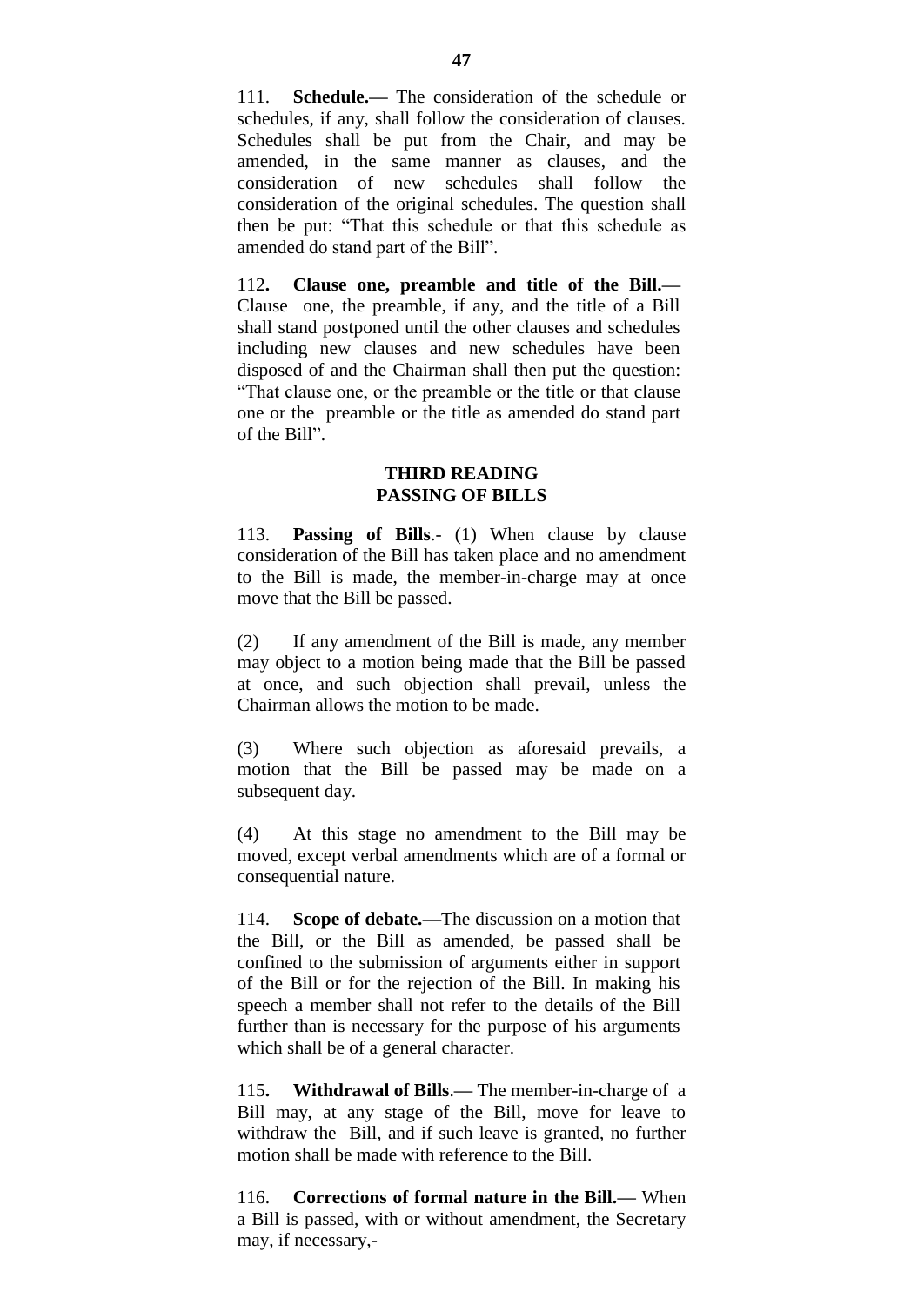- (a) correct punctuations or grammatical or printing errors; or
- (b) make incidental, consequential or verbal alterations; or
- (c) re-number or re-letter the provisions of the Bill.

117. **Transmission of Bill to Assembly.—** When a Bill is passed by the Senate, it shall be transmitted to the Assembly for consideration with a message to that effect.

## **BILLS ORIGINATING IN THE ASSEMBLY AND TRANSMITTED TO THE SENATE**

118. **Bills originating in and passed by the Assembly and transmitted to the Senate.—** When a Bill originating in the Assembly has been passed by it and is transmitted to the Senate, the Secretary shall, as soon as may be, cause it to be circulated among the members.

119. **Notice.—** At anytime after the Bill has been so circulated, any Minster, in the case of a Government Bill and, in any other case, any member, may give notice of his intention to move that the Bill be taken into consideration.

120. **Motion for consideration.—** On the day on which the motion for consideration is set down in the Orders of the Day which shall, unless the Chairman otherwise directs, be not less than two working days from the receipt of the notice, the Minister or, as the case may be, the member giving notice may move that the Bill be taken into consideration.

121. **Reference to Standing Committee.—** Any member may move as an amendment that the Bill be referred to the Standing Committee and if such motion is carried, the Bill shall stand referred to the Standing Committee, and the rules regarding Bills originating in the Senate and referred to the Standing Committee shall then apply.

122**. Discussion.—** On the day on which such motion is made or on any subsequent day to which the discussion is postponed, the principles of the Bill and its general provisions may be discussed but the details of the Bill shall not be discussed further than is necessary to explain its principles.

123. **Consideration and passing.—** If the motion that the Bill be taken into consideration is carried, the Bill shall be taken into consideration clause by clause and the provisions of these rules regarding consideration of amendments to Bills and the subsequent procedure in regard to the passing of Bills shall apply.

124**. Bills passed without amendment.—** If the Bill is passed without amendment a message shall be sent to the Assembly to this effect.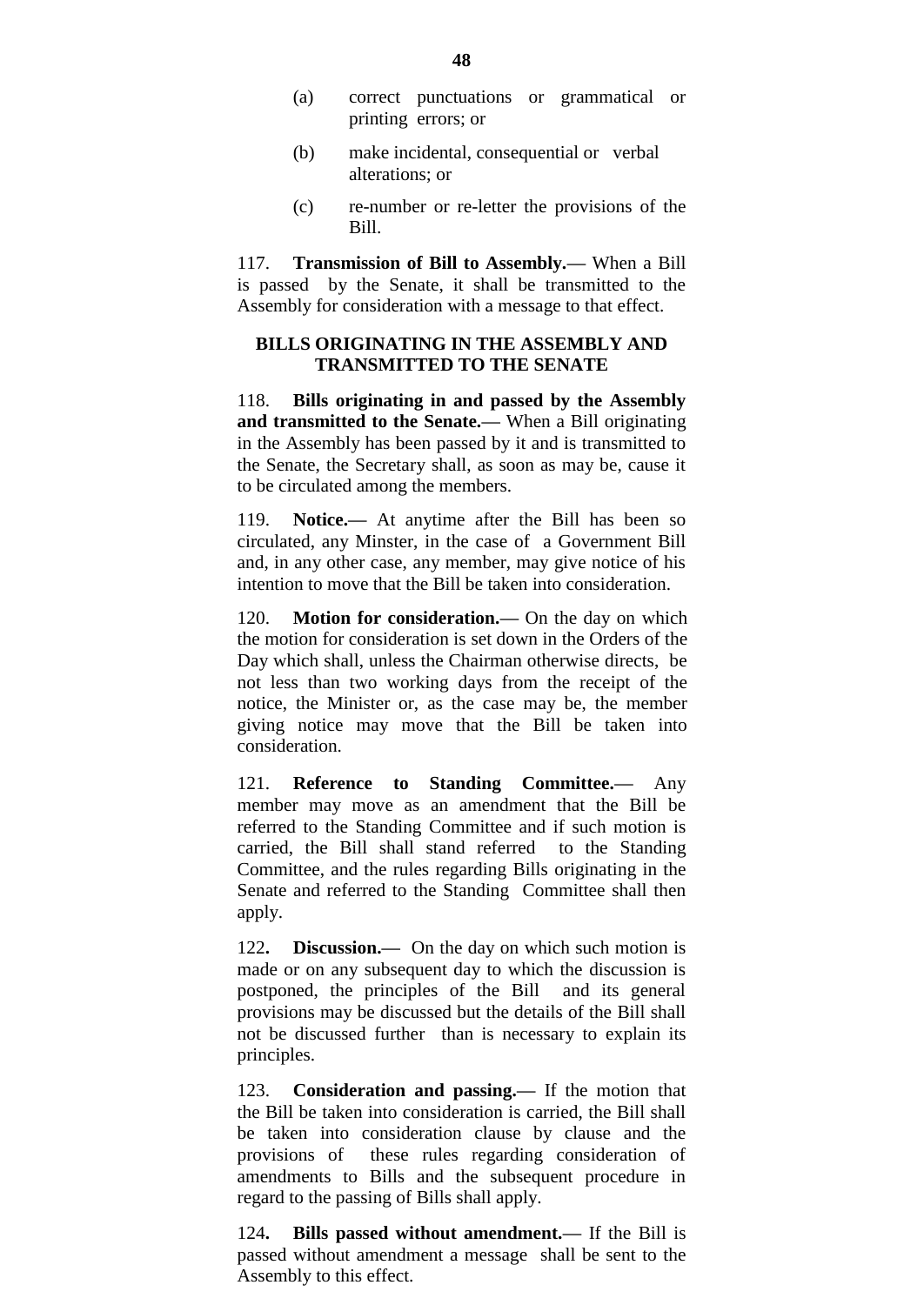125**. Bills passed with amendment or rejected.—** If a Bill passed by the Assembly and transmitted to the Senate is rejected or is not passed within ninety days of its laying in the Senate or is passed with amendment it shall be returned to the Assembly with a message to the effect.

#### **BILLS PASSED BY SENATE AND AMENDED, REJECTED OR NOT PASSED BY ASSEMBLY**

126**. Bills amended, rejected or not passed by Assembly.—** (1) If a Bill passed by the Senate and transmitted to the Assembly is rejected or is not passed within ninety days of its laying in the Assembly, or is passed with amendment by the Assembly, the Secretary shall immediately communicate the fact to the members and also cause copies of the Bill to be supplied to them.

(2) At any time after the Bill passed by the Assembly with amendment has been so circulated, any Minister, in the case of a Government Bill, or, in any other case, any member may, after giving two working days notice, move that the Bill be taken into consideration.

(3) The Secretary shall forthwith cause the notice so received to be circulated among the members.

(4) When the motion for consideration is moved, any member may move as an amendment that the Bill be referred to the Standing Committee and if the motion is carried the Bill shall stand referred to the Standing Committee. The provisions of rule 121 shall *mutatis mutandis* apply:

Provided that the Standing Committee shall only examine the amendment made by the Assembly.

(5) If a motion under sub-rule (2) is carried, the provisions of these rules regarding passing of the Bills shall, so far as may be, and with the necessary modifications apply.

(6) After all the amendments made by the Assembly are disposed of, the member-in-charge shall move that the Bill be passed.

(7) If a Bill transmitted to the National Assembly is rejected or not passed within ninety days of its laying in the National Assembly, or is passed by the National Assembly with amendment but not passed by the Senate with such amendment, any Minister, in the case of a Government Bill, or, in any other case, any member may, after giving two days notice, move that the Bill be considered in a joint sitting.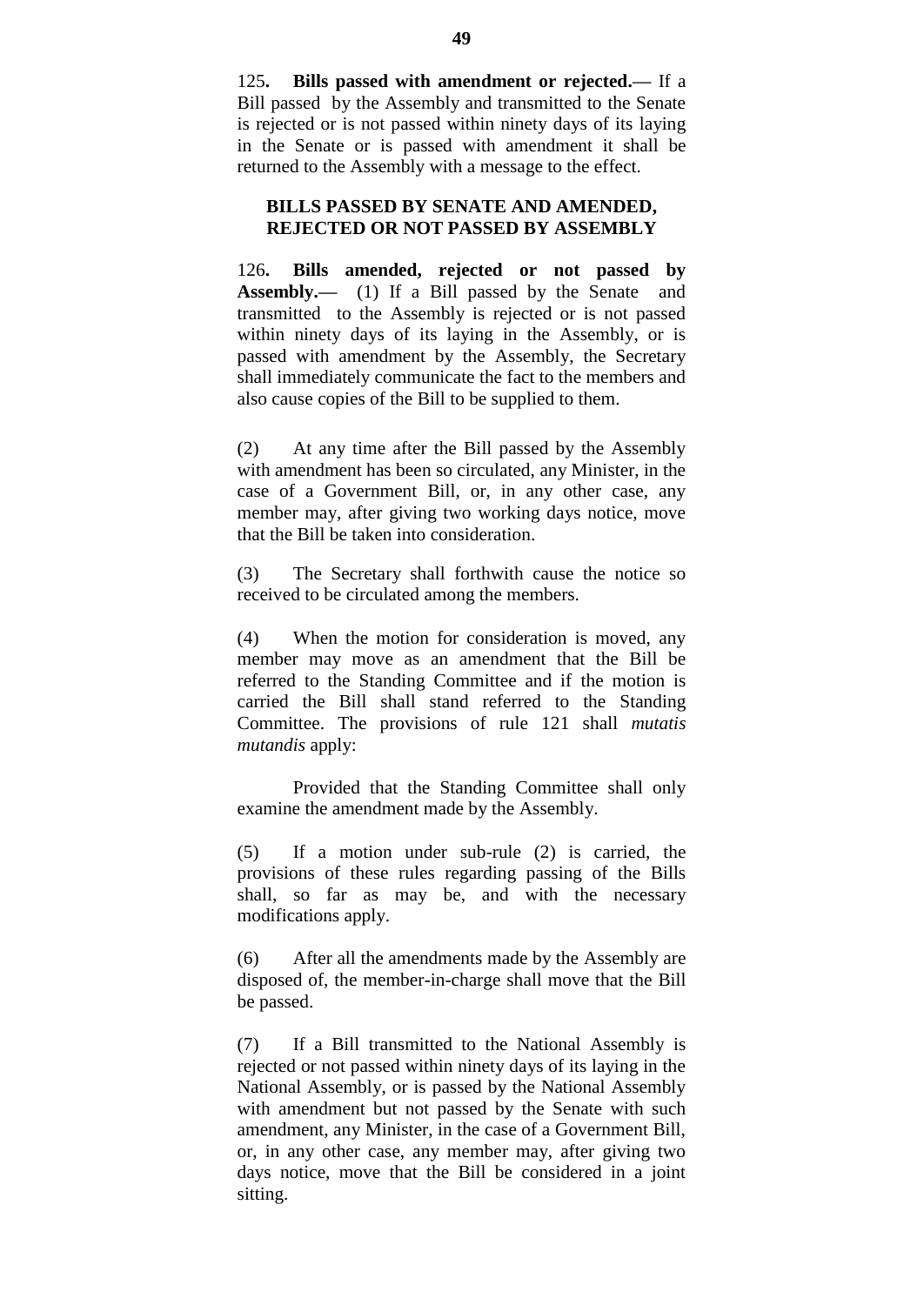(8) When a Bill, as amended by the Assembly, is passed by the Senate an authenticated copy thereof signed by the Chairman shall be transmitted to the President by the Secretary for assent under Article 75 of the Constitution.

(9) When a bill transmitted by the Assembly under clause (1) of Article 70 is passed by the Senate without amendment, a message shall be sent to the Assembly to this effect.

127**. Reference of Bill to the joint sitting.-** When a motion made under sub-rule (7) of rule 126 is carried, the Chairman shall refer the Bill to a joint sitting or, if a joint sitting is not in session, request the President to summon a joint sitting for consideration of the Bill.

128. **Authentication and submission of a Bill for assent**.— When a Bill transmitted by the Assembly is passed by the Senate, without amendment, an authenticated copy thereof signed by the Chairman shall be transmitted to the President by the Secretary for assent under Article 75 of the Constitution.

129. **Bills assented to by the President.—** When a Bill is assented to by the President under Article 75 of the Constitution, the Secretary shall immediately cause it to be published in the Gazette as an Act of Majlis-e-Shoora (Parliament).

130. **Money Bill transmitted to the Senate under Article 73.-** When a copy of Money Bill, including Finance Bill containing the Annual Budget Statement, is transmitted to the Senate, it shall be laid on the Table by a Minister:

- (1) After a copy of the Money Bill, including the Finance Bill containing the Annual Budget Statement, has been laid on the Table, the Minister shall move that the Senate may make recommendations thereon to the National Assembly. After the motion, the Senate shall commence its debate on the Bill;
- (2) Unless the Chairman otherwise directs, a member may, within three days of the motion, give notice of a proposal for making recommendations, together with the statement of reasons for such proposal, in writing to the Secretary:

Provided that a member shall not give notice of a proposal for making recommendations to the Annual Budget Statement which relates to the expenditure charged upon the Federal Consolidated Fund under clause (1) of Article 82 of the Constitution;

(3) If such notice is admitted by the Chairman, the Secretary shall cause a list of proposed recommendations to be made available for the use of every member;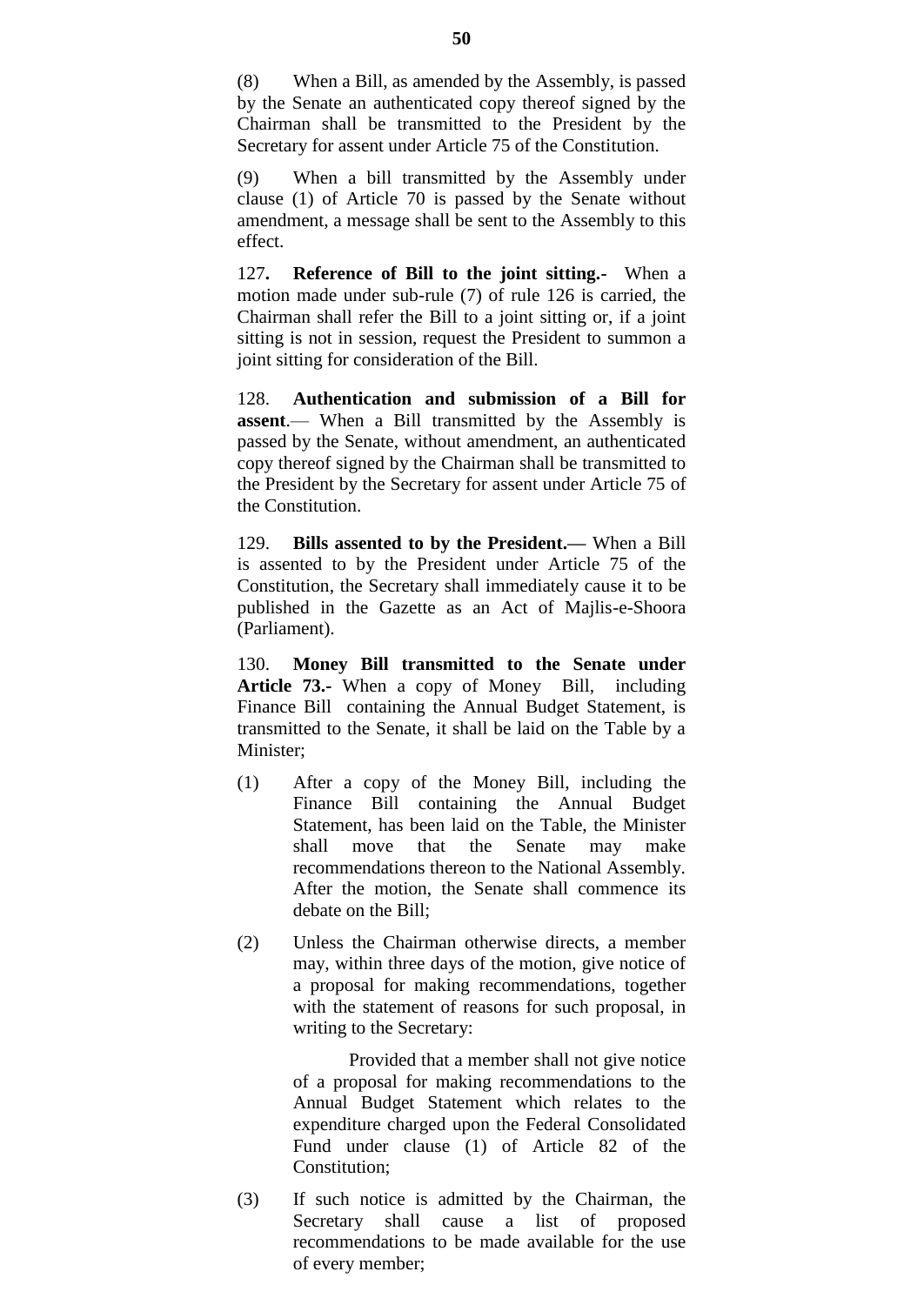- (4) The provisions of rules 106, 107 and 108 shall, *mutatis mutandis*, apply in respect of a notice of a proposal for recommendations;
- (5) The proposed recommendations so received shall immediately be sent to the Standing Committee on Finance which shall examine them and present its recommendations to the House within a period of ten days;
- (6) When such a Bill is transmitted to the Senate, it may within fourteen days make recommendations, if any, thereon to the National Assembly;
- (7) The Chairman may if he considers it necessary, or on a motion moved by a Minister or member, allot time for discussion on the Bill and for this purpose the Chairman may suspend or vary the rules to the extent necessary;
- (8) A question relating to a proposed recommendation shall be decided by a majority of the members present and voting in the manner laid down in rule 238;
- \*[(8A) In case the Senate is not in session and period of fourteen days is due to expire, the recommendations shall be submitted to the Chairman in his Chamber, who may transmit the same to the National Assembly, informing that the said recommendations will be placed before the Senate when it will meet, \*\*[provided that on the commencement of a session, as soon as may be but not later than seven days after the commencement of the session, the recommendations shall be placed on the Table]; and]
- (9) No other business, except with the permission of the Chairman, shall be transacted on a day when any such Bill is discussed for making recommendations thereon to the National Assembly.

# **CONSTITUTION AMENDMENT BILL**

131. **Constitution amendment Bill.—** (1) In respect of a Bill seeking to amend the Constitution, the provisions of this rule shall apply in addition to \*\*\*[provisions of] rules 118 to 125, 128 and 129 of this Chapter in so far as they are not inconsistent with any provision of this rule or Article 239 of the Constitution.

(2) Each clause or schedule, or clause or schedule as amended, as the case may be, shall be put to the vote of the Senate separately and shall form part of the Bill if it is passed by the votes of not less than two-thirds of the total membership of the Senate.

<sup>\*\*</sup> *Inserted by S.R.O. \_\_\_\_\_\_\_\_\_\_\_\_\_\_, dated \_\_\_\_\_\_\_.*

*<sup>\*\*\*</sup> Substituted by S.R.O.452(I)/2016, dated 26-05-2016.*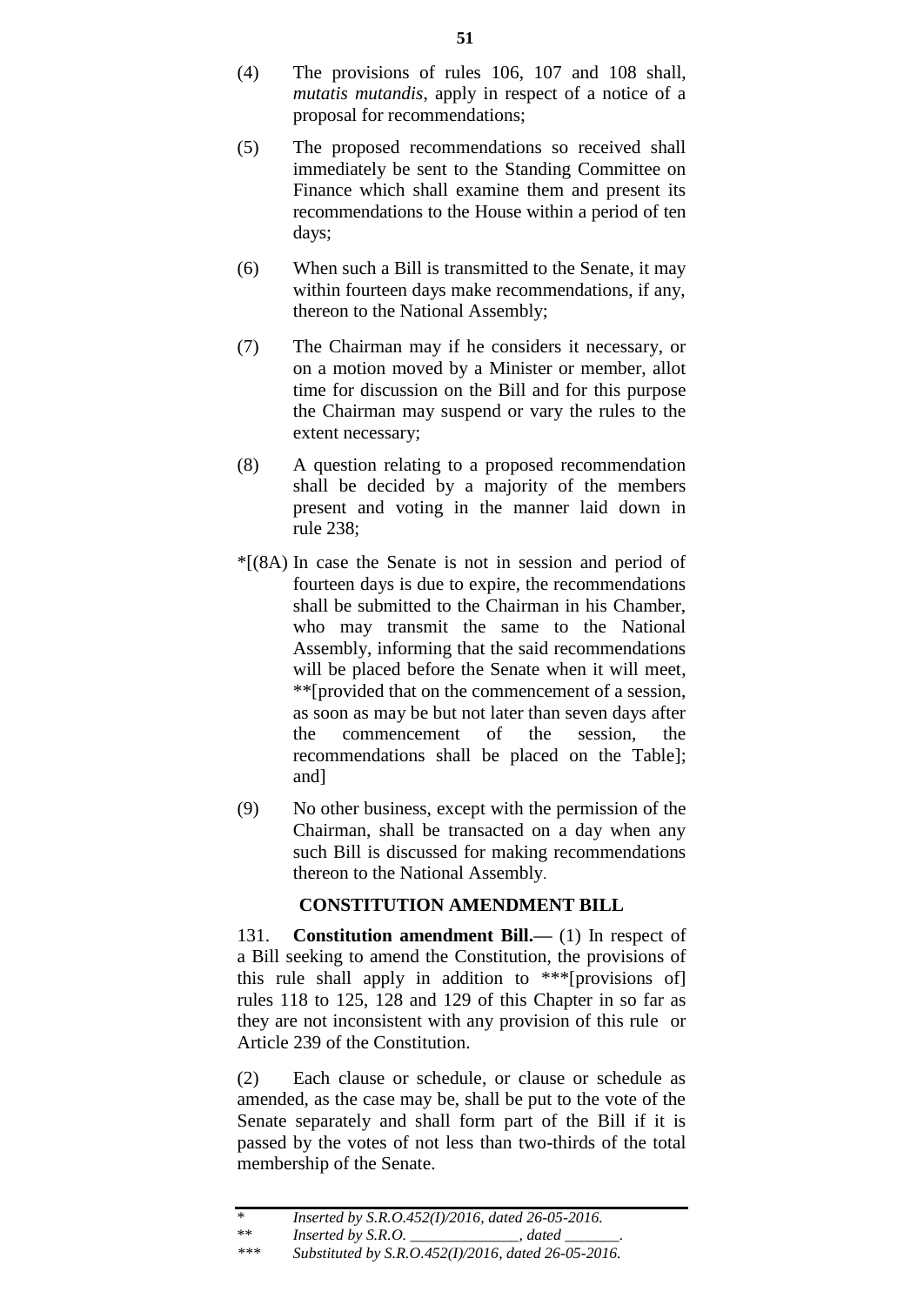(3) Amendments to clauses or schedules shall be decided by a majority of members present and voting in the same manner as in the case of any other Bill.

(4) If the motion in respect of such Bill is that the Bill or as the case may be, the Bill as amended, be passed, then the motion shall be deemed to have been carried if it is passed by the votes of not less than two-thirds of the total membership of the Senate.

(5) Voting shall be by division whenever a motion has to be carried by the votes of not less than two-thirds of the total membership of the Senate.

(6) If the result of the voting shows that not less than two-thirds of the total membership of the Senate is in favour of the motion, the Chairman shall, while announcing the result, say that the motion is carried by the votes of not less than two-thirds of the total membership of the Senate.

(7) If a Bill passed by the Assembly is passed by the Senate, without amendment by the votes of not less than two-thirds of the total membership of the Senate it shall, subject to the provisions of sub-rule (9) be presented to the President for assent under clause (2) of Article 239 of the Constitution.

(8) If a Bill passed by the Senate and transmitted to the Assembly is passed by the Assembly with amendment, it shall be reconsidered by the Senate in the manner provided in sub-rules (2) to (6) and, if the Bill as amended by the Assembly is passed by the Senate by the votes of not less than two-thirds of the total membership of the Senate it shall, subject to the provisions of sub-rule (9) be presented to the President for assent under clause (3) of Article 239 of the Constitution.

(9) If a Bill to amend the Constitution which would have the effect of altering the limits of a Province shall not be presented to the President for assent unless it has been passed by the Provincial Assembly of the Province by the votes of not less than two-thirds of its total membership.

(10) When the Bill is assented to by the President, the Chairman shall immediately cause it to be published in the Gazette as an Act of Majlis-e-Shoora (Parliament).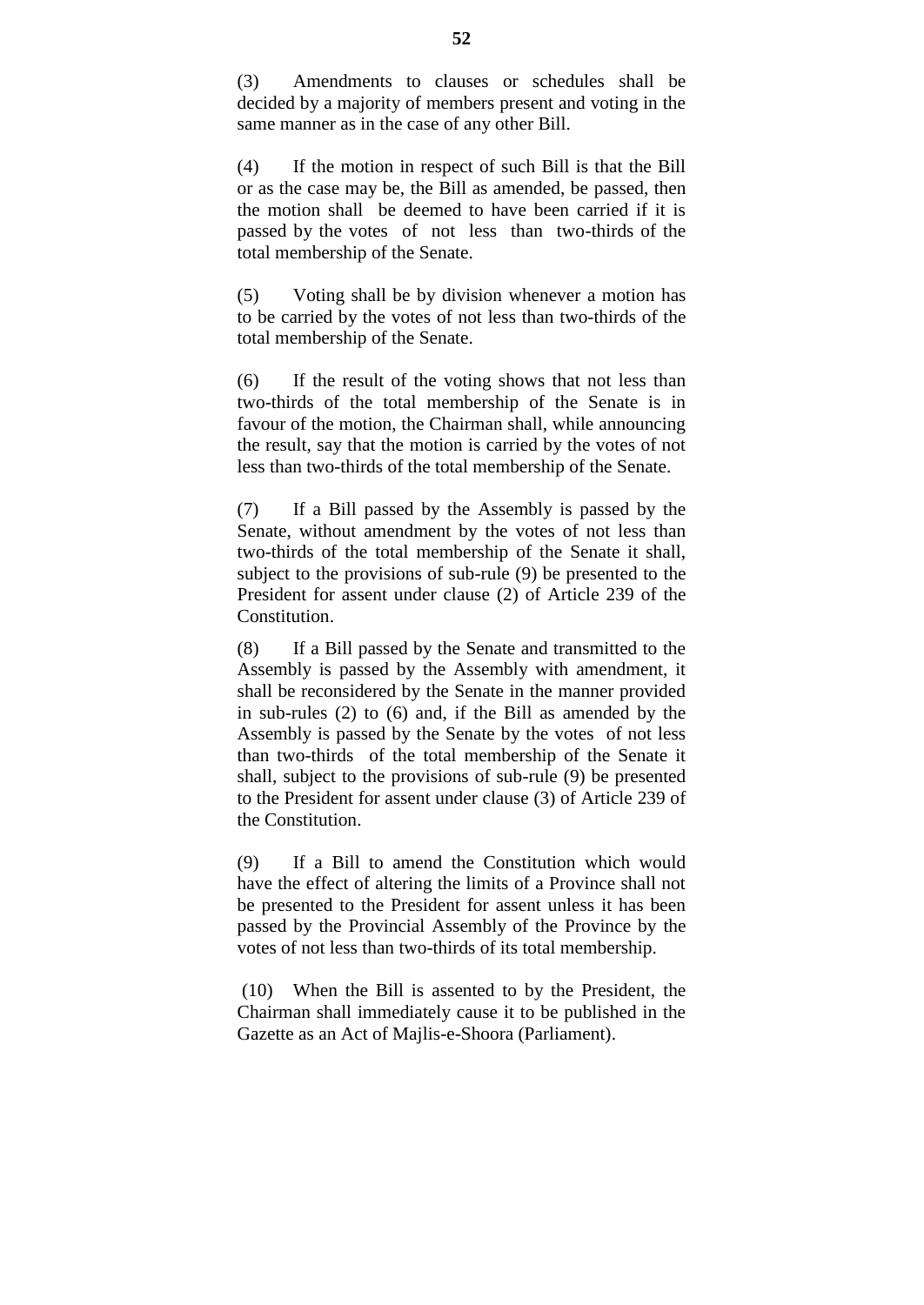## **\*[CHAPTER XII-A**

## **COMMUNICATIONS BETWEEN THE SENATE AND NATIONAL ASSEMBLY**

131A. **Communications by messages**.- (1) Communications between the Senate and the National Assembly shall be by message.

(2) Every message from the Senate to the National Assembly shall be in writing and shall be signed by the Secretary Senate and be addressed to the Secretary National Assembly.

131B. **Communication of messages to Members**.- (1) If any such message is sent or received by the Secretary Senate when the Senate is in session, the Secretary shall report the message to the Members, as soon as practicable, after its receipt.

(2) If any such message is sent or received by the Secretary Senate when the Senate is not in session, a copy of the message shall, as soon as practicable, be forwarded by the Secretary to the Members.

131C. **Procedure to deal with the subject of messages**.- The subject matter of a message shall be dealt with by the House according to these Rules.]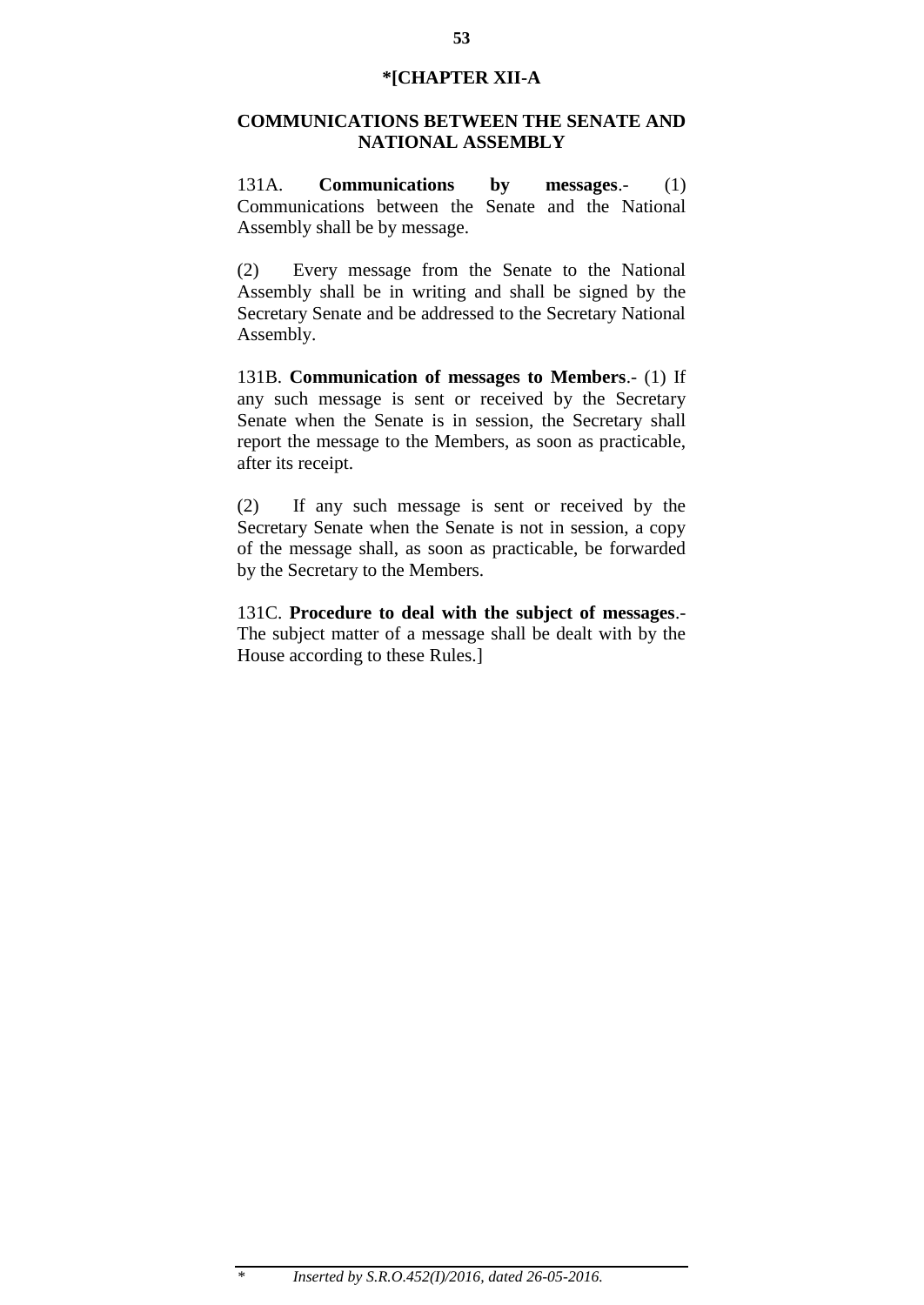## **CHAPTER XIII**

## **RESOLUTIONS NOT MENTIONED IN THE CONSTITUTION**

132. **Right to move resolution.—** Subject to the provisions of these rules, any member or a Minister may move a resolution relating to a matter of general public interest.

133**. Notice of resolution.—** (1) A private member who wishes to move a resolution shall give seven days' notice of his intention to do so and shall submit, together with the notice, a copy of the resolution which he intends to move.

(2) A Minister who whishes to move a resolution shall give three days" notice of his intention to do so and shall submit, together with the notice, a copy of the resolution which he intends to move:

Provided that the Chairman may allow moving the resolution of an urgent matter of public importance on a shorter notice.

134. **Form and contents of the resolution.—** (1) A resolution may be in the form of a declaration of opinion, or a recommendation, or convey a message, or commend, urge or request an action, or call attention to a matter or situation for consideration by the Government, or in such other form as the Chairman may consider appropriate.

(2) It shall relate to a matter which is primarily the concern of the Government or to a matter in which the Government has substantial financial interest.

(3) It shall be clearly and precisely expressed and shall raise substantially one definite issue.

- (4) It shall not:
	- (a) Contain arguments, inferences, ironical expressions or defamatory statements;
	- (b) be vague, trivial or vexatious in form or content;
	- (c) refer to the conduct or character of a person except in his official or public capacity;
	- (d) raise discussion which is detrimental to public interest;
	- (e) contain reflection on the President or a Judge of the Supreme Court or of a High Court; or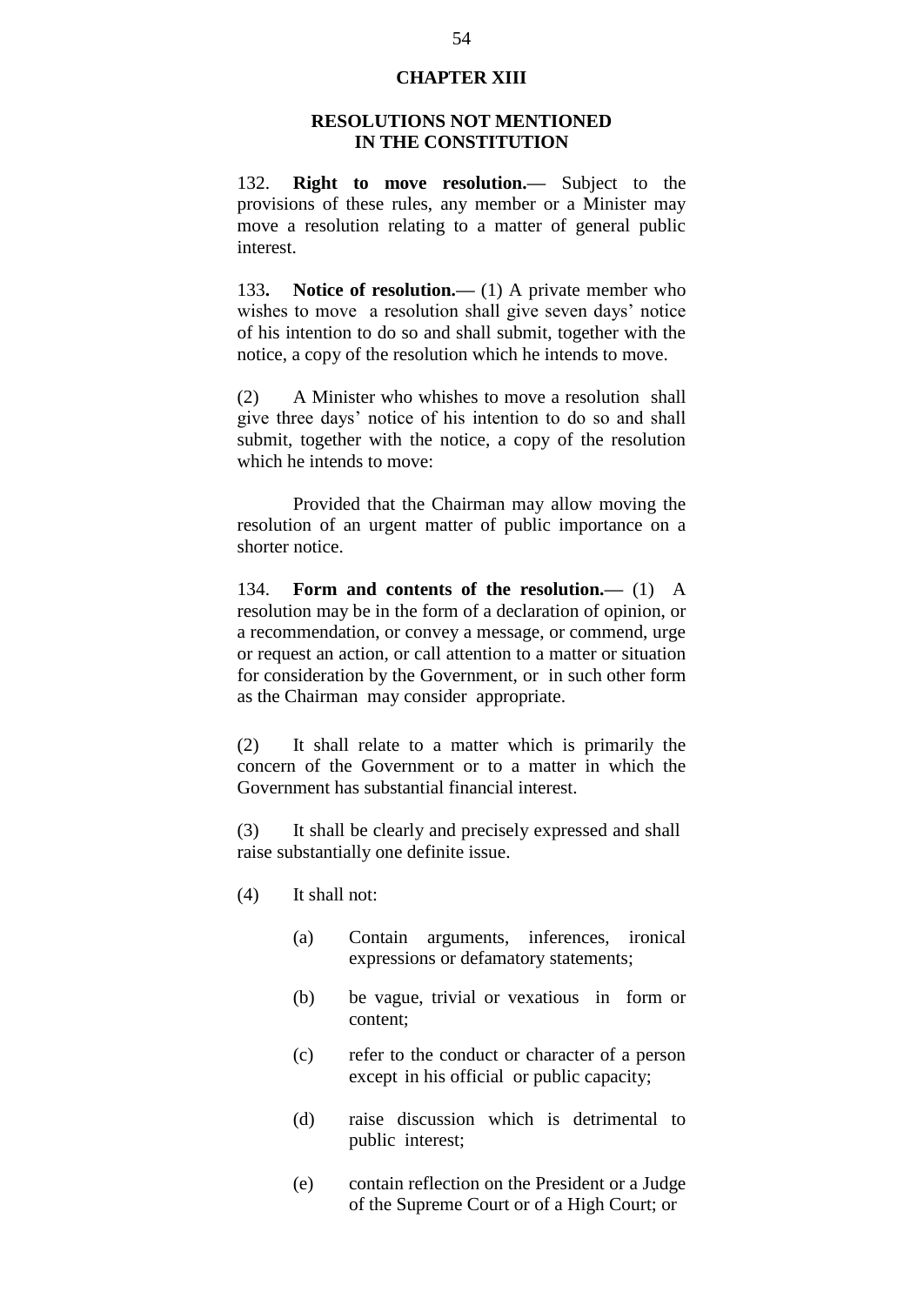- (f) raise discussion on a matter which in its nature is secret or sensitive; and
- (g) relate to any matter which is pending before any court or other authority performing judicial or quasi-judicial functions:

Provided that the Chairman may, in his discretion, allow such matter being raised in the Senate as is concerned with the procedure or subject or stage of enquiry if he is satisfied that it is not likely to prejudice the consideration of the matter by such court or authority and is not inconsistent with any other rule.

135**. Chairman to decide admissibility of resolution.—** The Chairman shall decide whether a resolution or a part thereof is or is not admissible under these rules and may disallow any resolution or a part thereof when in his opinion it is an abuse of the right of moving a resolution or is calculated to obstruct or prejudicially affect the procedure of the Senate or is in contravention of any of these rules.

136**. Moving of resolution or its withdrawal.—** (1) A member or a Minister in whose name a resolution stands in the Orders of the Day may, if not withdrawn earlier**,** when called upon, either: -

- (i) move the resolution, in which case he shall commence his speech by a formal motion in the terms appearing in the Orders of the Day; or
- (ii) not move the resolution, but may make a brief statement.

(2) In the absence of the mover, the resolution shall be dropped and the member shall not repeat the notice raising substantially the same issue within a period of six months from the date the earlier resolution is dropped.

137. **Amendment of a resolution.—** (1) After a resolution has been moved, any member may, subject to these rules, move an amendment to the resolution.

(2) An amendment shall be within the scope of and relevant to the subject matter of the resolution to which it is proposed.

138**. Notice of amendment**.- (1) Ordinarily, the notice of an amendment shall be given two working days before the day on which the resolution is to be taken up for consideration. If notice of an amendment has not been given two \*[working] days before the day on which it is moved, any member may object to the moving of the amendment, and thereupon the objection shall prevail, unless the Chairman in his discretion allows the amendment to be moved.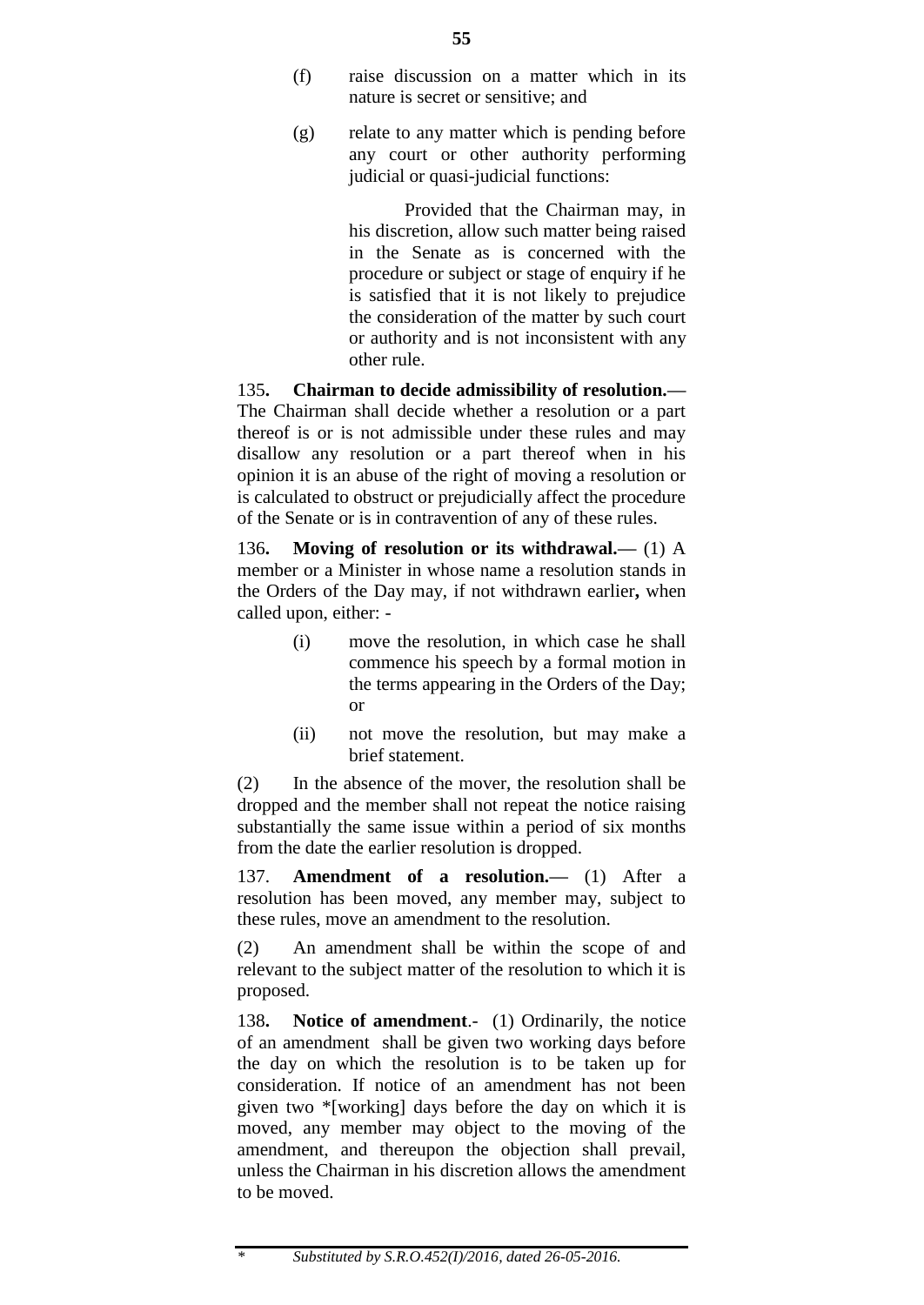(2) The Secretary shall, if time permits, cause a copy of each amendment to be made available for the use of every member.

139**. Withdrawal of resolution or amendment after having been moved.—** A member or a Minister who has moved a resolution**,** or an amendment to a resolution**,** shall not withdraw the resolution or, as the case may be, amendment, except by leave of the Senate.

140. **Repetition of resolution.—** (1) When a resolution has been moved, no resolution or amendment raising substantially the same question shall be moved within six months from the date of the moving of the earlier resolution.

(2) When a resolution has been withdrawn with the leave of the Senate, no resolution raising substantially the same question shall be moved within four months from the date of the moving of the earlier resolution.

**Time-limit for speeches.—** Except with the permission of the Chairman a speech on a resolution shall not exceed ten minutes:

Provided that the mover of a resolution, when moving the same, and the Minister concerned may each speak for not more than fifteen minutes.

142. **Scope of discussion.—** The discussion on a resolution shall be strictly limited to the subject matter of the resolution:

Provided that there shall be no discussion on a resolution which has not been opposed.

143. **Copy to Division concerned.—** (1) On the conclusion of the discussion the Chairman shall put resolution or as the case may be, the resolution as amended, to the vote of the House and if passed by the House a copy thereof shall be forwarded to the Division concerned.

(2) The Division concerned shall report to the Senate Secretariat about the action taken on the resolution within a period of two months from the date of communication.

(3) A report received from the Division concerned shall be circulated amongst the members.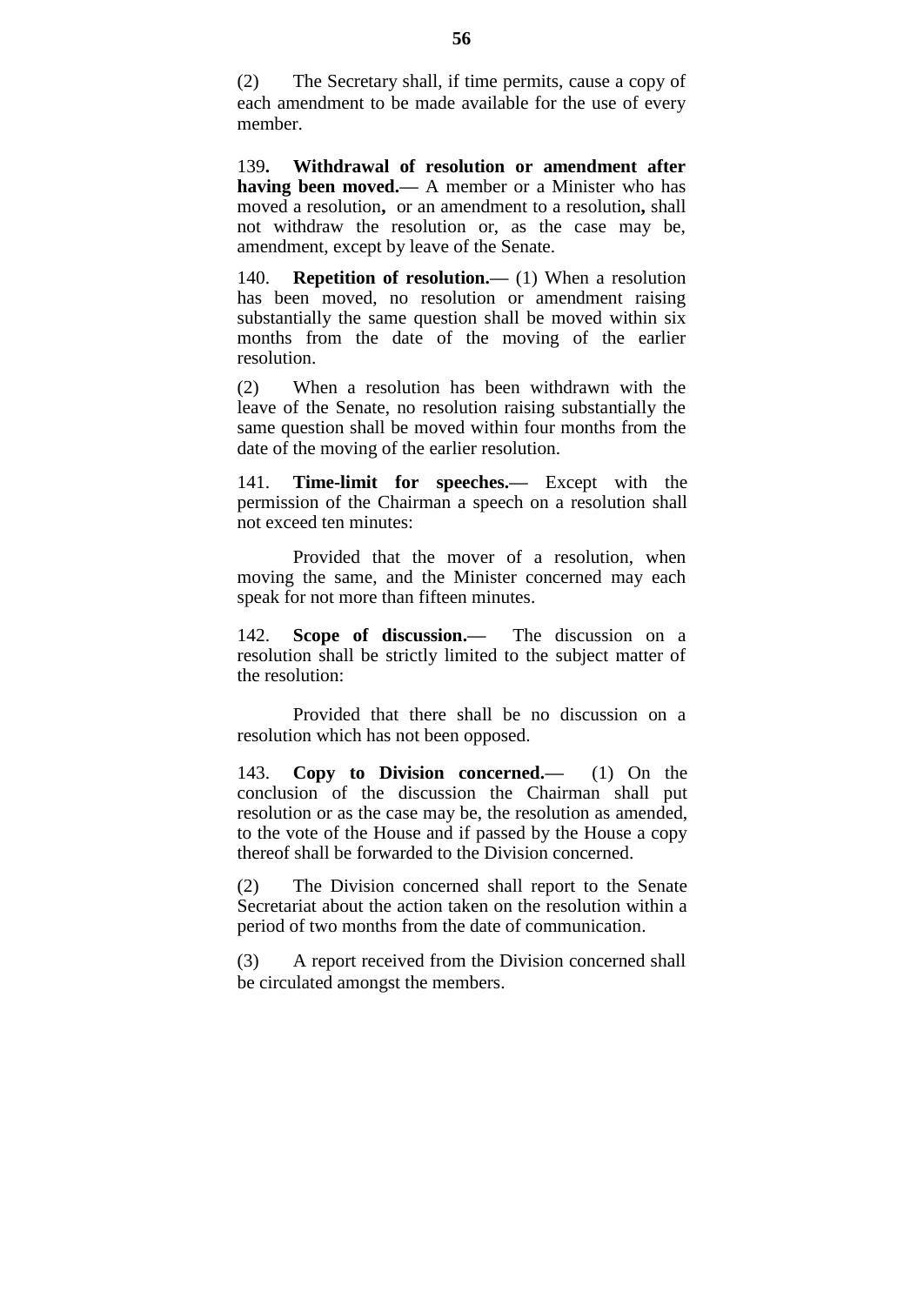## **CHAPTER XIV**

### **RESOLUTIONS MENTIONED IN THE CONSTITUTION**

144. **Resolution for the removal of the President.—** (1) A notice of a resolution under clause (2) of Article 47 of the Constitution shall be given to the Chairman by not less than one half of the total membership of the Senate.

(2) Such notice shall set out the particulars of incapacity or of the charge upon which the notice is founded and shall not contain any statement or reflection not relevant to the specific charge.

(3) On receiving such notice, the Chairman shall transmit it forthwith to the Speaker of the Assembly.

145**. Resolutions for the disapproval or extension of Ordinances.—** (1) On the commencement of a session, as soon as may be but not later than ten days after the commencement of the session, all Ordinances referred to in sub-paragraph (ii) of paragraph (a) of clause (2) of Article 89 of the Constitution, made after prorogation of the last session, shall be laid on the Table.

(2) A member may move a resolution for disapproval of an Ordinance or a member or a Minister may move a resolution for extension of an Ordinance under sub-paragraph (ii) of paragraph (a) of clause (2) of Article 89 of the Constitution after giving three working days" notice of his intention to do so.

(3) Where two or more notices under sub-rule (2) are given in respect of the same Ordinance, the resolutions shall be taken up in the order in which the notices have been received.

(4) If a resolution disapproving or, as the case may be, extension of an Ordinance is passed, all other resolutions relating to that Ordinance shall lapse.

(5) When a resolution is passed, the Secretary shall immediately cause it to be published in the Gazette and also transmit a copy thereof to the President and Ministry of Law and Justice.

146. **Resolution for the approval of a Proclamation.— (**1) A member or a Minister may move a resolution, for the approval of a Proclamation, under clause(8) of Article 232 or clause (4) of Article 234 or clause (4) of Article 235 of the Constitution after giving three working days' notice of his intention to do so.

(2) Where more than one notice under sub-rule (1) are given in respect of the same Proclamation, the resolutions shall be taken up in the order in which their notices have been received.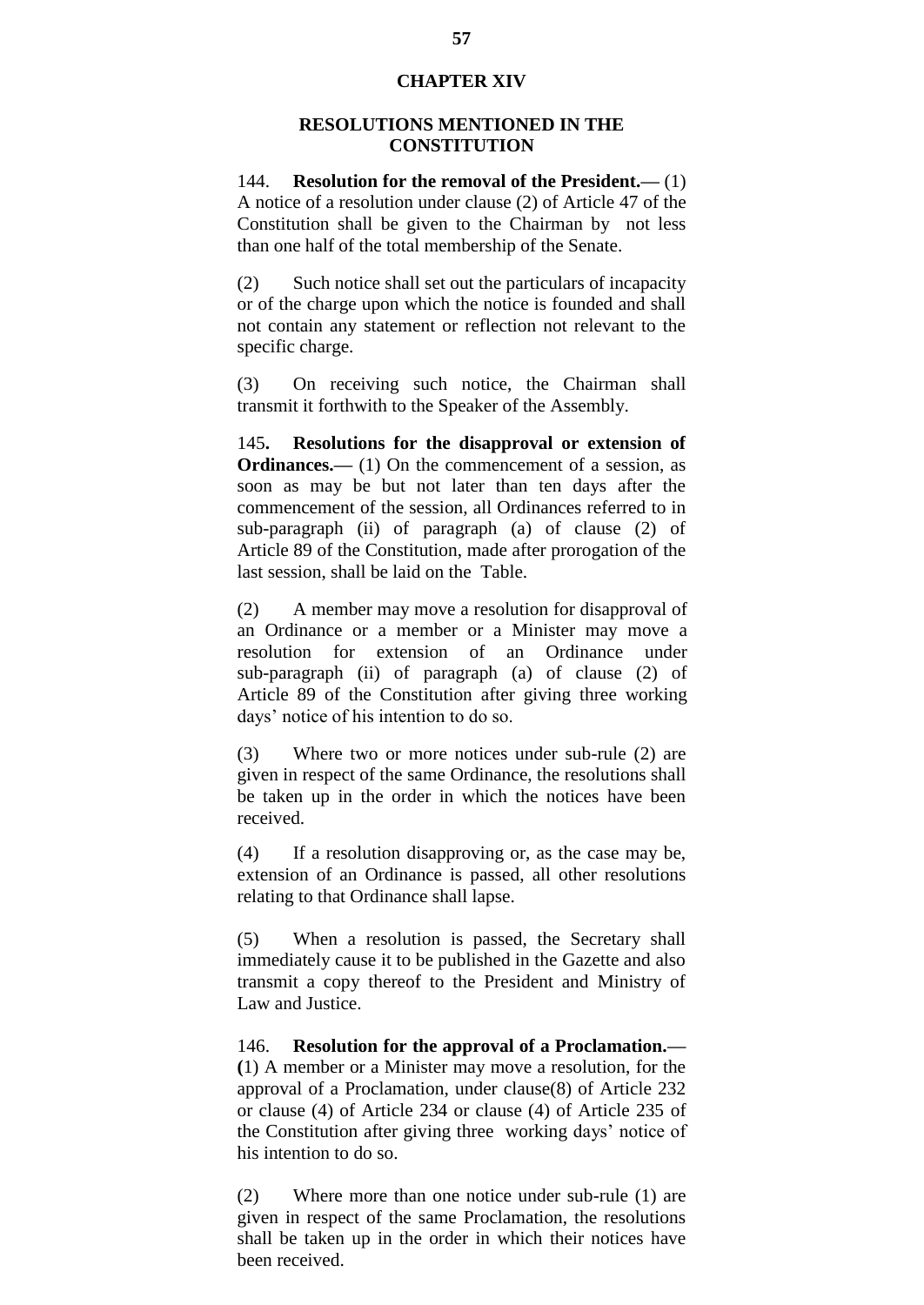(3) If a resolution approving a Proclamation is passed, all other resolutions relating to that Proclamation shall lapse.

147**. Withdrawal of resolution after having been moved.—** A member who has moved a resolution shall not withdraw the resolution except by leave of the House.

148**. Amendment.—** No amendment shall be moved to any resolution under this Chapter.

149**. Certain Provisions of Chapter XIII to apply.—** The provisions of rule 136, 140, 141, 142 and 143 shall *mutatis mutandis* apply to the resolutions under this Chapter.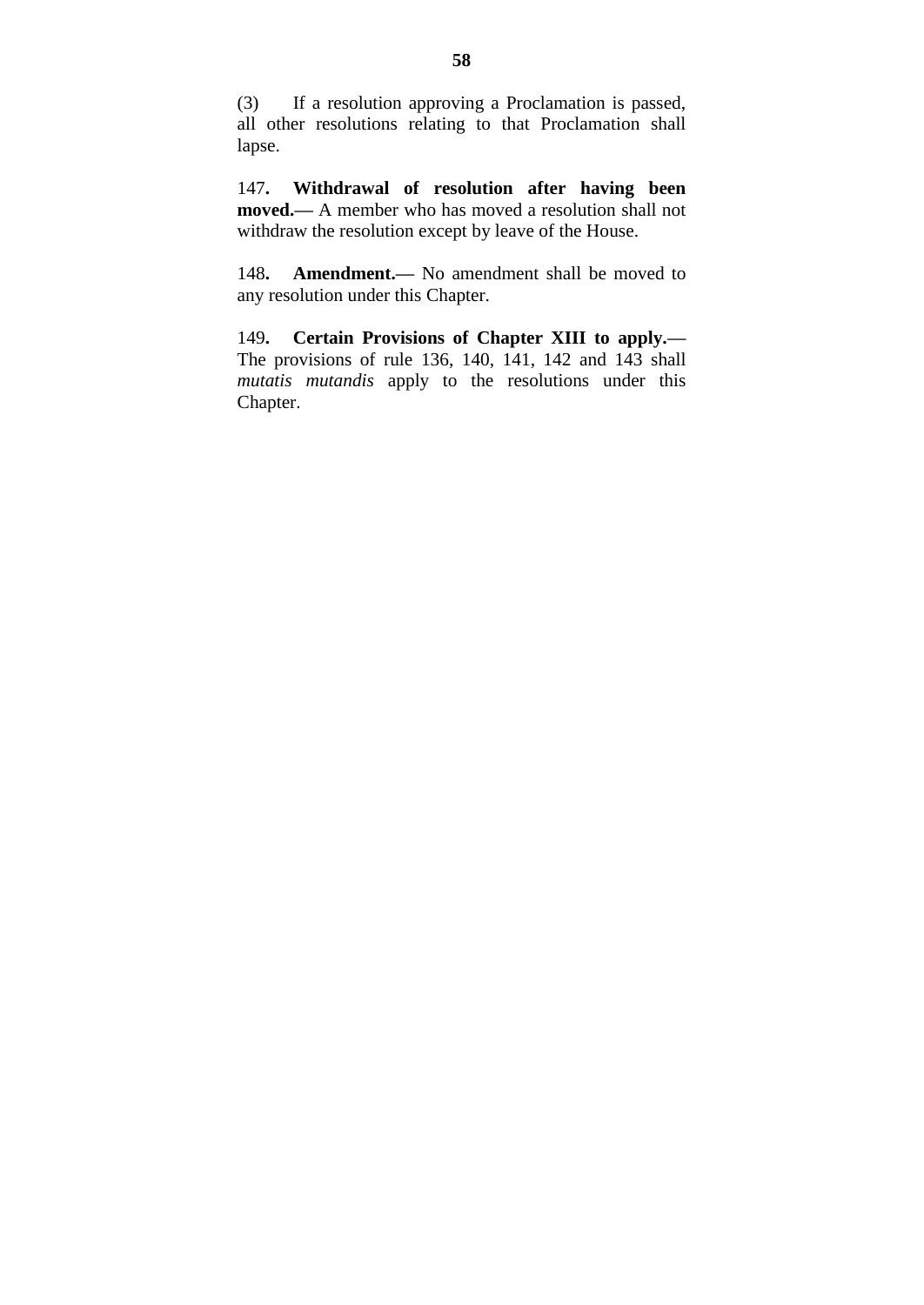## **CHAPTER XV**

## **RESOLUTIONS PASSED BY THE PROVINCIAL ASSEMBLIES**

150. **Treatment of resolutions**.— (1) Resolutions passed by one or more Provincial Assemblies under Article 144 of the Constitution, shall, on receipt be laid on the Table and if the Senate is not in session at that time, shall be circulated to the members for information. A copy of each such resolution shall also be forwarded to the Ministry of Law and Justice and the Ministry concerned.

(2) A resolution passed by a Provincial Assembly drawing attention of the Senate to any matter shall be brought to the notice of the members, on its receipt.

(3) The Senate may, by resolution, express its opinion or make any observation or recommendation on the resolution received from any Provincial Assembly.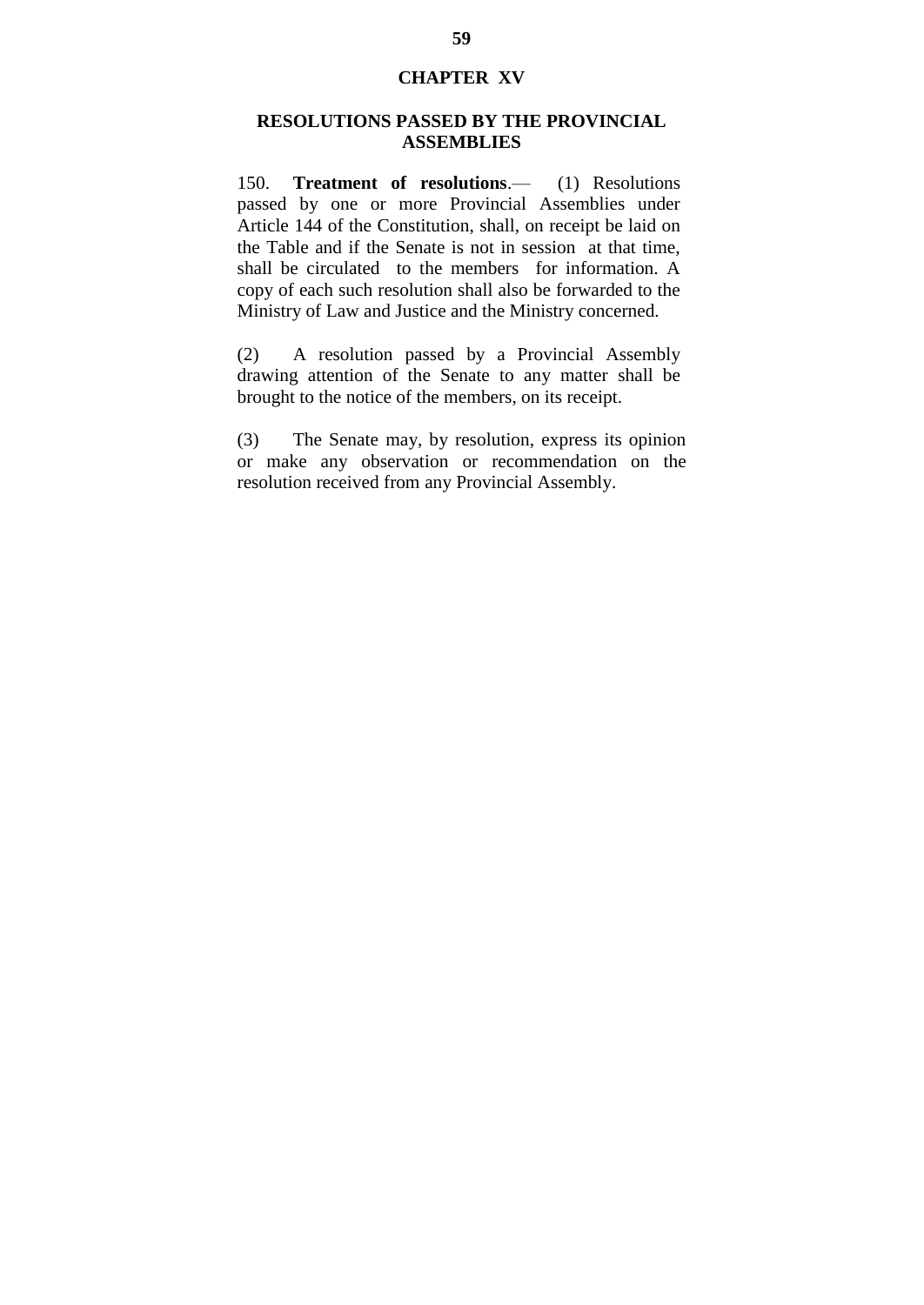### **CHAPTER XVI**

### **REPORTS TO BE LAID BEFORE AND DISCUSSED BY THE SENATE**

151. **Report on observance of Principles of Policy.-** The report in respect of each year on the observance and implementation of the Principles of Policy in relation to the affairs of the Federation shall, when received from the President, be laid on the Table by a Minister in terms of clause (3) of Article 29 of the Constitution.

152. **Report of the Council of Common Interests.-** The annual report of the Council of Common Interests, when received, shall be laid on the Table by a Minister in terms of clause (4) of Article 153 of the Constitution.

153. **Report of the National Economic Council.-** The annual report of the National Economic Council, when received, shall be laid on the Table by a Minister in terms of clause (5) of Article 156 of the Constitution.

154. **Recommendations of the National Finance Commission.—** The recommendations of the National Finance Commission, together with an explanatory memorandum as to the action taken thereon, when received, shall be laid on the Table by a Minister in terms of clause (5) of Article 160 of the Constitution.

155. **Report of the Auditor General.-** The annual report of the Auditor General relating to the accounts of the Federation, when received from the President, shall be laid on the Table by a Minister under Article 171 of the Constitution.

156**. Report of the Council of Islamic Ideology.—** Each annual interim report and the final report submitted by the Council of Islamic Ideology, under clause (4) of Article 230 of the Constitution, shall be forwarded by Government, within six months of its receipt, to the Secretary which shall be laid on the Table by a Minister.

157**. Discussion on the reports.-** (1) After a report under rule 151 or any other statute has been laid on the Table, the Chairman shall fix a day for its discussion.

(2) On the day fixed under sub-rule (1), the Minister concerned shall move that the report be discussed by the Senate and may make a brief statement explaining the salient features of the report.

(3) The Senate may, by resolution, express its opinion or make any observation or recommendation on the report.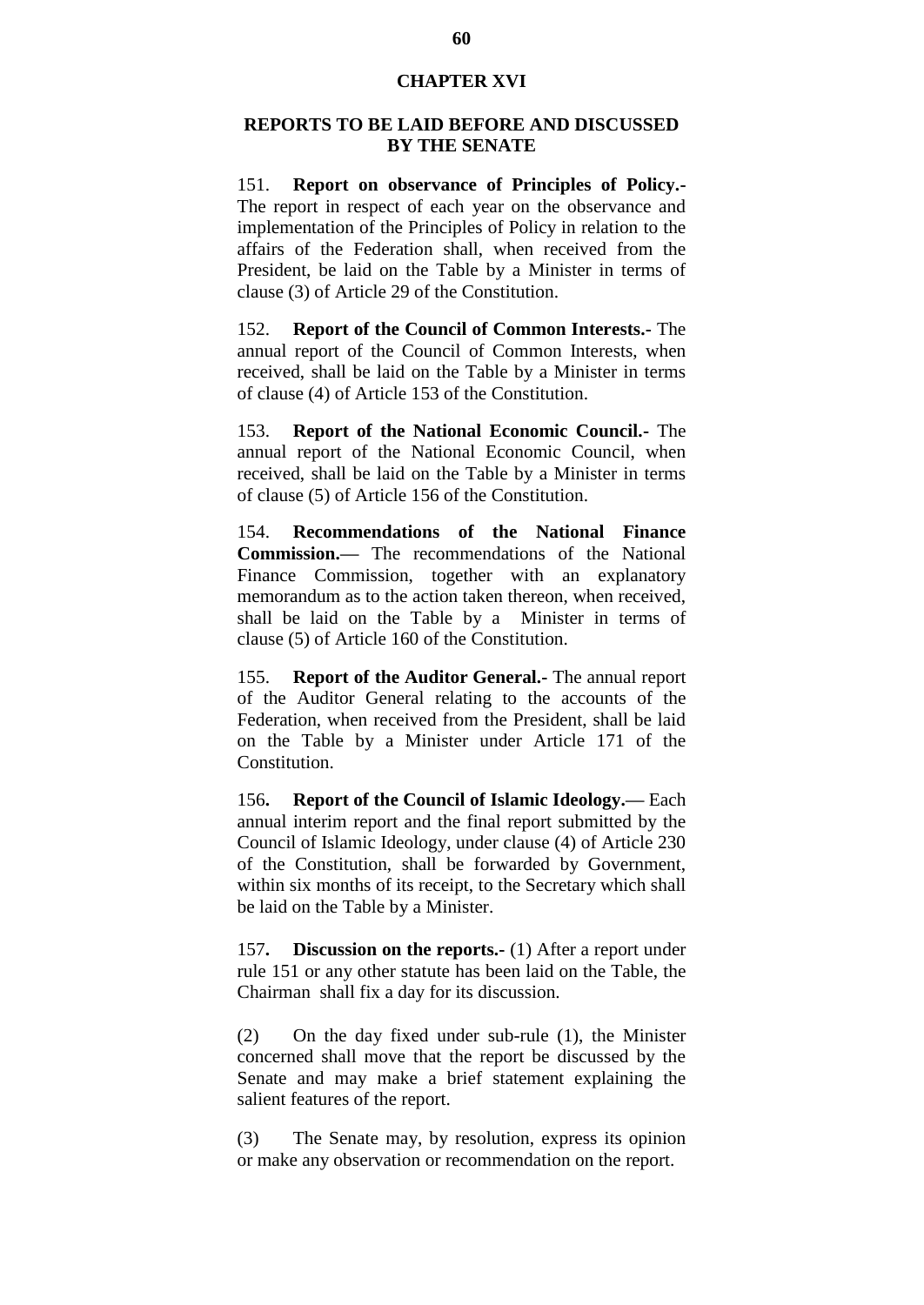### **CHAPTER XVII**

#### **COMMITTEES OF THE SENATE**

## **STANDING COMMITTEES, SPECIAL COMMITTEES AND GENERAL PROVISIONS REGARDING STANDING COMMITTEES**

158. **Standing Committees of the Senate**.— (1) There shall be a Standing Committee of the Senate for each Ministry of the Government and shall include following Functional and other Committees:—

- (i) Committee on Government Assurances;
- (ii) Committee on Problems of Less Developed Areas;
- \*[(ii-a) Committee on Human Rights;]
- (iii) Committee on Rules of Procedure and Privileges;
- \*\*[(iii-a) Committee on Devolution;]
	- (iv) House Committee;
	- (v) Library Committee;
	- (vi) Business Advisory Committee; and
- \*\*\*[(vii) Committee on Delegated Legislation:]

Provided that the Chairman may in consultation with the Minister for Parliamentary Affairs direct that two or more Ministries may be combined for the purposes of a Standing Committee \*\*\*\*[, or that more than one Standing Committee be constituted for a Ministry having more than one Division where Divisions are headed by separate Ministers].

*Explanatio*n.— For the purpose of this Chapter, the Cabinet Secretariat and the Prime Minister's Secretariat shall be deemed to be a Ministry.

| ∗ |  | Inserted by S.R.O. 1063 (1)/2013, dated 20-12-2013. |
|---|--|-----------------------------------------------------|
|---|--|-----------------------------------------------------|

- \*\* Inserted by S.R.O.  $801(1)/2015$ , dated 13-08-2015.<br>\*\*\* Inserted by S.R.O. 1323, dated 31-12-2015
- \*\*\* Inserted by S.R.O. 1323, dated 31-12-2015.<br>\*\*\*\* Inserted by S.R.O. 517(I)/2018, dated 23-04-

Inserted by S.R.O.517(I)/2018, dated 23-04-2018.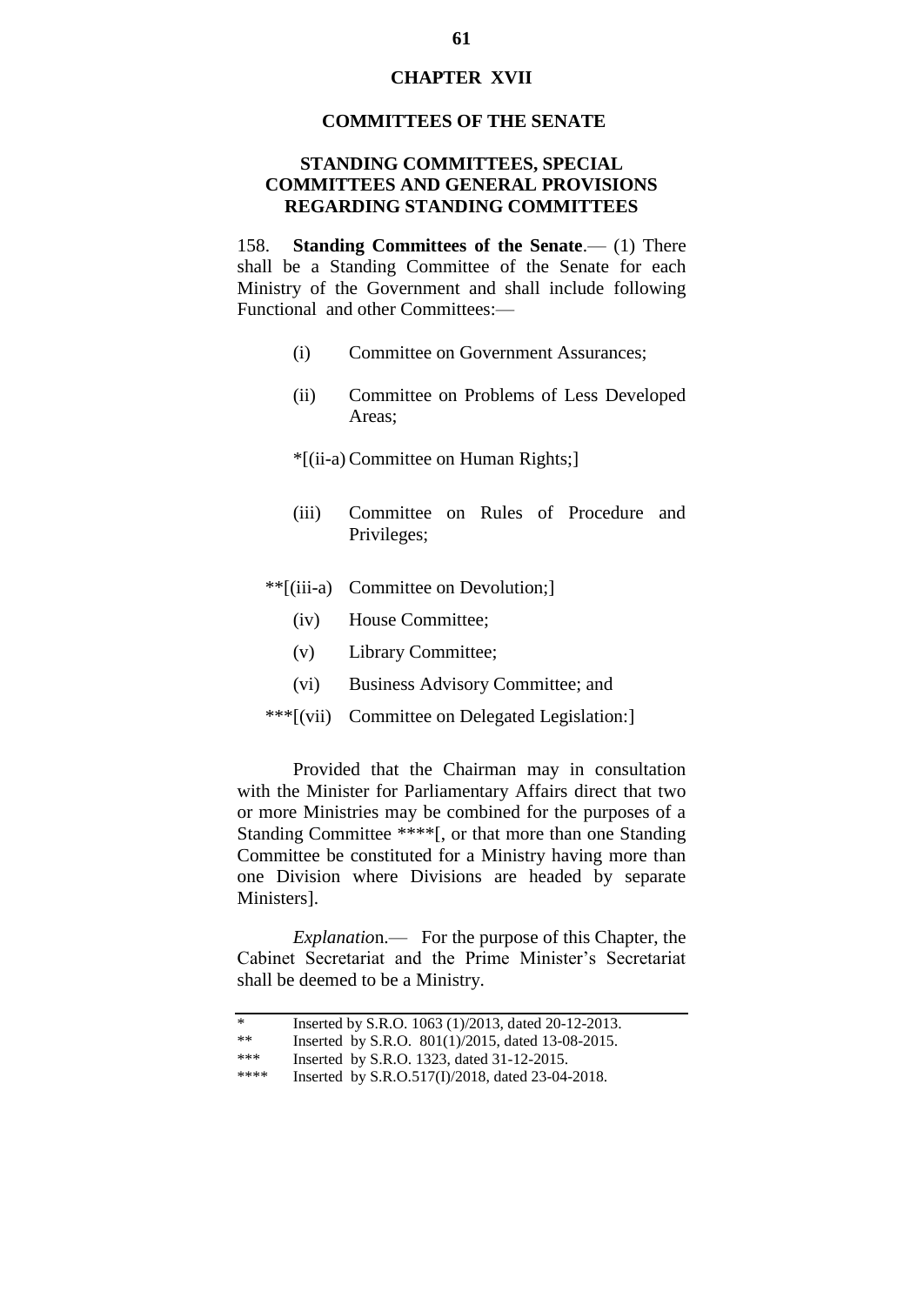(2) Each Committee shall deal with the subject assigned to the Ministry with which it is concerned or any other relevant matter referred to it by the Senate:

Provided that the Chairman of the Committee may call or summon any Government functionary or other than the concerned Minister with the prior approval of the Chairman Senate:

Provided further that any subject not so assigned or the subjects assigned to any Ministry for which a Standing Committee has not been constituted shall be dealt with by the Standing Committee dealing with Ministry of Parliamentary Affairs.

(3) In case there is any change in the composition of Ministries or their nomenclature, the Chairman shall, in consultation with Minister for Parliamentary Affairs and the Minister concerned, issue suitable directions in regard to the reallocation of the existing Standing Committees or, as the case may be, the modification in their nomenclature and election of the new Standing Committees.

(4) The Chairman shall also be authorized to determine the Committees to which the sitting Chairman shall be allocated and Committees for which fresh elections are to be held.

### **FUNCTIONAL COMMITTEE ON GOVERNMENT ASSURANCES**

159. **Functions of the Committee.-** The functions of the Committee on Government Assurances shall be the following or such others as may be assigned to it from time to time,-

> to take note of the assurances, promises, commitments, and undertakings of the Government given by its Ministers from time to time on the floor of the House and to regularly report on:-

- (a) the extent to which such assurances and promises have been implemented; and
- (b) where implemented, whether the implementation has taken place in a timely and effective manner.

## **FUNCTIONAL COMMITTEE ON PROBLEMS OF LESS DEVELOPED AREAS**

**160. Functions of the Committee.-** The functions of the Committee on problems of less-developed areas shall be to perform the following or such other functions as may be assigned to it from time to time,-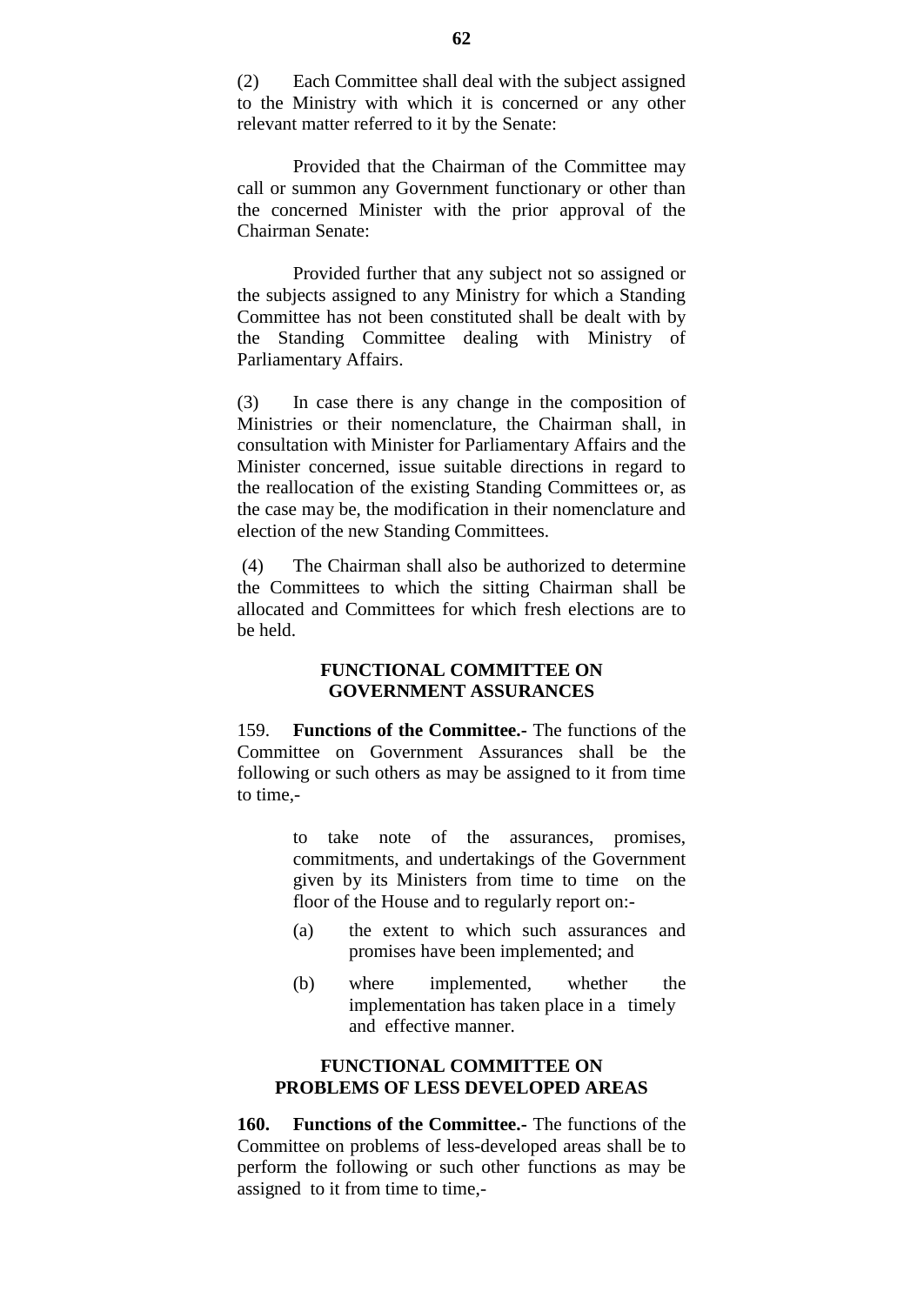promote a balanced development in different areas of the country and to pay special attention to the problems of less-developed areas, it shall:-

- (a) review plans and special programmes for less-developed areas as approved by the Government from time to time;
- (b) receive representations from affected persons and areas concerning the development of those areas within the framework of budgetary provisions already made in that behalf;
- (c) identify problems, bottlenecks and difficulties in the implementation of the programmes and policies for less-developed areas as approved and enunciated by the Government from time to time; and
- (d) make recommendations subject to availability of resources, for resolving these problems and for the speedier development of those areas in order to achieve more balanced and equitable utilization of resources in the country for greater socioeconomic justice.

# **\*[FUNCTIONAL] COMMITTEE ON HUMAN RIGHTS**

161. **Functions.—** \*\*[The functions of the Committee on Human Rights] shall be the following or such others as may be assigned to it from time to time.

The Committee shall:—

*<sup>\*</sup> Added by S.R.O. 1063(1)/2013, dated 20-12-2013. \*\* Substituted by S.R.O.1063 (1)/2013, dated 20-12-2013.*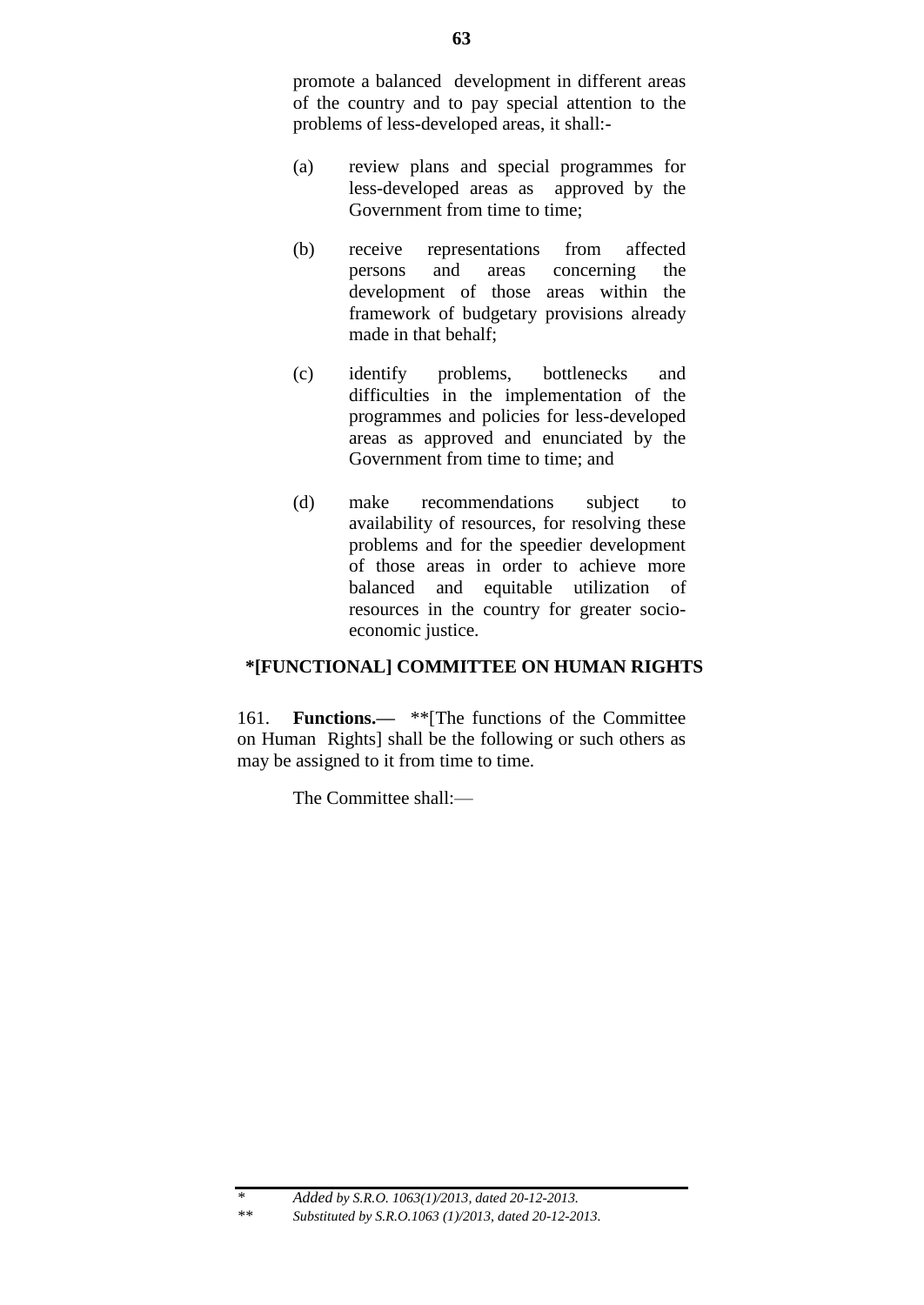- (a) review on a continuous basis the over-all position of human rights violations in the country;
- (b) receive representations from the affected persons, organizations and international agencies, including the Human Rights Commission, regarding human rights violations in the country;
- (c) ascertain if any violation of human rights has taken place and also identify the problem areas; and
- (d) undertake studies and make recommendations for redressing the human rights violations including proposal for legislation in that area.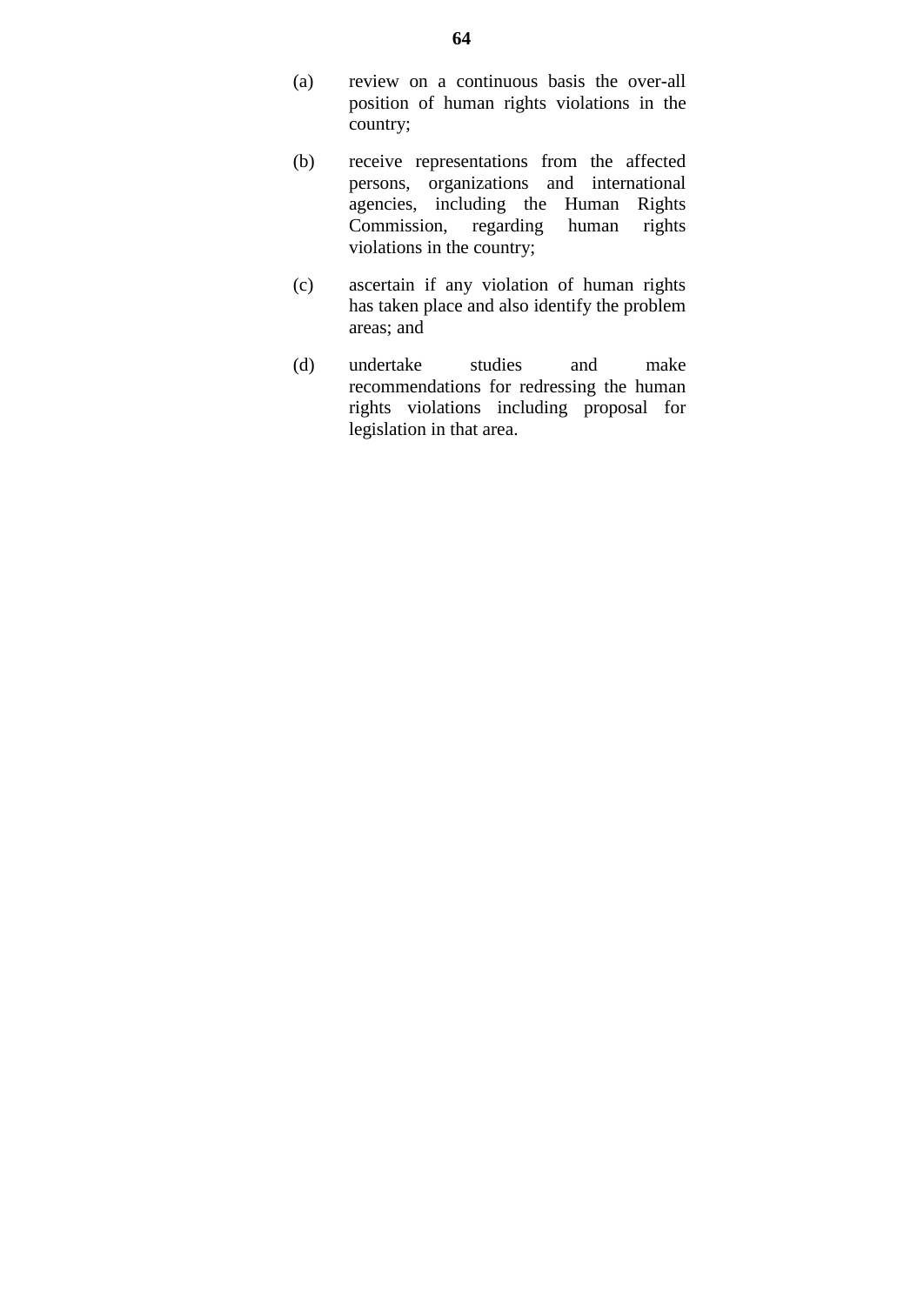## **COMMITTEE ON RULES OF PROCEDURE AND PRIVILEGES**

162. **Functions of the Committee on Rules of Procedure and Privileges.-**The Committee—

- (a) shall consider matters of procedure and conduct of business in the Senate and recommend such amendments to these rules as may be deemed necessary;
- (b) shall examine every question of privilege referred to it by the Senate or the Chairman and determine with reference to the facts of each case whether a breach of privilege is involved and, if so, the nature of the breach and the circumstances leading to it; and make such recommendations as it may deem fit; and
- (c) may suggest the procedure to be followed by the Senate to give effect to its recommendations.

#### *\*[FUNCTIONAL COMMITTEE ON DEVOLUTION*

**162A. Functions.—** The functions of the Committee on Devolution shall be the following or such others as may be assigned to it from time to time. The Committee shall:-

- (a) Review, on a continuous basis, implementation of devolution scheme as envisaged in the Constitution \*\*[\*\*\*\*\*];
- (b) Identify and make remedial recommendations where the Constitution (Eighteenth Amendment) Act, 2010 has been deviated from, circumvented or not implemented;
- (c) identify and make recommendations to such aspects of the implementation plan/ process which due to administrative or lack of law or for any other reasons is facing or likely to face difficulty in its implementation; and
- (d) on regular basis, seek the views of the Federal Government, Provincial Governments and or any division, department, autonomous or semiautonomous body/ bodies related with or pertaining to the process of implementation of the Constitution (Eighteenth Amendment) Act, 2010 to evaluate and oversee the implementation status of the Constitution (Eighteenth Amendment) Act, 2010.]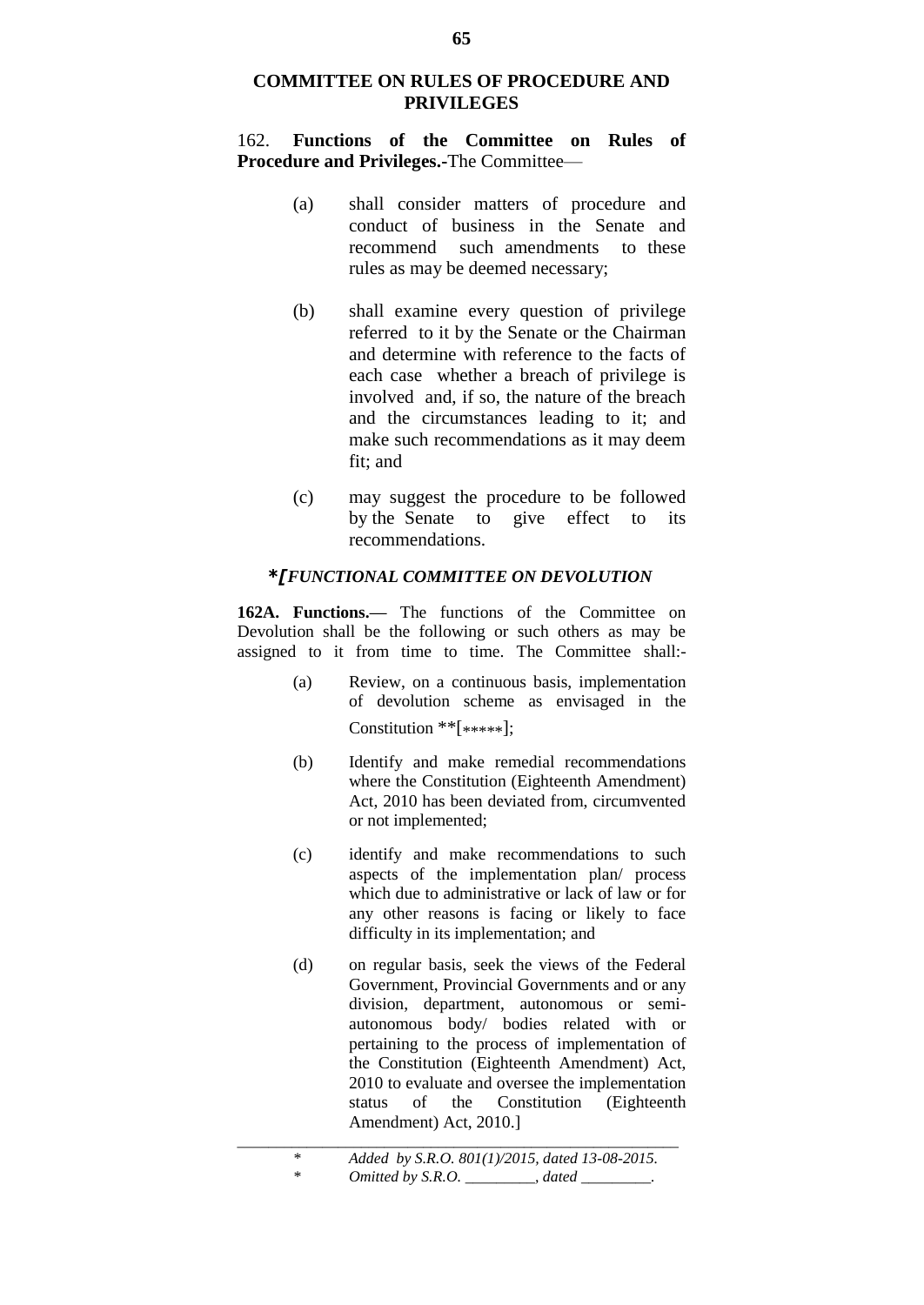\*[162B. **Composition of Functional Committee on Devolution.-** (1) The composition of the Functional Committee on Devolution shall be such as may be determined by the House, from time to time.

(2) The provisions of rules 173 (1) and 183 (1) shall not be applicable to the Functional Committee on Devolution.]

163. **Provisions relating to Standing Committees to apply to functional Committees**.- All other matters including the composition and election to these Committees shall be regulated mutatis mutandis by rules relating to Standing Committee appearing hereafter.

164**. Reference to Standing Committees**.—Except as otherwise provided in these rules, the Senate may, on a motion made by a Minister or member, remit to the Standing Committee any subject or matter with which it is concerned and the Standing Committee shall study such subject or matter with a view to suggesting legislation or making recommendations to the Senate.

165**. Composition of Standing Committees.—** (1) Each Standing Committee shall consist of not less than \*\*[ten] members and not more than \*\*\*[fourteen] members to be elected by the Senate. The Minister or Adviser concerned shall be an *ex-officio* member of the Committee:

Provided that the Minister shall not be entitled to vote as an *ex-officio* member unless, he is a member of the \*\*\*\*[Committee]:

Provided further that, in case of Ministry which is in the charge of the Prime Minister or for which no Minister has been appointed, the concerned Minister of State or an Adviser, if any, shall be its *ex-officio* member and, where there is no Minister of State or an Adviser also, the Minister or Minister of State or an Adviser to whom the subject or matter referred to the Committee is assigned shall act as its *ex-officio* member and in the absence of such assignment, the Minister for Parliamentary Affairs shall act as *ex-officio* member of the Committee.

*<sup>\*</sup> Added by S.R.O. 796(1)/2015, dated 13-08-2015.*

<sup>\*\*</sup> The word "twelve" substituted by the word "nine" vide S.R.O. 158 (1)/2013 dated  $1<sup>st</sup>$  March, 2013 and then the word "nine" substituted by the word "twelve" vide S.R.O 177 (1)/2013 dated 6<sup>th</sup> March, 2013 and the word "twelve" substituted by the word "ten" vide S.R.O 387 (I)/2016 dated  $3<sup>rd</sup>$  May, 2016.

<sup>\*\*\*</sup> The word "fifteen" substituted by the word "twelve" vide S.R.O. 158  $(1)/2013$  dated 1<sup>st</sup> March, 2013 and then the word "twelve" substituted by the word "fourteen" vide S.R.O 177 (1)/2013 dated  $6<sup>th</sup> March$ , 2013.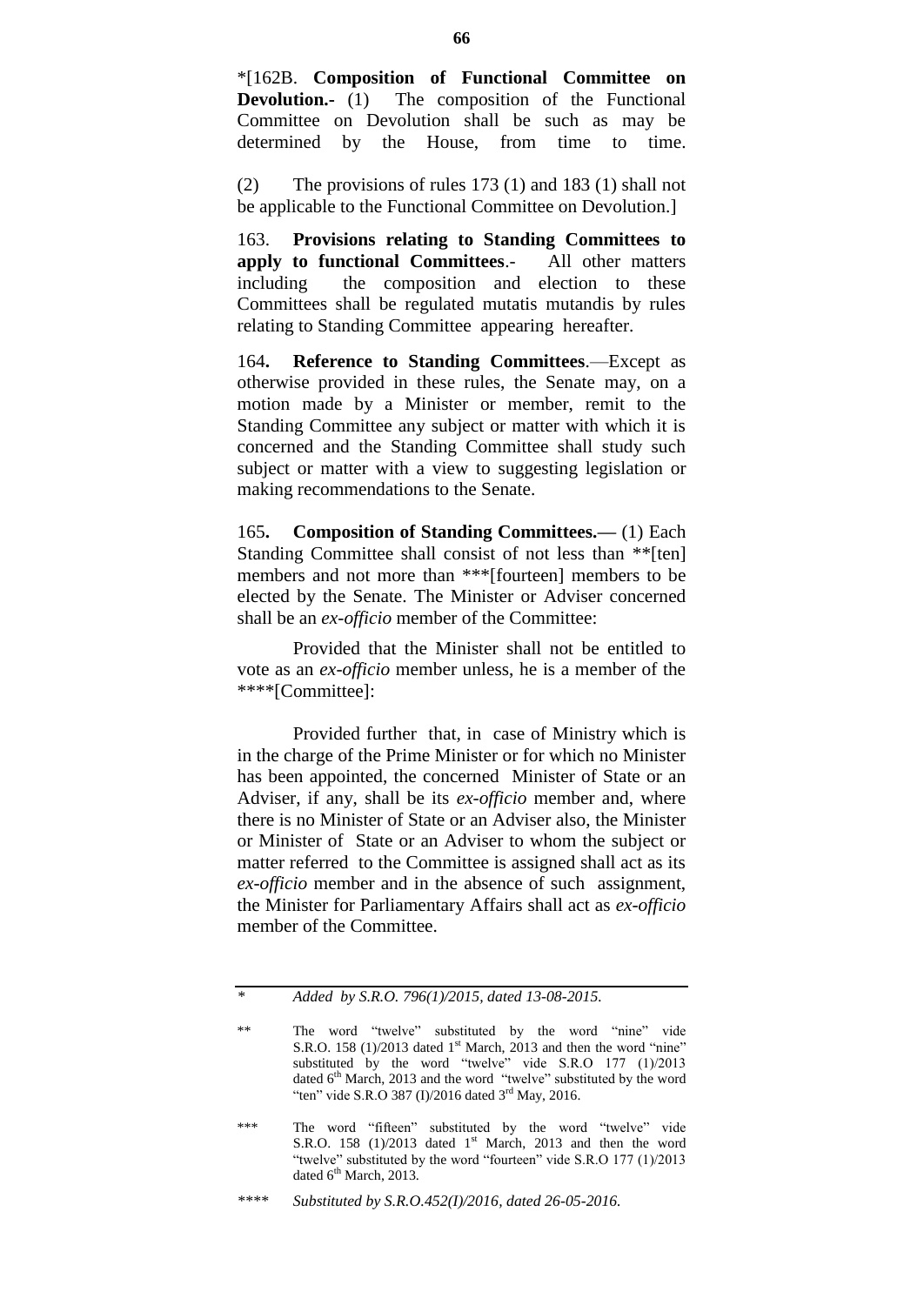(2) The member-in-charge other than a Minister, or member on whose motion any subject or matter was referred to the Committee may attend the meetings of the Committee, but shall not vote, unless he is a member of that Committee.

(3) The Secretary of the Ministry or Division concerned and head of the relevant department shall attend the Committee meetings as and when required to do so.

166. **Functions of Standing Committees**.— (1) A Standing Committee shall examine a Bill, subject or matter referred to it by the Senate or the Chairman and shall submit its report to the Senate or to the Chairman, as the case may be, with such recommendations including suggestions for legislation, if any, as it may deem necessary. In the case of a Bill, the Committee shall also examine whether the Bill violates, disregards or is otherwise not in accordance with the provisions of the Constitution.

(2) The Committee may propose amendments which will be shown in its report along-with original provisions of the Bill, but the Committee shall have no power of preventing the Bill from coming to the Senate.

(3) If a Committee does not present its report within the period prescribed, or the time allowed, the Bill, subject or matter referred to it may be considered by the Senate, without waiting for the report, upon a motion by any member or by the Minister concerned and such Bill, subject or matter shall be treated as withdrawn from the Committee**.**

(4) A Committee may examine *suo moto* the \*[budgetary allocation and its utilization,] administration, delegated legislation, public petitions and policies of the Ministry concerned and its attached corporations and public bodies and may call for views of the Ministry. After examining the views of the Ministry, the Committee shall make a report to the Senate, which may make such recommendations thereon as it may deem fit:

\*\*[Provided that the Committee shall bi-annually examine the budgetary allocation and its utilization by the Ministry concerned and present a report in this regard before the House within forty-five days.]

*\*\* Added by S.R.O. 801(1)/2015, dated 13-08-2015.*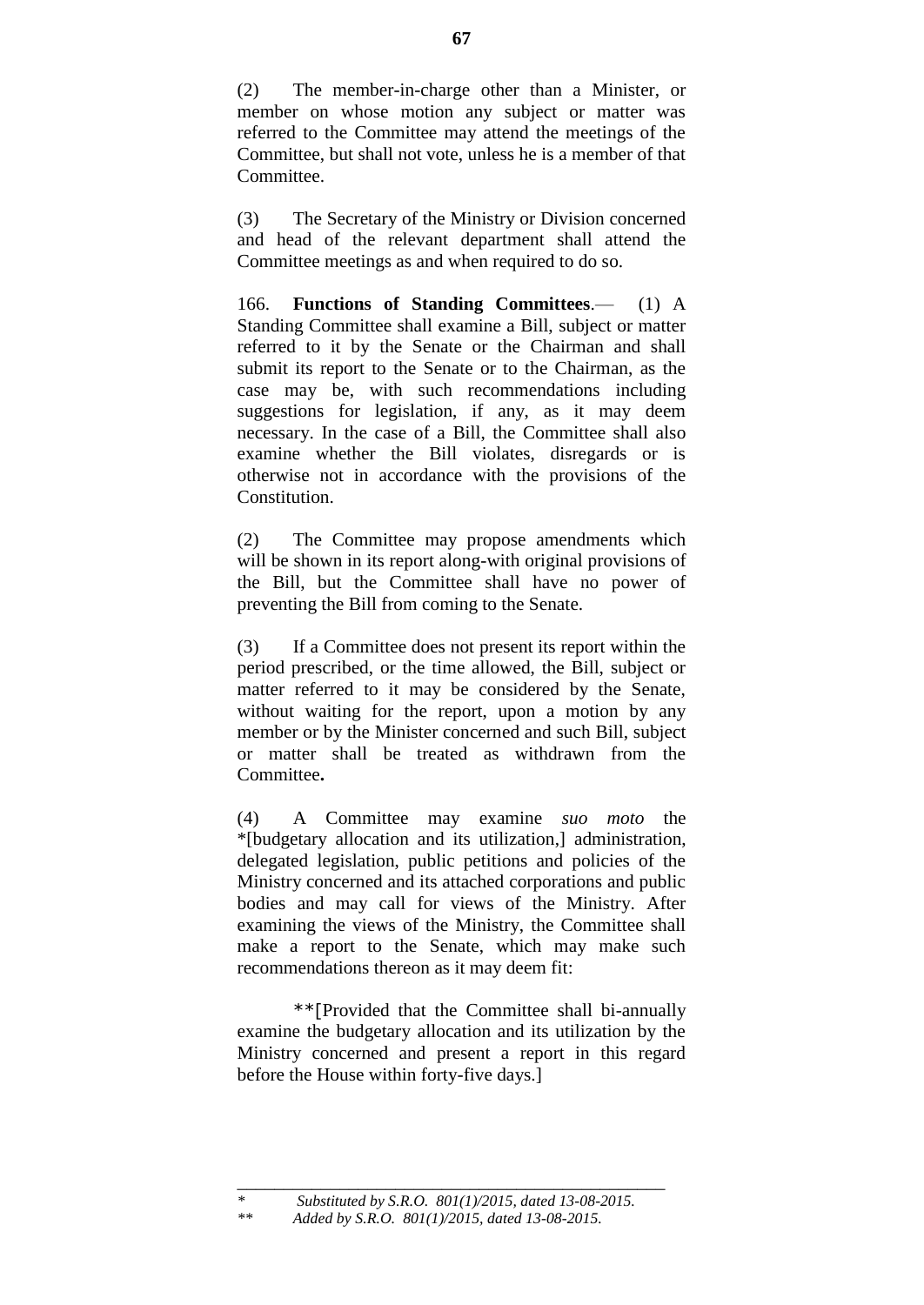(5) Public petitions may be presented on any matter connected with the business pending before the House or a Committee, or any matter of general public interest which is primarily the concern of the Government, provided that it is not one which falls within the cognizance of a court of law or tribunal, and it shall not directly relate to a matter pending before any court or other authority performing judicial or quasi-judicial functions.

\*[(6) All nominations of members to various Policy and Administrative Boards, Councils, etc. made by the Chairman shall be ratified by the concerned Committees within a period of thirty days of reference of nomination to the Committee, failing which the nomination shall be deemed to have been ratified:

Provided that the Committee, for reasons to be recorded, may not ratify the nomination upon which the Chairman Senate shall nominate another Member which shall be ratified by the Committee within a period of fifteen days, failing which the nomination shall be deemed to have been ratified.]

\*\*[(7) Each Standing Committee shall scrutinize the Public Sector Development Program (PSDP) proposed by the Ministry concerned for the next financial year and suggest amendments, if necessary, and make recommendations thereon before the same is sent to the Ministry of Finance for inclusion in the Federal Budget for the next financial year. Each Ministry shall submit its budgetary proposals relating to the Public Sector Development Program (PSDP) for the next financial year to the relevant Standing Committee not later than the 31st January of preceding financial year and the Standing Committee shall make its recommendations thereon, if any, not later than the 1st March of preceding financial year, failing which the proposals of the Ministry shall be deemed to have been endorsed by the Standing Committee.]

\_\_\_\_\_\_\_\_\_\_\_\_\_\_\_\_\_\_\_\_\_\_\_\_\_\_\_\_\_\_\_\_\_\_\_\_\_\_\_\_\_\_\_\_\_\_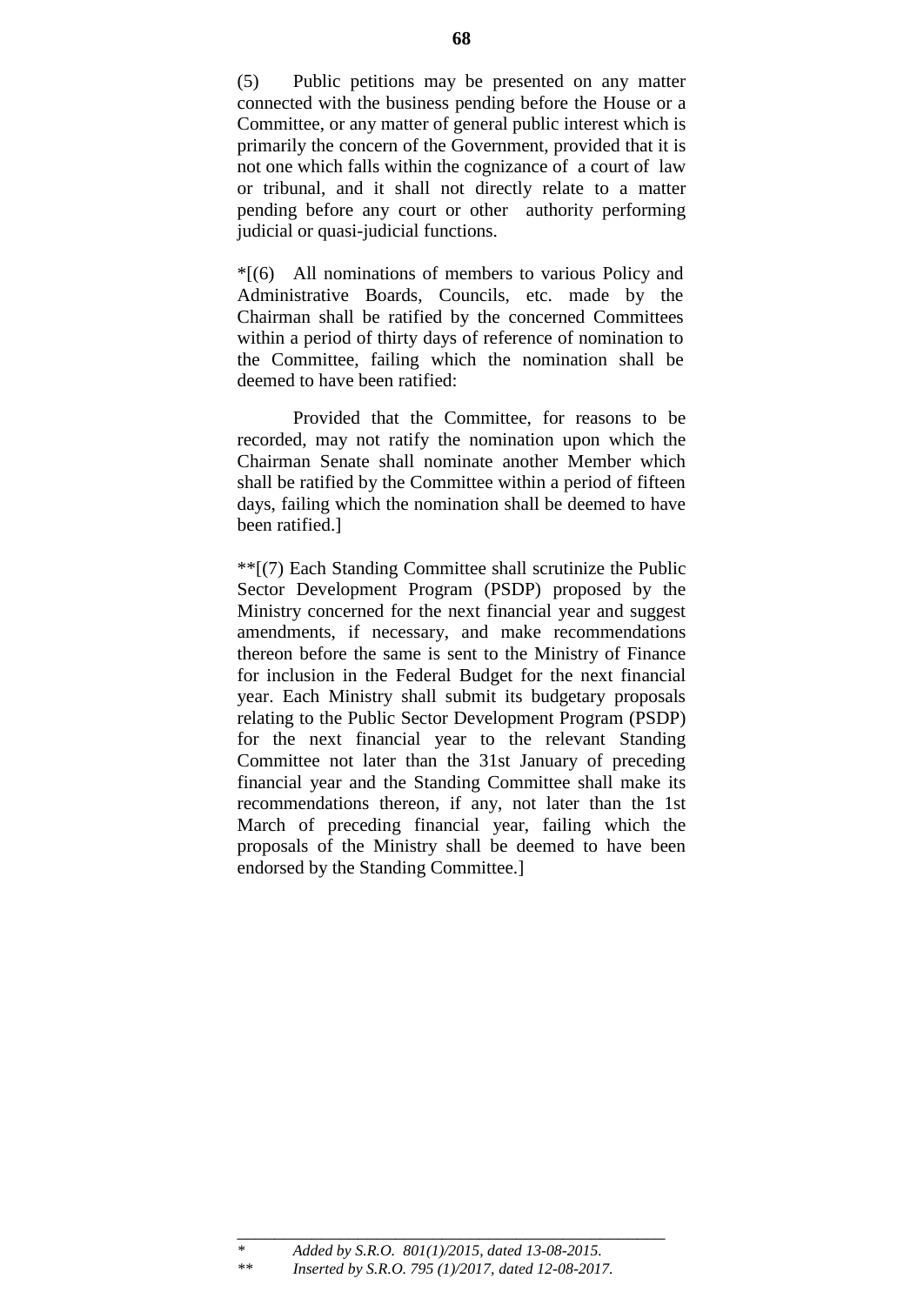#### **HOUSE COMMITTEE**

167**. Composition.—** (1) There shall be a House Committee consisting of not more than \*[eight] members who shall be elected by the Senate.

(2) The Deputy Chairman shall be *ex-officio* Chairman of the Committee and the Minister concerned shall be *exofficio* member of the Committee.

168. **Functions.-** The functions of the Committee shall be—

- (i) to deal with matters relating to the issue of admission cards for galleries, other than the President"s Box and the Chairman"s Box and such questions relating to residential accommodation for members as may be referred to it by the Chairman from time to time;
- (ii) to exercise supervision over facilities pertaining to accommodation, catering and other amenities provided to the members in the Parliament Lodges and Government hostels; and
- (iii) to deal with the matters relating to the residential accommodation for the staff of the Senate Secretariat.

### **LIBRARY COMMITTEE**

169**. Composition.—** There shall be a Library Committee, to be nominated by the Chairman, consisting of \*\*[six] members, including its Chairman.

170**. Functions.—** The functions of the Committee shall be:

- (i) to develop the Library, its reading room, Automation, Research Centre and Reference Service with a view to helping members of Majilis-e-Shoora **(**Parliament) in the discharge of their duties;
- (ii) to invite suggestions and advise on the selection of books, periodicals and newspapers;
- (iii) to advise on reciprocal arrangements for exchange of debates and other publications of the Senate, with friendly countries;
- (iv) to consider suggestions for improvement of the Library and help in its future expansion;
- (v) to assist and encourage the members of Majilis-e-Shoora (Parliament) in fully utilizing the services provided by the Library; and
- (vi) to consider matters incidental and ancillary to the above functions.

 $\frac{1}{\sqrt{2}}$  , and the contract of the contract of the contract of the contract of the contract of the contract of the contract of the contract of the contract of the contract of the contract of the contract of the contra

<sup>\*</sup> Substituted *vide* S.R.O. \_\_\_\_\_\_\_\_\_\_\_\_\_\_\_\_ dated \_\_\_\_\_\_\_\_ . \*\* Substituted *vide* S.R.O. 309(I)/2014 dated 16-04-2014.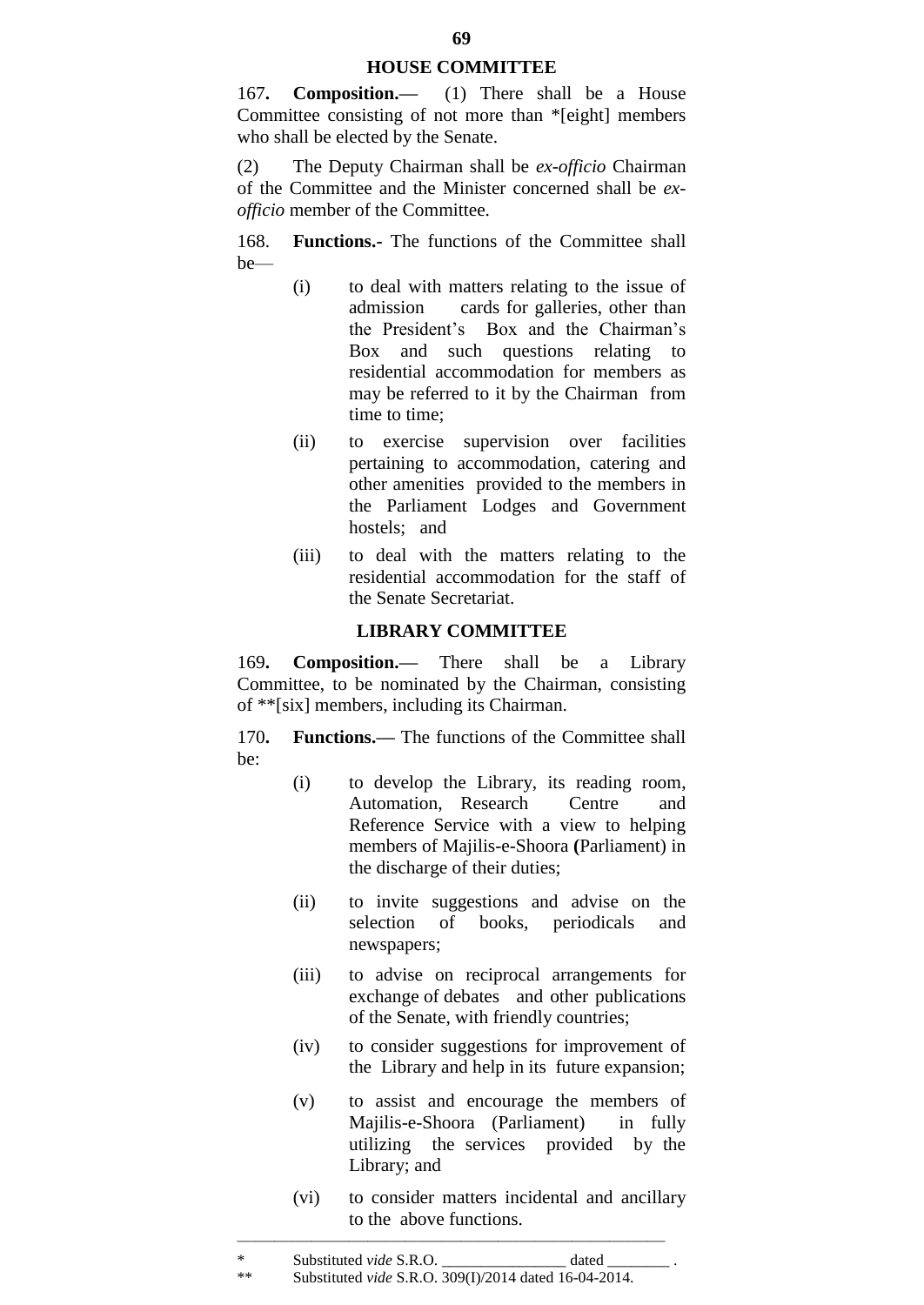#### **BUSINESS ADVISORY COMMITTEE**

171**. Composition.—** (1) The Business Advisory Committee shall be headed by the Chairman Senate and consist of such other members as may be nominated by him, from time to time, in consultation with Leader of the House and Leader of the Opposition.

(2) While making nomination under sub-rule (1), the members belonging to various parliamentary parties, groups and independent members including members from FATA shall, as far as possible, be given representation in the Committee.

172. **Functions.—** (1) It shall be the function of the Committee to recommend the time that should be allocated for the discussion of various Government legislative and other business, including private members" business likely to be transacted during the ensuing session.

(2) The Committee shall have the power to indicate the different hours at which the various stages of a Bill or other business shall be completed.

\*[(3) The Committee shall also act as "Committee on Ethics" and review the Code of Conduct, from time to time and ensure that the Code is implemented.

(4) The Committee on Ethics shall provide for its rules of procedure.]

 $**$ [(5) The Committee shall have such other functions as may be assigned to it by the Chairman, from time to time.]

## **\*\*\*[COMMITTEE OF THE WHOLE HOUSE**

**172A. Constituting the Committee.-** The House may constitute itself into a Committee of the Whole on a motion by the Leader of the House or Leader of the Opposition, as the case may be. When the House constitutes itself into a Committee of the Whole, it functions as one Committee acting upon any matter(s) referred by the House and conducts its proceedings like a regular Committee with its membership composed of all the members of the House:

Provided that if a motion to constitute the House into a Committee of the Whole is not passed, a similar motion shall not be presented within the same session.]

*<sup>\*</sup> Inserted by S.R.O. 1131(I)/2016, dated 02-12-2016.*

*<sup>\*\*</sup> Re-number by S.R.O. 1131(I)/2016, dated 02-12-2016.*

*<sup>\*\*\*</sup> Added by S.R.O. 329 (1)/2015, dated 17-04-2015.*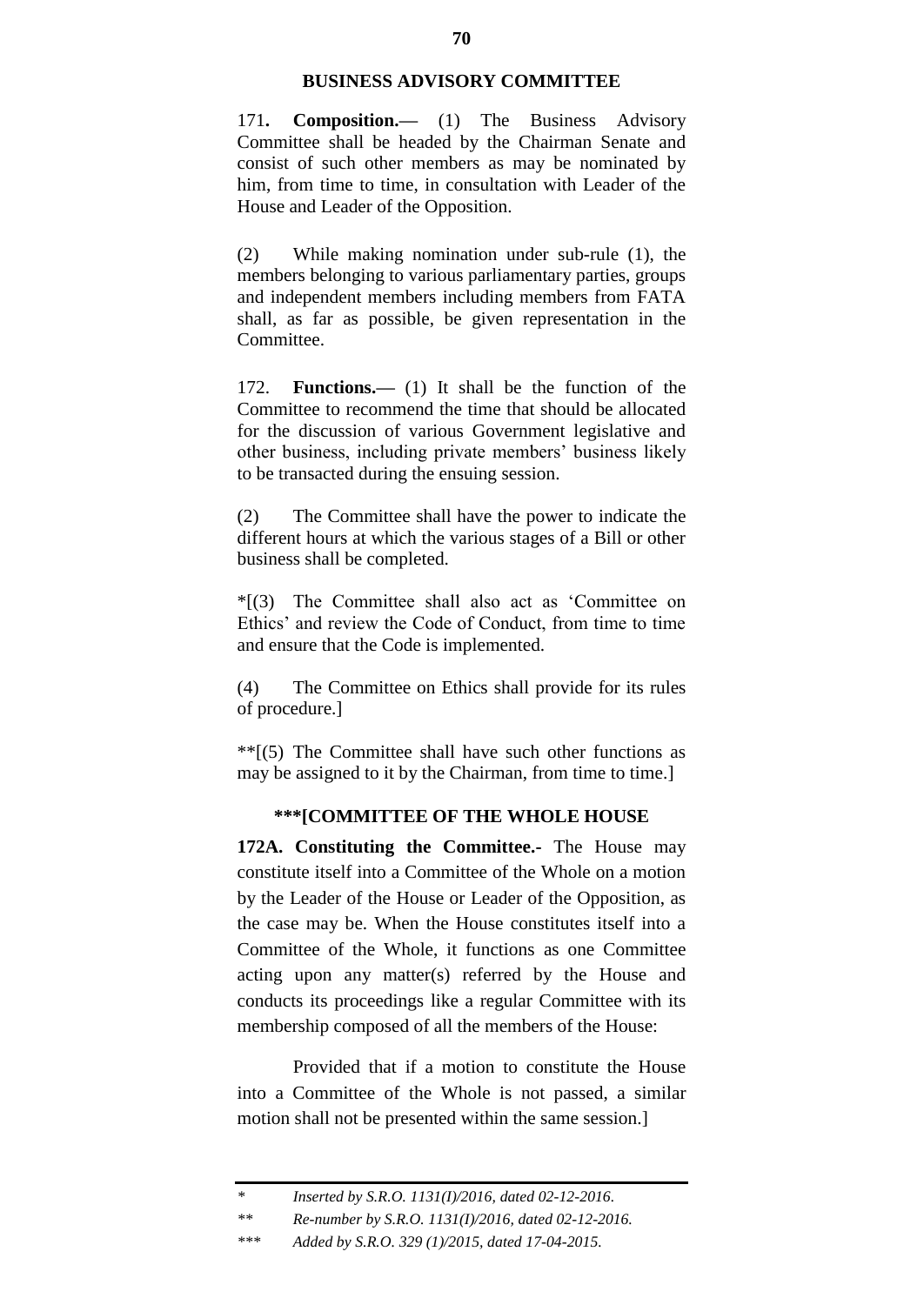**\*[172B. Proceedings.-** (1) The Chairman or any member nominated by the Chairman shall preside over the Committee.

(2) The Committee shall conduct business only when there is a quorum. If there is no quorum, the Chairman or the person nominated by the Chairman to preside shall immediately suspend its proceedings.

(3) In addition to his vote as a member, the Chairman or the person nominated by the Chairman to preside shall, in the event of equality of votes, have a casting vote.

(4) Documents and papers in possession of the House or the Senate Secretariat may be called for by any member and read by the Secretary Senate for the information of the Committee unless the Committee orders otherwise. Resource persons and/or technical assistants may be invited to attend the proceedings, and upon permission of the Chairman, may directly answer questions asked and inquiries made by the members.

(5) When a Committee of the whole has concluded consideration of a matter referred to it, the Leader of the House or the Leader of the Opposition, as the case may be, shall make a report to the House. Matters reported shall be presented before the House for action as though reported by any other Committee.

(6) The Committee shall have power to require the attendance of any person or summon production of papers, record from any Ministry, Division, department, autonomous body, semiautonomous body or organization, or examine such persons on oath or solemn affirmation, or invite or summon any person to give evidence in relation to any matter under its consideration.]

\*\*[**172C. Committee on Delegated Legislation**.- There shall be a Committee on delegated legislation to scrutinize and report to the Senate of Pakistan that whether the powers to make rules, regulations, bye-laws, schemes or other statutory instruments conferred by the Constitution or delegated by the Parliament have been timely and properly exercised within such conferment or delegation, as the case may be.

**\_\_\_\_\_\_\_\_\_\_\_\_\_\_\_\_\_\_\_\_\_\_\_\_\_\_\_\_\_\_\_\_\_\_\_\_\_\_\_\_\_\_\_\_\_\_\_\_**

*<sup>\*</sup> Added by S.R.O. 329 (1)/2015, dated 17-04-2015.*

*<sup>\*\*</sup> Added by S.R.O. 1323, dated 31-12-2015.*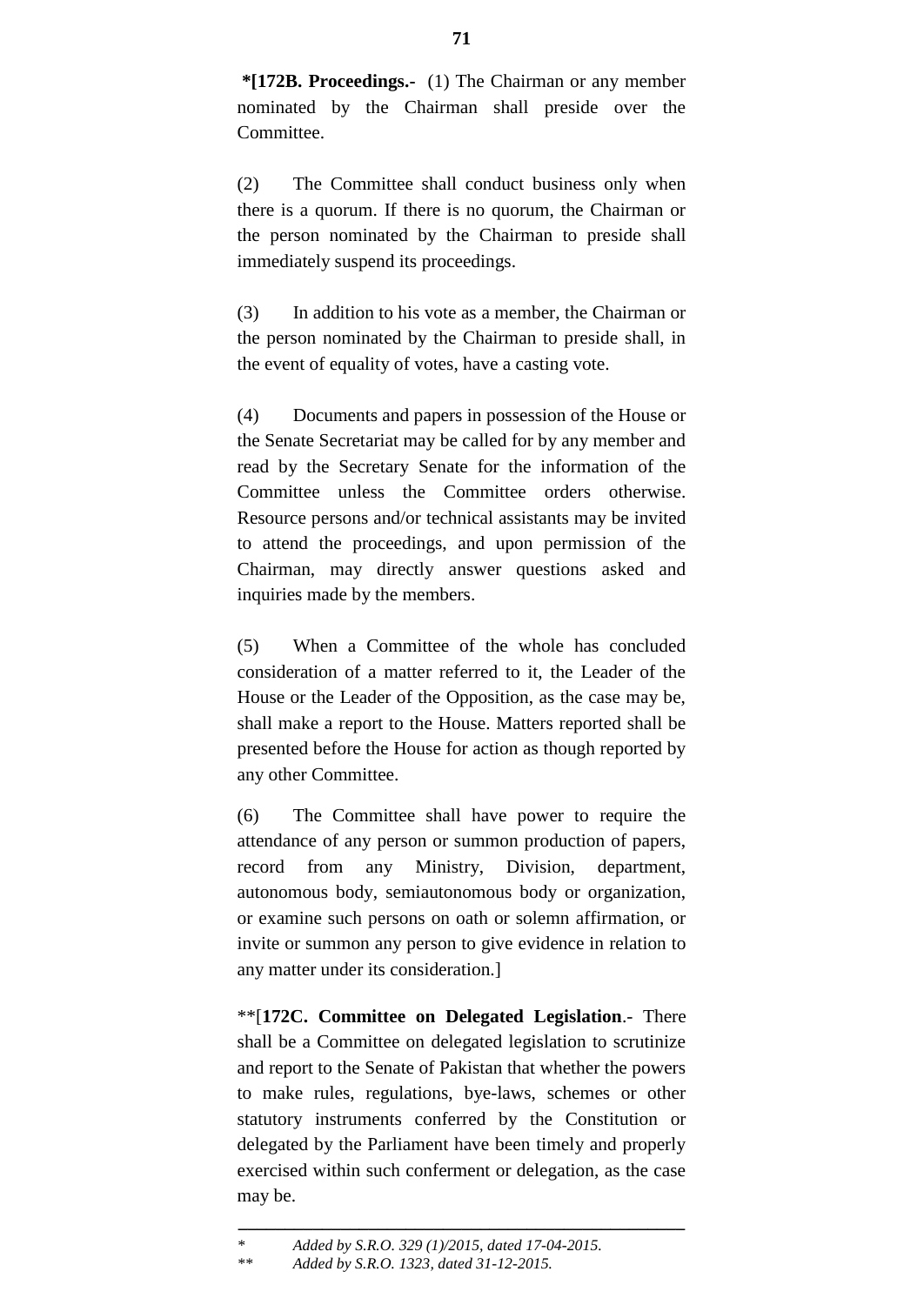**172D. Functions**.- The functions of the Committee on Delegated Legislation shall be the following or such other as may be assigned to it from time to time:-

- (i) The Committee shall propose legislation and formulate policy for laying of each rule, regulation, bye-law, scheme or other statutory instrument (hereinafter referred to as the 'Rules') framed in pursuance of the Constitution or the legislative functions delegated by the Parliament to a subordinate authority.
- (ii) When the rules are so laid the Committee shall, in particular consider:-
	- (a) Whether the Rules are in accordance with the provisions of the Constitution or the Act of Parliament pursuant to which these are made;
	- (b) Whether the Rules contain matter which in the opinion of the Committee should more properly be dealt with in an Act of Parliament;
	- (c) Whether the Rules contain imposition of taxation;
	- (d) Whether the Rules directly or indirectly bar the jurisdiction of the Court;
	- (e) Whether the Rules give retrospective effect to any of the provisions in respect of which the Constitution or the Act does not expressly give any such power;
	- (f) Whether the Rules appear to make some unusual or unexpected use of the power conferred by the Constitution or the Act pursuant to which these are made;
	- (g) Whether there appears to have been unjustifiable delay in publication or laying the Rules; and
		- (h) Whether for any reason, the form or purport of the Rules require any elucidation.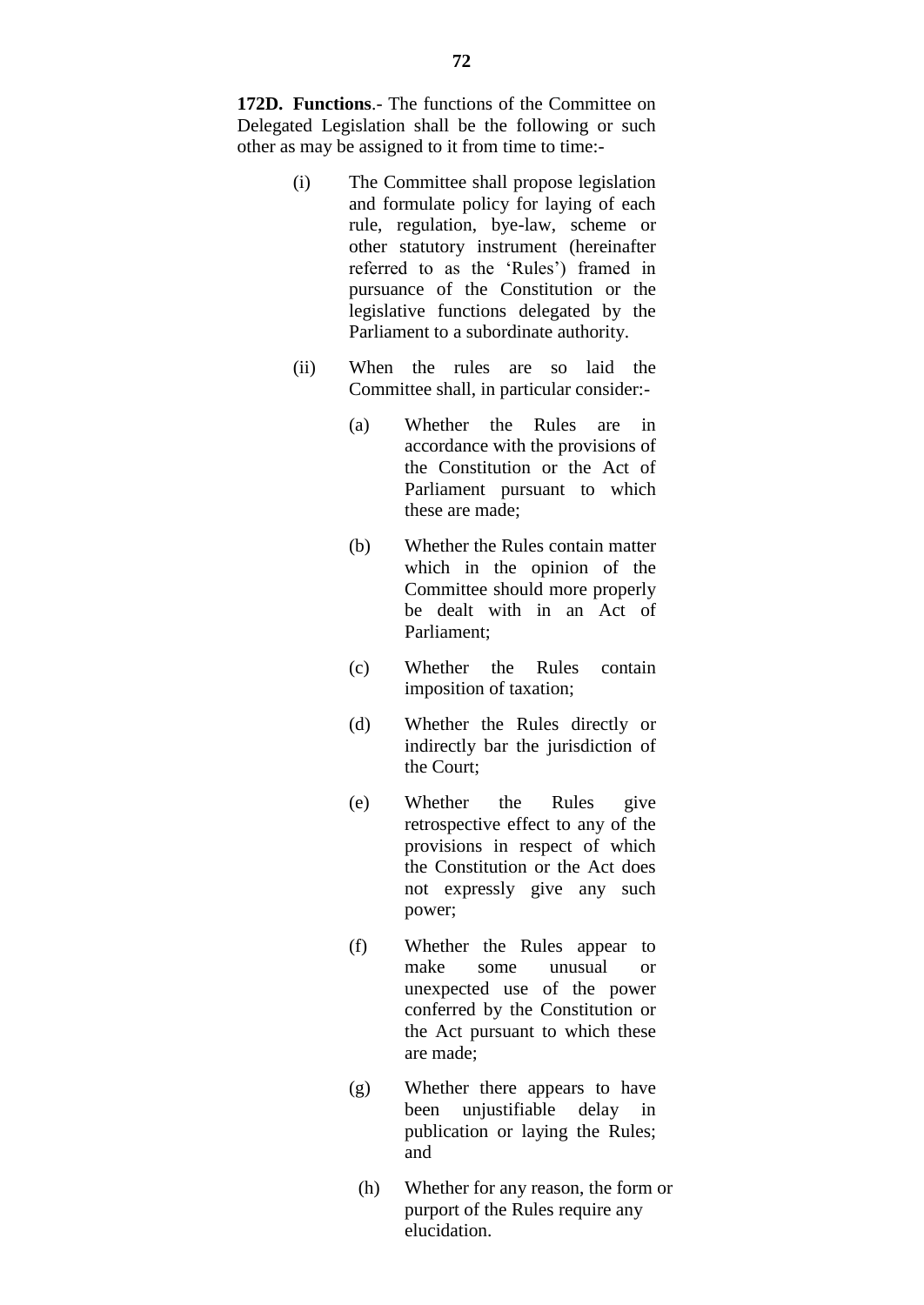**172E. Report**.- (1) If the Committee is of the opinion that any Rules should be annulled wholly or partially, or should be amended in any respect, it shall report that opinion and the grounds thereof to the House.

(2) If the Committee is of the opinion that any other matter relating to any Rules should be brought to the notice of the Senate, it may report that opinion and matter to the House.

(3) The Committee shall present a quarterly report before the House.]

# **\*[PUBLIC ACCOUNTS COMMITTEE**

**172F. Composition**.- The Senate shall elect six members for the Committee on Public Accounts in the National Assembly, one from each Province, Islamabad Capital Territory and the Federally Administered Tribal Areas, out of which three shall be from the Treasury benches and three from the Opposition benches.]

## **GENERAL PROVISIONS REGARDING STANDING** / **FUNCTIONAL COMMITTEES**

173. **Membership of a Committee.—** (1) A member shall not be a member of more than \*\*[five] Standing / Functional Committees at the same time.

(2) The term of office of the members of a Standing or Functional Committee including its Chairman shall expire on the expiry of term of half of the members of the Senate in terms of clause (3) of Article 59 of the Constitution.

174**. Time of election of Standing and Functional Committees.—** The Senate shall elect the members of the Standing and Functional Committees within two months after the election of Chairman and Deputy Chairman.

175. **Election of Chairman of a Committee.—** (1) The Chairman of each Committee shall be elected by the Committee from amongst its members within thirty days after the election of the Committee or filling of the casual vacancies, as the case may be:

Provided that a Minister, Minister of State or an Adviser shall not be elected as Chairman of a Standing or Functional Committee:

Provided further that if the Chairman of a Committee is appointed as Minister, Minister of State or as an Adviser, he shall cease to be a Chairman, but may continue to function as a member of that Committee.

———————————————————————

*<sup>\*</sup> Added by S.R.O. 688(I)/2016 , dated 02-08-2016.*

*<sup>\*\*</sup> Amended by S.R.O. 41(I)/2016, dated 23-01-2016.*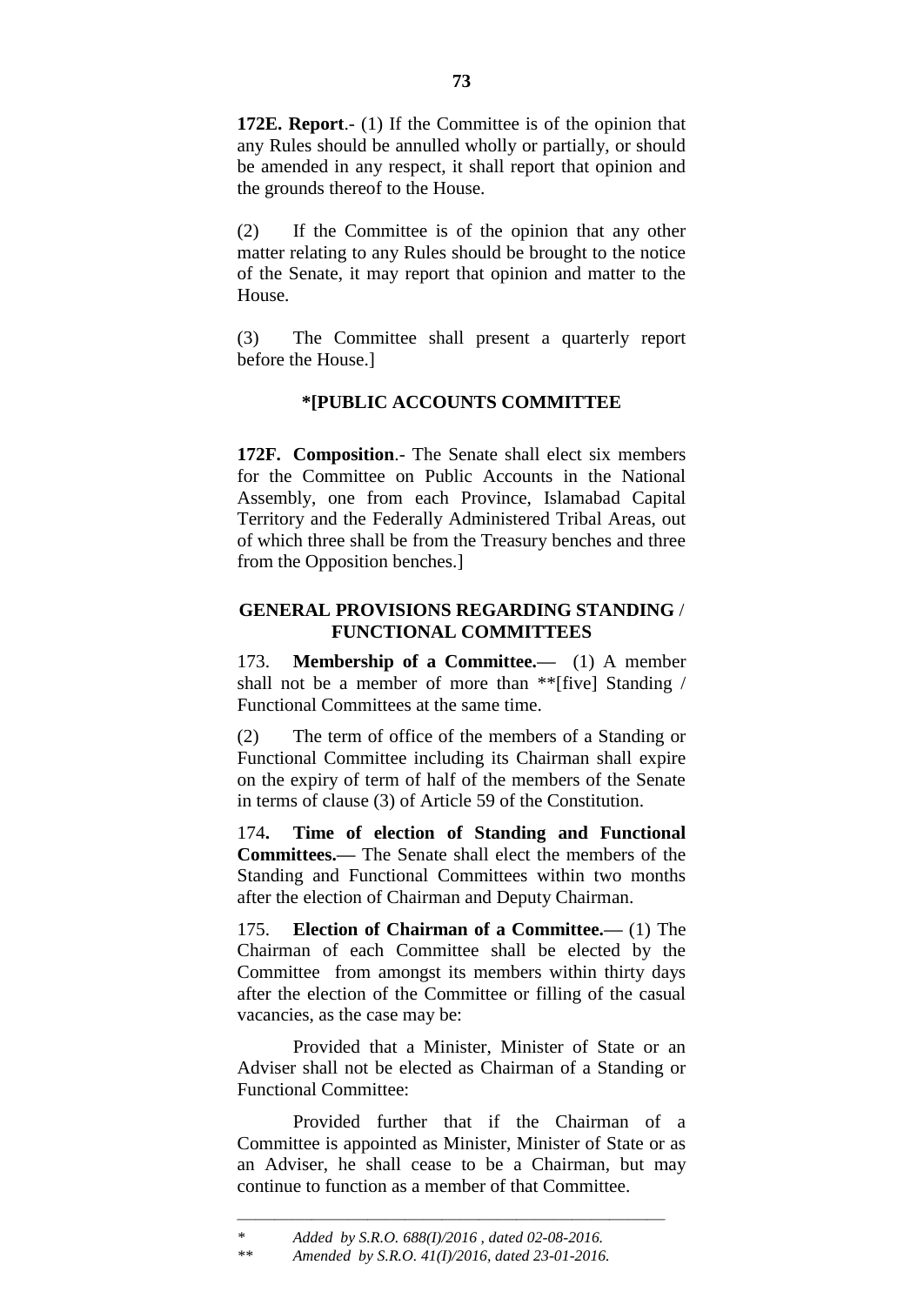(2) The Chairmanship of Committees shall be allocated by the Chairman in accordance with proportional strength of political parties and independent groups in the House.

(3) If the Chairman of a Committee is not present at any sitting, the Committee shall choose one of its members present to act as Chairman for that sitting.

176**. Quorum of a meeting.—** The quorum to constitute a sitting of a Committee shall be one fourth of the total membership of the Committee.

177. **Resignation of members from the Committee.—** A member may resign his membership of a Committee by writing under his hand addressed to the Chairman.

178**. Casual vacancies.—** (1) Casual vacancies in a Committee shall be filled, as soon as possible, after such vacancies occur, by election.

(2) Subject to the requirement of quorum, a Committee shall have power to act notwithstanding any vacancy in its membership.

\**[Explanation*.—For the purpose of this rule, a vacancy occurring on the retirement of a member under clause (3) of Article 59 of the Constitution shall be deemed to be a casual vacancy].

179**. Adjournment, etc., of Committee.-** (1) If, at the time fixed for any sitting of a Committee or at any time during any such sitting, less than one fourth of the total membership of the Committee is present, the Chairman of the Committee shall either suspend the sitting until at least one fourth of the total membership of the Committee is present or adjourn the sitting to some future day.

(2) Where the sitting of a Committee is adjourned on two successive days, the Chairman of the Committee shall report the fact to the Chairman.

180. **Discharge of members absent from sitting of Committee**.- If a member is absent from three or more consecutive sittings of a Committee without the permission of its Chairman, such member shall cease to be the member of the Committee and he shall be informed accordingly by the Chairman.

181**. Voting in Committee.—** All questions at a sitting of a Committee shall be determined by a majority of the members present and voting.

182**. Casting vote of Chairman.—** \*\*[\*\*\*\*\*] The Chairman of a Committee or the person presiding in his absence shall, in the event of the equality of votes, have a casting vote.

\*\*\*[Provided that the Chairman of a Committee or the Member presiding in his absence shall not cast his vote in the event of the equality of votes in case he is a mover of a matter under consideration of the Committee.]

183**. Power to appoint Sub-Committees.—** (1) A Committee may appoint not more than one sub-committee consisting of three members, having the powers of the whole Committee to examine any matter that may be referred to it:

Provided that the Chairman of the concerned Committee shall not be Convener of the sub-committee.

————————————————————————

<sup>\*&</sup>lt;br>Added *vide* S.R.O. 309(I)/2014 dated 16-04-2014.<br>*\*\** Omitted by S.R.O. 801(1)/2015, dated 13-08-2015

*<sup>\*\*</sup> Omitted by S.R.O. 801(1)/2015, dated 13-08-2015.*

*<sup>\*\*\*</sup> Added by S.R.O. 35(I)/2017, dated 23-01-2017.*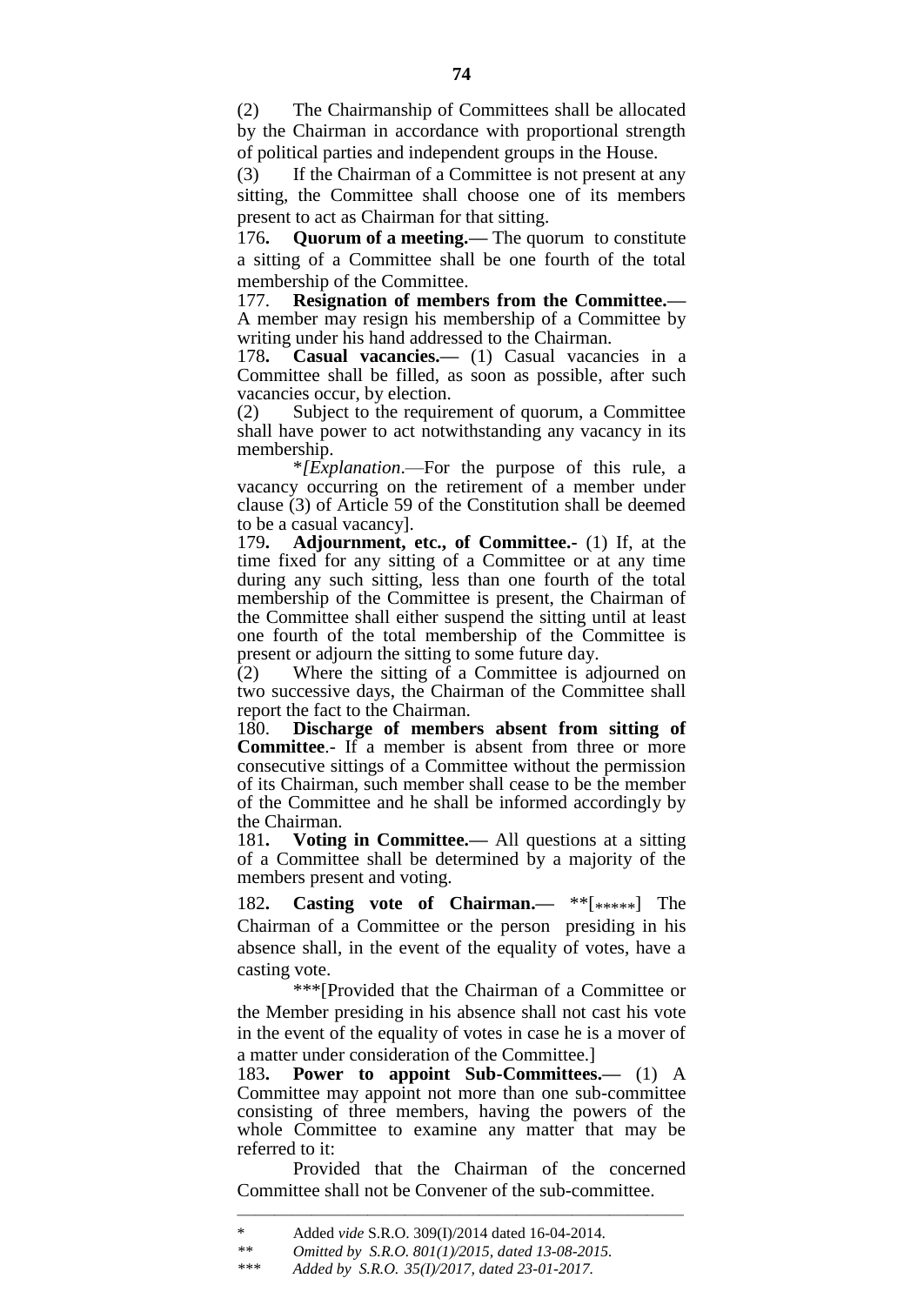(2) The order of reference to a sub-committee shall clearly state the point or points for investigation. The report of the sub-committee shall be presented not later than two months from the date of reference to the whole Committee and, when approved by the whole Committee, be deemed to be the report of that Committee:

Provided that the sub-committee shall stand dissolved at the expiry of two months irrespective of presentation of the report.

184. **Sittings of Committees.—** \*[(1) A sitting of Committee shall be held at such day and time as the Chairman of the Committee may fix  $**$ [but a Committee may not sit without the leave of the Chairman at a time when the Senate is sitting]:

Provided that,-

- (i) The Secretary to the Committee shall communicate the date and time to the Secretary of the concerned Ministry/Division;
- (ii) The Secretary of the concerned Ministry/Division, shall within three days of the receipt of the intimation, convey his confirmation or suggest an alternate date and time which shall not vary the original date and time for more than one week; and
- (iii) If the concerned Secretary fails to respond in terms of paragraph (ii), the date and time given originally shall be deemed to be the date and time of the meeting:

Provided further that the meeting of a Committee for election of its Chairman shall be fixed by the Chairman Senate.]

(2) The sittings of a Committee shall be held within the precincts of the Senate:

Provided that the Chairman of the Committee shall seek approval of Chairman Senate for holding a meeting outside precincts of the Senate, for justifiable reasons, as an exception to this sub-rule.

(3) If a Committee is sitting while the Senate is also sitting, the Chairman of the Committee shall, if a division is being called in the Senate, suspend the proceedings of the Committee for such time as will, in his opinion, enable the members to vote in the division.

(4) Subject to sub-rule (1), on a requisition signed by not less than one-fourth of the total membership of the Committee, the Chairman of the Committee shall call a meeting of the Committee within fourteen days from the date of receipt of the requisition:

Provided that where the Chairman of the Committee fails to call such meeting, the Secretary shall call the meeting on a date within three weeks of receipt of the requisition.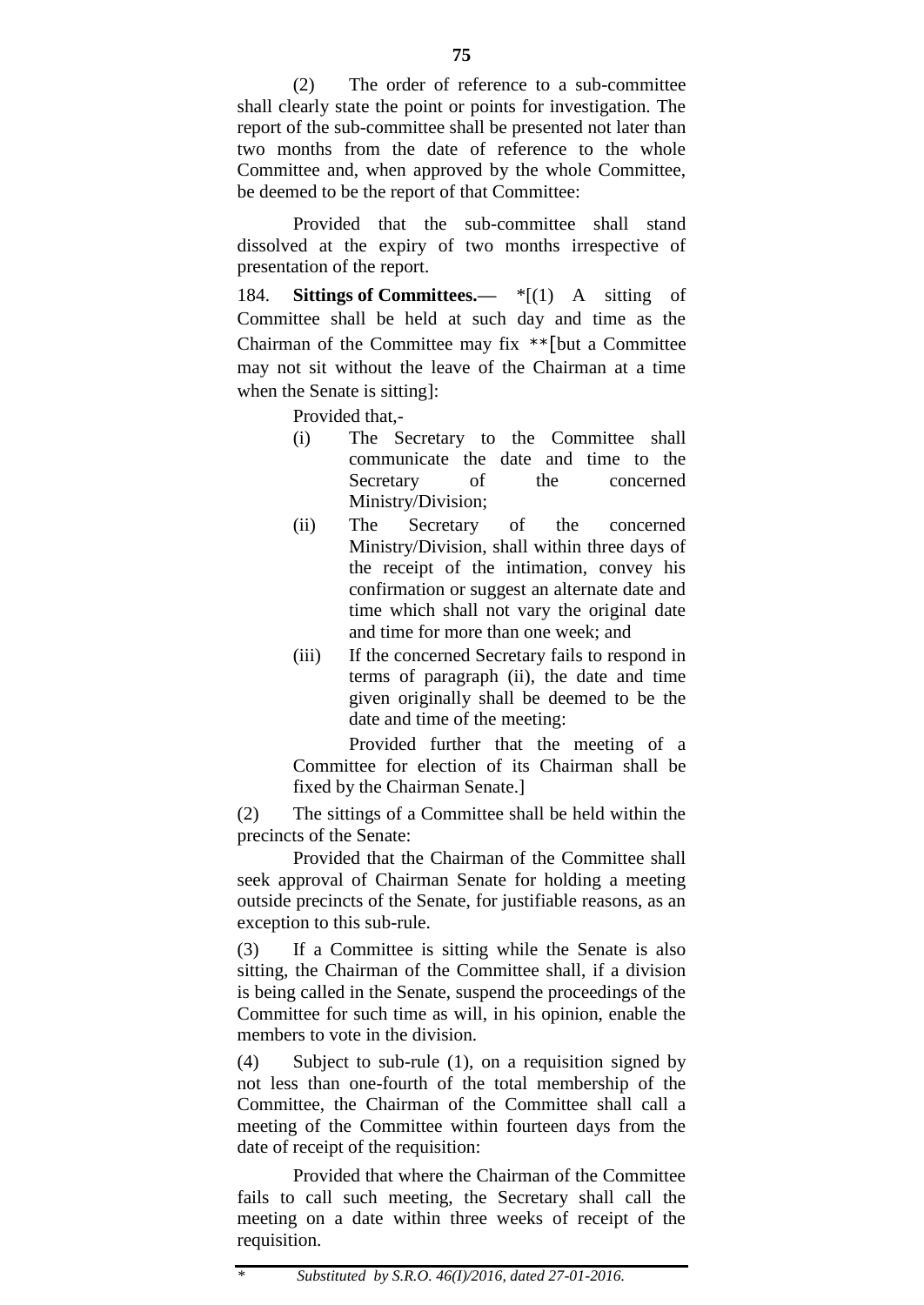*\*\* Inserted by S.R.O. 197(I)/2016, dated 10-03-2016.*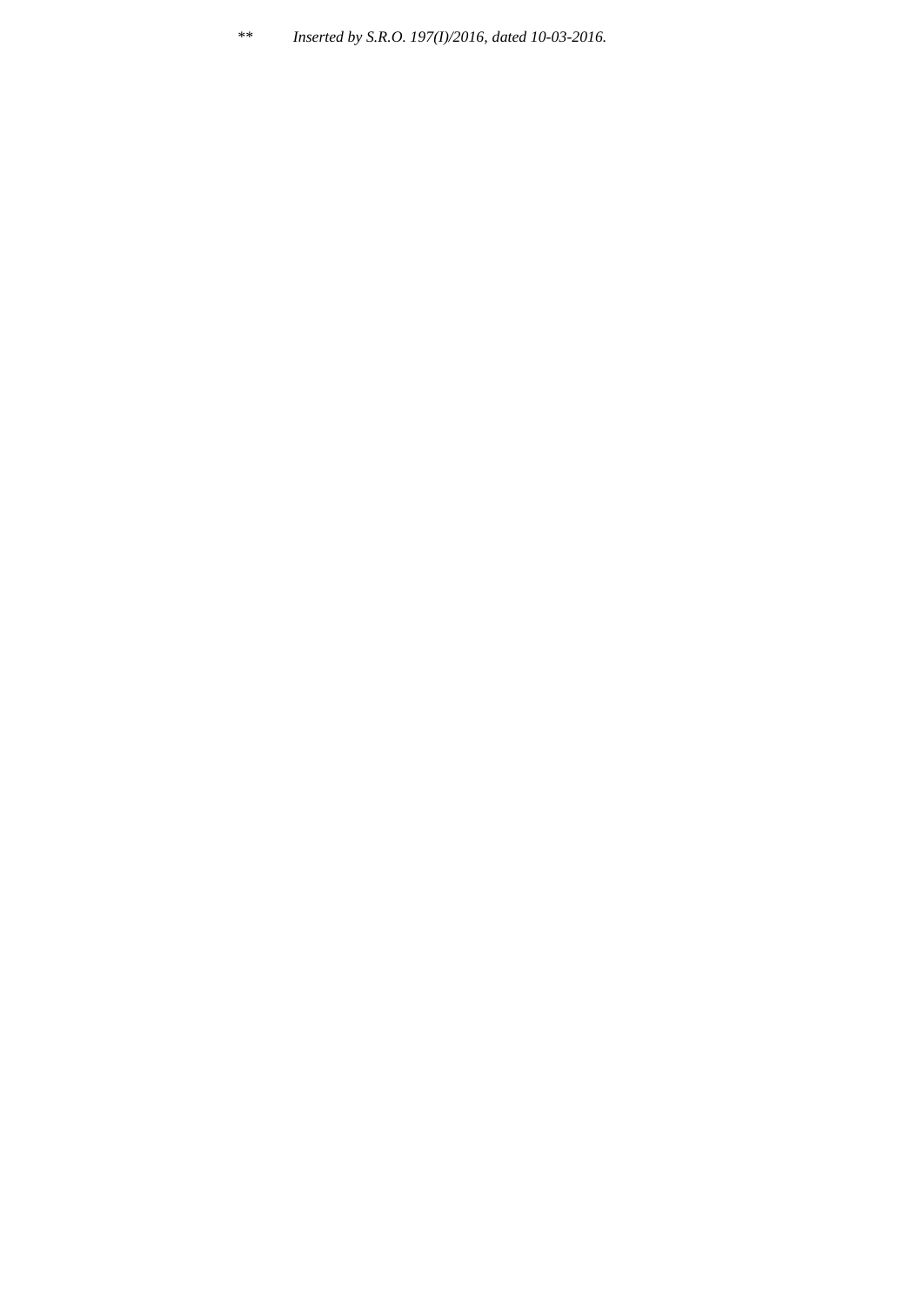185. **Conflict of interest.—** A Chairman or a member of the Committee who has any personal or pecuniary interest in a matter under consideration of a Committee shall not sit in such meetings of the Committee.

186**. Meetings in camera.—** The sittings of a Committee may be held in camera if so determined by the Committee.

187**. Power to take evidence or call for papers,**  records or documents.— (1) A Committee shall have power to require the attendance of any person or the production of papers or records, or examine such persons on oath or solemn affirmation, if such course is considered necessary for the performance of its functions:

Provided that the Government may, if it is of the opinion that the production of a document and its disclosure would be against the public interest, prejudicial to defence, security or external relations of Pakistan, refer the case to the Chairman of the Senate who after seeing the document shall determine whether or not document shall be produced before the Committee.

(2) Subject to the provisions of this rule, a person may be summoned as witness by an order signed by the Secretary who shall appear before the Committee to give evidence and produce such documents for the use of the Committee.

\*[(3) A Committee may hold Public Hearing for seeking input from the public at large or any relevant stakeholder and may also invite or summon any person or member having special knowledge to give an expert opinion or give evidence in relation to any matter under its consideration.]

(4) Subject to clause (3) of Article 66 of the Constitution, a Committee shall have powers of a civil court under the Code of Civil Procedure, 1908 (Act V of 1908) for enforcing the attendance of any person and compelling the production of documents.

188**. Examination of witnesses.—** The examination of witness before a Committee shall be conducted as follows:

- (i) The Committee shall, before a witness is called for examination, decide the mode of procedure and the nature of questions that may be asked of the witness;
- (ii) The Chairman of the Committee may first ask the witness such question or questions as he may consider necessary with reference to the subject matter under consideration according to the mode of procedure mentioned in paragraph (i) of this rule;

**76**

\_\_\_\_\_\_\_\_\_\_\_\_\_\_\_\_\_\_\_\_\_\_\_\_\_\_\_\_\_\_\_\_\_\_\_\_\_\_\_\_\_\_\_\_\_\_\_\_\_\_\_\_\_\_\_\_\_\_\_\_\_\_\_\_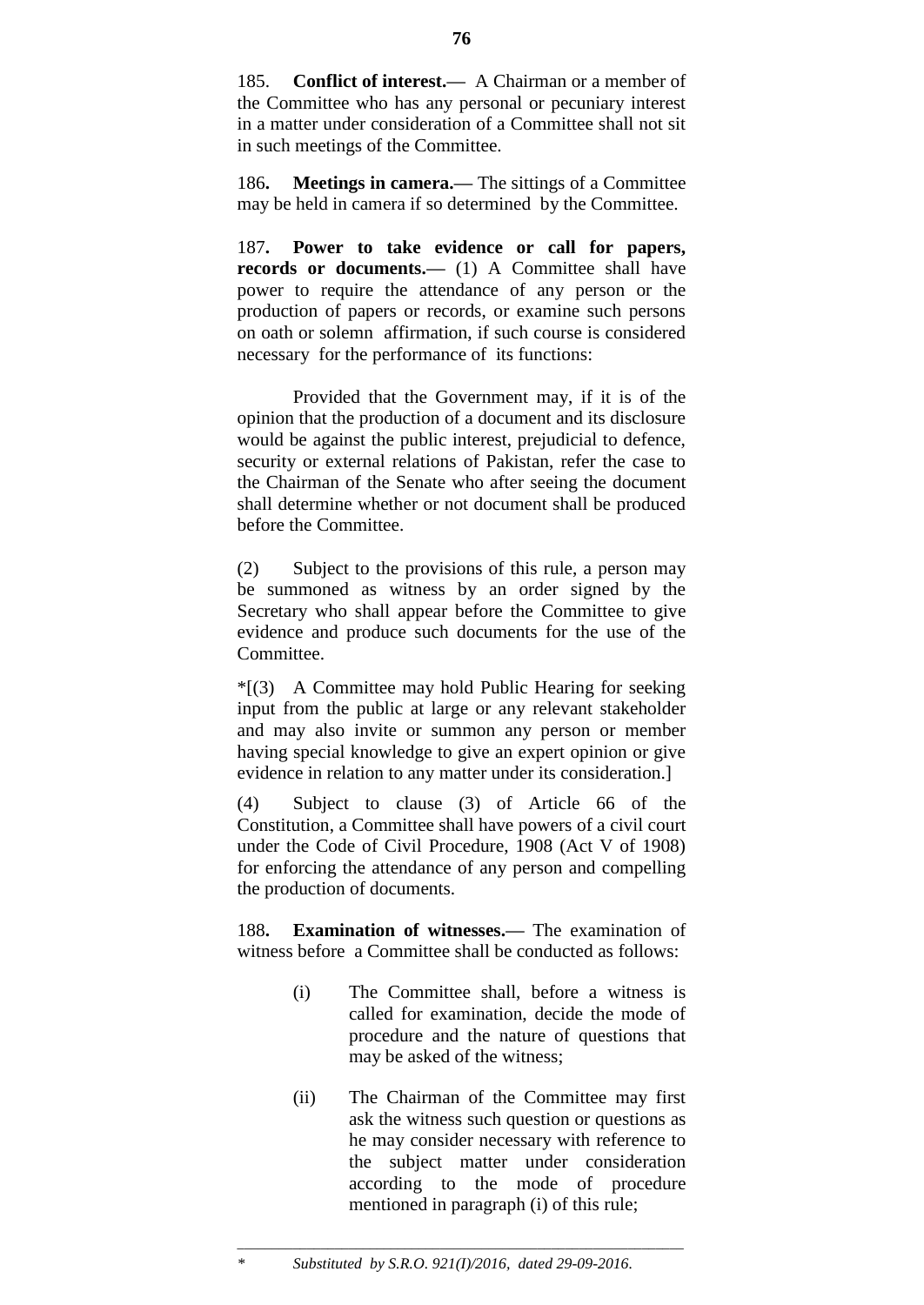- (iii) The Chairman may call any other member of the Committee to ask questions which are not covered by answers to earlier questions;
- (iv) A witness may place before Committee any other relevant point or document which he thinks essential; and
- (v) A verbatim record of proceedings of the Committee shall, when a witness is summoned to give evidence, be kept.

189**. Evidence or information to be kept confidential or secret.—** Any evidence produced or information tendered before a Committee shall be treated as confidential or secret, unless the Committee, in the public interest, decides otherwise.

190**. Request for views of Ministries or Divisions on private members' Bills.—** In case of a private member's Bill, the Secretary shall transmit a copy thereof to the Ministry or Division concerned with the request to furnish its views on the Bill within a period not exceeding thirty days for consideration by the Committee.

191**. Record of the proceedings of Committees.—** (1) A summary of the record of the proceedings of each Committee shall be maintained by the Secretary.

(2) A copy of minutes of the meetings shall be provided to each member of the Committee on demand.

192. **Restriction on publication, etc., of proceedings.—** (1) A Committee may direct that the whole or any part of its proceedings or a summary thereof may be laid on the Table.

(2) The report of a Committee which has not been presented to the Senate or the proceedings of a Committee or any part or summary thereof which has not been laid on the Table shall be treated as confidential and shall not be open to inspection except with the permission of the Committee or the Chairman.

(3) The Chairman may direct that any part of the proceedings may be communicated to the members confidentially before it is laid on the Table.

(4) A Committee may, with the permission of the Chairman, make available to the Government its report or a part thereof before presentation to the Senate and such report or part shall be treated as confidential by Government until presented to the Senate.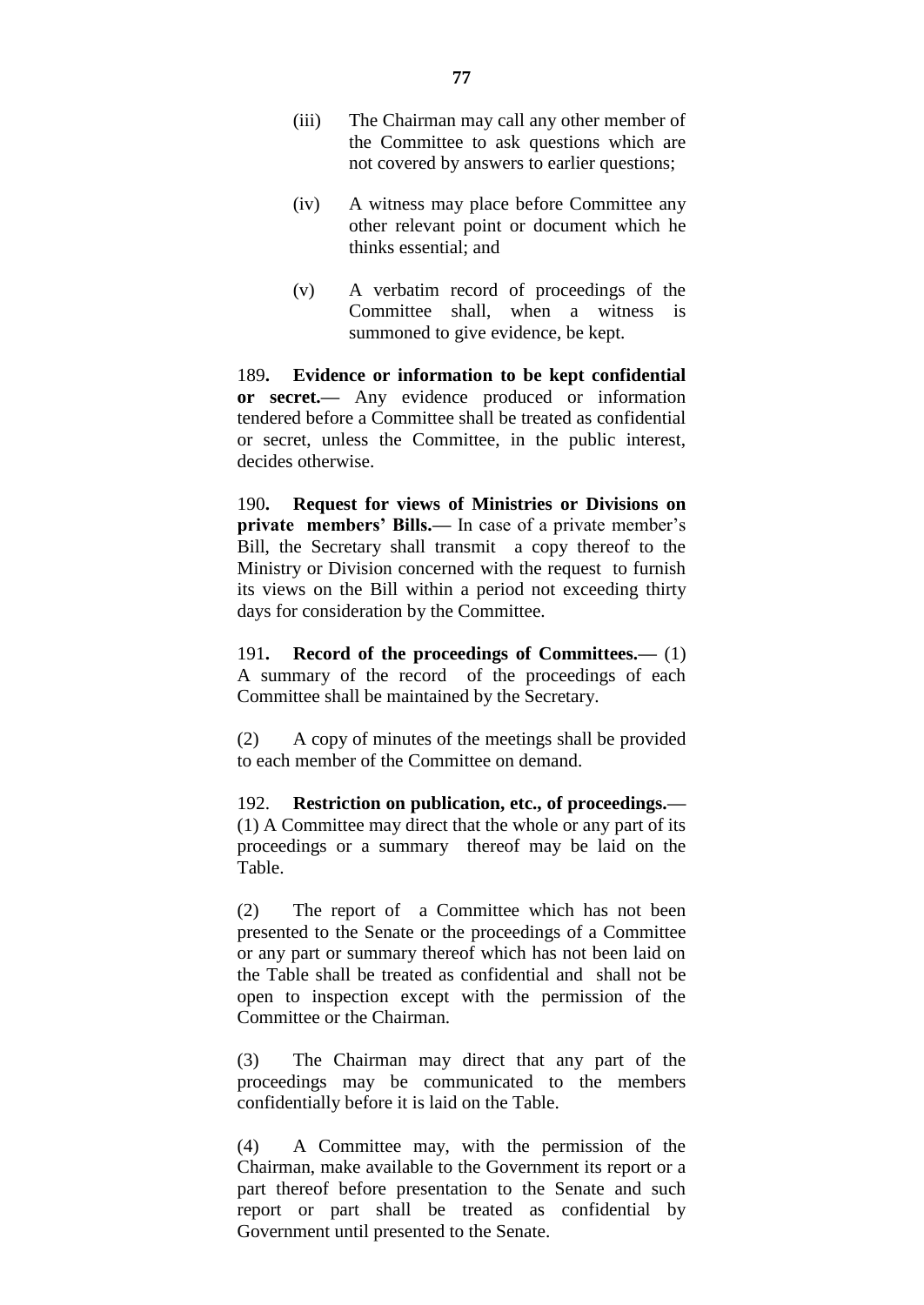193. **Special reports.—** A Committee may, if it thinks fit, make a special report on any matter that arises or comes to light in the course of its work which it may consider necessary to bring to the notice of the Chairman or the Senate.

194**. Reports of Committees.—** \*[(1) Where the Senate has not fixed any time for the presentation of a report, the report of a Committee shall be presented within sixty days from the date on which reference was made to it by the Senate:

Provided that the House may, on a motion for extension of time, moved before the expiry of time fixed by the Senate or within sixty days, allow that the time for presentation of the report be extended to a date specified in the motion:

Provided further that if the House is not in session or is not likely to re-assemble till after the expiry of the date fixed for the presentation of the report, the Chairman in his Chamber may grant the required extension of time on behalf of the House and the House shall be informed of such extension of time as soon as it re-assembles.

Explanation.- For the purposes of motion for extension of time, it shall be the responsibility of the Secretary Committee to initiate the process well before time.]

- (2) Reports may be either preliminary or final.
- (3) The report shall—
	- (a) incorporate the views, if any, of the Minister concerned;
	- (b) set-forth the recommendations of the Committee together with the minutes of dissent, if any; and
	- (c) be signed by the Chairman on behalf of the Committee or, if the Chairman is absent or not readily available, by another member appointed by the Committee.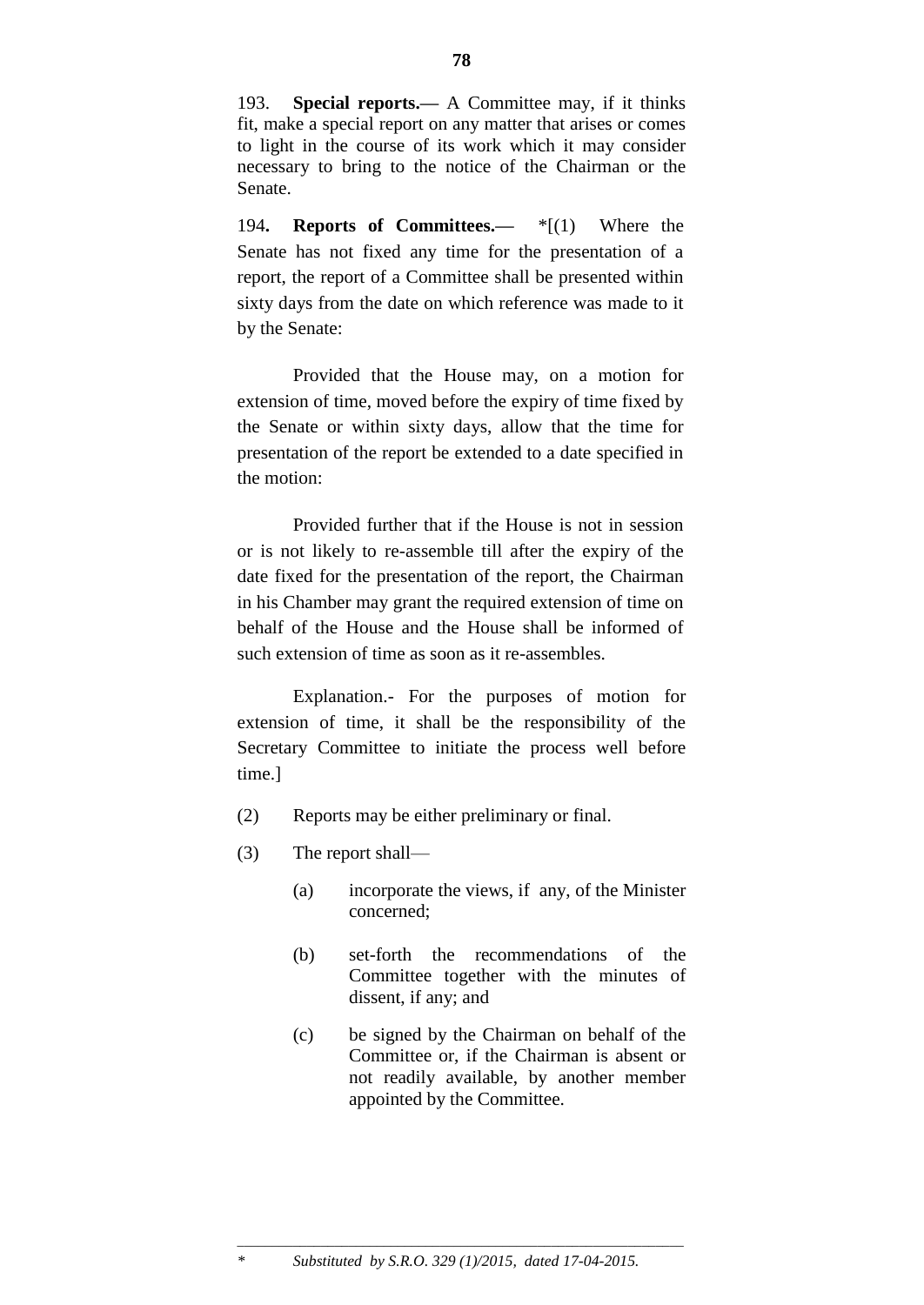(4) The Secretary shall cause a copy of every report of a Committee, together with the minutes of dissent, if any, to be made available for the use of every member of the Senate**.** The report shall, if it relates to a Bill, be published in the Gazette together with the views of the minority, if any.

195**. Presentation of report.—** The report of a Committee required to be presented to the Senate shall be presented by the Chairman or, in his absence, by any other member of the Committee.

196**. Discussion on the reports.—** (1) Save as otherwise provided by these rules, after a report has been presented to the Senate on a matter other than a Bill, the Chairman or any member of the Committee may move that the report be considered and adopted.

(2) After the motion made under sub-rule (1) is carried, the Chairman may allot time as may be deemed necessary for discussion and adoption of the report.

(3) After the motion is carried the decisions of the House shall be communicated to the Ministry concerned for implementation. In case the Ministry is unable to implement decisions of the House it shall inform the House within two months of the reasons thereof, and if the Ministry fails to do so the decisions of the House shall be binding.

197. **Printing, publication or circulation of report before its presentation to Senate.—** The Chairman may, on a request being made to him when the Senate is not in session, order the printing, publication or circulation of a report of a Committee, although it has not been presented to the Senate. In that case the report shall be presented to the Senate during its next session at the first convenient opportunity.

198. **Agenda and notice of meetings of Committee**.- (1) The time table of business of a Committee and the agenda for each meeting of the Committee shall be determined by the Chairman of the Committee.\*[\*\*\*\*\*]

(2) Notices of all meetings of a Committee shall be sent to the members of the Committee, the Attorney General for Pakistan, Secretary Ministry of Parliamentary Affairs and the officials concerned.

(3) Every meeting of the Committee shall be attended by the Minister concerned alongwith Secretary or at least Additional Secretary if so required by the Committee.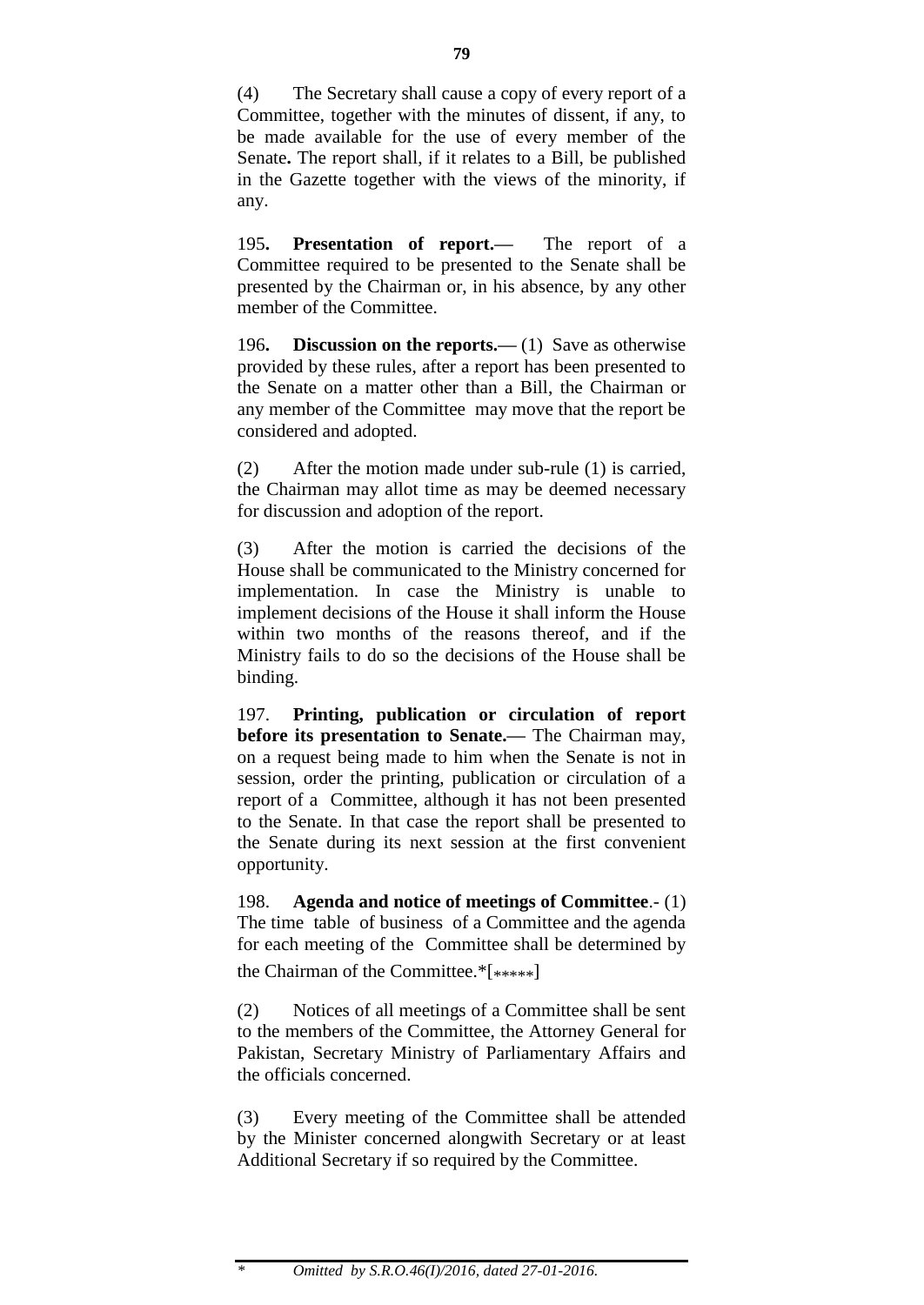199**. Supplementary rules.—** A Committee may, with the approval of the Chairman, make supplementary rules of its procedure not inconsistent with these rules.

200**. Application of general rules of Senate.—** Subject to the rules in this Chapter and the supplementary rules of the Committee, if any, the general rules of the Senate shall apply to the proceedings in each Committee.

201. **Removal of doubt and interpretation of rules.—**  If any doubt arises on any point of procedure or interpretation of these rules in this Chapter, the Chairman of the Committee may refer the point to the Chairman of the Senate, whose decision shall be final.

202**. Business before Committees not to lapse on prorogation.—** Any business pending before a Committee shall not lapse by reason only of the prorogation of the Senate and the Committee shall continue to function notwithstanding such prorogation.

# **OTHER COMMITTEES**

203**. Select Committees on Bills.—** \*[(1) The Minister-in-Charge of the Ministry to which a Bill relates (ex-officio non-voting member), the Chairman of the Standing Committee concerned with the Bill (ex-officio non-voting member), the Member-in-Charge (ex-officio non-voting member), the Minister for Law and Justice (ex-officio non-voting member) and the Members of the Standing Committee which examined the Bill shall be the Members of every Select Committee and it shall not be necessary to include their names in any motion for election of such a Committee.

(2) When a Motion that the Bill be referred to a Select Committee is adopted, the Senate shall elect the Members equal in number as that of Members of the Standing Committee concerned.

(3) Ten Members shall constitute the quorum of the Select Committee wherein five Members shall be from Treasury Benches and five Members from Opposition Benches.]

# \*\*[Sub-rule (4) omitted]

\*\*\*<sup>\*</sup>[(4) If the Chairman of the Committee is not present at any sitting, the Committee shall choose one of its members present to act as Chairman for that sitting.]

\*\*[Sub-rule (6) omitted]

<sup>———————————————————————</sup> *\* Substituted by S.R.O. 902(I)/2017, dated 07-09-2017.*

*<sup>\*\*</sup> Omitted by S.R.O. 1171(I)/2016, dated 26-12-2016.*

*<sup>\*\*\*</sup> Re-numbered by S.R.O. 1171(I)/2016, dated 26-12-2016.*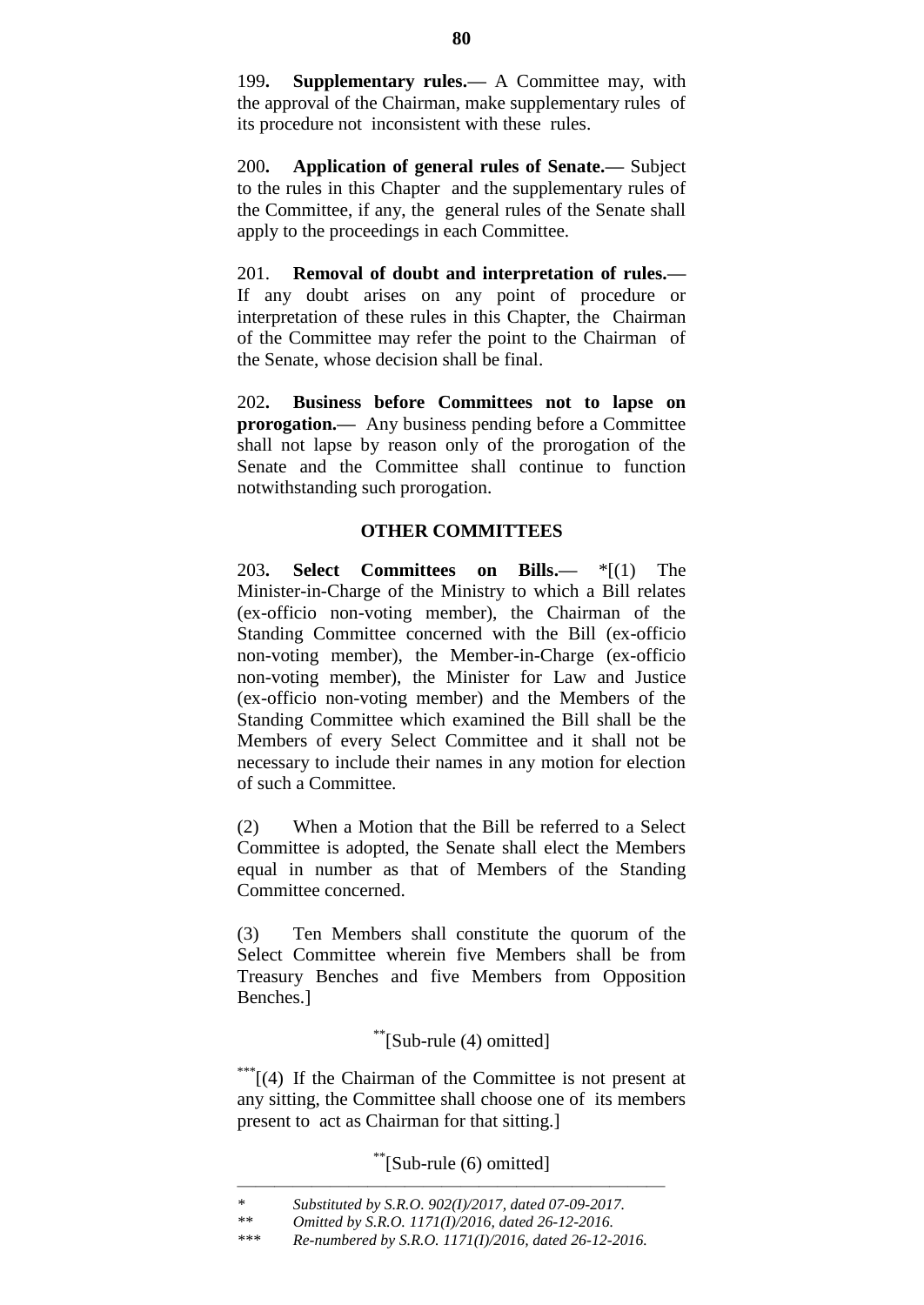204. **Special Committees.—** The Senate may, by motion, appoint a Special Committee which shall have such composition and functions as may be specified in the motion.

205. **Provisions relating to Standing Committees to apply to other Committees.—** In the absence of special provisions relating to a Select Committee or a Special Committee, the provisions relating to the Standing Committees shall apply *mutatis mutandis* to a Select Committee and a Special Committee.

\*[205A**. Council of Chairmen.—** (1) There shall be a Council of Chairmen consisting of the Chairmen of the Standing and Functional Committees headed by the Chairman of the Senate to consider and coordinate any matter relating to the Standing and Functional Committees.

(2) The meeting of the Council shall be convened by the Chairman as and when required \*\*[\*\*\*\*\*].]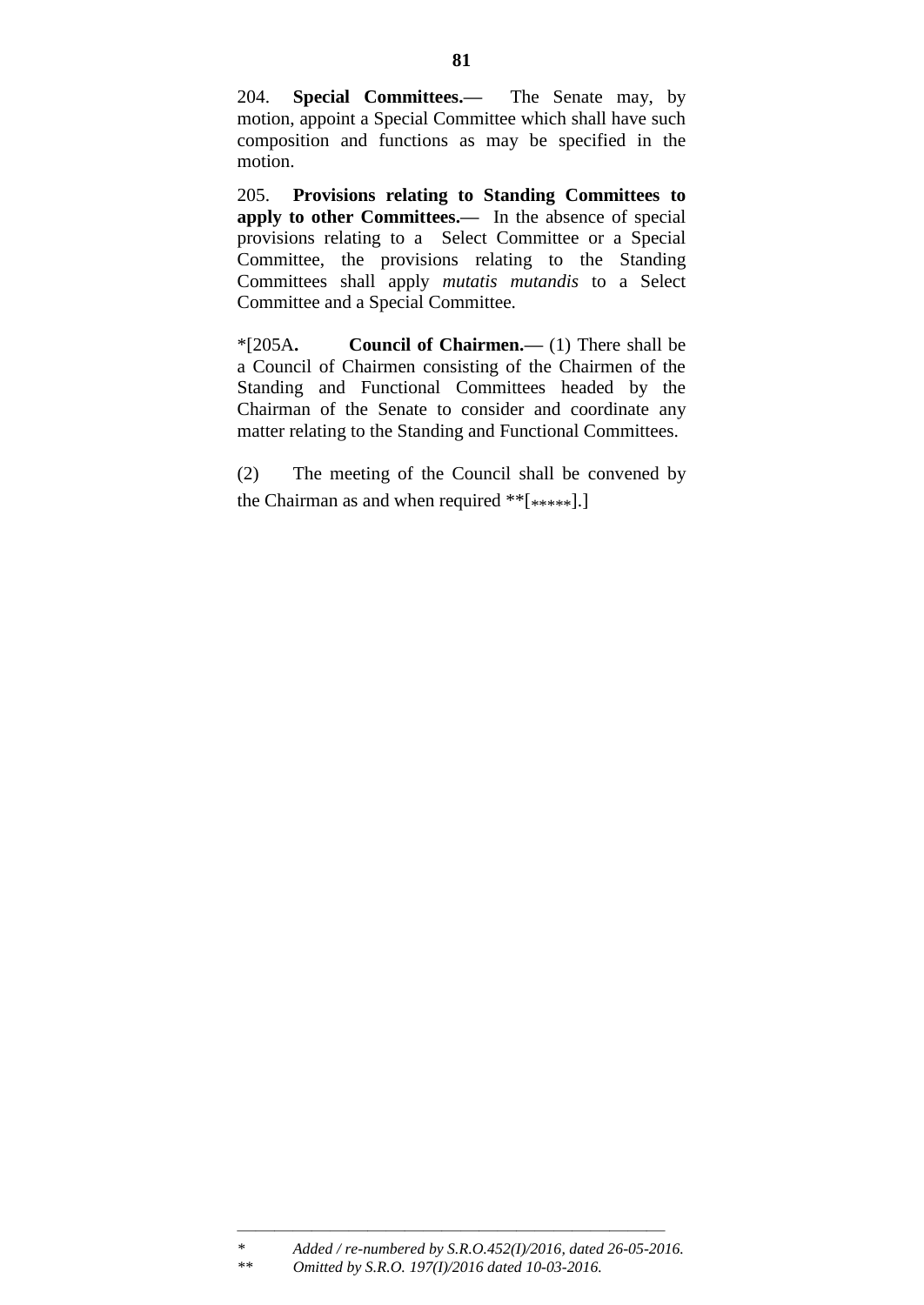# **CHAPTER XVIII**

# **GENERAL RULES OF PROCEDURE**

## **NOTICE**

206**. Applicability of general rules.—**Except for matters for which special provisions are made in these rules, the general rules contained in this chapter shall apply to all matters; and in case any provision in the special rules relating to a matter is inconsistent with the general rules, the former shall prevail.

207**. Notice by members**.— (1) Every notice required by these rules or the Constitution shall be given in writing addressed to the Secretary or the Chairman and signed by the member giving notice, indicating his full name in capital letters and shall be delivered at the Notice Office which shall be kept open for this purpose on every working day, between such hours as may be notified from time to time or sent by post under postal certificate or registered cover.

(2) A notice delivered when the Notice Office is closed shall be treated as given on the next working day.

(3) A notice given by a member in respect of any matter under these rules shall lapse if the member is appointed as a Minister or ceases to be a member.

208**. Circulation of notice to members.—** (1) The Secretary shall, if notice is given in time, and it is practicable to do so, circulate to each member and every other person entitled to take part in the proceedings of the Senate under the Constitution a copy of the notice or other papers which is, by these rules, required to be made available for the use of members and such other persons.

(2) Every notice or other papers shall be sent to the members by post on the addresses officially notified by the members to the Senate Secretariat and shall ordinarily be deemed to have been duly served on the members if so sent. During the session notices shall be delivered at the local addresses notified by the members or in its absence deposited in the mail box of the members.

209**. Lapse of pending notices on prorogation of Session.—** On the prorogation of the Senate all pending notices, other than notices of intention to move for leave to introduce a Bill, a notice of an amendment in a Bill and notice of a question of privilege, shall lapse and fresh notices shall be given for the next session.

\*[Rule 210 re-numbered as Rule 205A]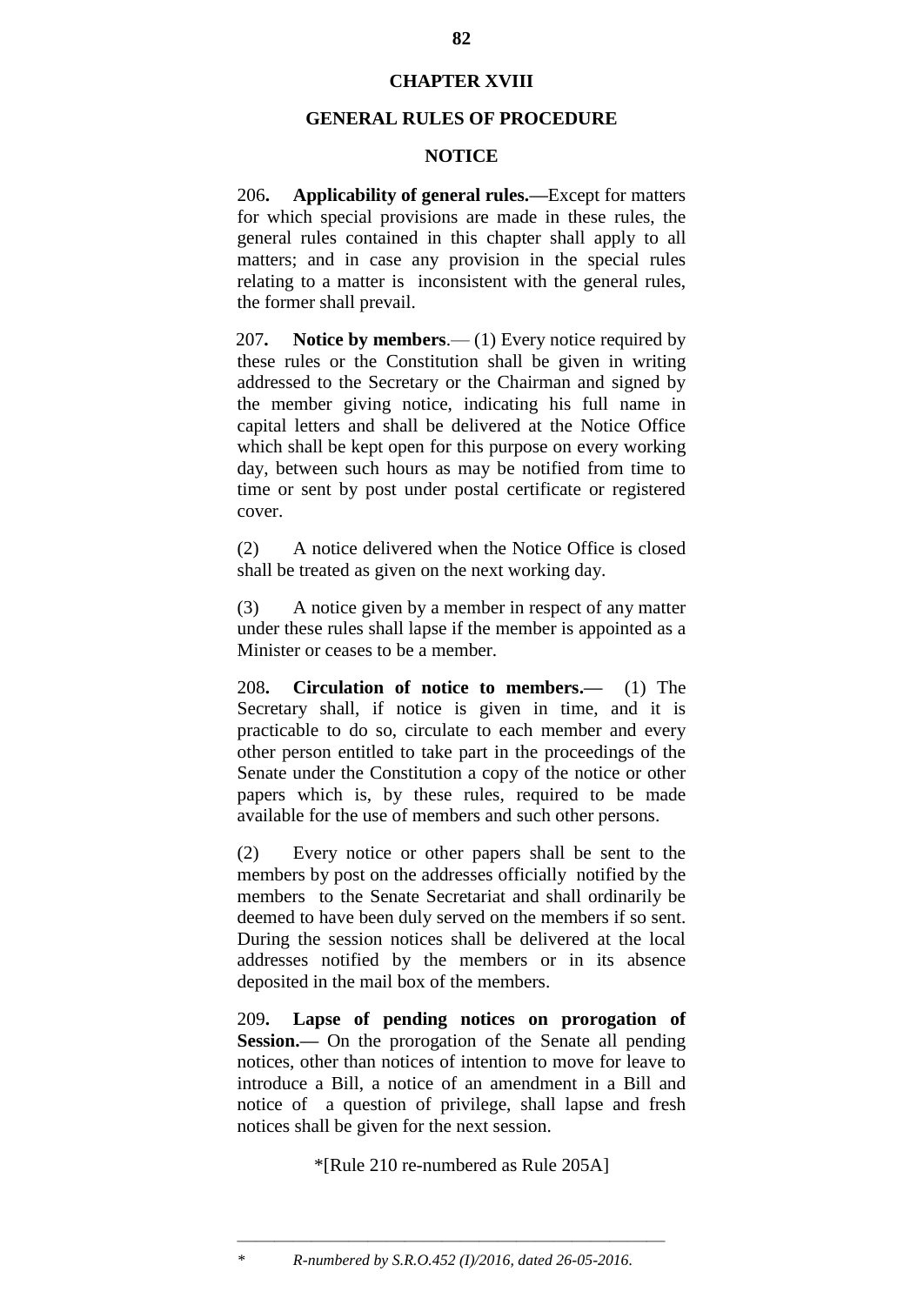211**. Motion, resolution or amendment moved not to lapse.—** A motion**,** resolution or an amendment, which has been moved and is pending in the Senate shall not lapse by reason only of the prorogation of the Senate.

212**. Chairman to amend notices of questions, motions, etc.—** If in the opinion of the Chairman any notice contains words, phrases or expressions which are argumentative, un-parliamentary, ironical, irrelevant, verbose or otherwise inappropriate, he may, in his discretion, amend or alter without changing the subject matter of the notice before it is circulated.

\*[**212A. Effect of retirement, etc., of a Member**.- Business of a Member in respect of any matter under these rules shall lapse if the Member is appointed as Chairman Senate, Deputy Chairman, Minister or ceased to be a Member:

Provided that a Private Members" Bill passed by the Senate and transmitted to National Assembly shall not lapse.]

# **MOTIONS**

213**. Repetition of motions.—** (1) Except as otherwise provided by these rules, it shall not revive discussion on a matter or a motion which has been discussed in the Senate within the last four months or substantially identical with the one on which the Senate has already given a decision.

(2) This rule shall not be deemed to prevent the making of any of the following motions, namely:-

- (a) a motion for taking into consideration, or reference to a Standing Committee, of a Bill, where an amendment to the effect that the Bill be circulated for the purpose of eliciting opinion thereon has been carried to a previous motion for taking the Bill into consideration or for referring it to a Select or a Special Committee;
- (b) a motion for the amendment of a Bill which has been recommitted to a Select or a Special Committee or re-circulated for the purpose of eliciting opinion thereon;
- (c) a motion for the amendment of a Bill which is consequential or is designed to alter any provision of a Bill; or
- (d) a motion which has to be or may be made within a period determined by or under these rules.

<sup>———————————————————————</sup> *\* Inserted by S.R.O.1323, dated 31-12-2015.*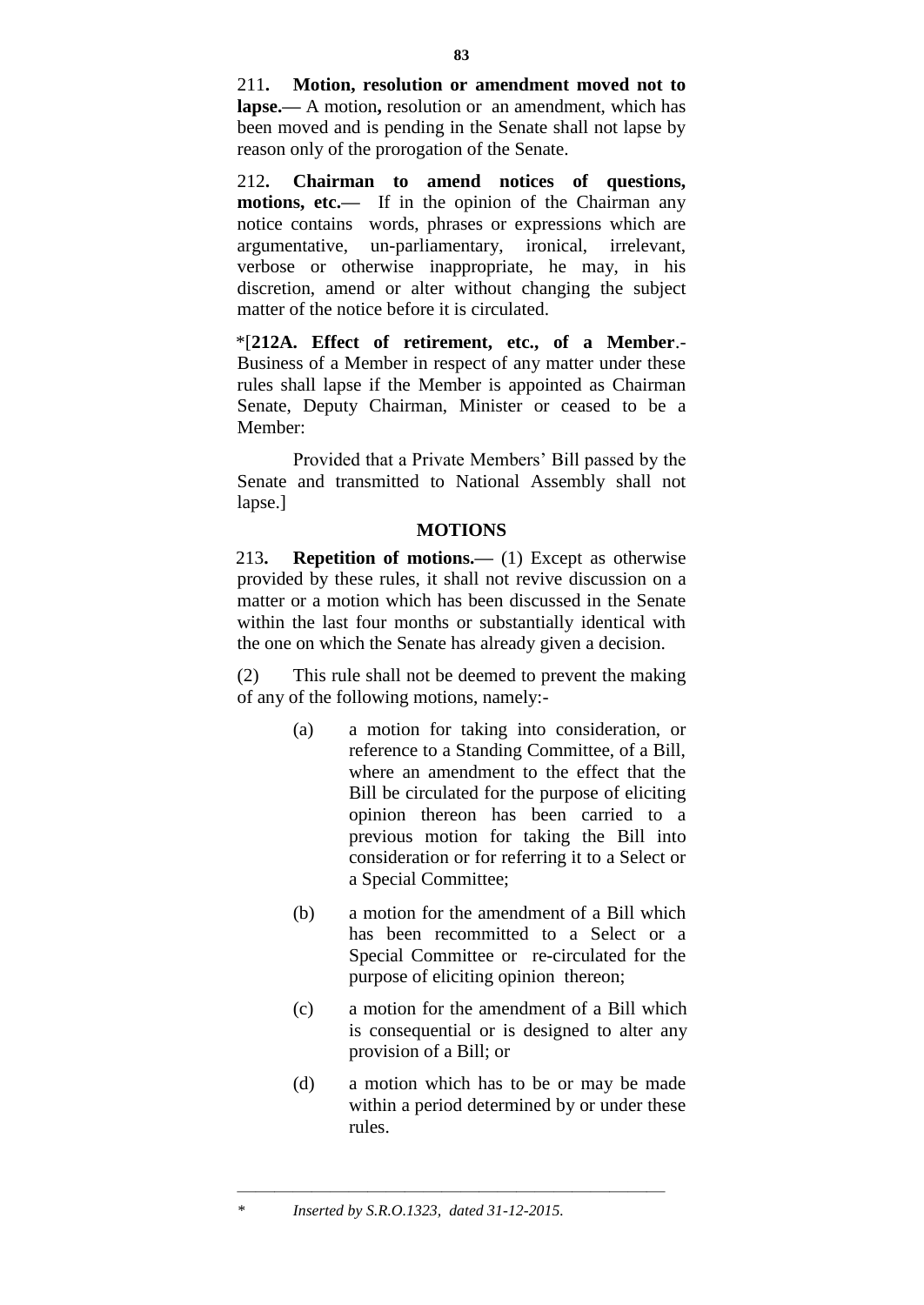214**. Anticipation of a matter before the Senate.—** A motion or amendment shall not anticipate a matter already appointed for consideration of the Senate; and in determining whether a motion or amendment is out of order on the ground of anticipation, the Chairman shall have regard to the probability of the matter anticipated being brought before the Senate within a reasonable time.

215**. Withdrawal of motion.—** (1) A member who has made a motion may withdraw the same by leave of the Senate.

(2) Subject to sub-rule (3), the leave shall be signified not upon question but by the Chairman taking the pleasure of the Senate. The Chairman shall ask: "Is it your pleasure that the motion be withdrawn?" If no one dissents, the Chairman shall say: "The motion is by leave withdrawn." But if any dissentient voice be heard or a member rises to continue the debate, the Chairman shall forthwith put the motion.

(3) If an amendment has been proposed to a motion, the original motion shall not be withdrawn until the amendment has been disposed of.

216**. Adjournment of debate on motion.—** At any time after a motion has been made, a member may move that the debate on the motion be adjourned.

217**. Dilatory motion in abuse of the rules of Senate.—** (1) If the Chairman is of opinion that a motion for the adjournment of a debate is an abuse of these rules, he may either forthwith put the question thereon or decline to propose the question.

(2) If the Chairman is of opinion that a motion for re-circulation of a Bill to elicit further opinion thereon is in the nature of a dilatory motion in abuse of these rules in as much as the original circulation was adequate or comprehensive or that no new or unforeseen circumstance has arisen since the previous circulation to warrant the re-circulation of the Bill, he may forthwith put the question thereon or decline to propose the question.

(3) If the Chairman is of the opinion that a motion for re-committal of a Bill to a Committee or circulation or re-circulation of the Bill after the Committee has reported thereon is in the nature of a dilatory motion is an abuse of these rules in-as-much as original circulation was adequate or comprehensive or that no new or unforeseen circumstance has arisen since the previous circulation to warrant the Committee, he may forthwith put the question thereon or decline to propose the question.

218**. Motion that policy or situation or statement or any other matter be taken into consideration.—** (1) Any Minister or a member may give notice of a motion that any policy, situation, statement or any other matter may be taken into consideration.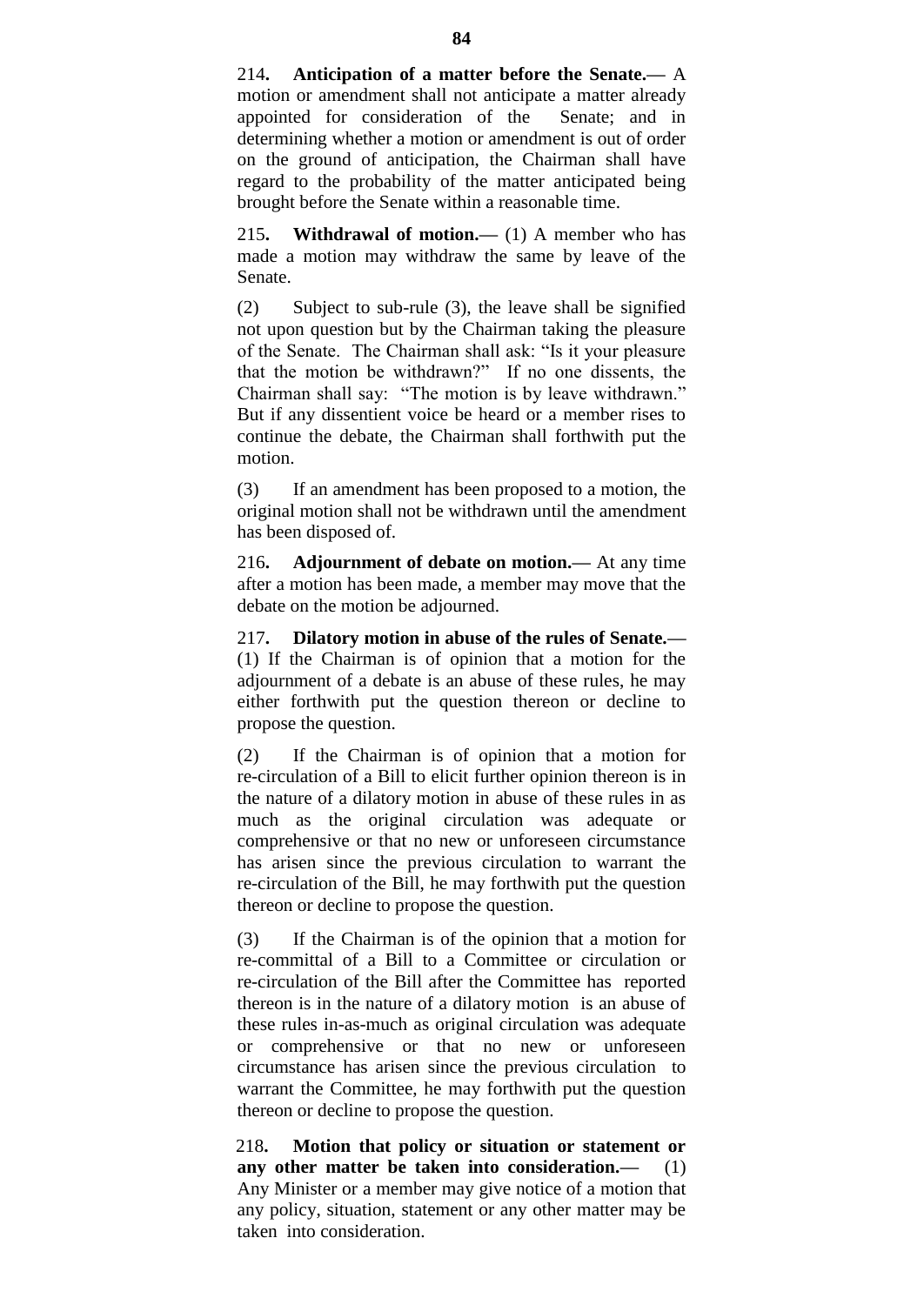(2) The Senate shall proceed to discuss the motion after the mover has concluded his speech and no question shall be put at the conclusion of the debate unless any Minister or a member, with the consent of the Chairman, moves a substantive motion in appropriate terms in which case a question shall be put:

Provided that substantive motion shall be moved immediately after the Chairman has put the original motion to the House.

(3) Except as otherwise provided in this rule, the provisions of rules 132 to 143 shall apply *mutatis mutandis* to a motion for consideration moved under sub-rule (1), hereinafter in this rule referred to as the original motion, and to a substantive motion moved in substitution of the original motion hereinafter referred to as the substitute motion, as if such original motion were a resolution and the substitute motion were an amendment to the resolution.

(4) There shall be no voting on an original motion but if one or more substitute motions have been moved by the members, the Chairman may, in his opinion, put them to the vote of the House so, however, that the motions expressing disapproval of the matter referred to in the original motion are voted upon before the motions expressing approval thereof.

(5) When a substitute motion is carried by the House, all such other motions not put to the House shall lapse.

219. **Notice signed by more than one member**.— Where a notice of a motion or an amendment is given by more than one member, the member whose name appears first in the list and in his absence next member in the list shall move the motion and speak on behalf of such other members.

## **AMENDMENTS**

220**. Rules as to amendments.—** (1) An amendment shall be within the scope of, and relevant to, the subject matter of the motion to which it is proposed.

(2) An amendment shall not raise a question**,** which by these rules can only be raised by the substantive motion after notice.

(3) An amendment shall not be moved which has merely the effect of a negative vote.

(4) An amendment on a question shall not be inconsistent with the previous decision on the same question at the same stage of a Bill or matter.

(5) An amendment may be moved to an amendment which has been moved in the Senate.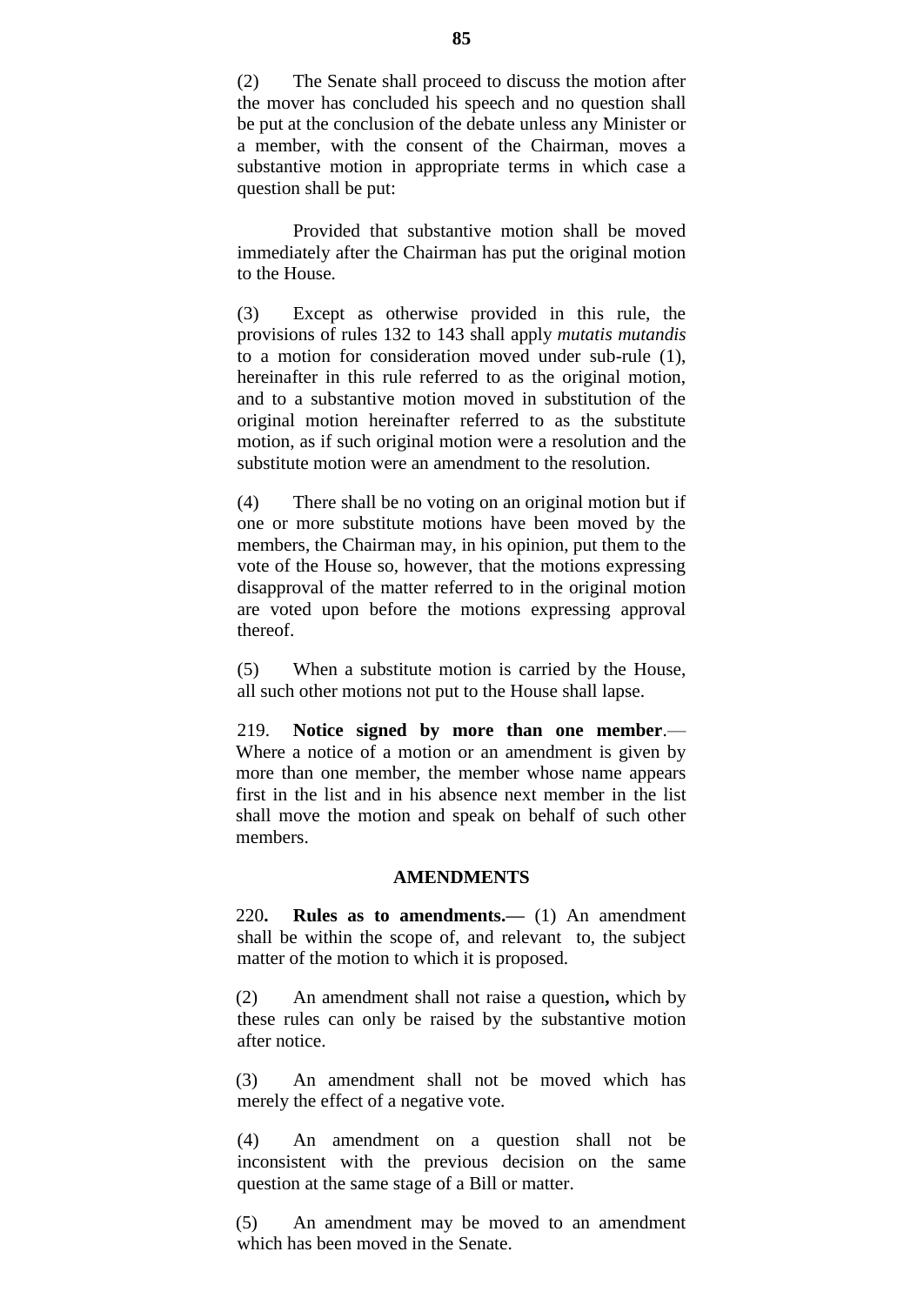(6) In respect of any motion or in respect of any Bill under consideration in the Senate, the Chairman shall have the power to select one of several identical or substantially identical amendments to be proposed or may club together all such amendments.

221**. Correction of errors.—** Where a resolution is passed by the House, the Chairman shall have power to correct grammatical or typographical errors and make such other changes in a resolution as are incidental or consequential upon the amendments accepted by the House.

222**. Notice of amendments.—** Notice of an amendment to a motion shall be given two working days before the day on which the motion is to be considered, unless the Chairman allows the amendment to be moved without such notice.

223**. Selection of amendments.—** The Chairman shall have power to select the amendments to be proposed in respect of any motion, and may, if he thinks fit, call upon any member who has given notice of an amendment to give such explanation of the object of the amendment as may enable him to form a judgment upon it.

224**. Putting of amendments.—** The Chairman may put amendments in such order as he may think fit:

Provided that the Chairman may refuse to put an amendment**,** which in his opinion is frivolous or vague.

# **RULES TO BE OBSERVED BY MEMBERS**

225**. Rules to be observed by members while present in the Senate**.-Whilst the Senate is sitting, a member—

- (i) shall not speak except with the permission of the Chair;
- (ii) shall not read any book, newspaper or a document except in connection with the business of the Senate;
- (iii) shall not interrupt any member during his speech by disorderly or objectionable gesture, expression, noise or any other manner whatsoever;
- (iv) shall not pass between the Chair and any member who is speaking;
- (v) shall not sit or stand with his back towards the Chair;
- (vi) shall not obstruct proceedings and shall avoid making running commentaries when speeches are being made in the Senate or engage in cross talk;
- (vii) shall not chant slogans, display banners, play-cards, throw and tear Table documents and reports, etc.;
- (viii) shall not indulge in rowdy behaviour;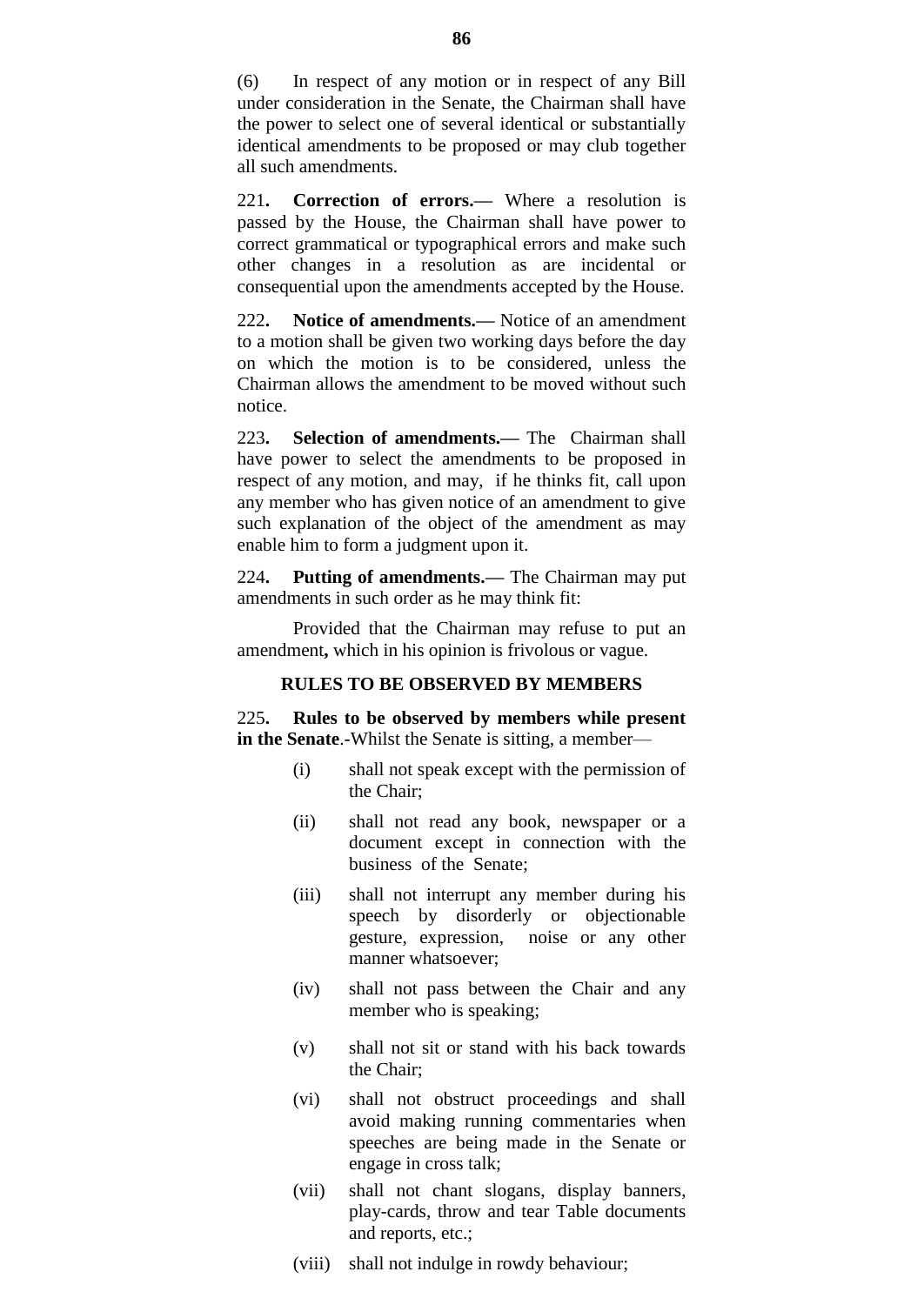- (ix) shall not approach the dais of the Chairman in a threatening manner;
- (x) shall not act to erode the sanctity of the House or act in a manner which lowers the dignity of the House;
- (xi) shall not act in any manner detrimental to the order, decorum and dignity of the House;
- (xii) shall not applaud or make a reference to, when a stranger enters any of the galleries or the Special Box except when a foreign dignitary is specially invited to address the Senate or witness the proceedings of the Senate;
- (xiii) shall not occupy a seat in the galleries nor while in the Chamber engage himself in conversation with any visitor in a gallery;
- (xiv) shall not use a mobile phone or a camera;
- (xv) shall not chew or drink or smoke;
- (xvi) shall not carry any walking stick unless permitted by the Chairman under exceptional circumstances;
- (xvii) shall bow to the Chair when taking or leaving his seat;
- (xviii) shall always address the Chair and shall do so in a respectful and decent manner;
- (xix) shall keep to his usual seat while addressing the Chair; and
- (xx) shall maintain silence when not speaking in the Senate.

226**. Rules to be observed while speaking.—** (1) The subject matter of every speech shall be relevant to the matter before the Senate.

(2) Except with the permission of the Chairman a member may not read his speech but may refresh his memory by reference to his notes.

- (3) A member while speaking shall not—
	- (a) discuss any matter which is sub-judice;
	- (b) reflect upon the President in his personal capacity:

Provided that nothing in this paragraph shall preclude any reference, subject to the provisions of the Constitution, to the President in relation to any act done by him in his official capacity;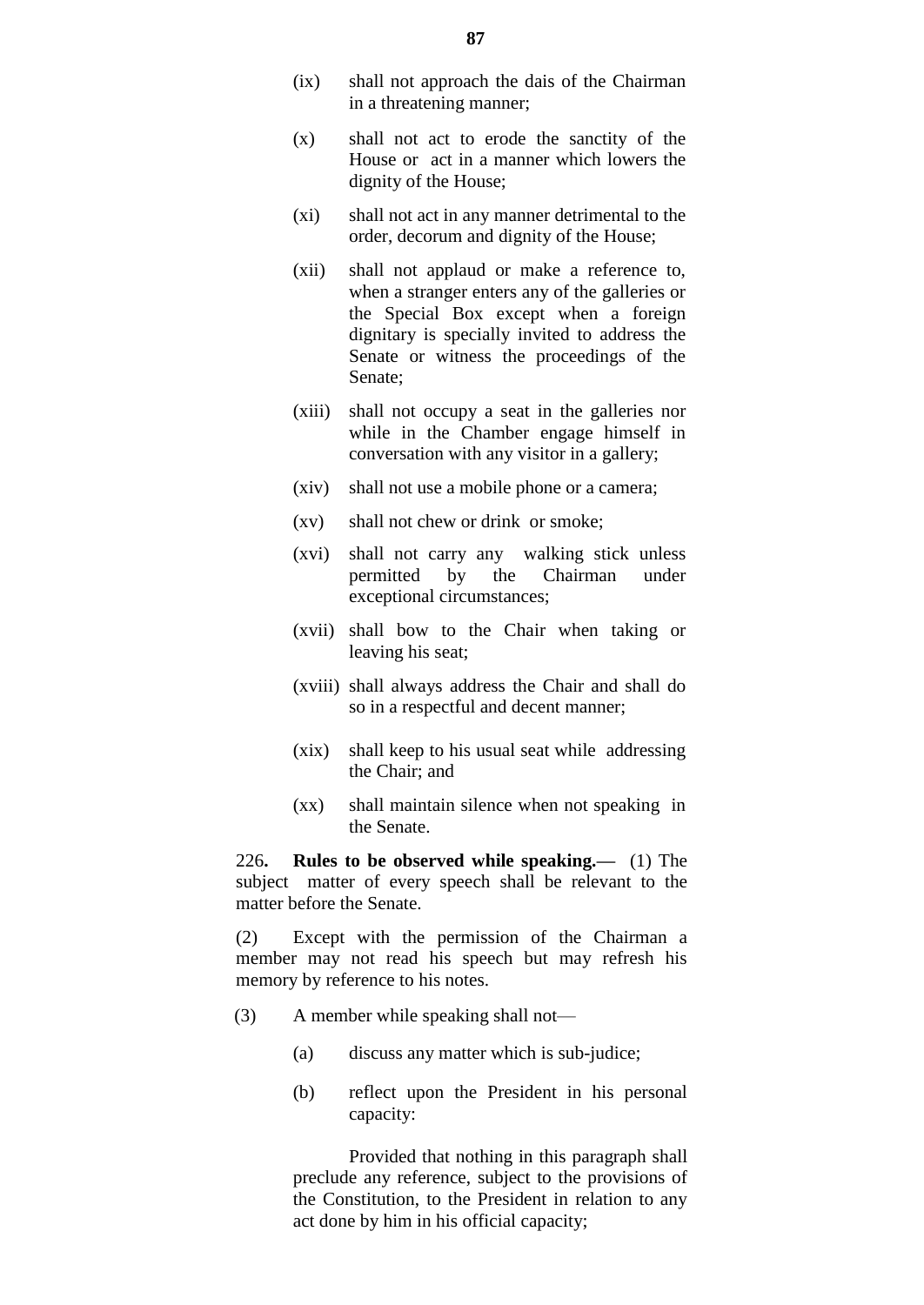- (c) discuss the conduct of any Judge of the Supreme Court or of a High Court in the discharge of his duties;
- (d) make a personal charge against a member, Minister or the holder of a public office, except in so far as it may be relevant in regard to the matter before the Senate;
- (e) use his right of speech for the purpose of willfully and persistently obstructing the business of the Senate;
- (f) use offensive expressions about the conduct or proceedings in the joint sitting, Senate, National Assembly or a Provincial Assembly or a Committee thereof;
- (g) unnecessarily cast reflection on the conduct of any person who cannot defend himself before the Senate;
- (h) reflect on any decision of the Senate except on a motion for rescinding it;
- (i) use the President"s name for the purpose of influencing the debate; or
- (j) utter unreasonable, seditious or defamatory words or make use of offensive or unparliamentary expressions or which may hurt the religious susceptibilities of any class or persons.

 *Explanation.-* In this paragraph, "unparliamentary expression" includes any expression which imputes false motives to a member or accuses him of falsehood or is couched in abusive language.

\* @[226A. **Code of Conduct for the members.**- There shall be a Code of Conduct for the members to assist them in the discharge of their duties and obligations to the House, their constituents and the public at large.]

# **DEBATE**

227**. Mode of address.—** (1) A member desiring to speak on any matter before the Senate or to raise a point of order or question of privilege shall speak only when called upon by the Chairman to do so, shall speak from his seat, shall rise when he speaks and shall address the Chairman:

Provided that a member disabled by sickness or infirmity may be permitted to speak while sitting.

(2) The speech of a member who speaks without the permission of the Chairman shall not form part of the proceedings of the Senate.

*<sup>\*</sup> Inserted by S.R.O. 1131(I)/2016, dated 02-12-2016.*

*<sup>@</sup> The Senate of Pakistan approved and made operational the Code of Conduct on 24th November, 2016, which is annexed.*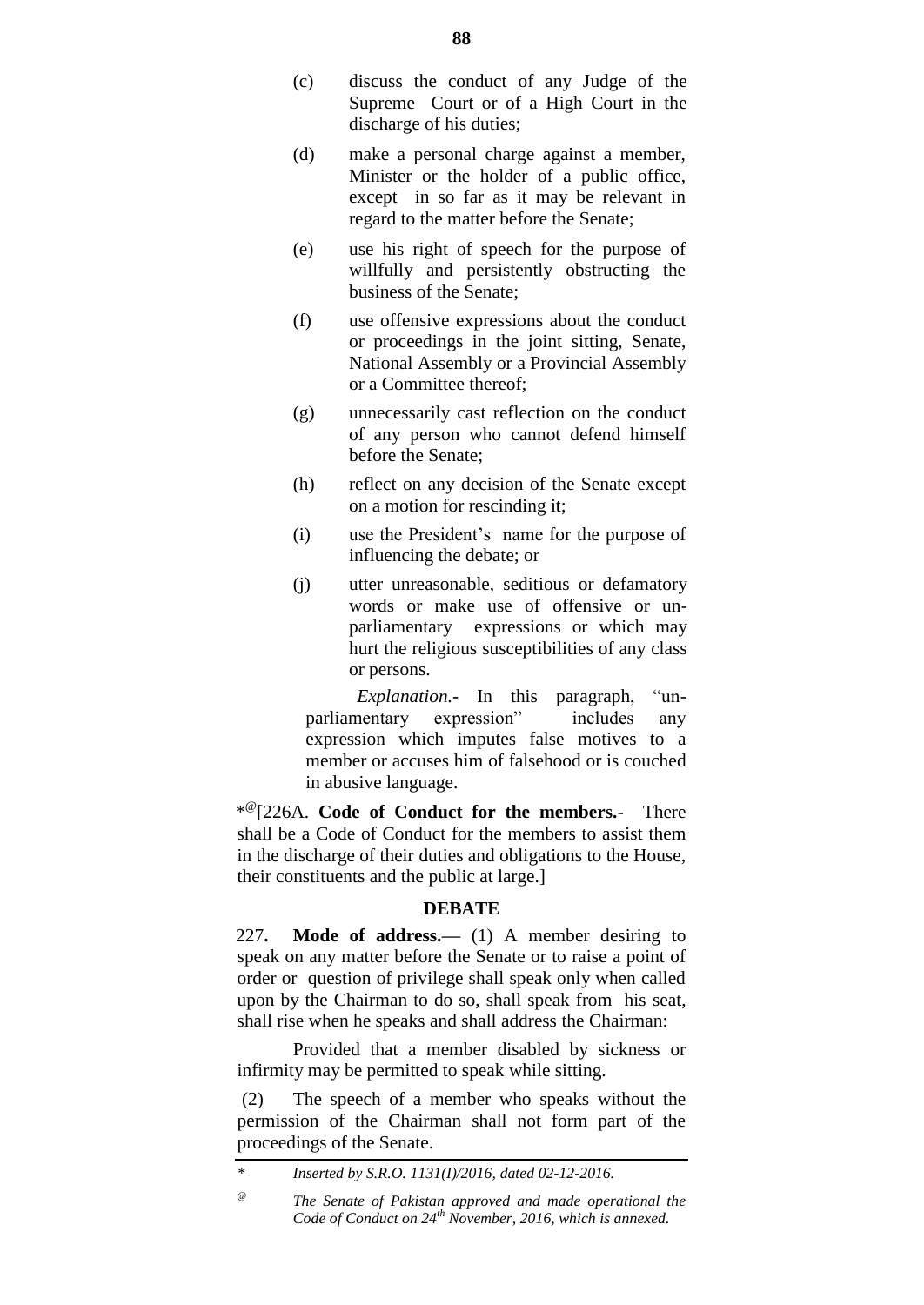228**. Limitation on debate.—** (1) Whenever the debate on any motion in connection with a Bill or on any other motion becomes unduly protracted, the Chairman may, after taking the sense of the Senate, fix a time limit for the conclusion of discussion on any stage or all stages of the Bill or, as the case may be, the motion.

(2) At the appointed hour, in accordance with the time limit fixed for the completion of a particular stage of a Bill or a motion, the Chairman shall, unless the debate is sooner concluded, forthwith put every question necessary to dispose of all the outstanding matters in connection with that stage of the Bill or the motion.

229**. Questions to be asked through the Chairman.—** When, for the purposes of explanation during discussion or for any other sufficient reason, any member has occasion to ask a question of another member on any matter then under the consideration of the Senate, he shall ask the question through the Chairman.

230**. Irrelevance or repetition.—** The Chairman, after having called the attention of the Senate to the conduct of a member who persists in irrelevance or casts reflection on the conduct of a person who can not defend himself in the Senate or in tedious repetition either of his own arguments or of the arguments used by other members in debate, may direct him to discontinue his speech.

231**. Personal explanation.—** A member may, with the permission of the Chairman, make a personal explanation arising out of some thing said, discussed or imputed to him in the House although there is no question before the Senate, but no debate shall be allowed on it.

232. **Order of speeches and right of reply**.— (1) After the member who has made a motion has spoken, other members may speak on the motion in the order in which the Chairman may call upon them. If any member who is so called upon does not speak, he shall not be entitled, except with the permission of the Chairman, to speak on the motion at any later stage of the debate.

(2) Except in the exercise of a right of reply or as otherwise provided by these rules, a member shall not speak more than once on any motion, except, with the permission of the Chairman, for the purpose of making a personal explanation, but in that case no debatable matter may be brought forward.

(3) A member who has made a motion may speak by way of reply, and if a private member has made the motion, the Minister concerned may speak after the mover has replied.

(4) Nothing in sub-rule (3) shall be deemed to give any right of reply to the mover of an amendment to a Bill, resolution or motion, save with the permission of the Chairman.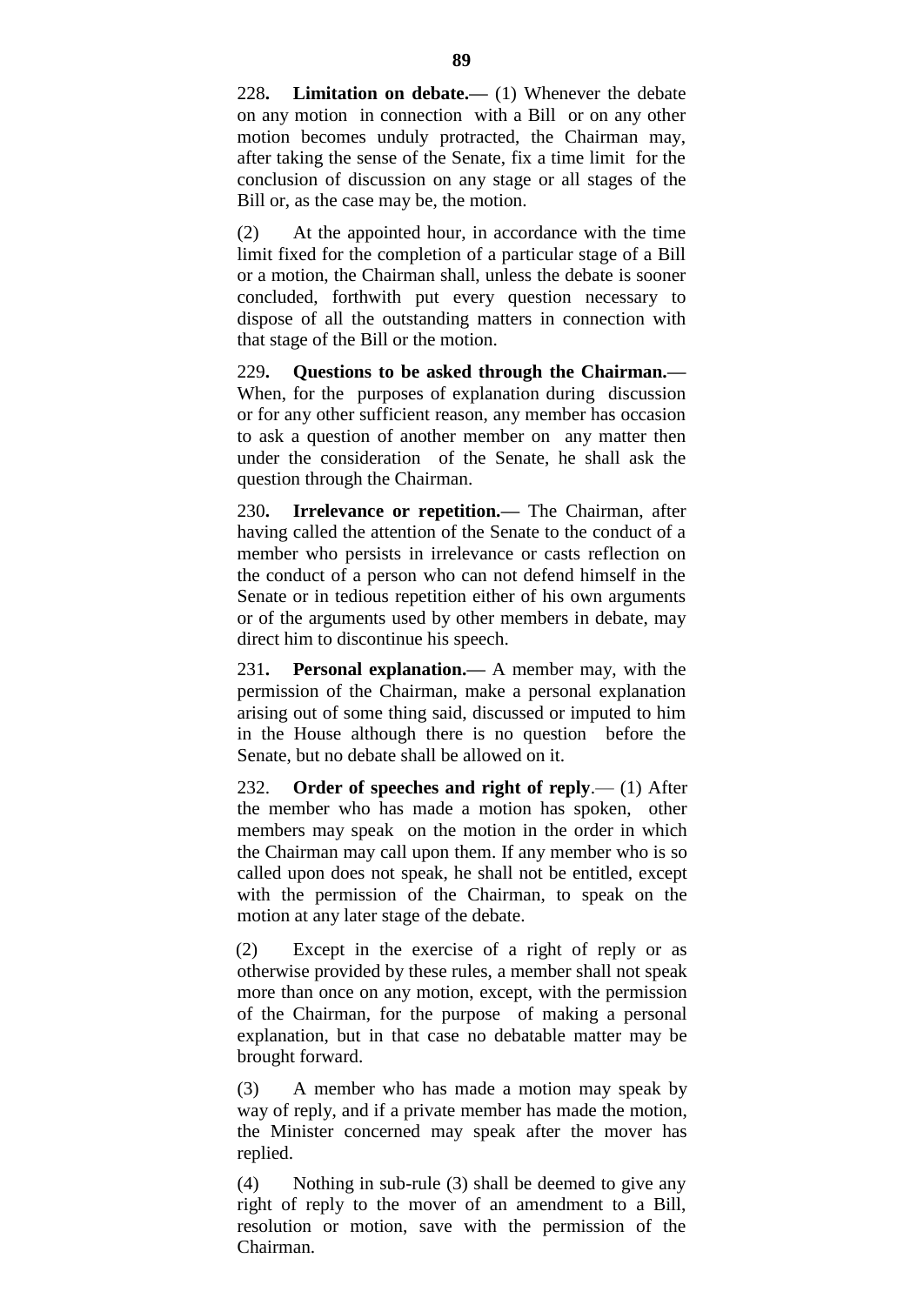233**. Mover's reply concludes debate.—** Subject to the provisions of sub-rule (3) of rule 232**,** the reply of the mover of the original motion shall in all cases conclude the debate.

### **PROCEDURE WHEN CHAIRMAN ADDRESSES**

234**. Procedure when Chairman addresses.—** (1) Whenever the Chairman addresses the Senate, he shall be heard in silence and any member who is then speaking or offering to speak shall immediately resume his seat.

(2) No member shall leave his seat while the Chairman is addressing the Senate.

## **CLOSURE**

235. **Closure.—** (1) At any time after a motion has been made, any member may move "That the question be now put" and, unless it appears to the Chairman that the motion is an abuse of these rules or an infringement of the right of reasonable debate, the Chairman shall put the motion "That the question be now put".

(2) Where a motion made under sub-rule (1) is carried, the question shall be put without amendment or debate.

#### **QUESTION FOR DECISION**

236**. Decision of the Senate.—** (1) A matter requiring the decision of the Senate shall be decided by means of a question put by the Chairman on a motion made by a Minister or a member.

(2) A decision of the Senate may be withdrawn or altered by a subsequent decision of the Senate on a motion moved by a Minister or a member, on a motion, stating reasons necessitating such revisit moved by a Minister or a member.

237. **Proposal and putting of question.—** When a motion has been made, the Chairman shall propose the question for consideration, and put it for the decision of the Senate. If a motion embodies two or more separate propositions, these propositions may be proposed by the Chairman as separate questions.

238**. Voting.—** (1) Save as otherwise provided, the votes of members on any question put by the Chairman may be taken by voices in the first instance. On the conclusion of a debate, the Chairman shall put the question and invite those who are in favour of the motion to say "Aye" and those against the motion to say "No".

(2) The Chairman shall then say; I think the Ayes (or, as the case may be, the Noes) have it". If the opinion of the Chairman as to the decision of a question is not challenged, he shall say twice; The Ayes (or, as the case may be, the Noes) have it" and the question before the Senate shall be determined accordingly.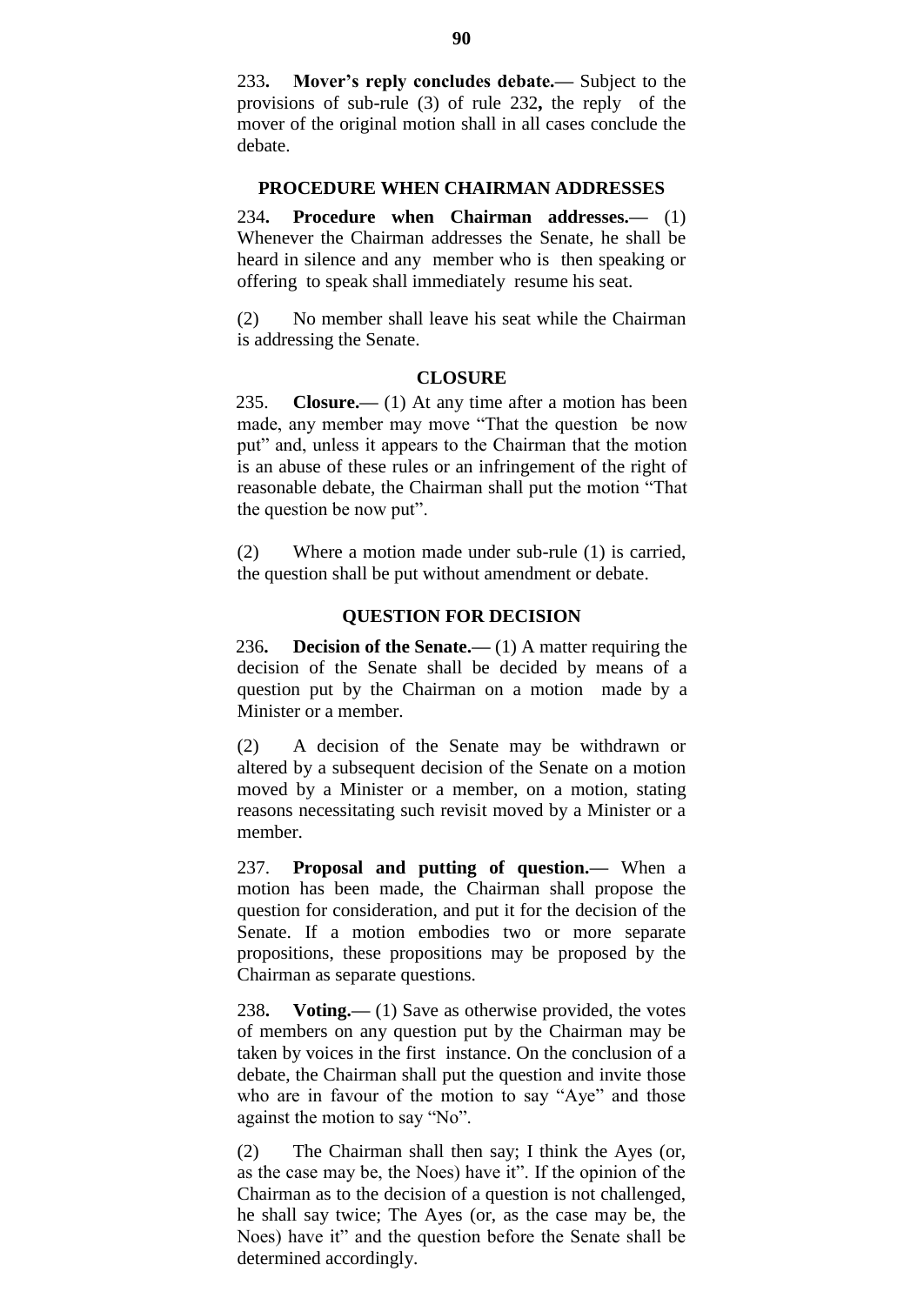(3) If the opinion of the Chairman as to the decision of a question is challenged, he shall order that the Lobby be cleared.

(4) After the lapse of two minutes, he shall put the question a second time and declare whether in his opinion the "Ayes" or the "Noes" have it.

(5) If the opinion so declared is again challenged, he shall direct that the votes be recorded either by division in the manner set out in the Third Schedule or by operating the automatic vote recorder:

Provided that, if in the opinion of the Chairman, the division is unnecessarily claimed, he may ask the members who are for 'Ayes' and those for 'Noes' respectively to rise in their places and, on a count being taken, he may declare the determination of the Senate. In such a case, the names of the voters shall not be recorded.

(6) The result of the voting by a division shall be announced by the Chairman and shall not be challenged.

(7) A member shall not vote on any question in which he has a pecuniary interest. If he votes on such a question, the vote shall, on a substantive motion carried by the Senate, be disallowed.

*Explanation.-* The interest contemplated in this subrule shall be direct and personal and not remote or general.

239**. No speech after question is put.—**A member shall not speak on a question after the Chairman has put the question to the Senate.

240**. Casting vote.—** The Chairman or the Person Presiding shall not vote except in the event of an equality of votes.

241**. Division by automatic vote recorder.—** (1) Where the Chairman directs under sub-rule (5) of rule 238 that the votes be recorded by operating the automatic vote recorder, it shall be put into operation and the members shall cast their votes from the seats respectively allotted to them by pressing the button provided for the purpose.

(2) After the result of the voting appears on the indicator board, the Chairman shall announce the result of the division and the result shall not be challenged.

242**. Validity of proceedings, etc.—** (1) The validity of the proceedings in the Senate shall not be called in question by any person including a member in the House or before any court of law on the ground of any irregularity of procedure.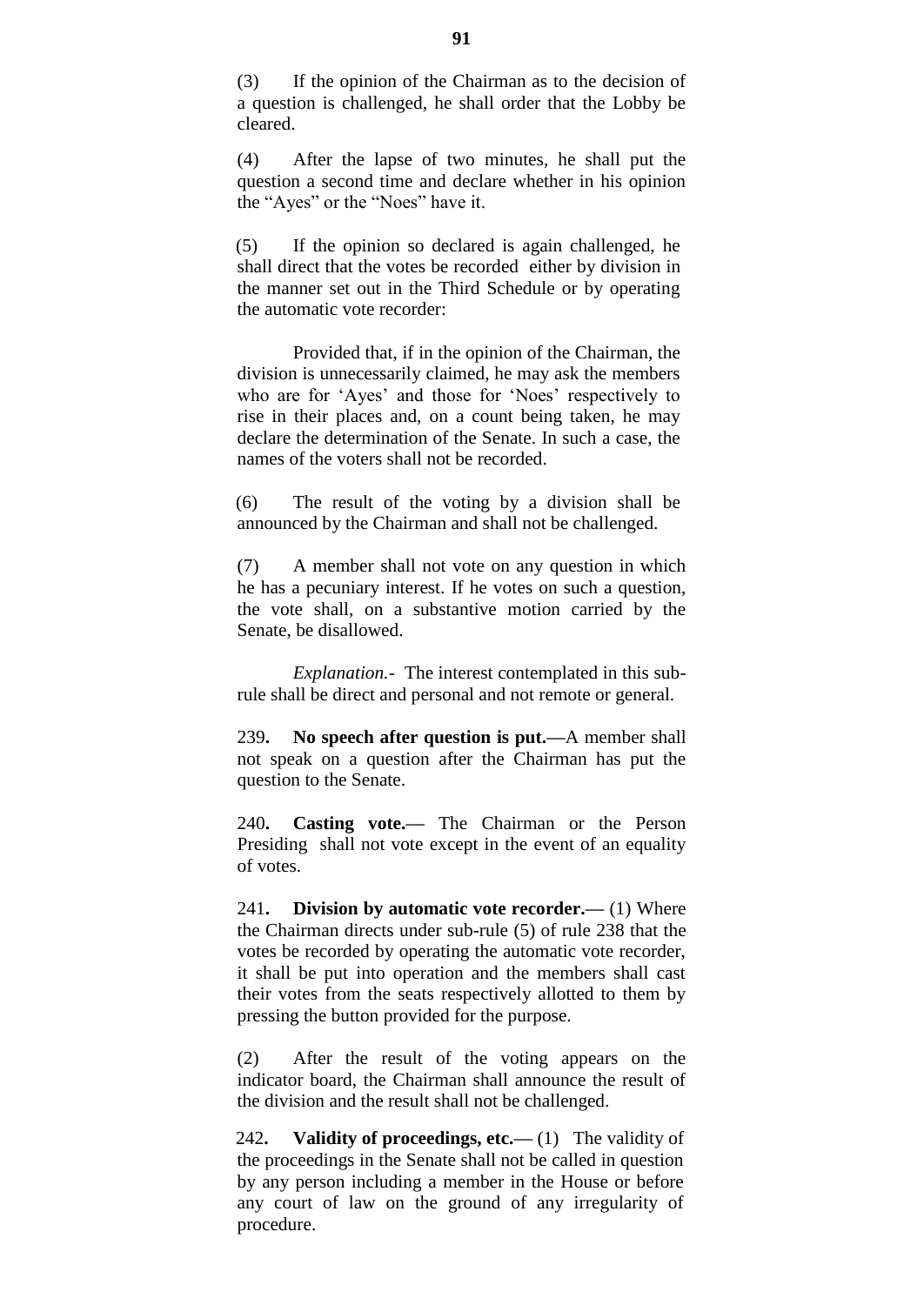(2) No member or officer of the Senate in whom powers are vested by or under the Constitution for regulating procedure or the conduct of business, or for maintaining order in the Senate, shall be subject to the jurisdiction of any court in respect of the exercise by him of those powers.

(3) The Senate shall have power to act notwithstanding any vacancy in the membership thereof and no proceedings in the Senate shall be invalid by reason only that a person who was disqualified for being or continuing as member, or a person who was otherwise not entitled to do so, was present at or voted or otherwise took part in the proceedings.

## **POINTS OF ORDER**

243**. Decision on points of order.—** (1) A point of order shall relate to the interpretation or enforcement of these rules or such Articles of the Constitution as regulate the business of the Senate and shall raise a question which is within the cognizance of the Chairman.

(2) A point of order may be raised in relation to the business before the Senate at the moment:

Provided that the Chairman may permit a member to raise a point of order during the interval between the termination of one item of business and the commencement of another if it relates to maintenance of order in, or arrangement of business before, the Senate.

(3) A point of order may not be raised before the Chairman has disposed of the earlier point of order:

Provided that a member shall not raise a point of order which has already been raised in the same sitting.

(4) Subject to the provisions of sub-rules (1), (2) and (3), a member may formulate a point of order and the Chairman shall decide whether the point raised is a point of order, and if so, give his decision thereon, which shall be final.

(5) No debate shall be allowed on a point of order, but the Chairman may, if he thinks fit, hear members before giving his decision.

(6) A point of order shall not relate to a question of privilege.

- (7) A member shall not raise a point of order-
	- (a) to ask for information; or
	- (b) to explain his position; or
	- (c) when a question on any motion is being put to the Senate; or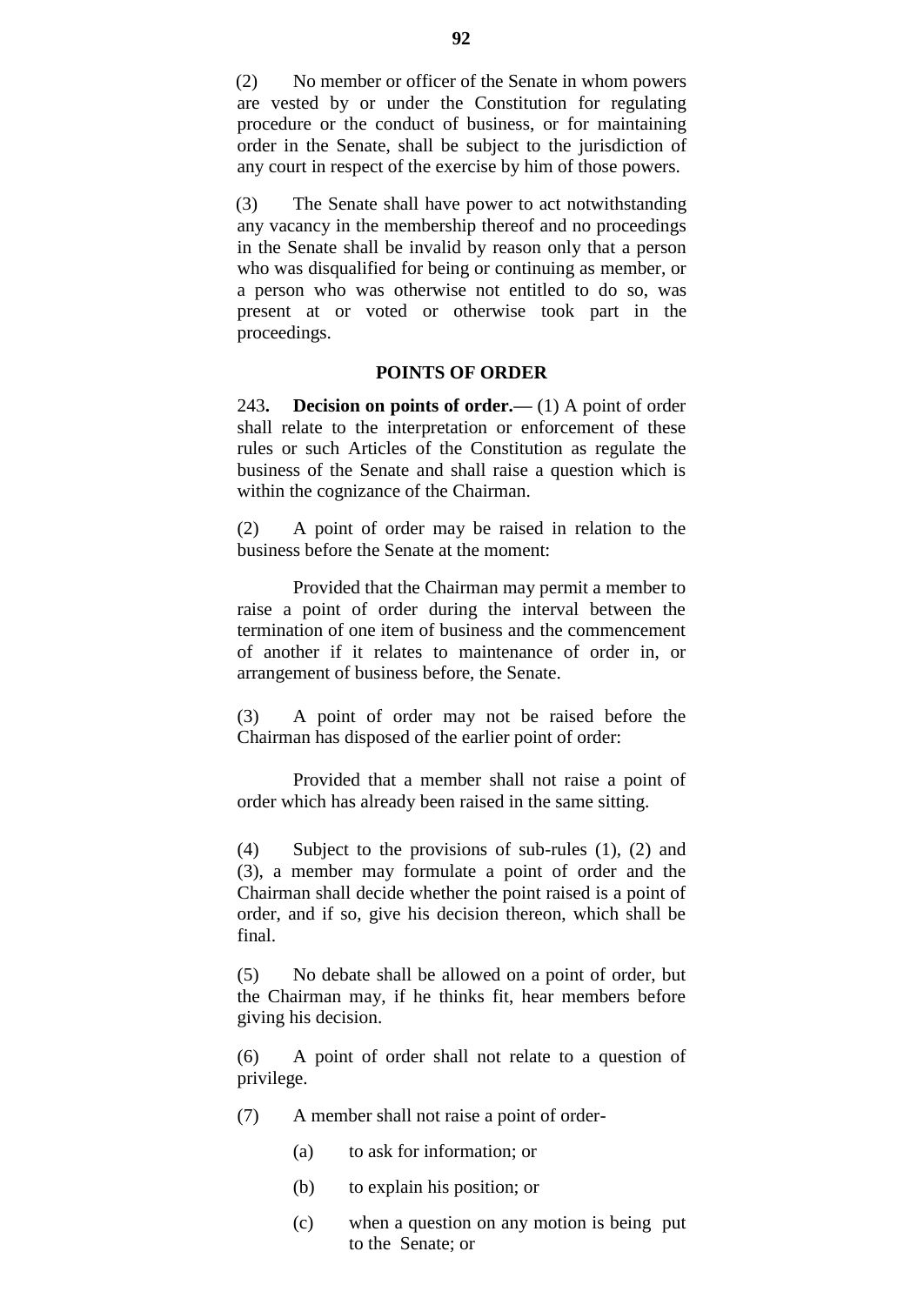- (d) on a matter which is hypothetical; or
- (e) that Division Bells did not ring or were not heard; or
- (f) simply interrupt another speaker or place before the House his own view of a matter when another member is holding the floor.

(8) There shall be no discussion on a decision on a point of order.

## **MAINTENANCE OF ORDER**

244**. Chairman to preserve order and enforce**  decisions.— (1) The Chairman shall preserve order and shall have all powers necessary for the purpose of enforcing his decisions.

(2) For the purpose of enforcing the orders of the Chairman, there shall be a Sergeant-at-Arms to be assisted by such Staff or officials subordinate to him as may be necessary.

245**. Withdrawal of members.—** The Chairman may direct a member to refrain from violating any rule and if in his opinion the conduct of any member is disorderly despite such direction, he may proceed to name him to withdraw immediately from the Chamber and any member so named shall do so forthwith and shall absent himself during the remainder of the day's sitting.

246**. Suspension of member.—** (1) The Chairman may, if he deems it necessary, name a member who disregards the authority of the Chairman or sanctity of the House or abuses these rules consistently and wilfully by obstructing the business of the Senate.

(2) If a member is so named by the Chairman, he shall forthwith put the question that the member (naming him) be suspended from the service of the Senate for a period not exceeding the remainder of the session:

Provided that the Senate may, at any time, on a motion being made, resolve that such suspension be terminated.

(3) A member suspended under this rule shall forthwith withdraw from the precincts of the Senate.

#### **SUSPENSION OF SITTING**

247**. Power of Chairman to suspend sitting or adjourn the Senate.—** In the case of a grave disorder arising in the Senate, the Chairman may, if he thinks it necessary to do so, suspend any sitting for a time to be specified by him or adjourn the Senate.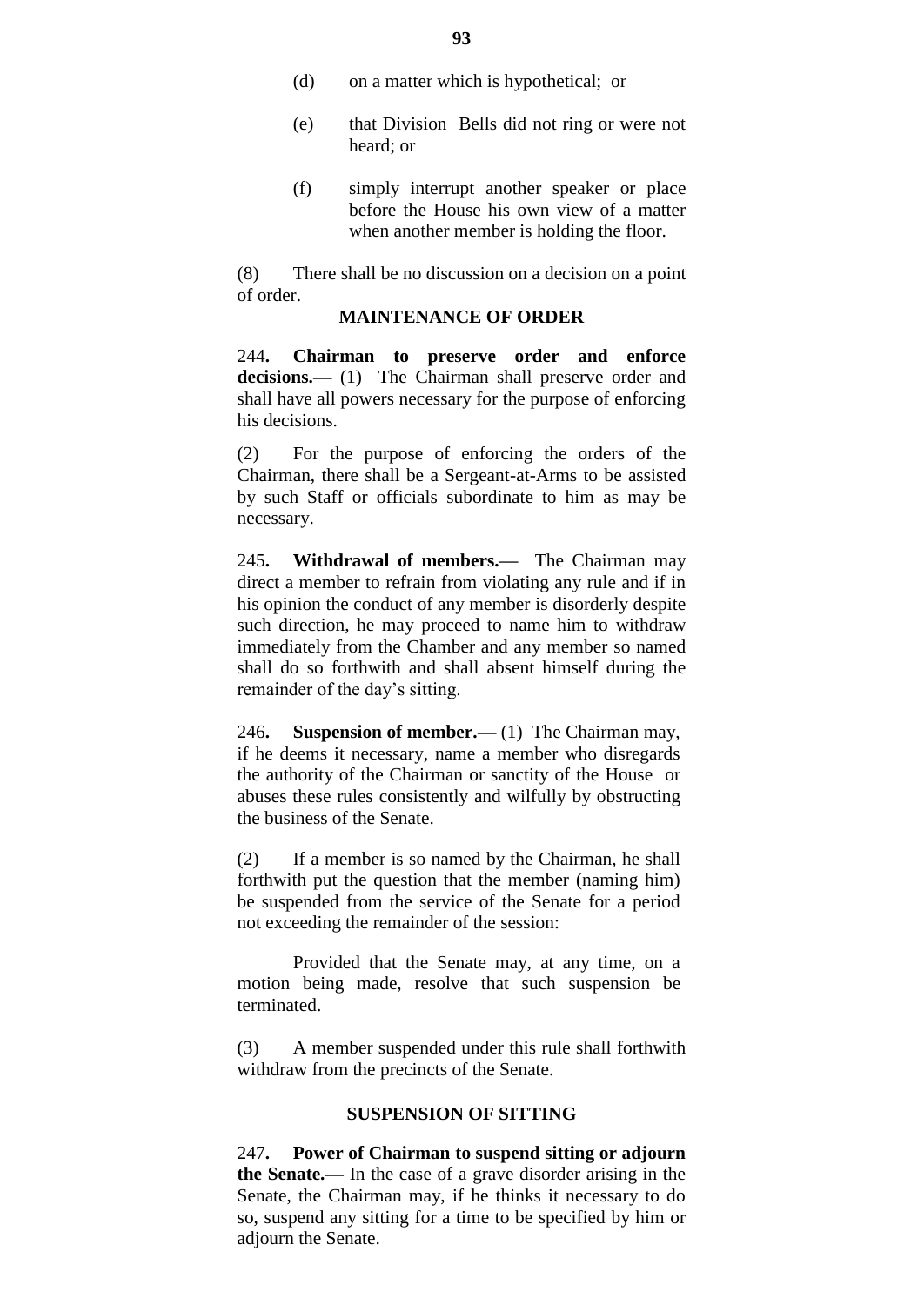# **ADMISSION, WITHDRAWAL AND**

# **REMOVAL OF STRANGERS**

248**. Admission of strangers.—** The admission of strangers during the sittings of the Senate to those portions of the House which are not reserved for the exclusive use of members shall be regulated in accordance with directions given by the Chairman.

249**. Withdrawal of strangers.—** The Chairman may, whenever he thinks fit, order the galleries to be cleared and any strangers to be removed.

250**. Removal of strangers.—** Any officer authorized in this behalf by the Chairman shall remove from the precincts of the Senate any stranger whom he may see, or who may be reported to him to be, in any portion of the precincts of the Senate reserved for the exclusive use of members, or having been admitted into any portion of the precincts of the Senate, misconducts himself or willfully infringes the directions given by the Chairman under rule 248 or does not withdraw when the strangers are directed to withdraw under rule 249 also remove a stranger who has previously misbehaved and apprehension of his doing so again exists.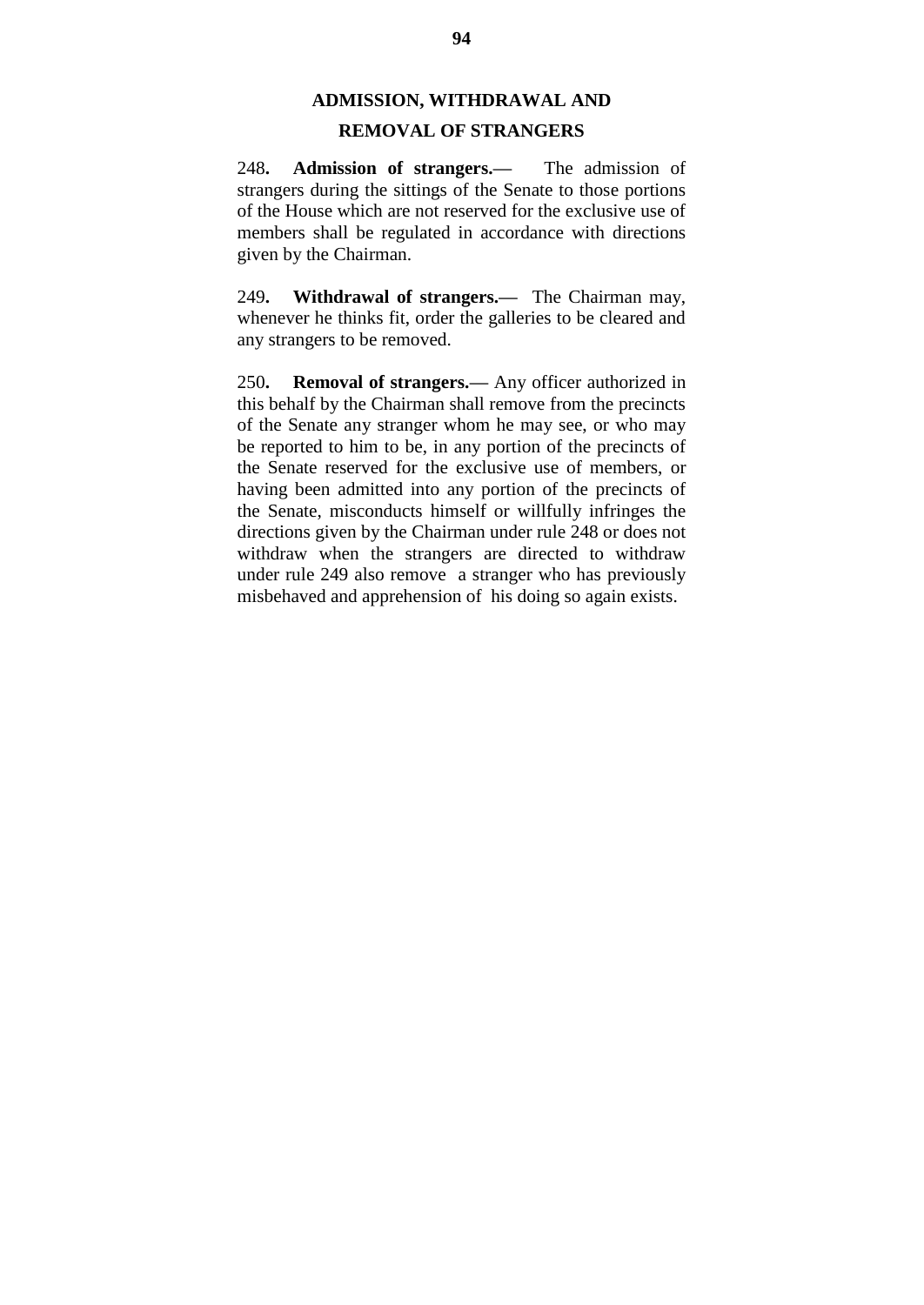## **SITTINGS IN CAMERA OF THE SENATE**

251**. Sittings in camera.—** (1) Whenever the Leader of the House asks for a sitting in camera, the Chairman shall, fix a day or part thereof for sitting of the Senate in camera.

(2) When the Senate sits in camera, no stranger shall be permitted to be present in the Chamber, Lobby or galleries, except the Secretary and such other Officers of the Senate or other persons as the Chairman may direct.

252**. Report of the Proceedings.—** The Chairman may cause a report of the proceedings of a sitting in camera to be kept in such manner as he thinks fit, but no other person present shall keep a note or record of any proceedings or decisions of a sitting in camera, whether, in part or full, or issue any report of, or divulge, or purport to describe, such proceedings.

253**. Procedure in other respects.—** Subject to these rules, the procedure in all other respects in connection with a sitting in camera shall be in accordance with such directions as the Chairman may give.

254. **Lifting ban of secrecy.—** (1) When it is considered that the necessity for maintaining secrecy in regard to the proceedings of a sitting in camera has ceased to exist, a motion may, subject to the consent of the Chairman, be moved by the Leader of the House or any member authorized by him in this behalf that the proceedings be no longer treated as secret.

(2) On adoption of a motion under sub-rule (1), the Secretary shall cause to be prepared a report of the proceedings of the sitting in camera and shall, as soon as practicable, publish it in such form and manner as the Chairman may direct.

255**. Disclosure of proceedings or decisions.—** Save as provided in rule 254 disclosure of the proceedings or decision of a sitting in camera by any person in any manner shall be treated as a gross breach of privilege of the Senate.

\*[255A. **Punishment for divulging or disclosing of information.**- Where a member or any person specifically participating in any in-camera proceedings, divulges or discloses any information regarding any part of the proceedings or comments or speeches or opinions expressed therein, such member or other person, as the case may be, shall be required to appear before the House Business Advisory Committee, and after being given an adequate opportunity to explain the disclosure attributed to him, may be suspended for a term not exceeding thirty consecutive sittings of the House.]

\_\_\_\_\_\_\_\_\_\_\_\_\_\_\_\_\_\_\_\_\_\_\_\_\_\_\_\_\_\_\_\_\_\_\_\_\_\_\_\_\_\_\_\_\_\_\_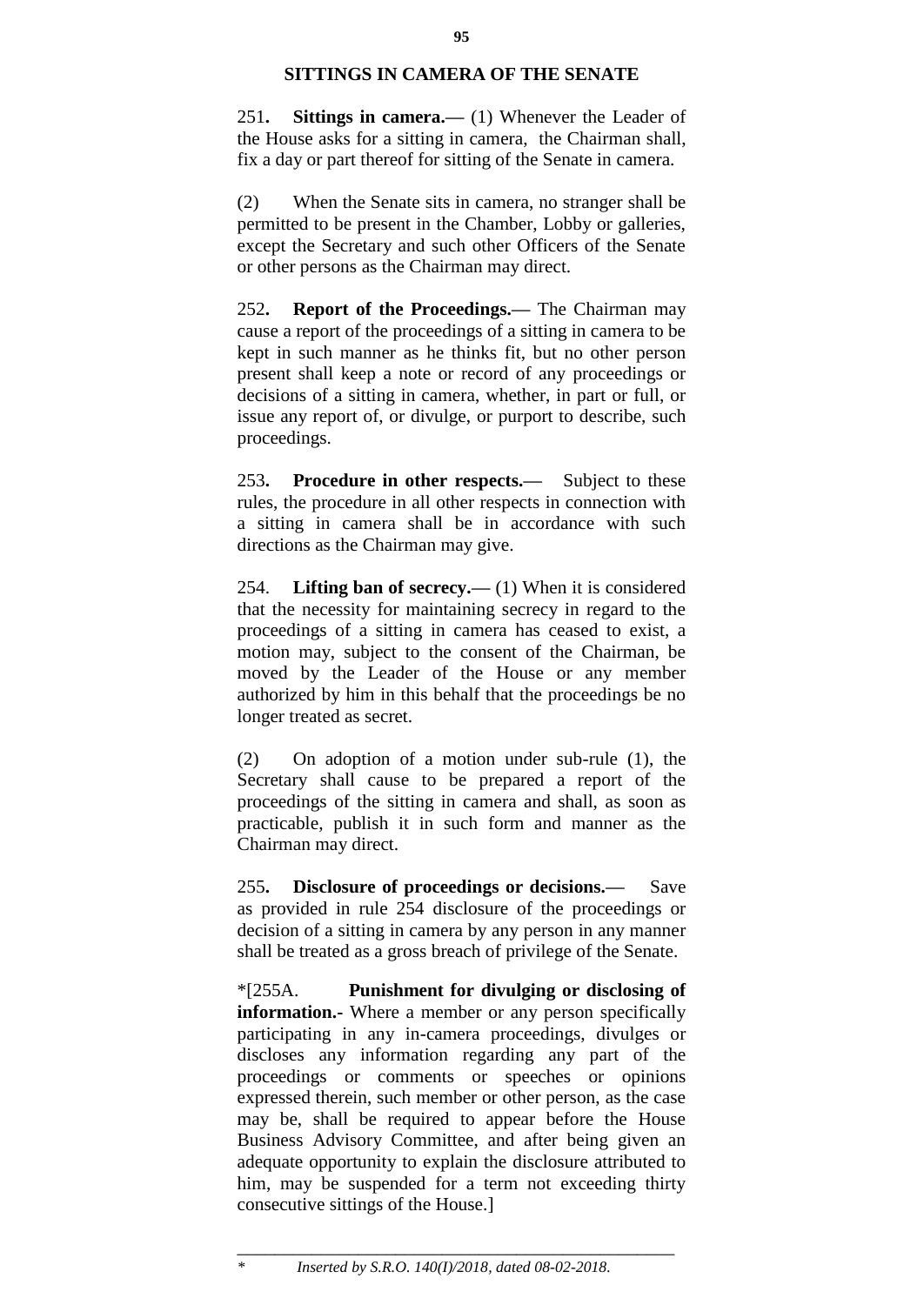## **LANGUAGE, RECORD AND REPORTS**

256**. Language of the Senate.—** (1) The members shall address the Senate in Urdu or English, provided that the Chairman may permit any member who cannot adequately express himself in any of these languages to address the Senate in his mother tongue.

(2) If a member desires that a summary in Urdu of his speech delivered in a language other than Urdu or English be read out to the Senate, he shall supply a copy of the summary to the Chairman who may, in his discretion, allow it to be read to the Senate. Such summary shall be included in the record of the proceedings of the Senate.

(3) The official records of the proceedings of the Senate shall be kept in Urdu and English.

257**. Report of proceedings.—** (1) The Secretary shall cause to be prepared a full report of the proceedings of the Senate at each of its sittings, and shall, as soon as practicable, publish it in such form and manner as the Chairman may from time to time, direct.

(2) The Secretary may also cause to be prepared a journal of the Senate containing-

- (a) brief record of proceedings of the Senate at each of its sittings;
- (b) information on any matter relating to or connected with the business of the Senate or a matter which in the opinion of the Chairman may be included therein; and
- (c) information regarding the Committee.

 $*(3)$  A detailed report of the business transacted by the Senate during a session shall be made public after prorogation of every session, as soon as practicable and a detailed report of the businesses transacted by the Senate during a parliamentary year shall also be made public at the end of each parliamentary year, as soon as practicable.]

258**. Custody of documents and records.—** The Secretary shall have the custody of all records, documents, including the original documents notified in the Gazette, and papers belonging to the Senate or any of its Committees or the Secretariat of the Senate, and he shall not permit any such records, documents or papers to be taken out of the Secretariat without the permission, in writing, of the Chairman:

Provided that the audio or video recording of the proceedings may be provided to a member on demand on payment basis.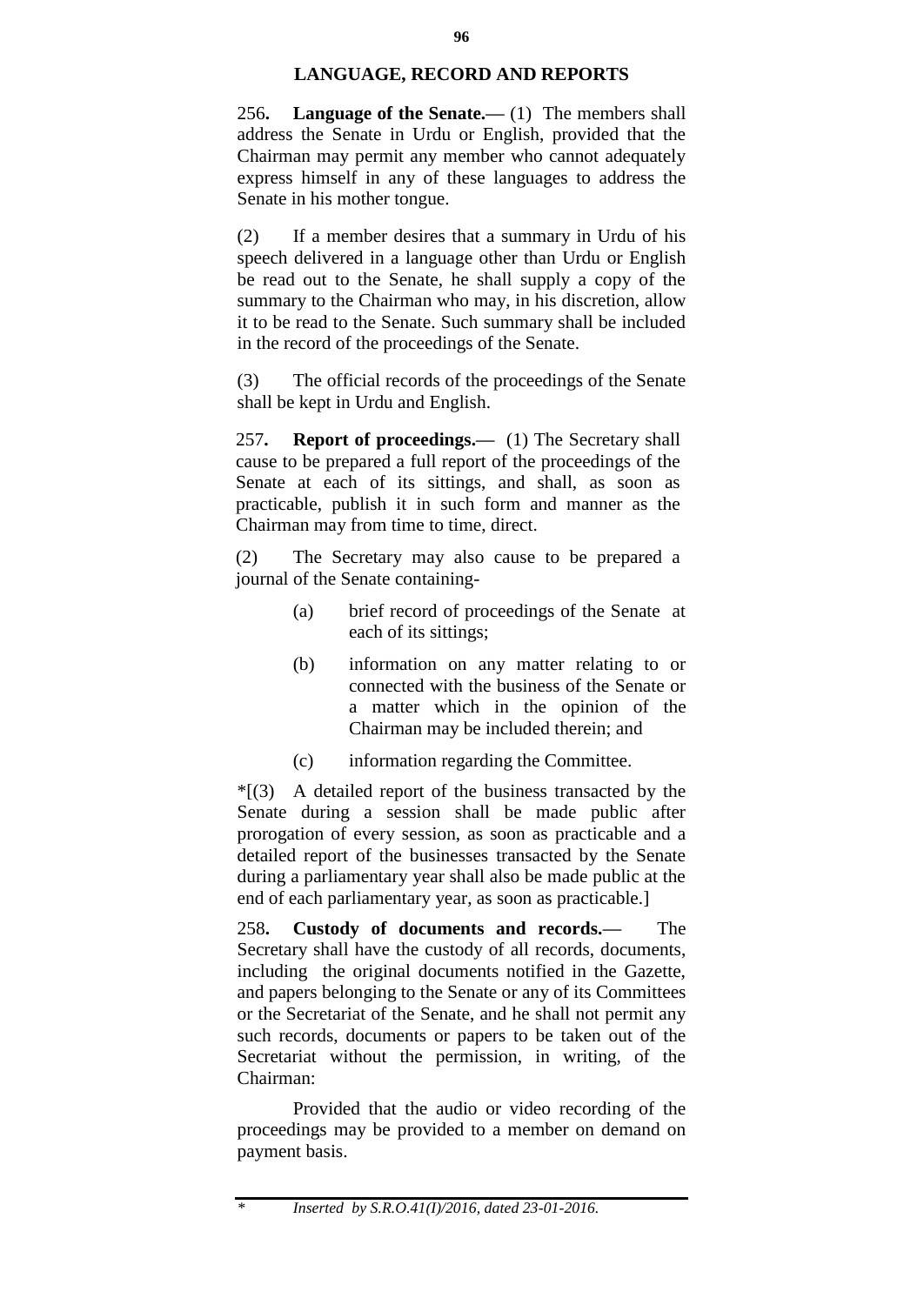259**. Expunction of words from debates.—** (1) If the Chairman is of opinion that words have been used in debate which are defamatory, indecent, un-parliamentary or undignified, he may, in his discretion, either during the debate or subsequently, order that such words be expunged from the proceedings of the Senate.

(2) The expunged words shall not be printed, published or mentioned by any person including media and if so published, printed or mentioned shall amount to breach of privilege of the House.

260**. Indication in printed debates of expunged proceedings.—** The portion of the proceedings of the Senate expunged under rule 259 shall be marked by asterisks and an explanatory foot-note shall be inserted in the proceedings as follows:-

"Expunged as ordered by the Chairman.".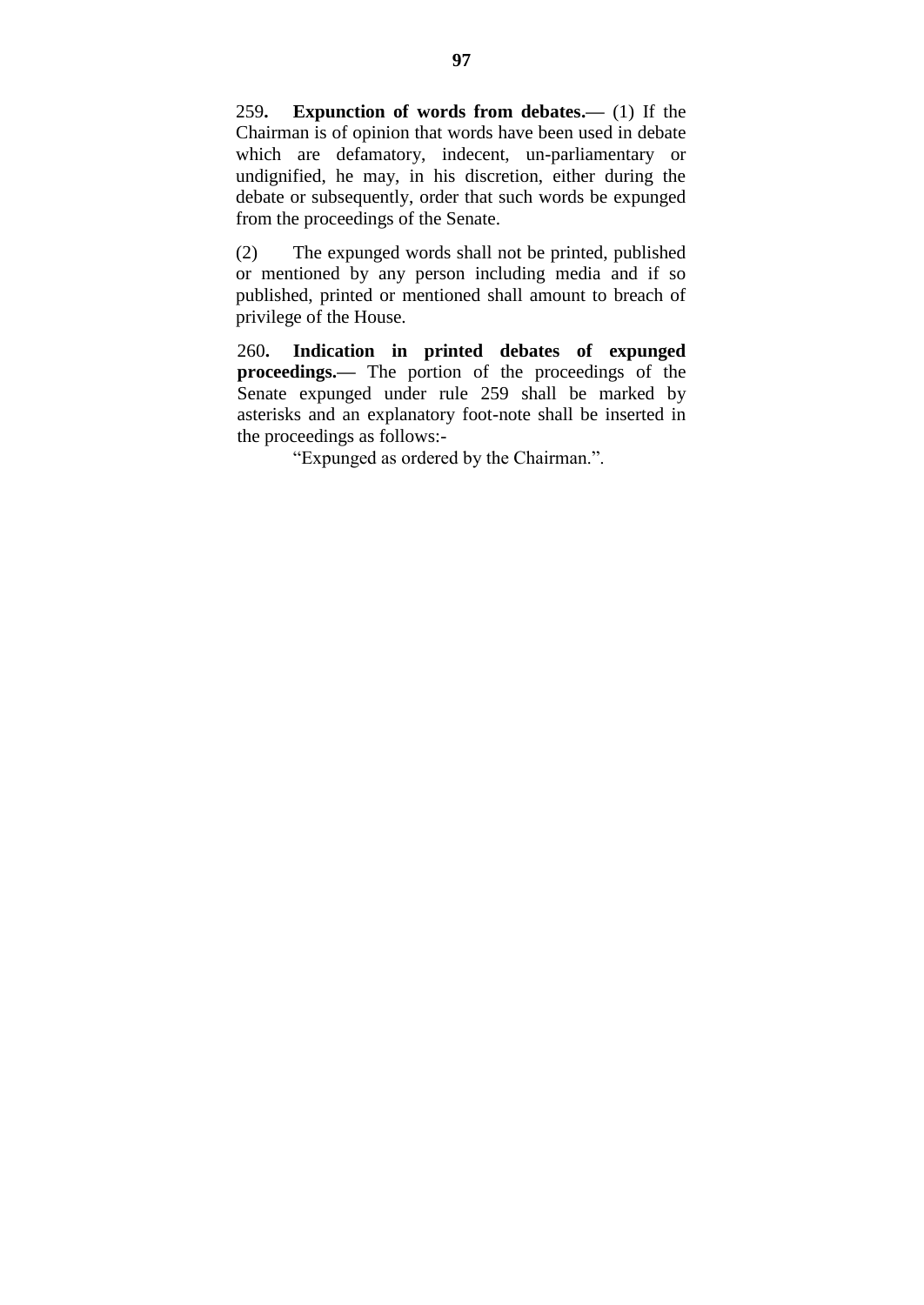#### **MISCELLANEOUS**

261**. Secretary to be ex-officio Secretary of Committees.—** The Secretary shall be ex-officio Secretary of all Committees of the Senate.

262**. Secretary may authorise any officer.—** The Secretary may authorise any officer of the Secretariat to perform such duties as he may direct.

**\*[262A. Secretary to make announcements in the House.-** Subject to the provisions of Article 57 of the Constitution, the Secretary may, when asked to do so by the Chairman or the Presiding officer, or in the absence of the Chairman or the Presiding officer, if required under the circumstances, make announcements in the House.]

263**. Suspension of rules.—** Whenever any inconsistency or difficulty arises in the application of these rules, any member may, with the consent of the Chairman, move that any rule may be suspended in its application to a particular motion before the Senate, and if the motion is carried the rule in question shall stand so suspended.

264**. Residuary powers of the Chairman.—** All matters not specifically provided for in these Rules and all questions relating to the detailed working of these Rules shall be regulated in such manner as the Chairman may, from time to time, direct.

**\*\*[264A. Application of Standing Orders.-** The Standing Orders notified by the Senate Secretariat with the approval of the Chairman shall be read and complied with as extension of these Rules in respect of Procedure and Conduct of Business of the Senate and its Committees. The Standing Orders shall also be read in extenso to the Rules and Procedures applicable to the Senate Secretariat.]

265**. Statement made by a Minister.—** A statement may be made by a Minister on a matter of public importance with the consent of the Chairman but no question shall be asked nor discussion take place thereon at the time the statement is made.

*\_\_\_\_\_\_\_\_\_\_\_\_\_\_\_\_\_\_\_\_\_\_\_\_\_\_\_\_\_\_\_\_\_\_\_\_\_\_\_\_\_\_\_\_\_\_\_\_\_\_\_\_\_\_\_*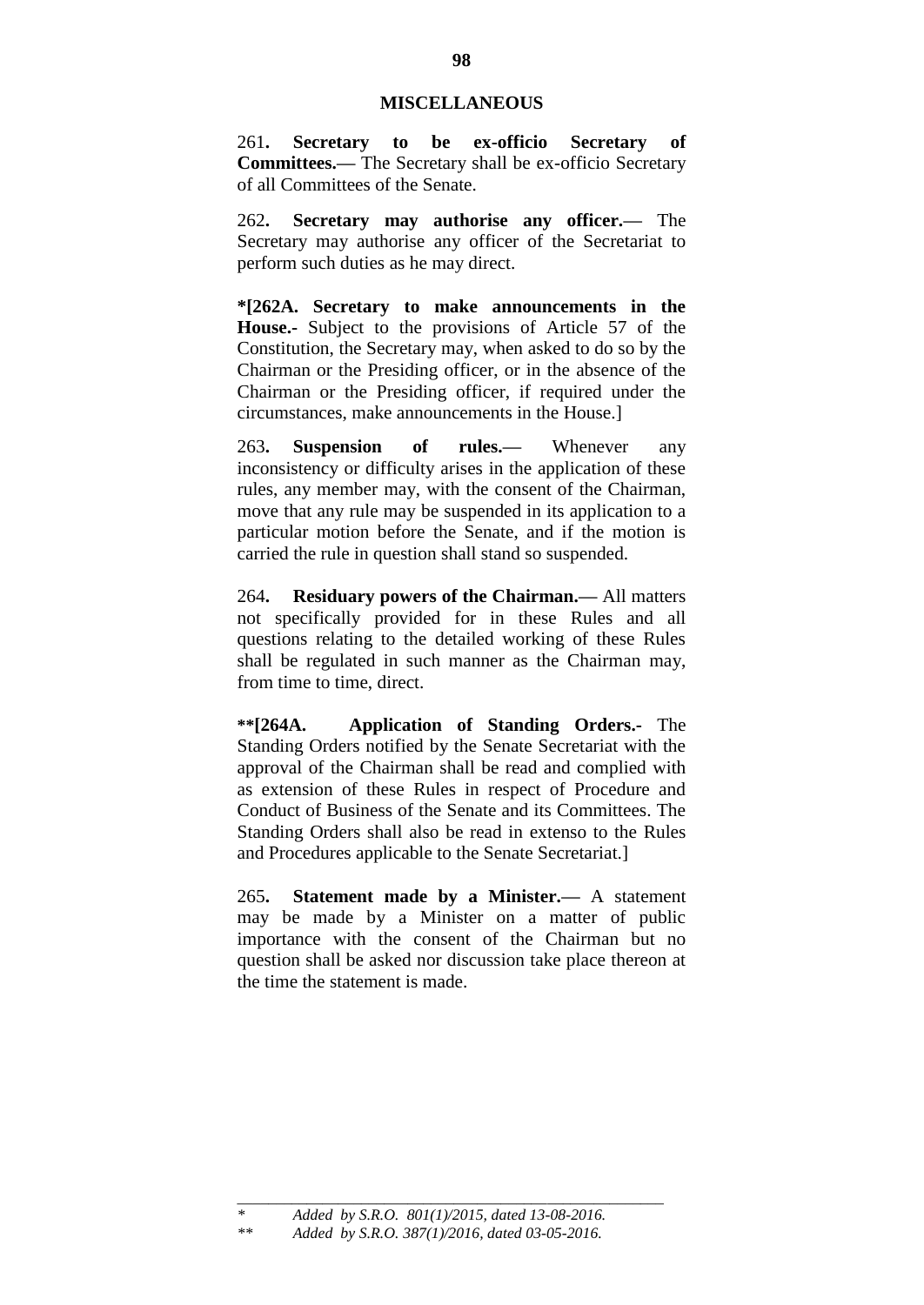**\*[265A. Periodical reports by Ministers on matters referred by the House.-** (1) Ministers concerned shall, after every three months, appear before the House and make reports on all matters referred by the House and recommendations made by Committees.

Explanation.- The time period of three months contemplated in this rule shall be computed from commencement of Parliamentary Year i.e.  $12^{th}$  March of every year, accordingly, reports shall be due in June, September, December and March.

(2) The time for making reports shall be allotted on different days in rotation to the Ministers concerned as the Chairman may, from time to time, specify.

(3) The Senate Secretariat shall, on monthly basis, issue a consolidated list of matters referred by the House and recommendations made by Committees.]

266**. Restriction on use of Chamber of Senate.—** Except by the special permission of the Chairman, the Chamber shall not be used for any purpose other than the joint sittings, both Houses assembled together, the sittings of the Senate or Assembly or address by a foreign dignitary including a visiting Head of State or Head of the Government.

267**. Papers quoted to be laid on the Table.—** If a Minister quotes in the Senate a dispatch or other State paper which has not been presented to the Senate, he shall lay the relevant extract thereof on the Table:

Provided that where a Minister gives in his own words a summary or gist of such dispatch or State paper it shall not be necessary to lay the relevant extract thereof on the Table.

268**. Treatment of papers laid on the Table.—** (1) A paper or document to be laid on the Table shall be duly authenticated by member or Minister by whom it is so laid.

(2) All papers and documents laid on the Table shall be considered public.

\*\*[**268A. Dress code for the Chairman, Deputy Chairman, Presiding Officer, Table Officers and other officers/ officials performing duties in the House.-** The Chairman, Deputy Chairman, Presiding Officer, Table Officers and other officers/ officials performing duties in the House shall follow a dress code, as may be prescribed in the Standing Orders from time to time.]

\_\_\_\_\_\_\_\_\_\_\_\_\_\_\_\_\_\_\_\_\_\_\_\_\_\_\_\_\_\_\_\_\_\_\_\_\_\_\_\_\_\_\_\_\_\_\_\_\_\_\_\_\_\_\_\_\_\_\_\_\_\_\_\_

*<sup>\*</sup> Added by S.R.O. 329 (1)/2015, dated 17-04-2015.*

*<sup>\*\*</sup> Added by S.R.O. 795 (1)/2017, dated 12-08-2017.*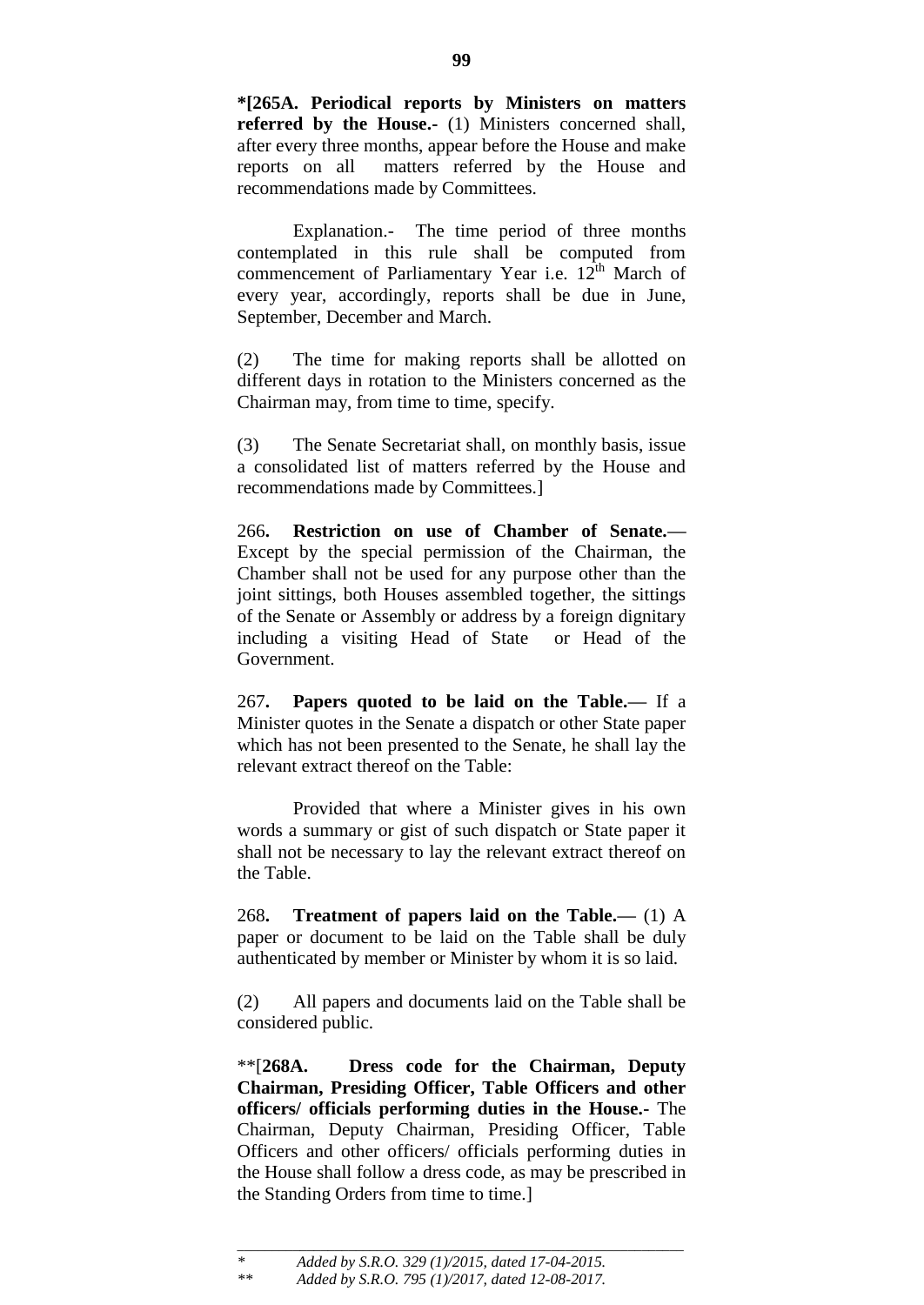**\*[The heading Senate Forum for Policy Research" and Rules 269 to 276 omitted]**

\*\*[**277. Procedure for submission of Public Petitions.**- (1) Subject to the provisions of these rules, any person may submit a petition to the Chairman Senate containing clear suggestion relating to the business before the House, business before a Senate Committee or issue of public importance concerning the Federal Government. The petitioner shall make himself responsible for the accuracy of the matter raised by him. The petition shall be submitted online by filling in the Performa on Senate website or by post or by delivering in the Senate Secretariat by hand. Every petition will be allotted a tracking number and updated record of each petition shall be maintained by the Secretariat. A consolidated statement of the petitions received and disposed off will be made by the Secretary in the House in each session.

(2) Unless the Chairman directs otherwise, the following will be the procedure for processing and disposal of petitions:-

- (a) On every Monday and Thursday, the petitions, received during the intervening period, will be submitted to the Chairman for appropriate decision. The Chairman will decide the admissibility of petitions and mode of action thereon;
- (b) A petition admitted by the Chairman for referral to Committee shall be transmitted to the Committee concerned which shall present its report within thirty working days;
- (c) The petitions admitted by the Chairman for taking up in the House and those received back from the Committees concerned requiring discussion in the House will be taken up in the forthcoming session of the Senate;

*\*\* Inserted by S.R.O. 796(1)/2015, dated 13-08-2015.*

 $\frac{1}{\sqrt{2}}$  , and the contract of the contract of the contract of the contract of the contract of the contract of the contract of the contract of the contract of the contract of the contract of the contract of the contra *\* Omitted by S.R.O. No. 551(I)/2019 dated 08-05-2019, which were inserted by S.R.O. No. 966(I)/2014 dated 30-10-2014 and amended by S.R.O. No. 118(I)/2015 dated 09-02-2015.*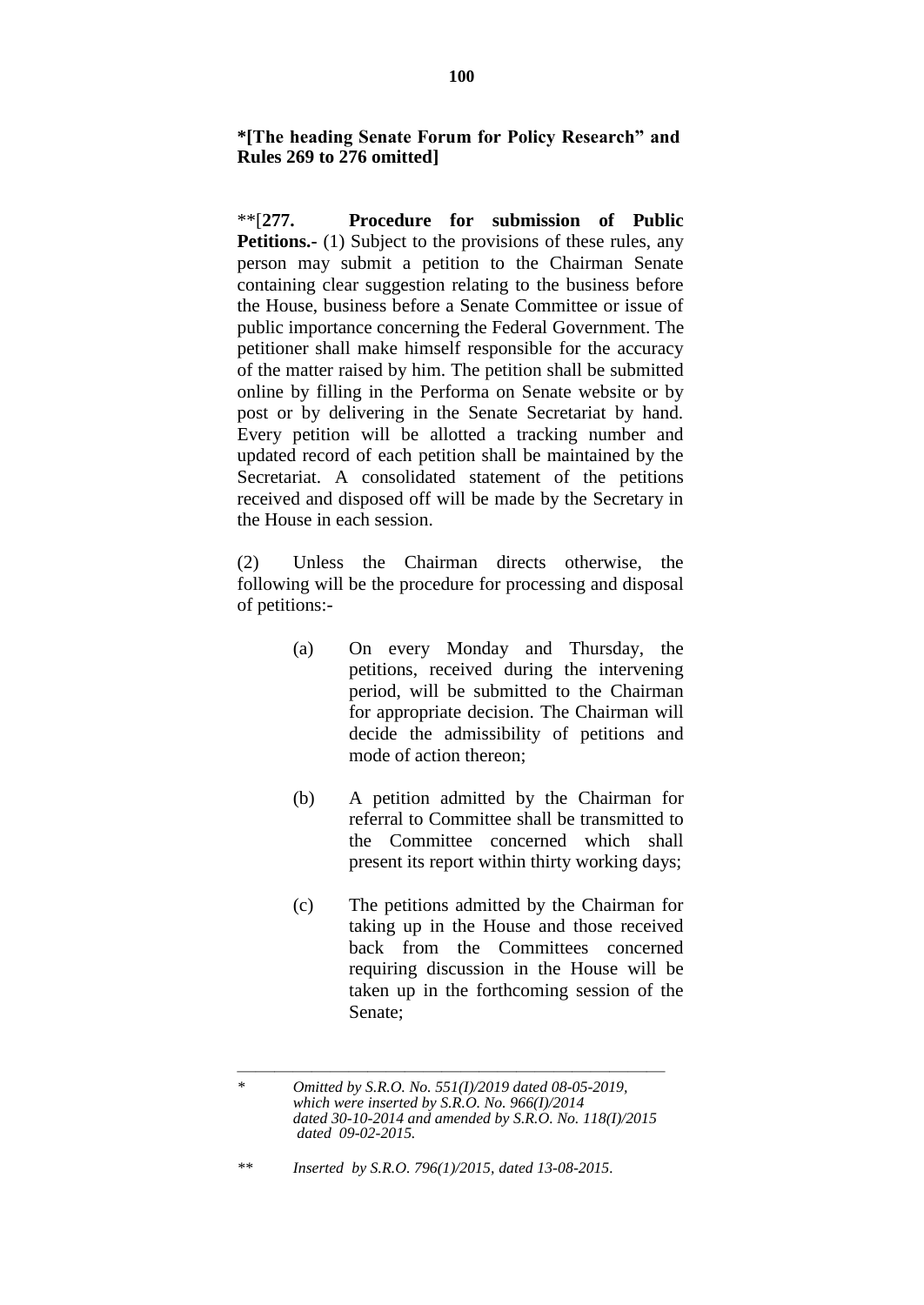- (d) If the House makes any recommendation or the Chairman gives any direction or the Minister gives any understanding on a petition, the Ministry/Division/Authority concerned shall report to the Senate Secretariat about the action taken thereon within twenty working days. The response of the Ministry/Division/Authority concerned shall be submitted to the Chairman for appropriate orders; and
- (e) The petitioner concerned shall be informed of the action taken on his petition within three working days after completion of action thereon.]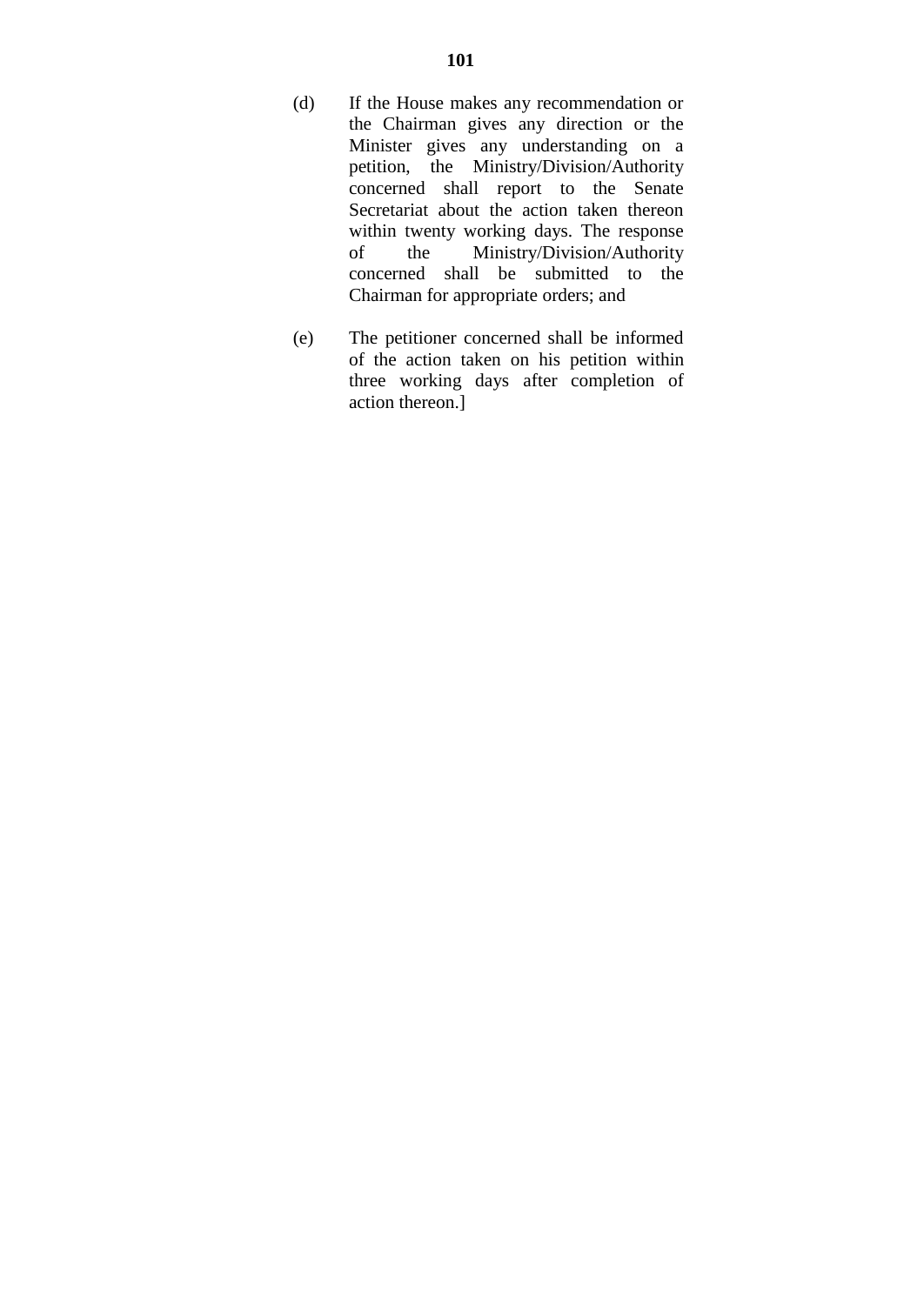# **CHAPTER XIX AMENDMENT OF RULES**

\*[278**. Amendment of rules.—** (1) Unless the Chairman otherwise directs, seven clear days" notice of a motion for leave to amend these rules shall be given to the Secretary and the notice shall be accompanied by the amendment proposed.

(2) The Secretary shall, as soon as may be, circulate the notice to the members.

(3) The motion shall be included in the Orders of the Day on the expiry of the notice period.

(4) When the motion is reached, the mover shall read out the proposed amendment to the Senate and Chairman shall ask whether the member has the leave of the Senate or not. If objection is taken, the Chairman shall call such of the members as may be in favour of leave being granted to rise in their seats and, if majority of the members present does not so rise, he shall declare that the member has not leave of the Senate, or, if no objection is taken or such membership so rises, the Senate shall declare that the member has the leave of the Senate.

(5) When a member has the leave of the Senate under sub-rule (4), he may move that the proposed amendment be taken into consideration and to such a motion by any other member may move as an amendment that the proposed amendment be referred to the Committee on Rules of Procedure and Privileges.

(6) If the motion for consideration is carried, the proposed amendment will be put to the Senate immediately for decision. If the amendment to refer the proposed amendment to the Committee is carried, the matter shall be referred to the Committee.

(7) After the proposed amendment has been referred to the Committee, the procedure in regard to a Bill similarly committed shall, as far as may be, followed with such variation as the Chairman may consider necessary.

(8) When the motion for consideration is carried, the member who gave notice shall move that the amendment be adopted and the motion shall be put to the vote of the Senate.

(9) When a rule or an amendment of a rule is passed by the Senate, it shall come into force at once.

\*\*[(10)The rule or amendment of a rule shall be known in the name of the Member who had moved it.]

\*\*\*[(11) The Secretary may, if necessary, rectify the grammatical, typographical, punctuation, spelling, printing and patent errors in these Rules.]

279. **Repeal.—** The Rules of Procedure and Conduct of Business in the Senate, 1988, are hereby repealed.]

\_\_\_\_\_\_\_\_\_\_\_\_\_\_\_\_\_\_\_\_\_\_\_\_\_\_\_\_\_\_\_\_\_\_\_\_\_\_\_\_\_\_\_\_\_

*<sup>\*</sup> Re-numbered by S.R.O.966(1)/2014, dated 30-10-2014 and again Re-numbered by S.R.O.796 (1)/2015, dated 13-08-2015.*

*<sup>\*\*</sup> Added by S.R.O. 801(1)/2015, dated 13-08-2015.*

*<sup>\*\*\*</sup> Added by S.R.O.452(I)/2016, dated 26-05-2016.*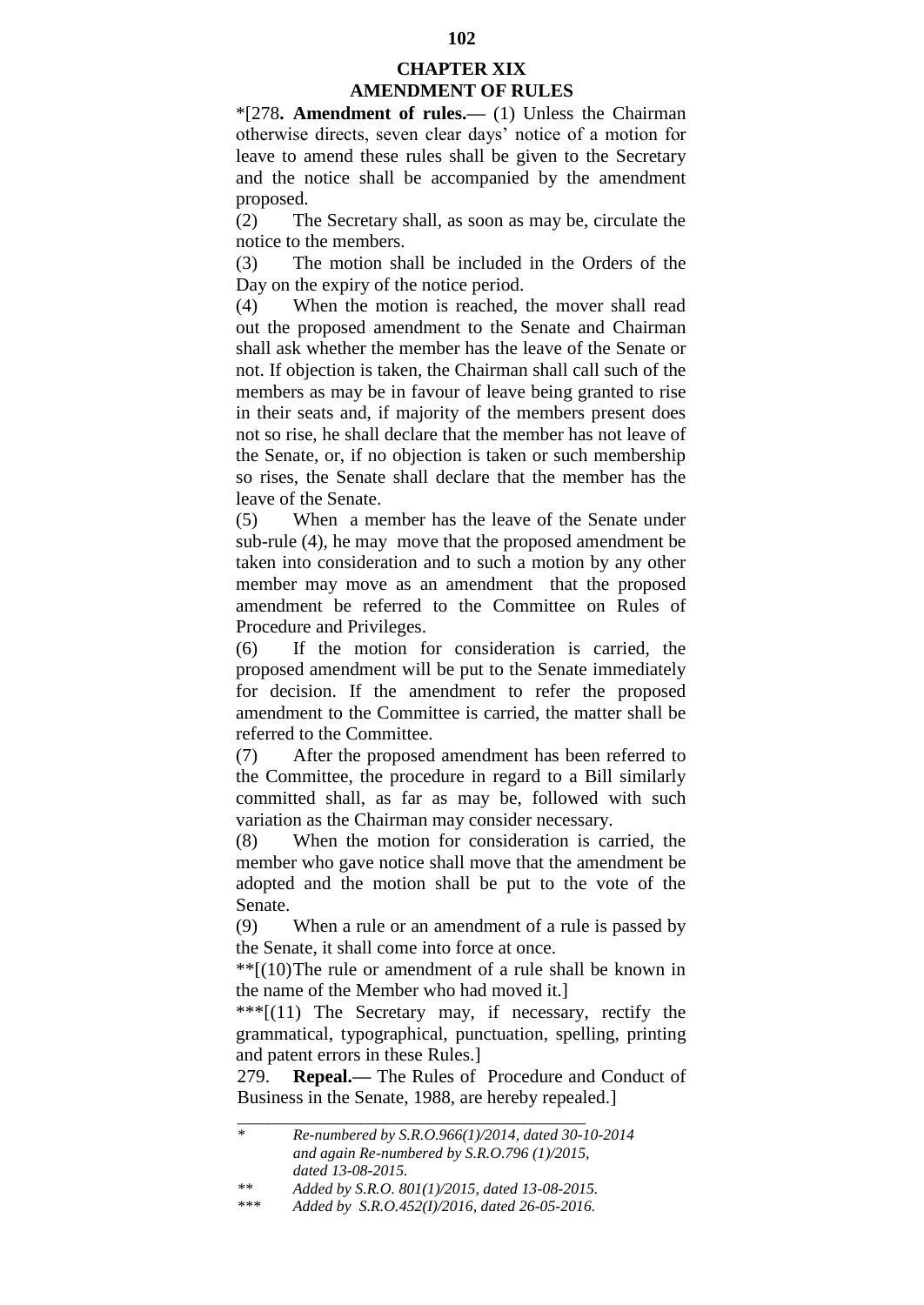## **FIRST SCHEDULE**

# **PROCEDURE FOR DETERMINING RELATIVE PRECEDENCE OF PRIVATE MEMBERS' BILLS AND RESOLUTIONS**

## ( See rules 27 and 29 )

1. Not less than seven days before each day allotted for the disposal of private members" business, the Secretary will cause to be placed in the Notice Office a numbered list. This list will be kept open for two days, and during these days and at the hours when the office is open, any member who wishes to give or has given notice of a resolution or a Bill, may have his name entered, in the case of a ballot for resolutions, against one number only and, in the case of a ballot for Bills, against one number in the list for each Bill of which he has given notice up to the number of three.

2. The ballot will be held in the Committee Room in the presence of Secretary, and any member who wishes to attend may do so.

3. Papers with numbers corresponding to those against which entries have been made on the numbered list will be separately placed in a box.

4. A clerk will take out at hazard from the box one of the papers and the Secretary will call out from the list the corresponding name, which will then be entered on a priority list. This procedure will be carried out till all the numbers or, in the case of ballot for resolutions, five numbers have been drawn.

5. Priority on the list will entitle the member to have his Bill, or, as the case may be, resolution of which the required notice has been given, set down in the Orders of the Day in the same order of priority for the day with reference to which the ballot has been held.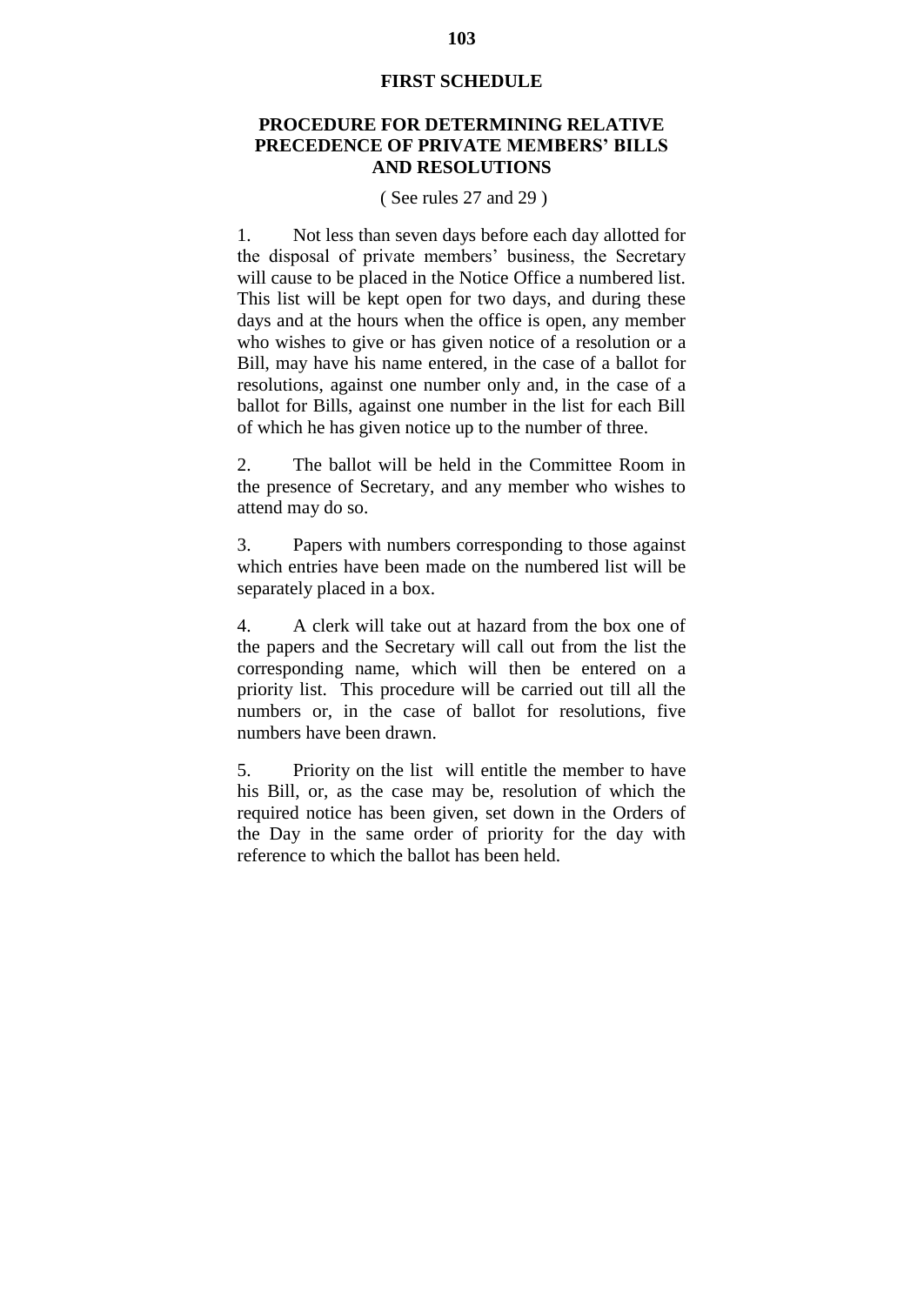#### **SECOND SCHEDULE**

# **FORM OF COMMUNICATION REGARDING ARREST, DETENTION, CONVICTION OR RELEASE OF A MEMBER**

( See rules 79 and 80 )

Place…………………………. Date…………………………..

To

 The Chairman of the Senate, Islamabad.

## (A)

#### DEAR MR. CHAIRMAN,

I have the honour to inform you that I have found it my duty in the exercise of my powers under section…. of the…(Act), to direct that Mr./Mrs/Miss……. Member of the Senate, be arrested/detained for ( reason for the arrest or detention).

Mr./Mrs/Miss…, Member of the Senate was accordingly arrested/taken into custody at…(time) on… (date) and is at present lodged in the…(jail)….(place).

#### (B)

I have the honour to inform you that Mr./Mrs/Miss… Member of the Senate, was tried at the……. Court before me on a charge (or charges) of…. (nature of offence with which charged) on…. after trial lasting for…days, I found him/her guilty of... and sentenced him/her to imprisonment for….(period).

[His/Her application for leave to appeal to…. (Name of the Court) is pending consideration].

#### (C )

I have the honour to inform you that Mr./Mrs/Miss… , Member of the Senate, who was convicted on…(date) and imprisoned for….(nature of offence for which convicted) was released on bail pending appeal or released on the sentence being set aside on appeal on the….(date).

Yours faithfully,

# **(JUDGE, MAGISTRATE OR EXECUTIVE AUTHORITY).**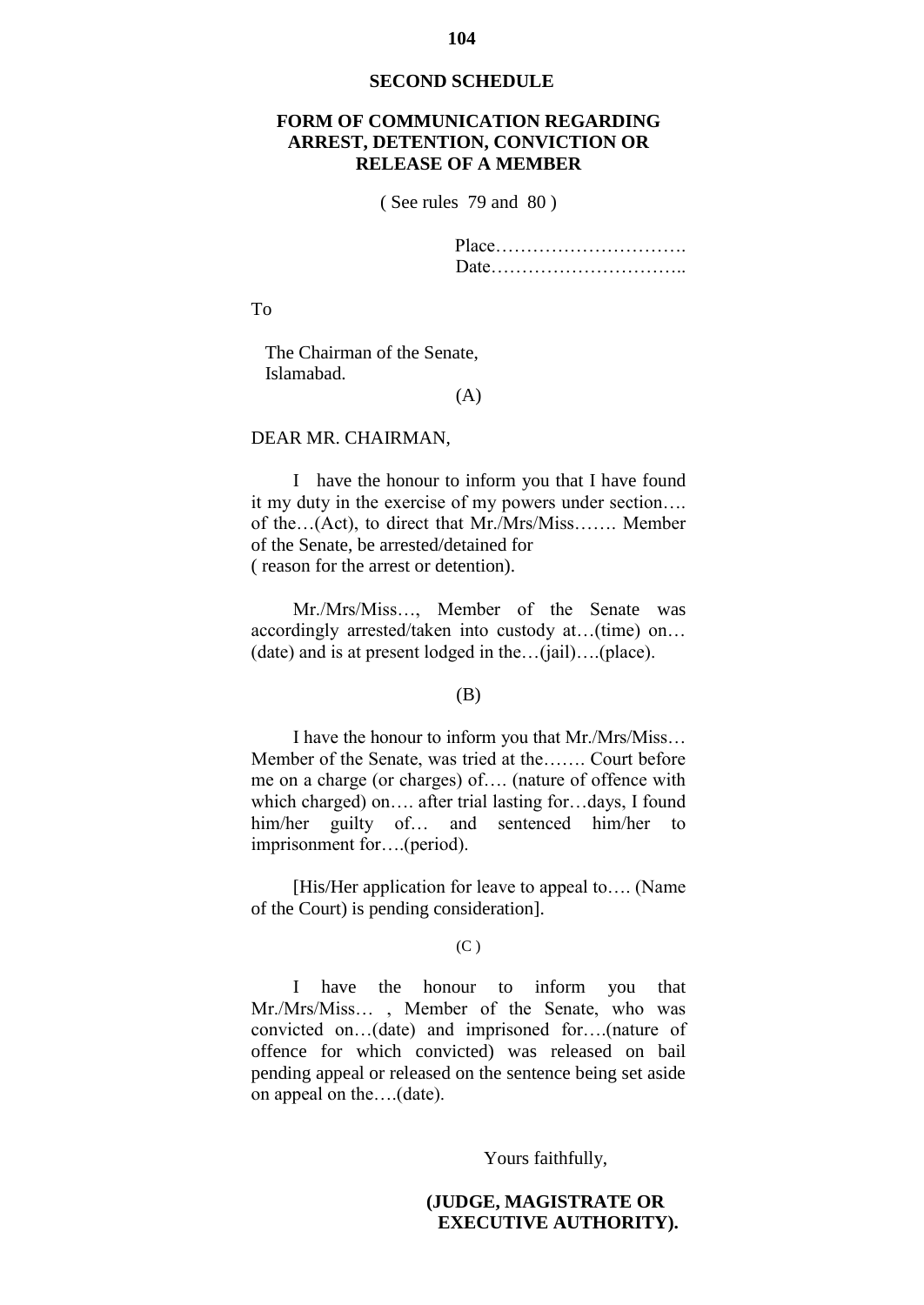#### **THIRD SCHEDULE**

# **PROCEDURE REGARDING VOTING BY DIVISION**

## ( See rule 238 )

When the minority desires a division and the Chairman is satisfied that the demand for the division is not an abuse of the rules, he will order a division to be held by uttering the word "Division" and shall direct that the division bells be rung for two minutes to enable members not present in the Chamber to return to their places; immediately after the bells stop ringing, all the entrances to the Lobby will be locked and the Senate staff posted at each entrance will not allow any entry or exit through these entrances until the division has concluded. The Chairman will then read the terms of the motion before the Senate and put the question for a second time. If the division is still demanded, he will say "Ayes to the right, Noes to the left; divide".

2. According as they wish to vote, members will then proceed to the Ayes or the Noes Lobby and there pass in single file before the tellers appointed by the Chairman. On reaching the desk of the tellers, each member will, in turn, call out the division number which will be allotted to him for this purpose. The tellers will then mark off this number on the division list simultaneously calling out the name of the member. In order to ensure that his vote has been properly recorded, the member should not move off until he has clearly heard the teller thus call out his name. The Division number allotted to each member will be communicated separately. The number will be marked on the seat-card of each member.

3. When the voting process as described above is completed in the division lobbies, the tellers will present their division lists to the Secretary who will count the votes recorded thereon and then present the total of the "Ayes" and "Noes" to the Chairman. The Chairman will then announce the result to the Senate. The division will not be at an end until the result is so announced. If the members of "Ayes" and "Noes" are equal, the question will be decided by the casting vote of the Chairman.

 $\frac{1}{\sqrt{2}}$  ,  $\frac{1}{\sqrt{2}}$  ,  $\frac{1}{\sqrt{2}}$  ,  $\frac{1}{\sqrt{2}}$  ,  $\frac{1}{\sqrt{2}}$  ,  $\frac{1}{\sqrt{2}}$  ,  $\frac{1}{\sqrt{2}}$  ,  $\frac{1}{\sqrt{2}}$  ,  $\frac{1}{\sqrt{2}}$  ,  $\frac{1}{\sqrt{2}}$  ,  $\frac{1}{\sqrt{2}}$  ,  $\frac{1}{\sqrt{2}}$  ,  $\frac{1}{\sqrt{2}}$  ,  $\frac{1}{\sqrt{2}}$  ,  $\frac{1}{\sqrt{2}}$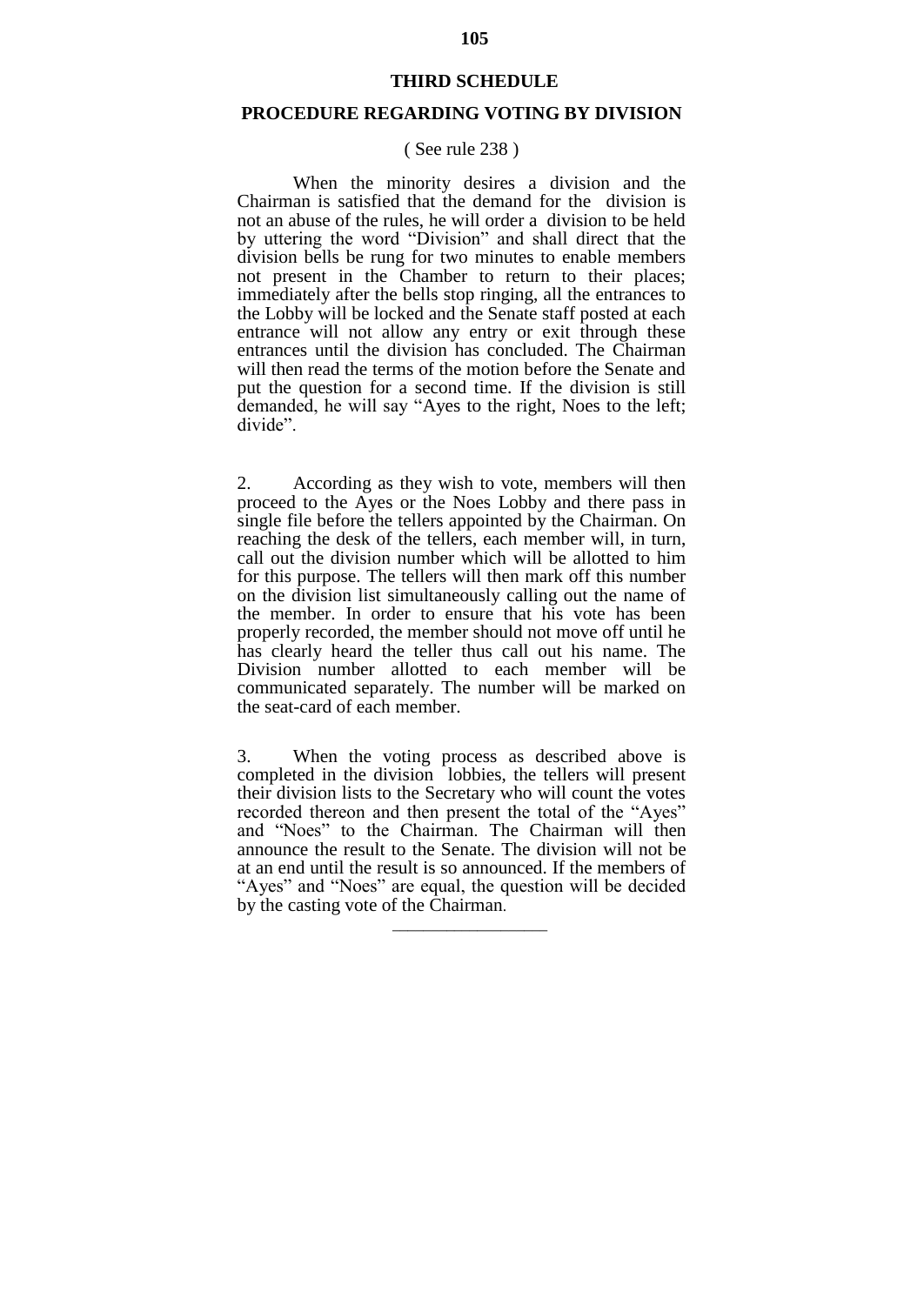**Annexure**

# **CODE OF CONDUCT FOR MEMBERS SENATE OF PAKISTAN**

[See Rule 226A]

## **I. Purpose of the Code**

**1.** The purpose of this Code of Conduct is to assist the Members in the discharge of their duties and obligations to the House, their constituents and the public at large by:

- **(a)** establishing standards and principles of conduct expected of all Members in performing their duties and functions;
- **(b)** establishing the rules of conduct which underpin these standards and principles and to which all Members must adhere; and in so doing
- **(c)** ensuring public confidence in the standards expected of all Members and in the commitment of the House to upholding these rules.

## **II. Scope of the Code**

**2.** The Code applies to Members while performing their parliamentary functions. It does not seek to regulate what Members do in their private and personal lives.

**3.** The obligations set out in this Code are complementary to those which apply to all Members by virtue of the procedural and other rules of the House and the rulings of the Chair, and to those which apply to Members falling within the scope of the Ministerial Code.

## **III. Duties of Members**

**4.** By virtue of the oath, as provided in the Constitution, 1973, Members have a duty to perform functions honestly, to the best of their ability, faithfully, in accordance with the Constitution of the Islamic Republic of Pakistan and the law, the rules of the Senate, and always in the interest of the sovereignty, integrity, solidarity, wellbeing and prosperity of Pakistan.

**5**. Members should act, on all occasions, in accordance with the public trust placed in them. They should always behave with probity and integrity, especially in the use of public resources.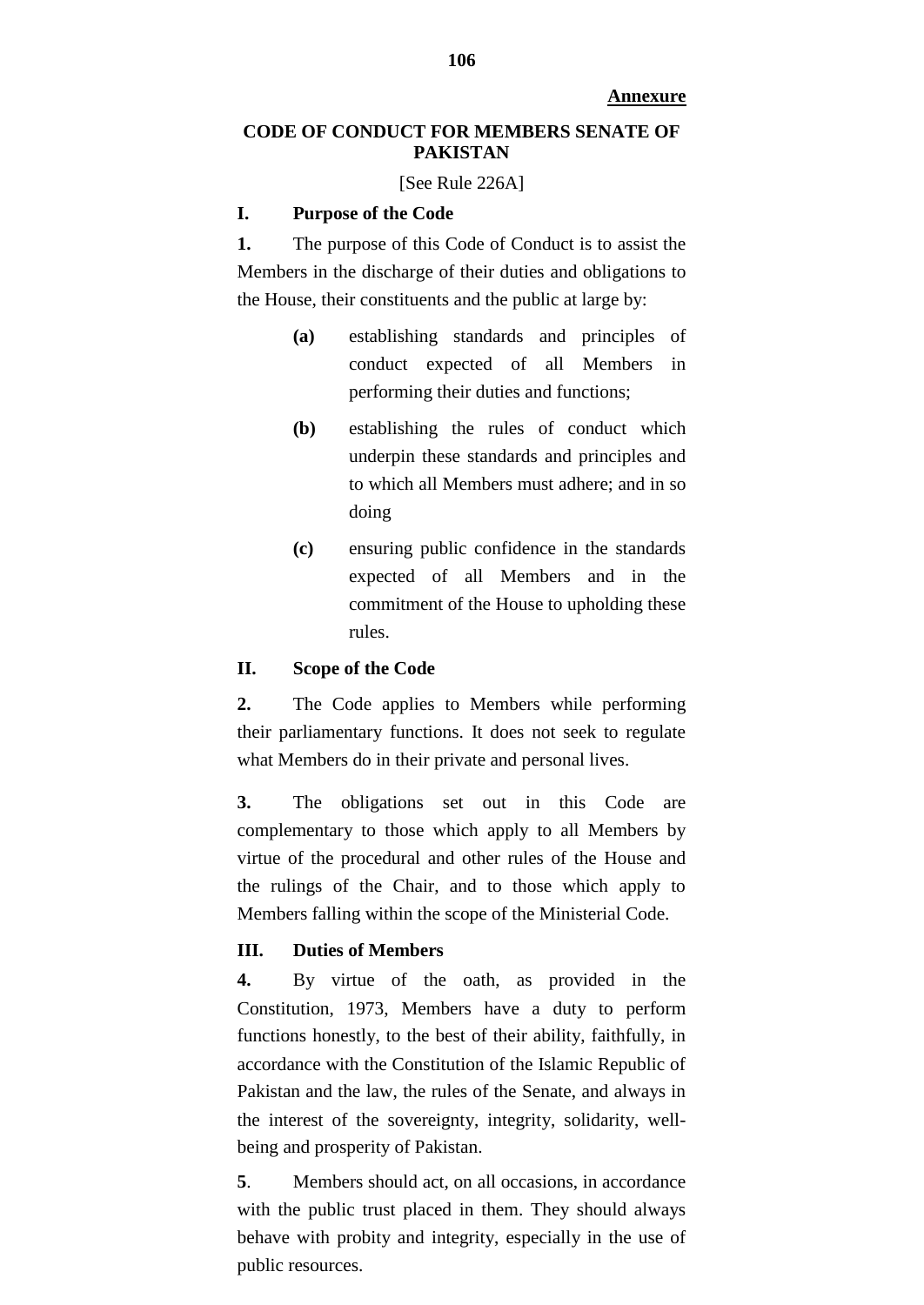### **IV. General Principles of Conduct**

**6.** In carrying out their parliamentary and public duties, Members will be expected to observe the following general principles of conduct identified by the Committee on Ethics. These principles will be taken into account when considering the investigation and determination of any allegations of breaches of the rules of conduct in Part V of the Code:-

### *(i) Accountability*

Members are accountable for their decisions and actions to the public.

### *(ii) Honesty*

Holders of public office have a duty to declare any private interests relating to their public duties and to take steps to resolve any conflicts arising in a way that protects the public interest.

### *(iii) Integrity*

Holders of public office should not place themselves under any financial or other obligation to individuals or organizations that might influence them in the performance of their official duties.

#### *(iv) Objectivity*

Holders of public office should make choices on merit and in accordance with the rules and laws in carrying out public business, including making public appointments, awarding contracts, or recommending individuals for rewards and benefits.

#### *(v) Selflessness*

Holders of public office should take decisions solely in terms of the public interest. They should not do so in order to gain financial or other material benefits.

#### *(vi) Transparency and Openness*

Members should be as open as possible about all the decisions and actions that they take.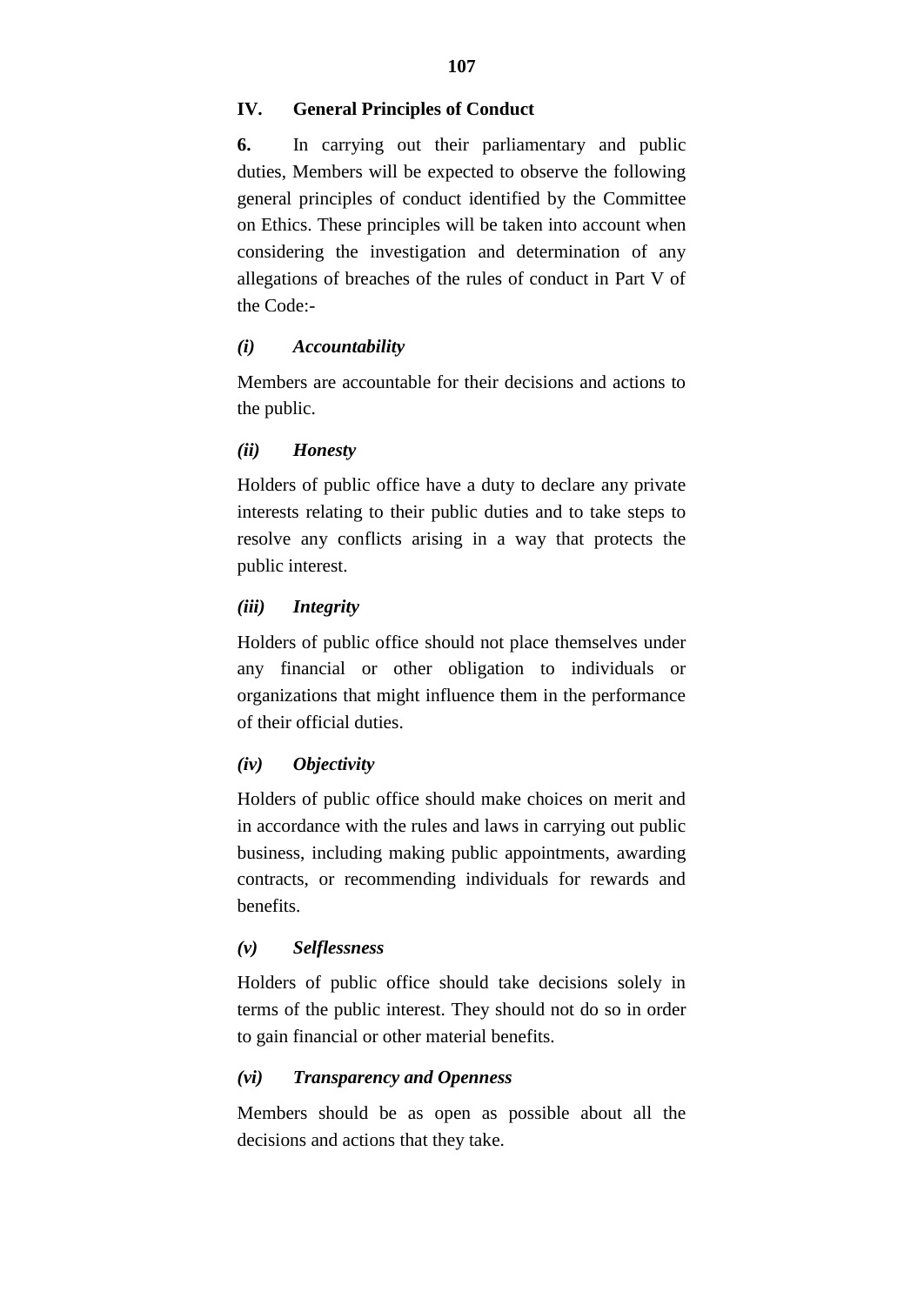### **V. Rules of Conduct**

**7.** Members are expected to observe the following rules :-

- (i) Members shall base their conduct on a consideration of the public interest, avoid conflict between personal interest and the public interest and resolve any conflict between the two, at once, and in favour of the public interest.
- (ii) No Member shall act as a paid advocate in any proceeding of the House. For the purposes of this Code, the acceptance of gratification to influence his or her conduct as a Member, including any fee, compensation or reward in connection with the promotion of, or opposition to, any Bill, Motion, or other matter submitted, or intended to be submitted to the House, or to any Committee of the House, will be construed as 'paid advocate'.
- (iii) Information which Members receive in confidence in the course of their parliamentary duties should be used only in connection with those duties. Such information must never be used for the purpose of financial gain.
- (iv) Members are personally responsible and accountable for ensuring that the use of any expenses, allowances, facilities and services provided from the public purse is in accordance with the rules laid down on these matters. Members shall ensure that their use of public resources is always in support of their parliamentary duties.
- (v) Members shall never undertake any action which would cause damage to the reputation and integrity of the Senate as a whole, or of its Members generally.